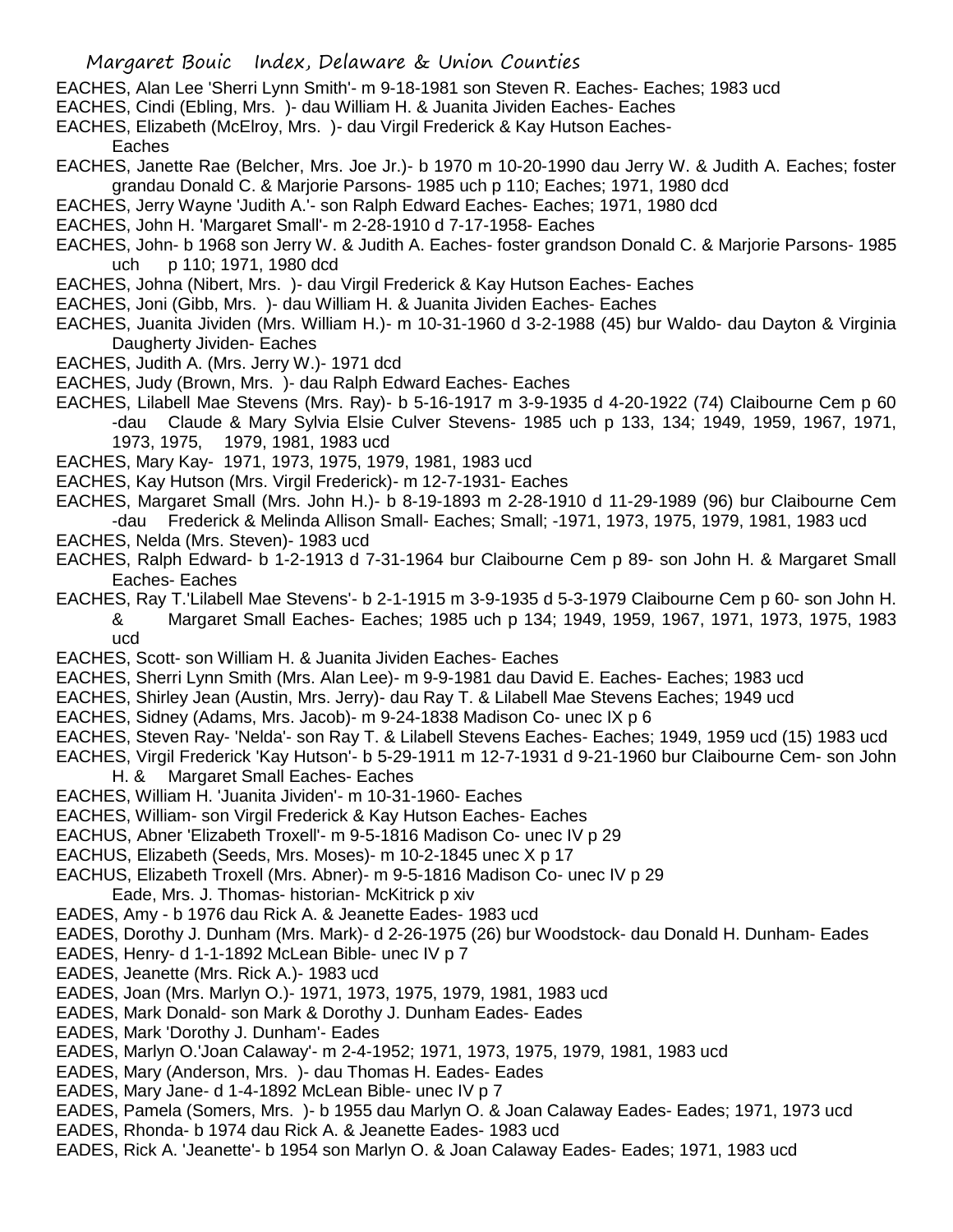- EADES, Rick Otis- b 11-3-1983 son Rick A. & Jeanette Eades- 1983 ucd
- EADES, Rodney O.- son Marlin & Joan Calaway Eades- Eades; 1971, 1973 ucd
- EADES, Ruth S.- unec IX p 7
- EADES, Sandra (Jurcisek, Mrs. )- b 1957 dau Marlyn O. & Joan Calaway Eades- Eades; 1971, 1973, 1975 ucd
- EADES, Terri Lyn (Nicol, Mrs. Jeffrey)- b 1962 m 8-1980- dau Marlyn O. & Joan Eades- Eades; 1971, 1973, 1975, 1979 ucd
- EADES, Thomas H.- d 3-15-1975 (92) bur London- Eades
- EADES, Todd Otis- son Mark & DOrothy J. Dunham Eades- Eades
- EADES, William- son Thomas H. Eades- Eades
- EADES, Wilma (Wallace, Mrs. Paul)- dau Thomas H. Eades- Eades
- EADES/EADS, Ruth S. (McLean, Mrs. E. O.)- m 11-15-1866 unec III p 44
- EADIE, Ada Louise (Williams, Mrs. Evan S.)- b 11-16-1922 m 12-24-1943 dau Joseph & Susan Eva Raker Eadie- Weiser p 409
- EADIE, James G. 'Mercy Jane Gaston'- m 4-24-1849 dcm; Pabst 2 p 24, 38; 1850C Porter Tp 3168 p 169 (40, Ire); hadc p 46
- EADIE, Joseph 'Susan Eva Raker'- b 1-24-1893 m 11-11-1919- Weiser p 409
- EADIE, Marian Raker (McWilliams, Mrs. C. L.)- b 11-15-1928- dau Joseph & Susan Eva Raker Eadie- Weiser p 410
- EADIE, Martha Garvin (Mrs. Samuel D.)- m 5-6-1845- Pabst 2 p 18, 24; 1850C Porter Tp 3041 p 165 (23, Va)
- EADIE, Mercy Jane Gaston (Mrs. James G.)- m 4-24-1849 dcm d 2-15-1859 (33y8m) Old Blue Cem Powell p 146; Pabst 2 p 24, 38; 1850C Porter Tp 3168 p 169 (25,O)
- EADIE, Samuel D. 'Martha Garvin'- m 5-6-1845- Eadie; Pabst 2 p 18, 24; 1850C Porter Tp 3041 p 165 (28, Irel); hadc p 46
- EADIE, Susan Eva Raker (Mrs. Joseph)- b 8-9-1894 m 11-11-1919 dau Frederick D. & Mary Ada Deppen Raker- Weiser p 409
- EADIE, William- son Samuel D. & Martha Eadie- 1850C Porter Tp 3041 p 165 (1,O)
- EADS, Aaron Lee- b 11-14-1980 son Jerry & Kristi Chapman Eads- Eads
- EADS, Ada(h)(Parmley, Mrs. Thomas W.)- b 10-3-1849 Ky m 9-30-1869 d 4-14-1872 dau Joseph Davis & Eliza Jane Gann Eads- ped Rex B. Finley 11; delge III p 50
- EADS, Arnold D. 'Sara J.'- 1961, 1969, 1971 dcd
- EADS, Arthur- brother Paul R. Eads- Eads
- EADS, Betty (Mrs. Howard)- 1967, 1971, 1973, 1975, 1979, 1981, 1983 ucd
- EADS, Billie (Mrs. Lee E.)- 1975, 1979, 1981, 1983 ucd
- EADS, Brenda (Zimmer, Mrs. )- dau Paul R. & Lois Eads- Eads
- EADS, Cynthia- b 1962/3- dau Howard & Betty Eads- 1967, 1971, 1973, 1975, 1979, 1983 ucd
- EADS, Dale- b 1958- son Arnold D. & Sara J. Eads- 1961, 1969, 1971, 1980 dcd
- EADS, Deborah- b 1959- dau Howard & Betty Eads- 1967, 1971, 1973, 1975 ucd
- EADS, Deborah Lynne (Spain, Mrs. Terry Lee)- m 12-23-1978- dau Sam Eads- Eads; Spain
- EADS, Debra Kaye- dau Mr. & Mrs. Reese Todhunter- engaged to Earl Craig Cas- Eads
- EADS, Elia Jane Gann (Mrs. Joseph Davis)- b 2-24-1821 m 3-23-1840 d 9-13-1889 ped Rex B. Finley 23; delge III p 50
- EADS, Helen (Towe, Mrs. )- sister Paul R. Eads- Eads
- EADS, Howard Sam 'Betty'- son Paul R. & Lois Eads- Eads; 1967, 1971, 1973, 1975, 1979, 1981, 1983 ucd
- EADS, Howard- b 1964 son Howard & Betty Eads- 1967 ucd
- EADS, Irene (Kaeppel, Mrs. )- sister Paul R. Eads- Eads
- EADS, John- brother Paul R. Eads- Eads
- EADS, Joseph Davis 'Eliza Jane Gann'- b 2-19-1818 m 3-23-1840 d after 1900 ped Rex B. Finley 22; delge III p 50
- EADS, Kristi Chapman (Mrs. Jerry L.)- dau Ronald D. Chapman- Eads
- EADS, Larry- b 1960 son Arnold D. & Sara J. Eads- 1961, 1969, 1971 dcd
- EADS, Lee E. 'Billie'- 1975, 1979, 1981, 1983 ucd
- EADS, Lois C. (Mrs. Paul)- Eads; 1967, 1971, 1973, 1975, 1979, 1981, 1983 ucd
- EADS, Lula (Mrs. )- mother of Paul R. Eads- Eads
- EADS, Mary (Madado, Mrs. )- sister Paul R. Eads- Eads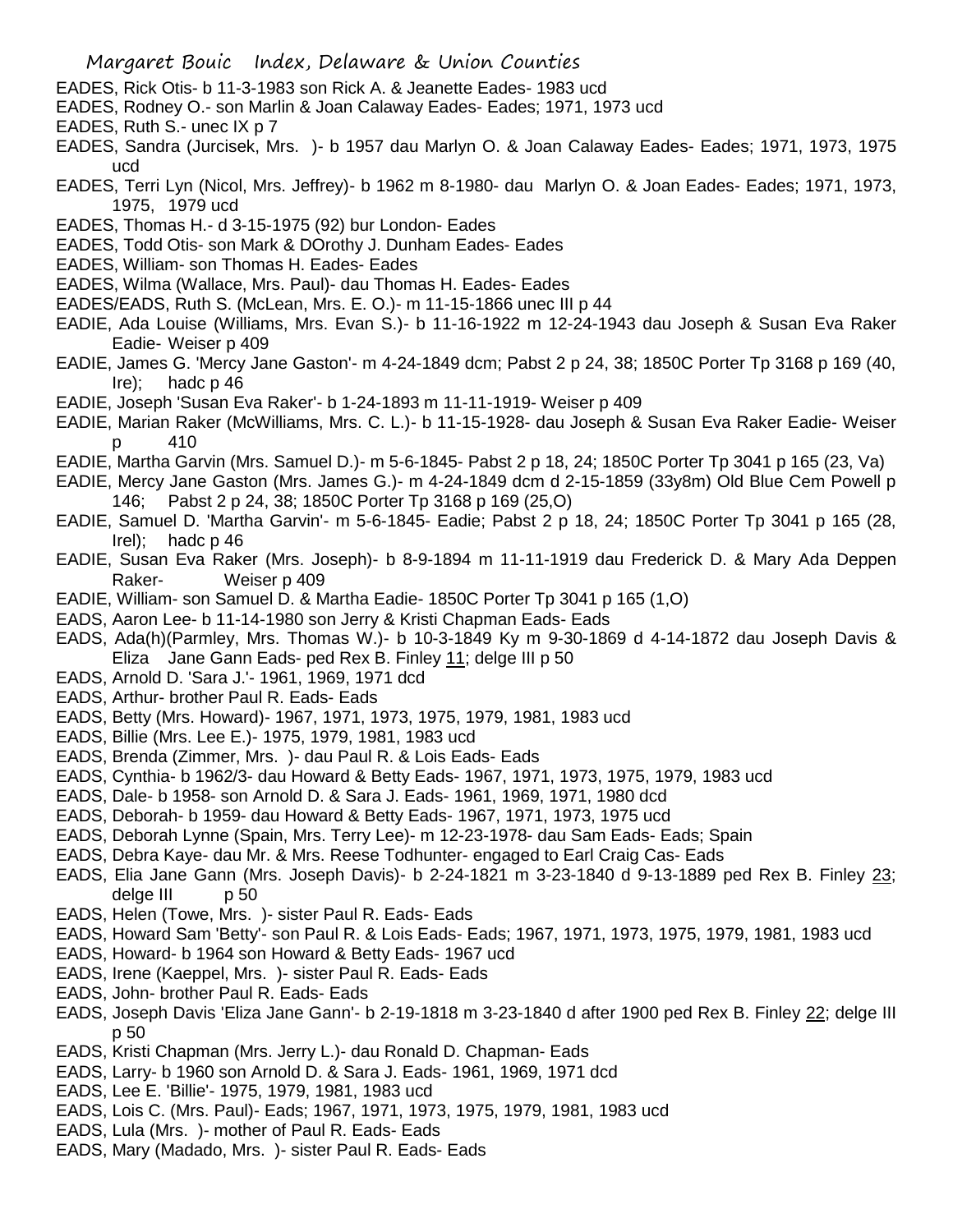- Margaret Bouic Index, Delaware & Union Counties EADS, Mildred (Gerber, Mrs. )- sister Paul R. Eads- Eads EADS, Patricia Lynn Wilson (Mrs. Thomas)- b 10-26-1950 m 10-5-1969 dau Gene R. & Donna Elizabeth Sesler- Genther p 194 EADS, Paul R. 'Lois'- d 2-22-1973 (60) bur W. Va- son Luke Eads- Eads; 1967, 1971 ucd EADS, Sam- Eads EADS, Sara J. (Mrs. Arnold D.)- 1961, 1969, 1971 dcd EADS, Thomas 'Patricia Lynn Wilson'- m 10-5-1969 London- Genther p 194 EADS, Walter- brother Paul R. Eads- Eads EADS, William- brother Paul R. Eads- Eads EAGAN, Florence Agnes- b 5-3-1904 Delaware Town dau Ed & Minnie Ferris Eagan- dcb EAGAN, John P.- b 3-8-1903 Delaware Town son Patrick & Clara Coonfare Eagan- dcb EAGAN, Karen (Mrs. Richard L.)- 1971, 1980 dcd EAGAN, Kelly- b 1973 ch Richard L. & Karen Eagan- 1980 dcd EAGAN, Mary (Conroy, Mrs. John B.)- m 12-6-1839 Madison Co- unec IX p 18 EAGAN, Michelle- b 1969 dau Richard L. & Karen Eagan- 1971, 1980 dcd EAGAN, Richard L. 'Karen'- 1971, 1980 dcd EAGANS, Elizabeth- 1883 uch V p 574 EAGELSTON, Frances d 1-10-1929 (21y) Oakdale Cem 4105 EAGEN, Mrs.- uca p 44 EAGEN, Ann E. (Rosette, Mrs. George G.)- dcq Ella Richey Wells 11 EAGENS, Elizabeth- 1880C Claibourne Tp (55, Penn,Penn,Penn) p 0198 EAGER, Almira- d 10-13-1896 (522-5-130 dau Samuel Eager b Marion co. dcdeaths EAGER, Edgar A.- b 9-21-1870 Orange Tp son Thomas & Rachel Harden Eager- dcb EAGER, Harlan- b 2-15-1876 Troy Tp- dcb EAGER, Henry Jackson 'Louisa Matilda Rouse'- m 4-20-1843 Madison Co unec IX p 66 EAGER, Louisa Matilda Rouse (Mrs. Henry Jackson)- m 4-20-1843 Madison Co unec IX p 66 EAGER, Lyman 'Miranda Melissa mowry'- 1915 uch p 678 EAGER, Miranda Melissa Mowry (Mrs. Lyman)- dau Enos & Julia Vose Mowry- 1915 uch p 678 EAGER, Rachel Harden (Mrs. Thomas)- m 12-14-1865 dcm; Pabst 8 p 63 EAGER, Samuel- d 8-6-1892 (47-3-0) Marion Co deaths EAGER, Thaylor- 1880C Orange Tp p 349A EAGER, Thomas 'Rachel Harden'- m 12-14-1865 dcm EAGER, Webster M.- b 11-23-1873 Brown Tp d 1876 Oller Cem p 1- son Thomas & Rachel Harden Eagerdcb; Powell p 80 EAGGLESTON, Arthur- Eaggleston EAGGLESTON, Babe Ruth (Mullins, Mrs. )- d 5-29-1976 (56) sister Arthur Eaggleston- Eaggleston EAGGLESTON, Betty (Gladman, Mrs. )- dau Joseph & Mildred Daum Eaggleston- Eaggleston EAGGLESTON, Beulah Smith (Mrs. Richard)- Oak Grove Cem II p 110; 1973, 1975 ucd EAGGLESTON, Doris Jean (Nance, Mrs. Arthur)- m 10-16-1954 dau Joseph & Mildred Daum Eaggleston-Eaggleston EAGGLESTON, Dorothy D.- dau Larry Eaggleston- Eaggleston engaged to Charles A. Hoffman EAGGLESTON, Ellis- brother Arthur Eaggleston- Eaggleston EAGGLESTON, Harrison- d 7-26-1910 (7m) Oakdale Cem 2307 (215E) see Eagelston EAGGLESTON, Janet (Bollack, Mrs. William)- dau Joseph & Mildred Daum Eaggleston- Eaggleston EAGGLESTON, JoAnn (Crain, Mrs. )- dau Joseph & Mildred Daum Eaggleston- Eaggleston EAGGLESTON, Joseph 'Mildred Daum'- b 6-9-1914 d 5-13-1977 bur Maple Grove Cem N. Lewisburg- son Joseph & Mara McIntyre Eaggleston- Eaggleston EAGGLESTON, Joseph 'Nora McIntyre'- Eaggleston EAGGLESTON, Judy (Bump, Mrs. John)- dau Joseph & Mildred Daum Eaggleston- Eaggleston EAGGLESTON, Larry- Eaggleston EAGGLESTON, Maxine (Edwards, Mrs. )- dau Joseph & Mildred Daum Eaggleston- Eaggleston EAGGLESTON, Mildred Daum (Mrs. Joseph)- d 1947- Eaggleston EAGGLESTON, Nora McIntyre (Mrs. Joseph)- Eaggleston
- EAGGLESTON, Richard 'Beulah Smith' b 11-5-1921 Un Co d 7-8-1979 WWII Oakdale Cem II p 110 (K-R1-12); brother Arthur Eaggleston- Eaggleston1973, 1975 ucd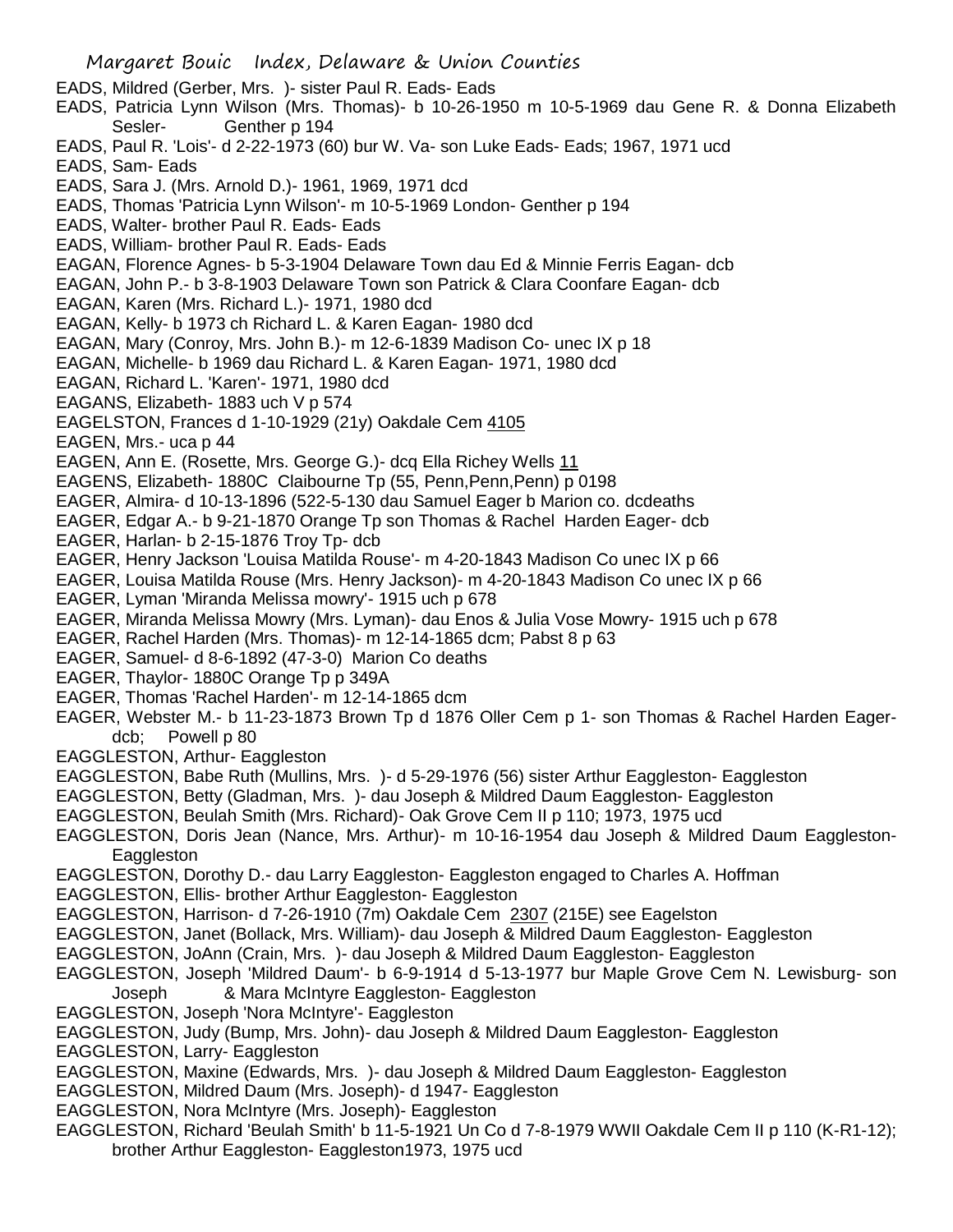- EAGINS, Joseph- 1835 men p 61 #47 p 114 Troy Tp
- EAGLE, ---delge IV p 65
- EAGLE, Deborah Jones (Mrs. William)- m 5-22-1976 dau Lewis R. Jones- Eagle
- EAGLE, Elton E. 'Flossie M.''Margaret A.'- 1961, 1969, 1971 dcd
- EAGLE, Emma C. (King, Mrs. F. D.)- dau Frank Eagle- 1908 dch p 598
- EAGLE, Eugene 'Margaret Ann Healy'- son William B. & Mildred Eagle- Eagle
- EAGLE, Flossie M. (Mrs. Elton E.)- 1961 dcd
- EAGLE, Frank- 1908 dch p 598
- EAGLE, George H.- brother William B. Eagle- Eagle
- EAGLE, Jean Ann (Jones, Mrs. Michael Allen)- m 6-14-1970 dau William R. & Margaret Ann Healy Eagle-Dodds 6; Thomas 6
- EAGLE, Jean- b 1952 dau Elton E. & Margaret A. Eagle- 1969, 1971 dcd
- EAGLE, Joan- b 1956 dau Elton E. & Margaret A. Eagle- 1969, 1971 dcd
- EAGLE, Jo Ann (Jones, Mrs. Raymond D.)- m 4-21-1974 dau William R./Eugene & Margaret Ann Healy Eagle- Dodds 6; Thomas 6
- EAGLE, Margaret A. (Mrs. Elton E.)- 1969, 1971 dcd
- EAGLE, Margaret Ann Healy (Mrs. William R.)- dau Russell K. & Pauline McMillen Healy- Dodds 5,6; Thomas 5,6
- EAGLE, Mildred E. (Mrs. William)- d 8-27-1982 (80) bur Oak Grove Cem Eagle 1961, 1969, 1971, 1980 dcd
- EAGLE, Minnie (Siemon, Mrs. )- sister William B. Eagle- Eagle
- EAGLE, Olive (Haire, Mrs. )- sister William B. Eagle- Eagle
- EAGLE, William B. 'Mildred'- d 10-4-1965 (68) Oak Grove Cem Eagle; 1961 dcd
- EAGLE, William R. 'Margaret Ann Healy'- Dodds 5,6; Thomas 153511
- EAGLE, William Russell- son William R. & Margaret Ann Healy Eagle- Dodds 6; Thomas 6
- EAGLEBURGER, Albright- d 9-23-1845 (22-7-23) Redbank Cem Powell p 117
- EAGLEBURGER, Marget (Mrs. Allbright)- d 1824 (35y) Redbank Cem Powell p 117
- EAGLEBURGER, Nancy Jane Spencer (Mrs. Samuel)- m 4-1-1842 dcm d 4-15-1844 (19y9m12d) Redbank Cem Powell p 117
- EAGLEBURGER, Samuel 'Nancy Spencer'- m 4-1-1842 dcm; Powell p 117
- EAGLENERGER, Frances Spencer (Mrs. John)- m 4-20-1839 dcm
- EAGLENERGER, John 'Frances Spencer'- m 4-20-1839 dcm
- EAGLER, May (Boughman, Mrs. Henry)- m 4-8-1812 onwq I
- EAGLESON, Rev. Alexander G.- hmp p 154, 167, 237
- EAGLESON, Clarissa E. Pentecost (Mrs. William Stuart)- hmp p 265
- EAGLESON, Rev. John- hmp p 264
- EAGLESON, Rev. W. Stuaft 'Clarissa E. Pentecost'- son Rev. John Eagleson- hmp p 112, 126, 160, 166, 174, 264 picture
- EAGLESTON, Betty (Tossey, Mrs. Gene)- dau Dennis & Gladys Eagleston- Graham (1443211); Taylor (11211); Bean (112222111); Dodge (16757172111); Genther p a9; Tossey (173211)
- EAGLESTON, David- d 1-21-1972 (64) bur Green Mound- brother Dennis Eagleston- Eagleston; 1971 dcd
- EAGLESTON, Dennis 'Gladys'- d 11-30-1972 (62) bur Bokes Creek Cem- Eagleston
- EAGLESTON, Donald Arthur- 1940- Bokescreek Cem p 58
- EAGLESTON, Dorothy (Quick, Mrs. )- sister David Eagleston- Eagleston
- EAGLESTON, Gladys (Mrs. Dennis)- Eagleston
- EAGLESTON, Irene (Edman, Mrs. )- sister David Eagleston- Eagleston
- EAGLESTON, Jan- b 1964 ch Juanita Eagleston- 1971 dcd
- EAGLESTON, Juanita Thomas (Mrs. Ray)- dau Arvin & Iva Morris Thomas- Pounds 6; Wells 5; 1971 dcd
- EAGLESTON, Ray 'Juanita Thomas'- Pounds 6; Wells 5
- EAGLESTON, Ray- b 1959 son Juanita Eagleston- 1971 dcd
- EAGLESTON, Sylvester- d 1-30-1927 Oakdale Cem 3889 (E215) son Joseph Eagleston; 1908 dch p 392
- EAGLESTON, Vida (Schultz, Mrs. )- sister David Eagleston- Eagleston
- EAGLIN, Denzil- Eaglin
- EAGLIN, Gerald- brother Mitchell L. Eaglin- Eaglin
- EAGLIN, Jennifer Jean (Harrod, Mrs. Dr. Charles Scott)- m 10-25-1980 dau Dunzil Eaglin- Eaglin
- EAGLIN, Kathy (Mrs. Roger)- Eaglin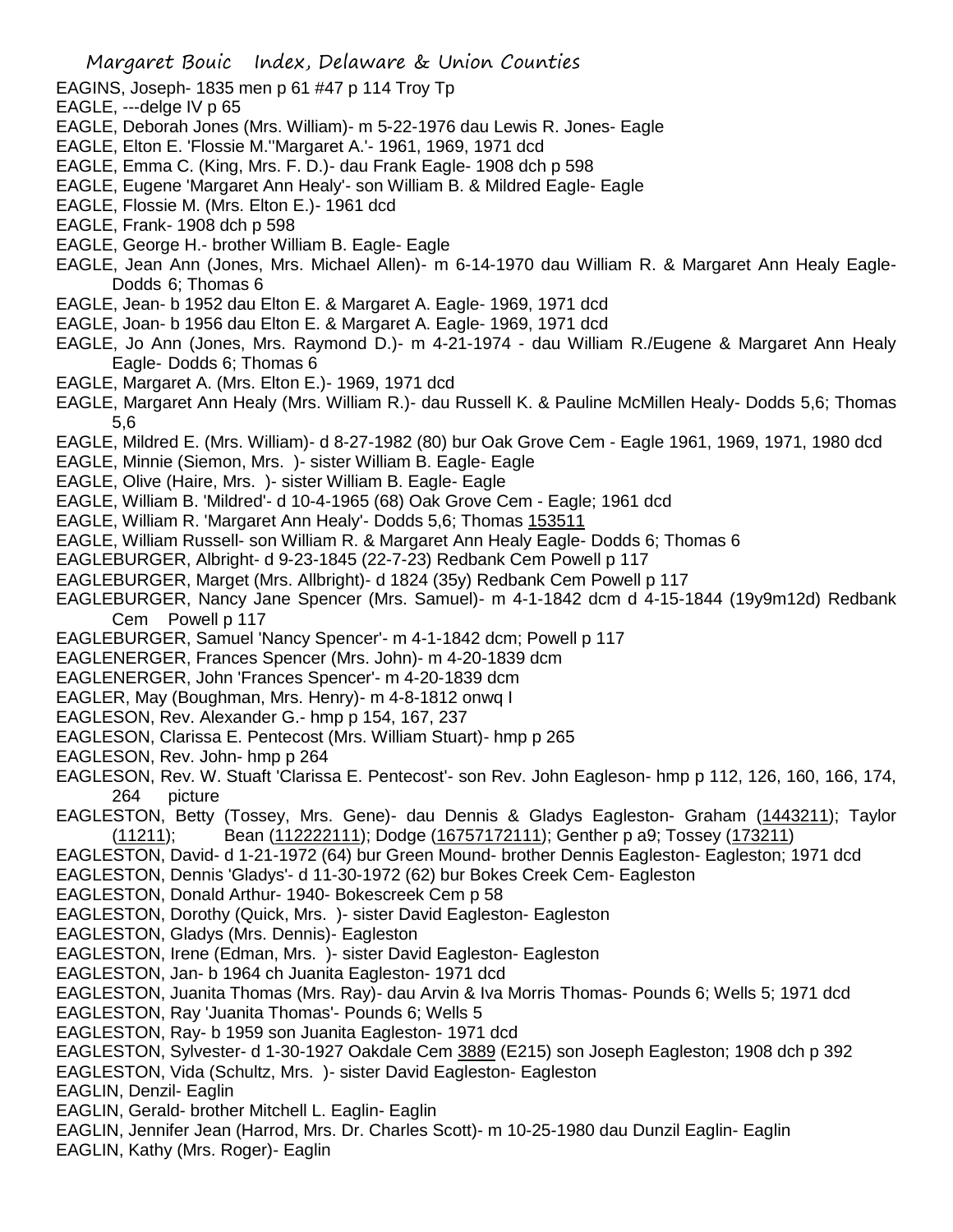- Margaret Bouic Index, Delaware & Union Counties EAGLIN, Larry- son Mitchell L. & Vada Eaglin- Eaglin EAGLIN, Mitchell L. 'Vada'- d 3-16-1988 (68) Dayton- bur New Carlisle- Eaglin EAGLIN, Roger 'Kathy'- son Mitchell L. & Vada Eaglin- Eaglin; 1980 dcd EAGLIN, Vada (Mrs. Mitchell L.)- Eaglin EAGLIN, Wanda (Cummings, Mrs. )- sister Mithcell L. Eaglin- Eaglin EAGON, ----1880 dch p 529; 1908 dch p 492 EAGON, Ardith (Sheehy, Mrs. Joseph)- dau Willis Eagon- Eagon EAGON, Arlie E. d 5-28-1973 (70) bur Marlborough Cem- brother Gilbert F. Eagon- Eagon EAGON, Barbara Jo (Davids, Mrs. )- dau Herbert B. & Mary Smeck Eagon- Eagon EAGON, Barnard/Barnet 'Hannah Wood'- b before 1763 m before 1788 d 1834 dcc Herbert Eagon 16 EAGON, Barnard,Jr. 'Mary Morris'- b ca 1789 d 1836 son Barnard & Hannah Wood Eagon- dcc Herbert Eagon 8 EAGON, Carolin Triplett (Mrs. John)- b 11-21-1819 m 11-7-1841 d 4-26-1908 dau James & Ruth Heskett Triplett- dcc Herbert Eagon 5 EAGON, Chalmer H.- b 1899 d 1970 son Isaac G. & Ruannah C. Parry- dcc Herbert Eagon 1 EAGON, Edith M. (Cline, Mrs.)- dau Isaac G. & Ruannah C. Parry- dcc Herbert Eagon 1 EAGON, Eileen Askins (Mrs. )- dau Homer L. & Viola Askins- Askins EAGON, Eileen (Mrs. Richard)(Burns, Mrs. )- Eagon EAGON, Eleanor (Mrs. Elijah)- Powell p 231 EAGON, Elijah 'Eleanor'- d 1-28-1828 Radnor Cem- Powell p 231; delge VII p 61 EAGON, Gilbert Richard- son Gilbert W. & Ruth Hopewood Eagon- Eagon EAGON, Gilbert S/F. 'Ruth Hopewood'- d 1970- Eagon EAGON, Grace (Balding, Mrs. )- sister Herbert B. Eagon- Eagon EAGON, Hannah Wood (Mrs. Barnard)- dcc Herbert Eagon 17 EAGON, Heidi- dau Rodney Joe & Mary Margaret Foreman Eagon- Eagon EAGON, Helen L. (Courter, Mrs. )- sister Arlie E. Eagon- Eagon EAGON, Herald/Harold C. 'Helen B.'- d 1-31-1980 (71) bur Marlborough Cem- brother Arlie E. Eagon- Eagon EAGON, Brigadier General Herbert B. 'Mary L. Smeck'- b 7-13-1908 m 10-28-1933 d 6-22-1985 (76) bur Radnor Cem- son Isaac G. & Ruannah C. Parry Eagon- Powers Pat p 282; 1976 dch p 227, 361, 374; dcc Herbert Eagon 1; Mary Smeck Eagon (1); Eagon; 1961 dcd; delge I p 17 EAGON, Herbert B.,Jr.'Virginia Miller'- m 9-14-1963 son Herbert B. & Mary L. Smeck Eagon- Eagon; 1961 dcd EAGON, Isaac G. 'Ruannah C. Parry'- b 9-10-1860 m 10-5-1884 d 4-24-1946 son John & Caroline Triplett Eagon- 1976 dch p 374; Herbert Eagon 2 EAGON, Isadora C.- b 1874- Mlb p 188 EAGON, James 'Margaret Star'- son Barnard/Barnet & Hannah Wood Eagon- dcc Susan Cain Jackson 114 EAGON, James 'Mary'- b 1740? d 1821?- dcc Susan Cain Jackson 456
- EAGON, John 'Caroline Triplett'- b 10-9-1822 m 11-7-1841 d 7-16-1875 son Barnard Jr. & Mary Morris Eagondcc Herbert Eagon 4
- EAGON, John T.- b 1871 d 1940- Marlborough Cem p 188
- EAGON, Joseph 'Matilda Dix'- dcw Bk 1 p 139; Powell p 297
- EAGON, Kathryn (Fuller, Mrs. )- dau Gilbert S. & Ruth Hopewood Eagon- Eagon
- EAGON, Leila (Donovan, Mrs. )- dau Willis D. Eagon- Eagon
- EAGON, Leslie W. b 1896 d 1963 son Isaac G. & Ruannah C. Parry Eagon- dcc Herbert Eagon 1
- EAGON, Margaret (Rhode, Mrs. )- dau Gilbert F. & Ruth Hopewood Eagon- Eagon
- EAGON, Margaret Mitchell (Mrs. James)- dcc Susan Cain Jackson 457
- EAGON, Mary Isabelle Smeck (Mrs. Herbert B.)- b 6-5-1905 m 10-28-1933 dau Owen O. & Erma E. Reef Smeck- Powers Pat p 282; 1976 dch p 374; dcc M. S. & Herbert B. Eagon (1); Mary Smeck Eagon 1; 1961 dcd; delge I p 21
- EAGON, Mary (Mrs. James)- dcc Susan Cain Jackson 457
- EAGON, Mary Margaret Foreman (Mrs. Rodney Joe)- m 7-28-1979 dau Robert Foreman- Eagon
- EAGON, Mary Morris (Mrs. Barnard,Jr.)- b ca 1793 d 9-2-1875 dau John & Rebecca Morris- dcc Herbert Eagon 9
- EAGON, Mary/Polly (Long, Mrs. Garrison)- b 1809 m 3-28-1833 d 9-24-1889 dcc Susan Cain Jackson 57
- EAGON, Matthew David- b 7-6-1986 son Rodney Joe & Mary Margaret Foreman Eagon- Eagon
- EAGON, Matilda Dix (Mrs. Joseph)- d 2-16-1838 (29-2-23) Marlborough Cem p 146 dau David & Mary Main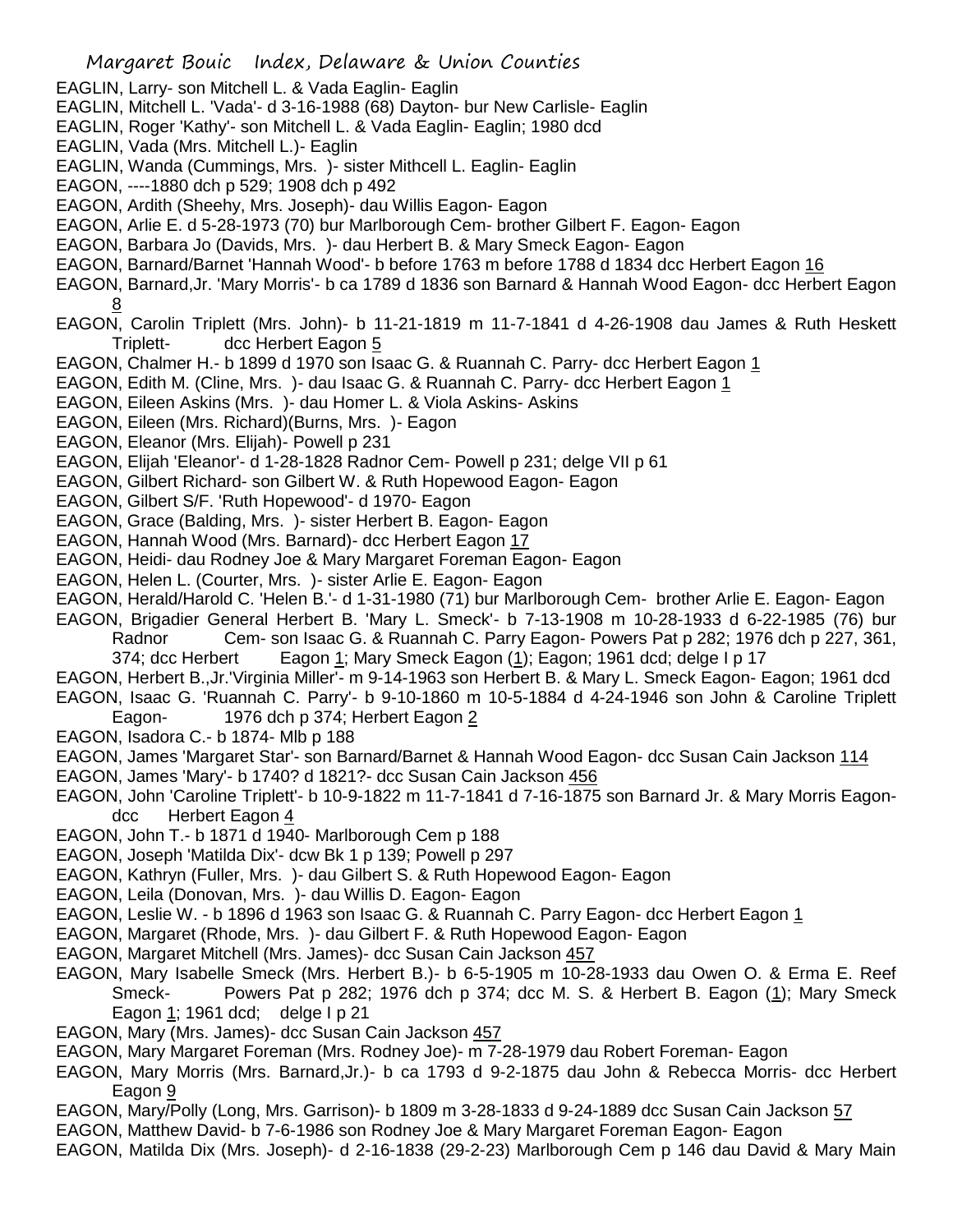- Dix- dcw Bk 1 p 139; Powell p 297
- EAGON, Meredith (Rode, Mrs. )- dau Gilbert S. & Ruth Hopewood Eagon- Eagon
- EAGON, Myrtle (Smith, Mrs. )- sister Arlie E. Eagon- Eagon
- EAGON, Norma Jean- dau Herbert B. & Mary Smeck Eagon- Eagon
- EAGON, Olive R. (Cook, Mrs. )(Layman, Mrs. )- b 1901 dau Isaac G. & Ruannah C. Parry Eagon- dcc Herbert Eagon 1
- EAGON, Richard 'Eileen'- son Gilbert F. & Ruth Hopewood Eagon- Eagon
- EAGON, Rodney Joe 'Mary Margaret Foreman'- m 7-28-1979 son Richard & Eileen Eagon- Eagon; 1980 dcd
- EAGON, Ross M.- b 1885 d 1948 son Isaac G. & Ruannah C. Parry Eagon- dcc Herbert Eagon 1
- EAGON, Ruannah C. Parry (Mrs. Isaac G.)- b 6-24-1866 m 10-5-1884 d 3-22-1949 dau David G. & Rachel Williams Parry- 1976 dch p 374; dcc Herbert Eagon 3
- EAGON, Ruth Odah Hopewood (Mrs. Gilbert S.)- d 8-4-1986(86) Calif.- Youngest ch of Thomas & Ellen Hopewood- Eagon
- EAGON, Shalmer- brother Willis D. Eagon- Eagon
- EAGON, Sue (Jacobs, Mrs. )- dau Gilbert F. & Ruth Hopewood Eagon- Eagon
- EAGON, Virginia Miller (Mrs. Herbert B.Jr.)- m 9-14-1963 dau Ray Miller- Eagon
- EAGON, Willis D.' ''Erma Reef' b 1888 d 12-19-1956 (68) Oak Grove Cem son Isaac G. & Ruannah C. Parry Eagon- Eagon; dcc Herbert Eagon 1
- EAHRLER, Frank- son Lawrence & Mary Freshwater Eahrler- Freshwater p 229
- EAHRLER, Hilda- dau Lawrence & Mary Freshwater Eahrler- Freshwater p 229
- EAHRLER, Joe- ch Lawrence & Mary Freshwater Eahrler- Freshwater p 229
- EAHRLER, Lawrence 'Mary Freshwater'- Freshwater p 229
- EAHRLER, Mary Freshwater (Mrs. Lawrence)- m 10-25-1888 dau Stephen Hill & Perline Freese Freshwater-Freshwater p 229
- EAKANS, Catherine (Crominvelt, Mrs. Mathew)- m 10-11-1948 dcm
- EAKEN, James 'Jean'- will Powers p 260 (1769)
- EAKEN, Jean (Mrs. James)- Powers p 260
- EAKEN, Kathy (Mrs. Len)- 1980 dcd
- EAKEN, Len 'Kathy'- 1980 dcd
- EAKEN, Mary- dau James Eaken- Powers p 260
- EAKEN, Michele- b 1977 dau Len & Kathy Eaken- 1980 dcd
- EAKEN, William- brother James Eaken- Powers p 260
- EAKER, George 'Mary Kennedy'- d 1-10-1818 (75) Rev. Soldier- Powers p 265
- EAKER, Mary Kennedy (Mrs. George)- d 3-9-1832 (72) dau John Kennedy- Powers p 60, 68, 265
- EAKIN, Aaron R. 'Linda K.'- son Robert & Evelyn Eakin- Eakin; 1971, 1980 dcd
- EAKIN, Cassius L/S.- b 1862 d 1956 Oakdale Cem II p 87 (H-RP-3)- son George Eakin- 1880C Allen Tp 7-8 p 1 (19,O,O,O)
- EAKIN, Evelyn (Mrs. Robert)- Eakin
- EAKIN, George- 1880C Allen Tp 7-8 p 1 (60,O,Irel,Irel) p 0050
- EAKIN, George A.- son George Akin- 1880C Allen Tp 7-8 p 1 (14,O,O,O)
- EAKIN, George 'Mary'- Powell p 277
- EAKIN, Isaac E.- son George Eakin- 1880C Allen Tp 7-8 p 1 (18,O,O,O)
- EAKIN, Linda K. (Mrs. Aaron R.)- 1971 dcd
- EAKIN, Mary- uca p 58
- EAKIN, Mary (Mrs. George)- d 1-31-1879 (43y9m) Trenton Cem- Powell p 277
- EAKIN, Meddie A.- dau George Eakin- 1880C Allen Tp 7-8 p 1 (13,O,O,O)
- EAKIN, Robert 'Evelyn'- Eakin
- EAKIN, Sarah Susanna Rogers (McKittrick, Mrs. Stephen)- b 1875 m 6-10-1897 d 11-1934- McKitrick p 469
- EAKIN, Sheila- b 1970 d 2-9-1985 (14) bur Kingwood Mem. Pk.-dau Aaron R. & Linda K. Eakin- 1971 dcd
- EAKIN, Thomas- 1883 uch IV p 478
- EAKIN, William S.- b 10-5-1870 d 10-25-1947 Oakdale Cem II p 87 (H-RP-3)- son George Eakin- 1880C Allen Tp 7-8 p 1 (9,O,O,O); uninf p 28
- EAKINS, Cassius L.- b 2-12-1863 d 3-5-1950 uninf p 28 see Eakin
- EAKINS, Ellsworth- 1880C Concord Tp p 269C
- EAKINS, Jane Nash (Mrs. William)- m 9-27-1843 dau Isaac Nash- Nash p 294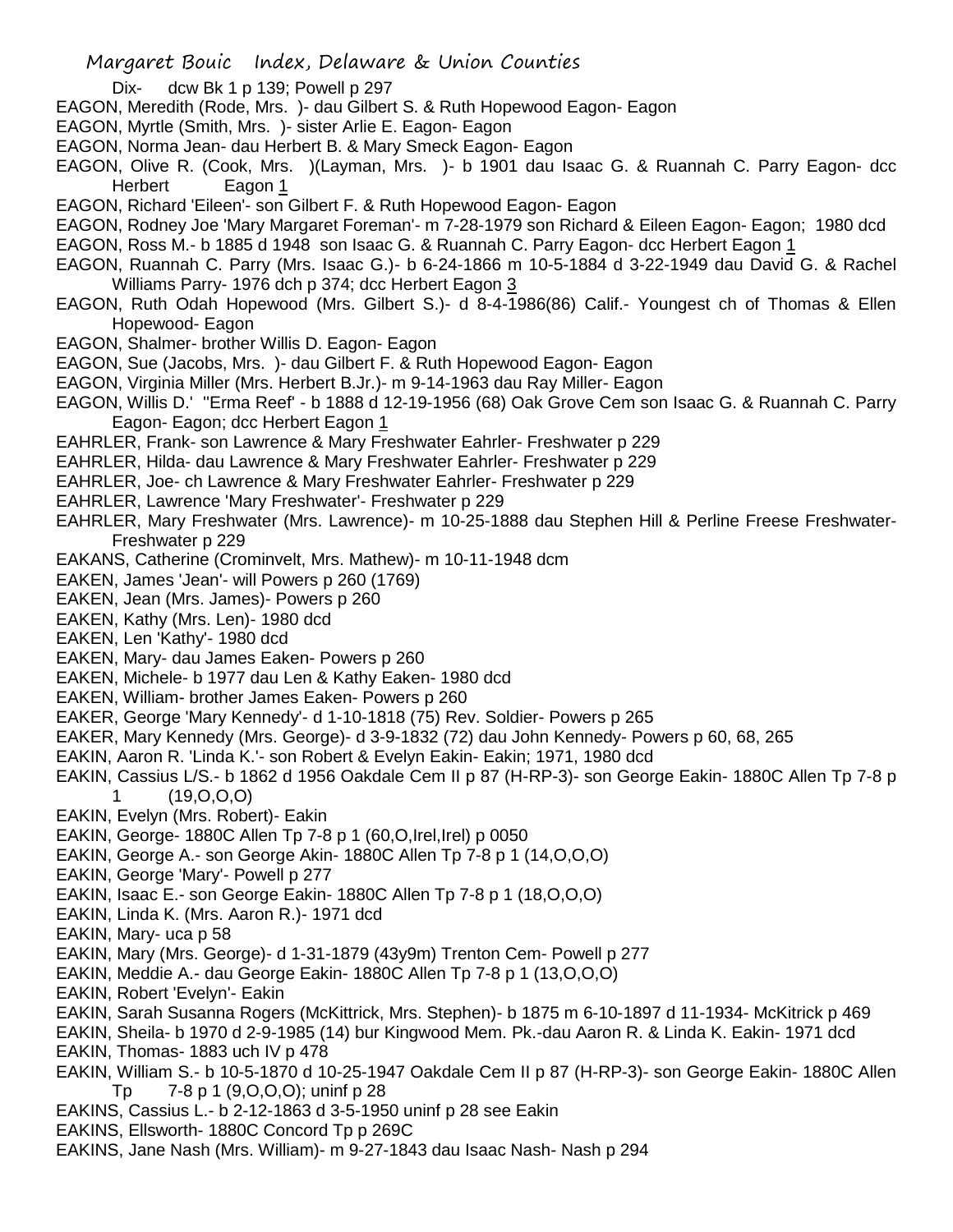- Margaret Bouic Index, Delaware & Union Counties
- EAKINS, Julia- 1880C Concord Tp p 276A
- EAKINS, Mary A. (Pearson, Mrs. George)- m 8-8-1865 dcm
- EAKINS, Nancy (Miller, Mrs. )(Mrs. Thomas)- m 10-3-1873 ucm 5339
- EAKINS, Thomas 'Mrs. Nancy Miller'- m 10-3-1873 ucm 5339
- EAKINS, William 'Jane Nash'- Nash p 294
- EAKLE, Arlene (Author)- unec IX p 63
- EALE, George- Freshwater p 16
- EALES, Marie Helen Dick (Mrs. Robert Willis)- b 1-18-1896 d 8-14-1972 Oakdale Cem II p 153 (M-R20-8)- dau Henry & Carrie Carr Dick
- EALES, Robert Willis 'Marie H.'- b 10-10-1893 d 3-25-1958 Oakdale Cem II p 153 (M-R20-8)
- EALY, Christina LaVonne Courter (Mrs. William Richard)- b 1-11-1947 m 6-10-1966 dau Robert Warren & Donna Marie Muladore Courter- dcc Christina Courter Ealy 1
- EALY, Don- son Philip M. & Myrtle Gardner Ealy- Ealy
- EALY, Ethel (Jones, Mrs. )- sister Philip M. Ealy- Ealy
- EALY, Jack- son Philip M. & Myrtle Gardner Ealy- Ealy
- EALY, Mildred (Bryant, Mrs. Leonard)- dau Philip M. & Myrtle Gardner Ealy- Ealy
- EALY, Orland- brother Philip M. Ealy- Ealy
- EALY, Peter- 1880 dch p 318; 1908 dch p 452; 1976 dch p 10
- EALY, Philip M. 'Myrtle Gardner'- b 1-25-1892 Pa m 1-25-1915 d 6-3-1968- Ealy
- EALY, Philip- son Philip M. & Myrtle Gardner Ealy- Ealy
- EALY, Samuel- son Philip M. & Myrtle Gardner Ealy- Ealy
- EALY, Vernon- son Philip M. & Myrtle Gardner Ealy- Ealy
- EALY, Vivian (Dodd, Mrs. Rodney)- dau Philip M. & Myrtle Gardner Ealy- Ealy
- EALY, William Richard 'Christina LaVonne Courter' b 7-1-5-1944 m 6-10-1966 dcc Christina Courter Ealy 1
- EAMES, see Aimes, Ames, Eams, Emes, Emms, Ems
- EAMES, Abigial (Wessen, Mrs. Samuel)- b 9-22-1666 m 8-29-1688 dau Robert Eames- Powers Pat p 93
- EAMES, Anna Palimetor (Mrs. Josiah)- m 11-2-1738- Powers Pat p 34, 93, 94
- EAMES, Anthony- b 1595 d 1686- dcc Helen Wornstaff Kern 2674
- EAMES, Ebenezer- b 11-18-1716 son Joseph & Mary Everett Eames- Powers p 93
- EAMES, Elizabeth (Eames, Mrs. John)- b 6-4-1659 m 5-1682 d 6-26-1727 dau Robert Eames- Powers Pat p 92
- EAMES, Elizabeth- b 4-1-1741 dau Josiah & Anna Palimetor Eames- Powers Pat p 93
- EAMES, Jane (Benjamin, Mrs. Ezra)- b 3-25-1747 m 6-2-1774- Powers Pat p 32, 34, 35, 36, 93, 160, 255
- EAMES, Jeane (Benjamin, Mrs. Ezra)- dcq RP 19
- EAMES, John- b 2-15-1698 son Joseph & Mary Everett Eams- Powers Pat p 93
- EAMES, John- d 4-18-1654 son Robert Eams- Powers Pat p 92
- EAMES, John- b 5-9-1668 son Robert Eams- Powers Pat p 92, 93
- EAMES, John- b 5-16-1641 son Thomas Eams- Powers Pat p 92, 94
- EAMES, John- b 10-6-1642 son Thomas Eams- Powers Pat p 92, 94
- EAMES, Joseph- b 1-1-1710/11 son Joseph & Mary Everett Eames- Powers Pat p 93
- EAMES, Joseph 'Mary Everett'- m 5-20-1697 son Robert Eames- Powers Pat p 93, 105
- EAMES, Josiah 'Anna Palimetor'- b 12-22-1720 m 11-2-1738 son Joseph & Mary Everett Eames- Powers Pat p 34, 36, 93
- EAMES, Josiah- b 2-18-1711/12 d 1718/19 son Joseph & Mary Everett Eames- Powers Pat p 93
- EAMES, Lydia (Gardner, Mrs. Ezekiel)- b 9-8-1739 m 4-26-1763 dau Josiah & Anna Palimetor Eames- Powers Pat p 93
- EAMES, Lydia- b 6-29-1672 dau Thomas & May Paddlefoot Eames- Powers Pat p 92
- EAMES, Margaret- b 7-8-1666 dau Thomas & May Paddlefoot Eames- Powers Pat p 92
- EAMES, Mary (Cousens, Mrs. Abraham)- b 6-11-1661 m 11-19-1684 dau Robert Eames- Powers Pat p 92
- EAMES, Mary Everett (Mrs. Joseph)- m 5-20-1697 dau Francis & Mary Edwards Everett- Powers Pat p 93
- EAMES, Mary (Palmeter, Mrs. Daniel Jr.)- b 1705 m 1725 dau Joseph & Mary Everett Eames- Powers Pat p 93
- EAMES, Mary- b 5-24-1645 dau Thomas Eames- Powers Pat p 92
- EAMES, May (Paddlefoot, Mrs. Jonathan)(Mrs. Thomas)- Powers Pat p 92
- EAMES, Millicent (Sprague, Mrs. William)- d 2- 1695/6 dau Anthony Eames- dcc Helen Wornstaff Kern 1337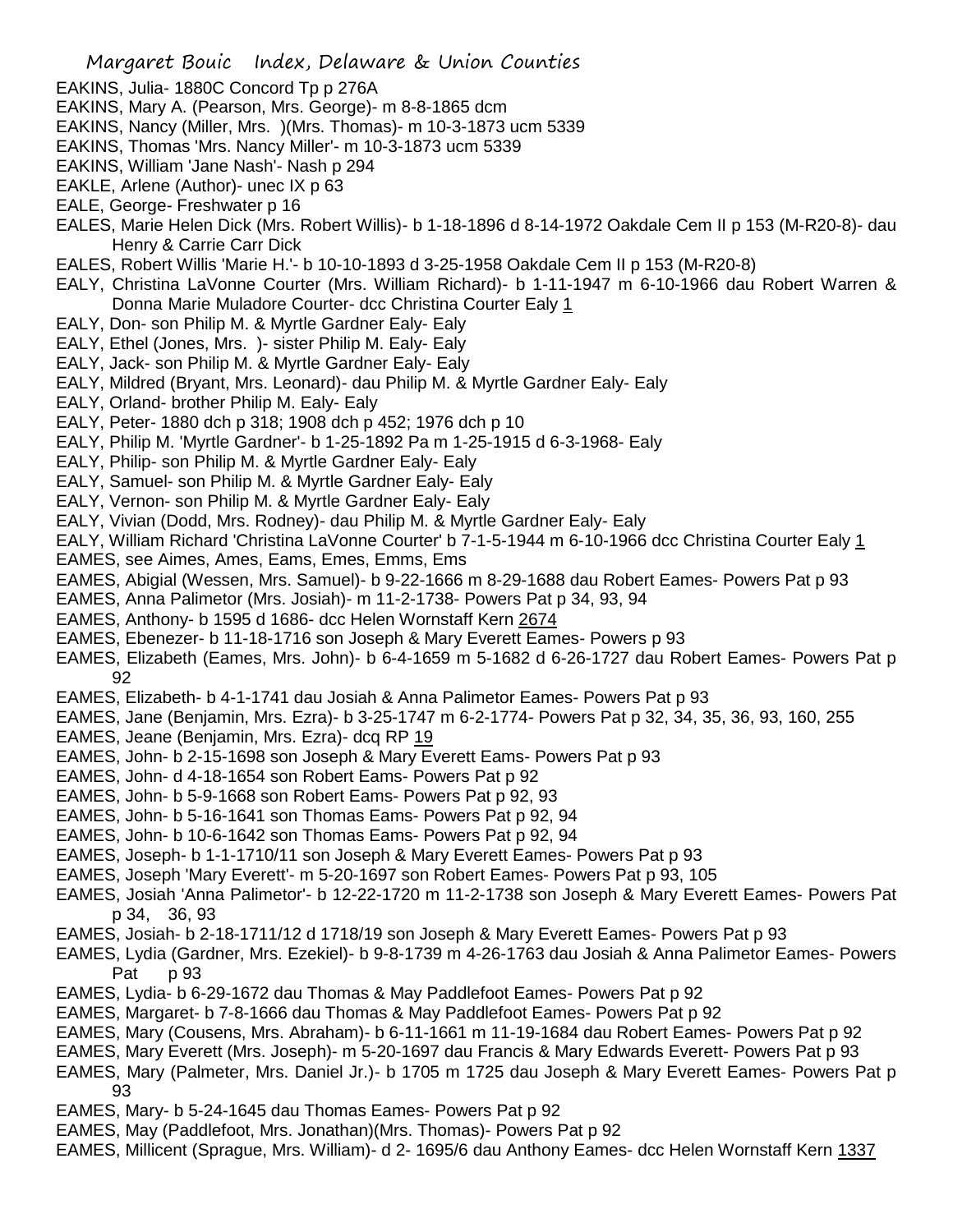- EAMES, Nathaniel- b 12-30-1668 son Thomas & May Eames- Powers p 92, 94
- EAMES, Priscilla (Polly, Mrs. Samuel)- b 5-2-1663 dau Robert Eames- Powers p 92
- EAMES, Robert- b about 1651 d 7-30-1712- Powers Pat p 92, 93, 320
- EAMES, Ruth- b 3-25-1743 dau Josiah & Anna Palimetor Eames- Powers Pat p 93
- EAMES, Samuel- b 9-2-1664 son Robert Eames- Powers Pat p 92, 93
- EAMES, Samuel- b 4-7- d 4-14-1653 son Robert Eames- Powers Pat p 92
- EAMES, Samuel- b 1-15-1664/5 son Thomas & May Eames- Powers Pat p 92
- EAMES, Sarah- b 10-3-1670 dau Thomas & May Eames- Powers Pat p 92
- EAMES, Thomas 'May Paddlefoot'- d 1-25-1680 (62) Powers Pat p 92, 94
- EAMES, Thomas- bap 7-12-1663 son Thomas & May Eames- Powers Pat p 92
- EAMES, Wilmot S.- Powers Pat p 93
- EAMS- see Eames
- EAMS, Rufus- 1835 men p 14 #74 p 20 Burlin Tp
- EANNIE, William- mt 8-15-1860 (66)
- EARB, Hannah (Pleas, Mrs. Maurice)- m 1818- Pabst 8 p 80
- EARHART, Darlene Scofield (Mrs. Robert F. E.)- b 8-18-1877 Pabst Pion II p 243 EARHART, Deborah Robin Thacker (Mrs. Raymond G.)- Earhart
- EARHART, Eliza Ann (Smith, Mrs. Josephus)- dau John & Polly Earhart- 1883 uch V p p 447
- EARHART, Florence E. Gay (Mrs. George L.)- dau Mary E. Gay- Earhart; 1971, 1973, 1975, 1981, 1983 ucd
- EARHART, George L/C. 'Florence E. Gary'- Earhart; 1971, 1973, 1975, 1981, 1983 ucd
- EARHART, John 'Polly'- 1883 uch V p 447
- EARHART, Linda- b 1955 dau George L. & Florence E. Earhart- 1971 ucd
- EARHART, Lois J. (Mrs. Warren S.)- 1980 dcd
- EARHART, Mark- son Warren S. & Lois J. Earhart- 1980 dcd
- EARHART, Mildred (Hall, Mrs. Lester)- b 1953 dau George L. & Florence E. Gay Earhart- 1971 ucd
- EARHART, Nancy- b 1965 dau Warren S. & Lois J. Earhart- 1980 dcd
- EARHART, Nuce- d 6-4-1872 (65y1m) b Germany- dcdeaths
- EARHART, Polly (Mrs. John)- 1883 uch V p 447
- EARHART, Raymond G. 'Deborah Robin Thacker'- b 6-15-1964 d 2-28-1986 (21) Claibourne Cem p 107- son George L. & Florence E. Gay Earhart- Earhart; 1971, 1973, 1975, 1981, 1983 ucd
- EARHART, Robert F. E. 'Darlene Scofield'- b 2-2-1872 m 8-7-1906 Pabst Pion II p 243
- EARHART, Warren S. 'Lois J.'- 1980 dcd
- EARICH, Anthony- b 1956 son Richard L. & Erma T. Earich- 1969, 1971 dcd
- EARICH, Carole A. (Mrs. Richard L.)- 1980 dcd
- EARICH, Dessa D.- b 8-1887 dau George Earick- 1900C Claibourne Tp 344-362 p 14B (12,O,O,O)
- EARICH, Erma T. (Mrs. Richard L.)- 1969, 1971 dcd
- EARICH, Gary- b 1955 son Richard L. & Erma T. Earich- 1969, 1971 dcd
- EARICH, b 6-1860 1900C Claibourne Tp 344-362 p 14 (39,O,Penn,Penn) widowed
- EARICH, Harold E. 'Ruth'- 1961, 1969, 1971 dcd
- EARICH, Homer B.- b 3-1896 son Geroge Earich- 1900C Claibourne Tp 344-362 p 14 (4,O,O,O)
- EARICH, Martha (Smith, Mrs. Rev. I. N.)- 1915 uch p 919
- EARICH, Matilda- b 2-1893 dau George Earich- 1900C Claibourne Tp 344-362 p 14B (7,O,O,O)
- EARICH, Richard E.- 1971 dcd
- EARICH, Richard L. 'Erma T.''Carole A.'- 1961, 1969, 1971, 1980 dcd
- EARICH, Russell- b 1953 son Richard L. & Erma T. Earich- 1969, 1971 dcd
- EARICH, Ruth P. (Mrs. Harold E.)- 1961, 1969, 1971 dcd
- EARICH, Sally Lou- dau Harold Earich- Earich; 1961 dcd
- EARICH, Tammy/Tami- 1979, 1981, 1983 ucd
- EARICH, Tana- b 1976 ch Tammy Earich- 1979, 1981 ucd
- EARICH, Todd- b 1976 son Tammy Earich- 1979, 1981 ucd
- EARICH, Wilbur T.0 b 10-1884 son George Earich- 1900C Claibourne Tp 344-362 p 14B (15,O,O,O)
- EARICK, George- 1880C Radnor Tp p 471C
- EARICK, G. L.- father of Homer Earick- 1949 ucd
- EARICK, Homer B. 'Letha/Leah M.'- b 3-17-1896 d 7-20-1983 (87) Maskill Cem lptw p 100- son George L. & Jennie Roberts Earick- 1949, 1959, 1967, 1971, 1973, 1975, 1979, 1981, 1983 ucd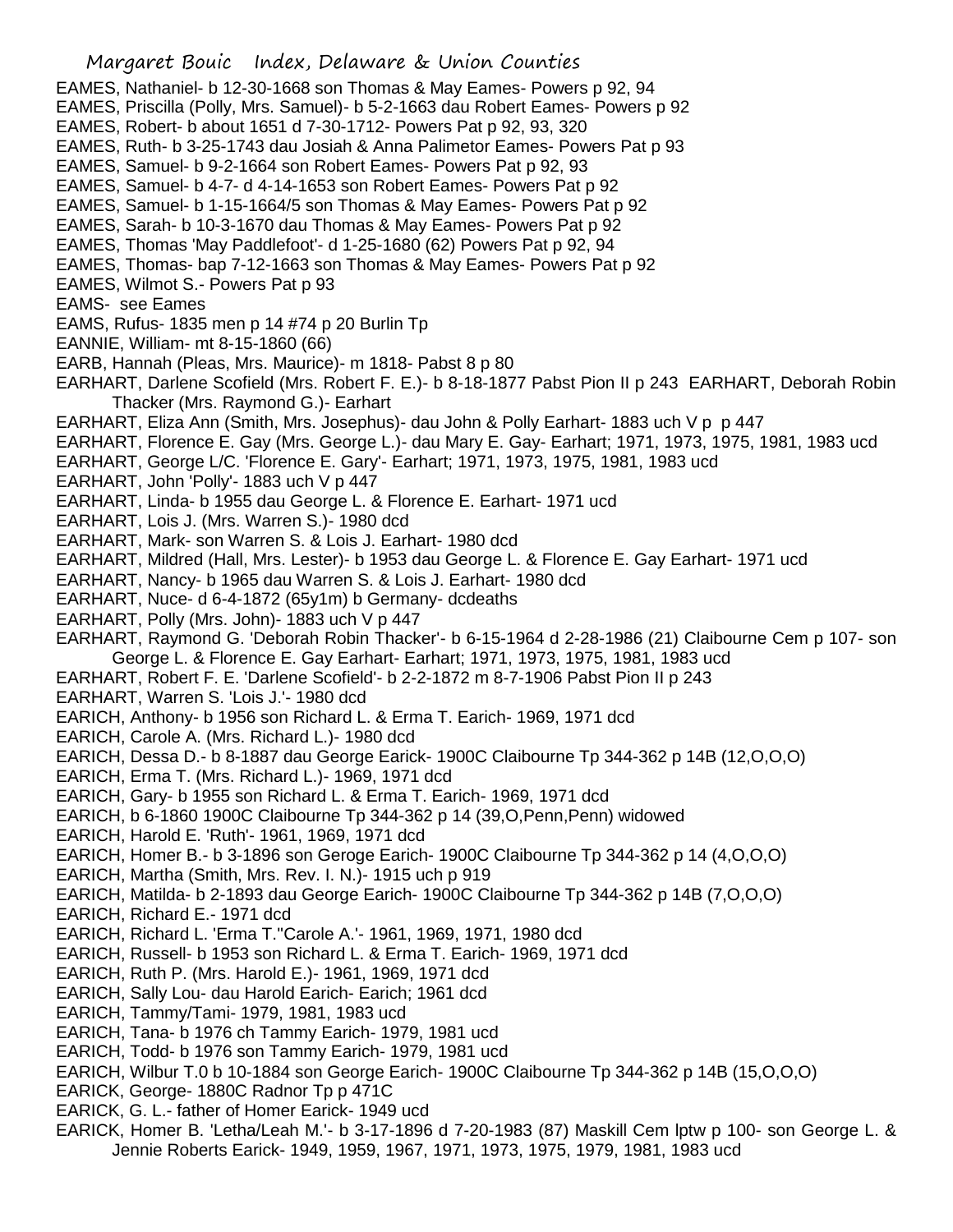- EARICK, Leah/Letha M. (Mrs. Homer B.)- b 1901 Maskill Cem lptw p 100; 1949, 1959, 1967, 1971, 1973, 1975 ucd
- EARL, Aaron 'Hannah Gidley'- m 1821 d 5-22-1877 (77-7-5) Alum Creek Friends Cem Powell p 336; Pabst 8 p 83; hadc p 36; 1835 men p 48 #27 p 87 Peru Tp
- EARL, Amos- d 7-23-1870 (80-3-25) Alum Creek Friends Cem- Powell p 336; 1826 Bennington Tp delge V p 37, 54
- EARL, Ann (Chamberlain, Mrs. Timothy)- d 1868 (73) D & C p 42
- EARL- Anna- Marengo Cem Powell p 377
- EARL, Dr. Arthur 'Mary Betsy Allen'- 1985 uch p 113
- EARL, Benjamin- Pabst 1 p 10
- EARL, Bernice Louiaw Welch (Mrs. Burton Eugene)- d 8-6-1983 (71) bur Claridon- dau Dr. Dennis G. & FLorence Maloney Welch- 1976 dch p 390; Earl
- EARL, Bertha- 1880C Brown Tp p 386C
- EARL, Burton Eugene 'Bernice Welch'- d 12-24-1983 (72) bur Claridon- Earl
- EARL, Carolyn (O'Hara, Mrs. )- dau Burton Eugene & Bernice Louise Welch Earl- Earl
- EARL, Christopher William- b 5-6-1986 son Dennis W. & Gayle Rausch Earl- Earl; Rausch 1153331
- EARL, Daisy G. (Mrs. Daniel)- d 3-25-1967 (81) bur Claridon Cem- Earl
- EARL, Daniel- 1820C Bennington Tp; 1835 men p 65 #89 p 121 Westfield Tp; delge VI p 9
- EARL, Daniel 'Daisy G.'- Earl
- EARL, Dennis 'Gayle Rausch'- 1985 uch p 113 son Dr. Arthur & Mary Betsy Allen Earl; Rausch (115333)
- EARL, Doris W. Stone (Mrs. Lawrence)- b 3-15-1912 d 5-15-1991 (79) bur Lisbon- dau Harry & Margaret Brown Stone- Earl
- EARL, Dorcas- Pabst 8 p 81
- EARL, Eliza Jane Whipple (Mrs. )- dau Barton Whipple- dumch p 232
- EARL, Elizabeth (Swartz, Mrs. )- sister Burton Eugene Earl- Earl
- EARL, Eulalee (Barcus, Mrs. )- dau Lawrence & Doris W. Stone- Earl
- EARL, Everett H.- 1971, 1973, 1975, 1979, 1981, 1983 ucd
- EARL, Franklin- d 9-12-1877 (54-7-12) Alum Creek Friends Powell p 336
- EARL, Gayle Caleen Rausch (Mrs. Dennis)- m 9-22-1984 dau Harold C. F. & Doris Dellinger Rausch- 1985 uch p 113; Rausch 115333 III p 263; 1967, 1971, 1973, 1979 ucd
- EARL, George- brother Burton Eugene Earl- Earl
- EARL, Hannah Gidley (Mrs. Aaron)- m 1821 Pabst 8 p 83
- EARL, Harry- brother Burton Eugene Earl- Earl
- EARL, Huldah Purinton (Mrs. Lemon)- b 9-19-1840 d 6-23-1861 Peru Tp Alum Creek Friends Chyd- Powell p 336
- EARL, Joan (Mrs. Ralph)- dumch p 387
- EARL, Judy (Penix, Mrs. Dan)- dau Burton Eugene & Bernice Louise Welch Earl- Earl
- EARL, Lawrence 'Doris W. Stone'- d 1979- Earl
- EARL of Lincoln- Powers Pat p 132
- EARL, Linden- son Burton Eugene & Bernice Louise Welch Earl- Earl
- EARL, Margaret- d 2-23-1871 (72y9m) Powell p 347
- EARL, Martha (Wood, Mrs. William)- dau Ralph & Joan Earl- dumch p 387
- EARL, Mary Betsy Allen (Mrs. Dr. Arthur)- 1985 uch p 113
- EARL, Mary (Elsasser, Mrs. Jack)- dau Burton Eugene & Bernice Louise Welch Earl- Earl
- EARL, Matthew 'Susannah Syphred'- m 11-28-1826 Madison Co unec V p 27
- EARL, Nathaniel- 1820C Bennington Tp; 1826 Bennington Tp delge V p 37, 54; 1835 men p 48 #22 p 87 Peru Tp
- EARL, Nehemiah- 1820C Big Rock Tp
- EARL, Ralph 'Joan'- dumch p 387
- EARL, L. Robert- son Lawrence & Doris Stone Earl- Earl
- EARL, Roy W. 'Ruth'- d 1-16-1970 bur Alum Creek Cem- Earl; 1969 dcd
- EARL, Ruth Lewis (Carter, Mrs. John Robert)(Carpenter, Mrs. Nye)(Mrs. Roy W.)- d 1-19-1982 (81) bur Ashley Union Cem- Earl; 1969, 1971, 1980 dcd
- EARL, Sarah Ann Barton (Mrs. William F.)- m 11-11-1858 dcm
- EARL, Seman- 1908 dch p 392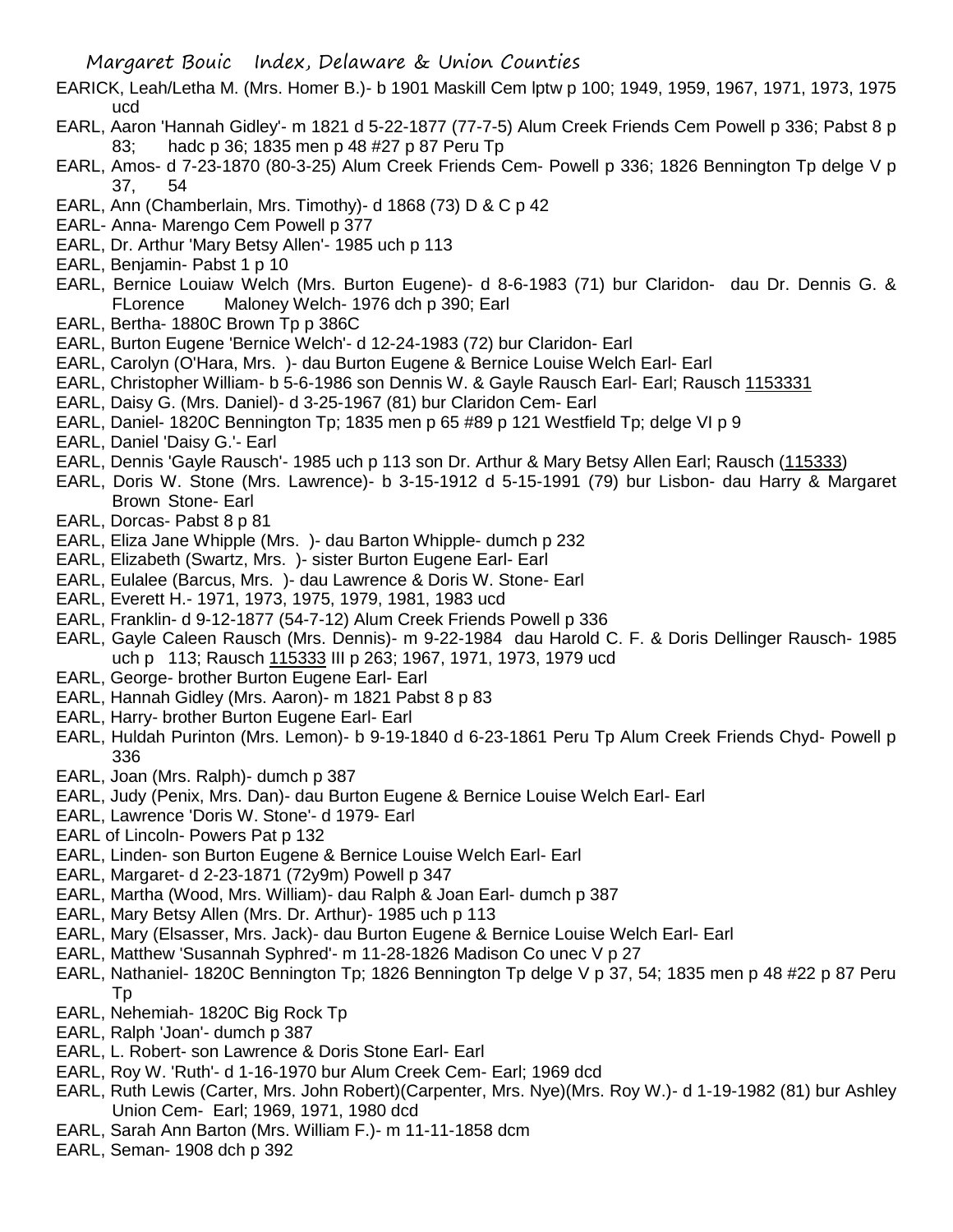EARL, Sue (Smith, Mrs. Alex)- dau Burton Eugene & Bernice Louise Welch Earl- Earl EARL, Susannah Syphred (Mrs. Matthew)- m 11-28-1826 Madison Co unec V p 27 EARL, Vonie (DiGenova, Mrs. )- dau Lawrence & Doris Stone Earl- Earl EARL, William- brother Burton Eugene Earl- Earl EARL, William F. 'Sarah Ann Barton'- m 11-11-1858 dcm EARLE, Aaron- nephew of Nathaniel Earle- dcw Bk 2 p 335 EARLE, Ama- nephew of Nathaniel Earle- dcw Bk 2 p 335 EARLE, Cannon- nephew of Nathaniel Earle- dcw Bk 2 p 335 EARLE, Daniel- nephew of Nathaniel Earle- dcw Bk 2 p 335 EARLE, Edward- Nash p 25 EARLE, Emily Russell (Mrs. William Y.)- m 2-24-1845 dcm EARLE, Emily (Zent, Mrs. George D.)- m 3-12-1847 dcm EARLE, Joseph- Nash p 146 EARLE, Mary (Mrs. )- sister Irwin James McKitrick- Mckitrick p 421 EARLE, Nathaniel- dcw Bk 2 p 335 EARLE, Samuel- Nash p 63 EARLE, William Y. 'Emily Russell'- m 3-24-1845 dcm EARLES, Kimberly- b 1965 dau Larry E. & Nancy Earles- 1973, 1975, 1979 ucd EARLES, Larry E. 'Nancy'- 1973, 1975, 1979 ucd EARLES, Leah Marie (Welsh, Mrs. Paul Gerard)- b 10-6-1955 m 7-1-1978 D & C p 205 EARLES, Nancy (Mrs. Larry E.)- 1973, 1975, 1979 ucd EARLES, Sonya- b 1970 dau Larry E. & Nancy Earles- 1973, 1975, 1979 ucd EARLEWINE, Ella Martin (Mrs. Lewis)- m 10-11-1881 ucm 7038 EARLEWINE, Lewis 'Ella Martin'- m 10-11-1881 ucm 7038 EARLEY, C. Lois Finley (Mrs. Kent)- dau Fred Richtine & Eva Iona Piper Finley- 1985 uch p 57 EARLEY, V. Johanna (Breyfogle, Mrs. Ralph Harmon)- m 11-25-1942- Ruward chart EARLEY, Kent 'C. Lois Finley'- 1985 uch p 57 EARLONGHER, Elisabeth- d (73-4-6) Berkshire Tp dcdeaths EARLS, Alma Prather (Mrs. Russell)- m 1-25-1936 - Earls; 1969, 1971, 1980 dcd EARLS, Cecily- dau Joey Allen & Marnie Earls- Earls EARLS, Charles Allen 'Judy Kay Van Gundy'- m 11-2-1962 son Russell Earls- Earls; 1969, 1971, 1980 dcd EARLS, H. C. D., Capt.- Powers Pat p 322 EARLS, Jenny- b 1964 dau Charles A. & Judy K. Earls- 1969, 1971, 1980 dcd EARLS, Joey Allen 'Marnie'- b 9-20-1967 d 1990 bur Fairview Cem- son Charles A. & Judy K. Van Gundy Earls- Earls; Van Gundy; 1969, 1971, 1980 dcd EARLS, Judy Kay Van Gundy (Mrs. Charles A.)- m 11-2-1962 dau Carl E. & Annabelle Farrand Van Gundy-Earls; Van Gundy- 1969, 1971, 1980 dcd EARLS, Marnie (Mrs. Joey Allen)- Earls; Van Gundy EARLS, Russell 'Alma Prather'- m 1-25-1936- Earls1969, 1971, 1980 dcd EARLS, William- 1880C Oxford Tp p 388C EARLY,  $---btp$  p 14 EARLY, Angie (Laney, Mrs. )- sister Samuel Ralph Early- Early EARLY, Arthur- b 3-18-1875 Oxford Tp son John & S. Charlott Wood Early- dcb EARLY, Cameron C. 'Eleanor'- 1967, 1971, 1975, 1979, 1981 ucd EARLY, Catherine (Nash, Mrs. Samuel Welding)- b 6-7-1807 m 1824 d 1-14-1847- dau William & Eve Earlybtp p 13; Nash p 306; Nash EARLY, Cecil E.- b 4-17-1904 Delaware Town son J. R. & E. A. Poling Early- dcb EARLY, Chalmer S.- 1967, 1971, 1975 ucd EARLY, Corena- sister-in-law of Elnora Cooper Early- Early

- EARLY, Darleen- dau Samuel Ralph & Jeannie M. Early- Early
- EARLY, Darlene (Clark, Mrs. Ellis D.)- m 8-1959- Clark
- EARLY, Elnora A. (Mrs. Cameron C.)-b 8-5-1906 d 5-13-1991 dau Alexadner & Sarah Clark Cooper- Early; 1967, 1971, 1973, 1981 ucd
- EARLY, Eve Thomas- CCC p 9
- EARLY, Florence- sister Stanley E. Early- Early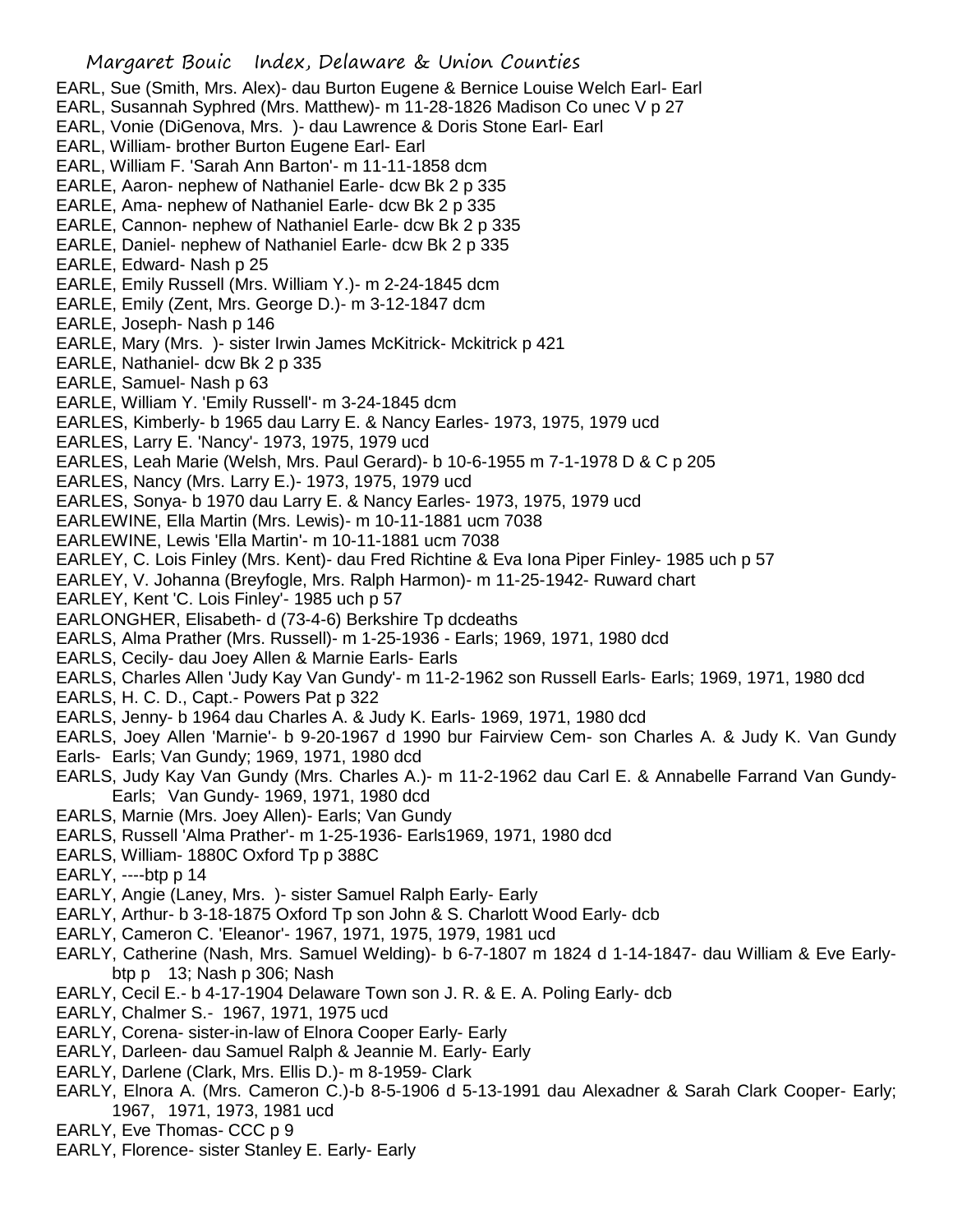- EARLY, Gay (Shafer, Mrs. )- dau Stanley E. & Norma Early- Early; 1980 dcd
- EARLY, Jane (Fletcher, Mrs. )- sister Samuel Ralph Early- Dearly
- EARLY, Jay- b 1958 son Stanley E. & Noram Early- 1971 dcd
- EARLY, Jeannie Matilda (Mrs. Samuel R.)- d 10-27-1977- Early; 1969, 1971 dcd
- EARLY, Jeff- 1980 dcd
- EARLY, Jo- 1949 ucd
- EARLY, Mary (Northrup, Mrs. Major)- ped Phyllis Wood Baldwin 13- unec X p 58
- EARLY, Michael- Pabst Pion I p 103
- EARLY, Mildred (Barron, Mrs. )- sister Samuel Ralph Early- Early
- EARLY, Norma (Mrs. Stanley E.)- Early; 1971, 1980 dcd
- EARLY, Norman- brother Samuel R. Early- Early
- EARLY, Patrick- son Stanley E. Early- Early
- EARLY, Richard- son Stanley E. Early- Early
- EARLY, Robert- brother Samuel Ralph Early- Early
- EARLY, Samuel Ralph 'Jeannie M.'- d 12-5-1977(73) bur Westerville- Early 1969, 1971 dcd
- EARLY, Sandra- dau Stanley E. & Norma Early- Early
- EARLY, Stanley E. 'Norma'- d 11-28-1988 (78) bur Dublin- Early; 1971, 1980 dcd
- EARLY, William 'Eve'- btp p 13; CCC p 9; Nash p 247, 306, 307, 308; Pabst Pion I p 103, 104, 105, 106
- EARLY, William Wallace- d 12-4-1982 (75) bur Hale Cem, Mt. Victory- brother Stanley E. Early- Early EARNEST, Mr.- wsc Grah p 51
- EARNEST, Catherine Rahm (Mrs. )- b 1785 dau John Michael & Sophia Rahm- Weiser p 809
- EARNHEART, Dolores M. (Mrs. William E.)- 1980 dcd
- EARNHEART, William E. 'Dolores M.'- 1980 dcd
- EARNSHAW, George Sr.- Pabst 8 p 92
- EARNSHAW, George Jr. 'Sarah'- Pabst 8 p 92
- EARNSHAW, Sarah (Mrs. George,Jr.,)- Pabst 8 p 92
- EARP, Jane (Garrett, Mrs. James)- m 10-1-1983 dau Mr. & Mrs. Carroll Guy- Earp
- EASON, Albert 'Nellie McKitrick'- McKitrick p 441
- EASON, Rev. J. M. 'Mary A.'- Claibourne Cem p 38
- EASON, Mary A. (Mrs. Rev. J. M.)- Claibourne Cem p 38
- EASON, Nellie McKitrick (Mrs. Albert)- dau Thomas & Mary Simpson McKitrick McKitrick p 441
- EARSON, Susan (Morgan, Mrs. Edward L.)- Genther p 40
- EASLEY, David Lynn- b 5-1-1962 son Homer & Pauline Barton Easley- Easley
- EASLEY, Homer 'Pauline Barton'- Easley
- EASLEY, John- 1980 dcd
- EASLEY, Pauline Barton (Mrs. Homer)- dau Ivan Barton- Easley
- EASLY, Hattie Turner (Mrs. Henry)- dau Sarah Ellen Dixon Turner- Freshwater p 248
- EASLY, Henry 'Hattie Turner'- Freshwater p 248
- EASLY, Henry- son Henry & Hattie Turner Easly- Freshwater p 248
- EASLY, William- son Henry & Hattie Turner Easly- Freshwater p 248
- EASMAN, Amos- 1835 men p 30 #32 p 51 Harlem Tp
- EASMAN, John J.- 1835 men p 30 #26 p 51 Harlem Tp
- EASMAN, John- 1870C Jackson Tp 130-124 p 18 (12,O); lived with Martha Cheney
- EASMAN, Nelson L.- 1835 men p 30 #32 p 51 Harlem Tp
- EASON, Lori Ann Speakman (Mrs. Travis Paul)- m 6-2-1984 dau Albert Speakman- Eason
- EASON, R. F.- 1915 uch p 919
- EASON, R. J.- 1915 uch p 919
- EASON, Travis Paul 'Lori Ann Speakman'- m 6-2-1984 son Bobbie Joe Eason- Eason
- EAST, Bonnie- b 1952 dau John E. & Patricia G. East- 1967, 1971 ucd
- EAST/Eastp, Jemimah- 1870C Brown Tp delge II p 40
- EAST, John E. 'Patricia G.'- 1967, 1971, 1973 ucd
- EAST, Patricia G. (Mrs. John E.)- 1967, 1971, 1973 ucd
- EAST, Phillip- 1880C Delaware Town p 502A
- EASTBURN, Amos 'Mary Jane Moore'- Nash p 89
- EASTBURN, David Randolph 'Elizabeth B. Moore'- Nash p 91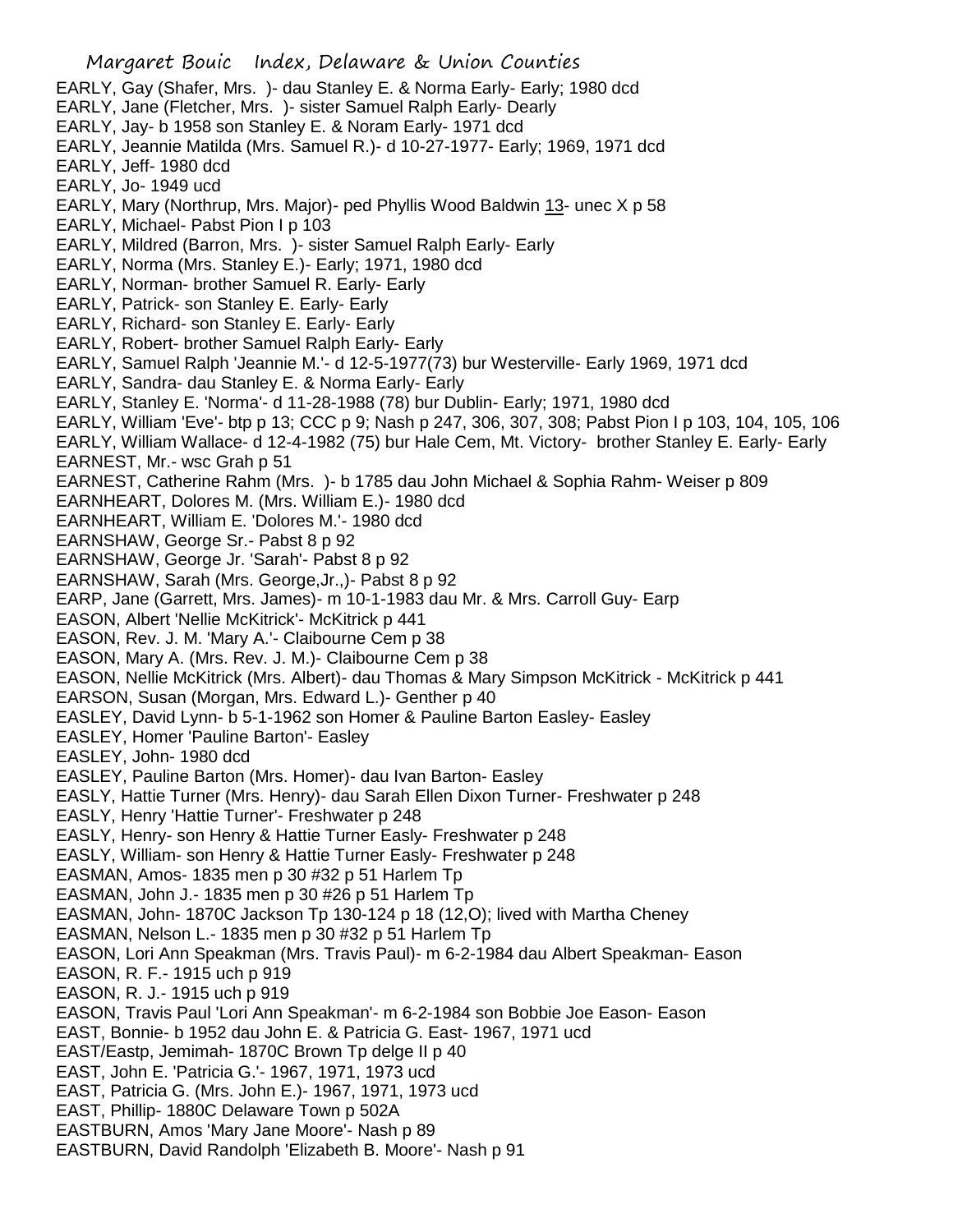- EASTBURN, Elizabeth B. Moore (Mrs. David Randolph)- m 3-15-1911- Nash p 91
- EASTBURN, Mary Jane Moore (Mrs. Amos)- b 11-11-1813 d 5-11-1910 dau William S. & Rachel Boulden Moore- Nash p 89
- EASTBURN, Rodney Moore 'Madleine Conway'- b 11-8-1912 son David Randolph & Elizabeth B. Moore Eastburn- Nash p 91
- EASTEP, see ESTEP
- EASTEP, Allen- son William Eastep- 1850C Scioto Tp 2333 (19, Va)
- EASTEP, Ann L. (Mrs. Lonzo)- 1973 ucd
- EASTEP, Ann (Salisbury, Mrs. John N.)- m 11-17-1853 dcm
- EASTEP, Anna- 1850C Concord Tp 2252 p 131 (14, Va)
- EASTEP, Barbara- dau William Eastep- 1850C Scioto Tp 2333 (8,O)
- EASTEP, Calvin 'Hazel Amerine'- b 1856 Un Co d 2-14/12-1933(68y) Oakdale Cem 4500 (G153) II p 50 (G-R9-12); Eastep
- EASTEP, Carl- son Richard Eastep- Hutchisson p 37
- EASTEP, Charles- son John & 1st wife Eastep- Eastep
- EASTEP, David- son Richard Eastep- Hutchisson p 37
- EASTEP, Debborah- dau William R. Eastep- Hutchisson p 37
- EASTEP, Dr. Durward B.- d 1962 (62) Eastep; Sbc p 4, 34
- EASTEP, Dusannah- dau Mariah Eastep- 1850C Scioto Tp 2443 p 148 (9,O)
- EASTEP, Elizabeth (Mrs. John)- 1880C Dover Tp 5-6 (30,Va,Va,Va0
- EASTEP, Estelle Florence- b 2-13-1877 d 11-21-1897 dau John & Laura B. Eastep- Newhouse Cem p 10
- EASTEP, Ethel (Fleming, Mrs. )- Sbc p 35
- EASTEP, Fay- b 1-6-1906 d 1-8-1980 (74) Oak Grove Cem son Calvin & Hazel Amerine Eastep- Eastep
- EASTEP, Fay D.- b 3-7-1900 Scioto Tp son John & Laura B. Greeg Eastep- dcb
- EASTEP, Fetoria- ch Mariah Eastep- 1850C Scioto Tp 2443 p 148 (6,O)
- EASTEP, George- d 1917 son Mariah Eastep- Sbc p 34; 1850C Scioto Tp 2443 p 148 (3,O)
- EASTEP, Gladys Caroline- b 12-1-1909 d 7-20-1990 (80) bur Near W.Mansfield- dau Calvin & Hazel Amrine Eastep- Eastep
- EASTEP, Goldie- v 2-1892 dau Lewis C. Eastep- 1900C Allen Tp 177-181 p 8B (8,O,O,O)
- EASTEP, Grace Elizabeth- b 1903 Un Co d 1-29-1923 Oakdale Cem II p 50 (G-R9-12)
- EASTEP, Hazel E. Amrine (Mrs. Calvin)- b 1884 d 1955 Oakdale Cem II p 50 (G-R9-12); Eastep
- EASTEP, Henry R.- son John & Elizabeth Eastep- Eastep
- EASTEP, Isabella- dau William Eastep- 1850C Scioto Tp 2333 (16, Va)
- EASTEP, Jemmima- 1850C Concord Tp 2252 p 131 (22, Va)
- EASTEP, John- 1850C Concord Tp 2252 p 131 (12,O)
- EASTEP, John 'Elizabeth'- 1880C Dover Tp 5-6 (42,O,Va,Va)
- EASTEP, John 'Laura Belle Gregg'- b 1839 d 1917 Newhouse Cem p 10- 1850C Scioto Tp 2333 (10,O)
- EASTEP, Joseph- son William Eastep- 1850C Scioto Tp 2333 p 142 (4,O)
- EASTEP, Lannbull (Hubard, Mrs. Jess)- ch William & Mattie L. Hutchisson Eastep- Hutchisson p 37
- EASTEP, Laura B. (Mrs. John) b 1856 d 1917 Newhouse p 10 (3rd wife)
- EASTEP, Levi- son William Eastep- 1850C Scioto Tp 2333 (5,O)
- EASTEP, Lewis C.- b 5-1863 1900C Allen Tp 177-181 p 8B (37,O,WVa,O) wid
- EASTEP, Lonzo 'Ann L.'- 1973 ucd
- EASTEP, Lonnie- ch Lonzo & Ann Eastep- 1973 ucd
- EASTEP, Lucinda- dau William & Rosanna Eastep- 1850C Scioto Tp 2333 p 142 (2/12,O)
- EASTEP, Lyle- son Richard Eastep- Hutchisson p 37
- EASTEP, Maria (Simmons, Mrs. William)- m 7-22-1851 dcm
- EASTEP, Mariah- 1850C Scioto Tp 2443 p 148 (39, Va) sister John Eastep
- EASTEP, Mary- dau William Eastep- 1850C Scioto Tp 2333 (18, Va)
- EASTEP, Mattie L. Hutchisson (Mrs. William)- b 1895 d 2-1-5-1972 (76) bur Glen haven Cem- dau William Perry & Nettie Coleman Hutchisson- Hutchisson p 37; Eastep
- EASTEP, Melissa A. (Patrick, Mrs. James)- m 9-15-1990- dau Samuel & Ruth Eastep- Eastop
- EASTEP, Nova- 1971 ucd
- EASTEP, Phyllis E.- dau Lonzo & Ann Eastep- 1973 ucd
- EASTEP, Ralph- d 9-26-1929 (19) Oakdale Cem 4175 (E)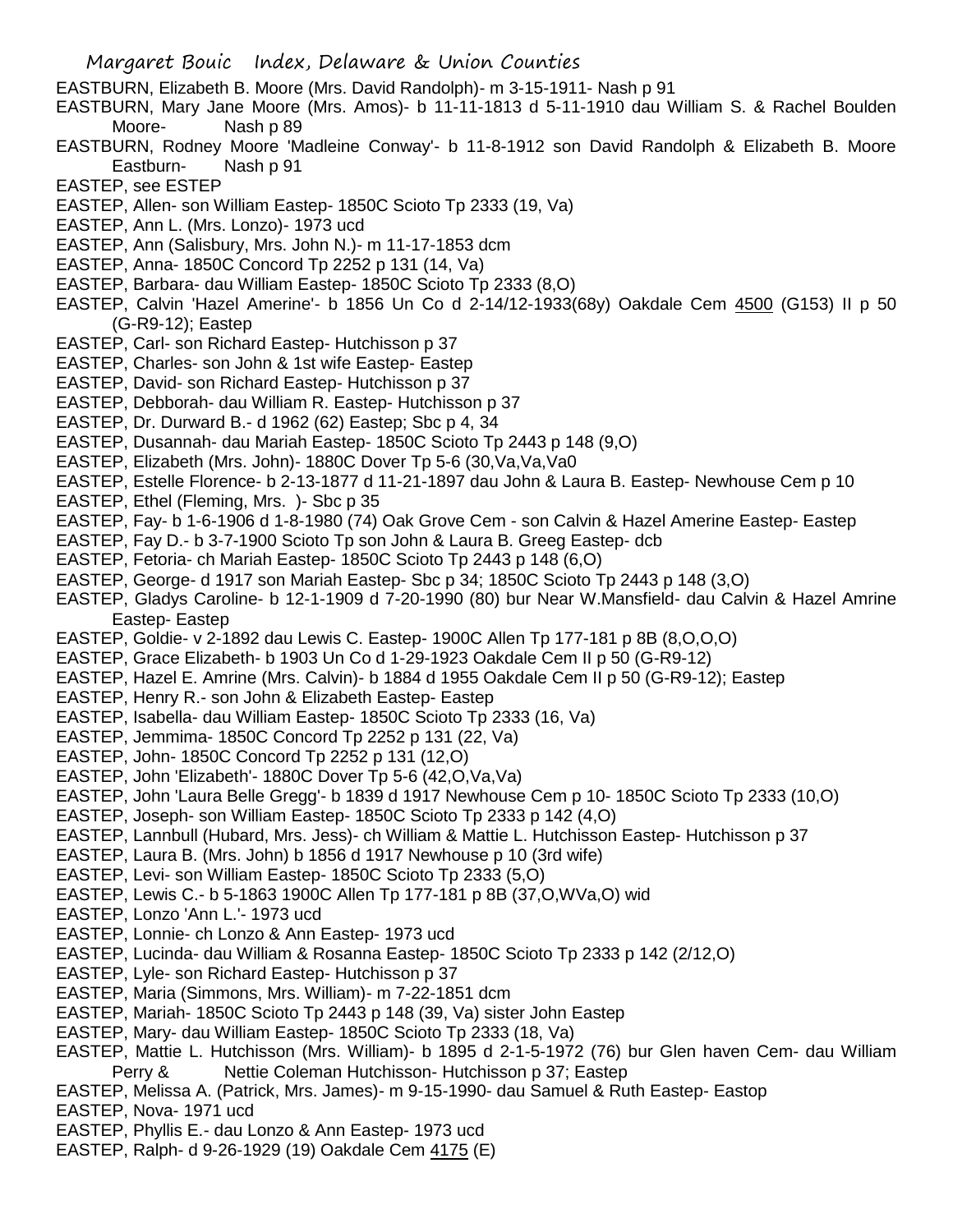- Margaret Bouic Index, Delaware & Union Counties EASTEP, Ralph Clarence- b 1836 d 1917 Newhouse Cem p 10 EASTEP, Richard- son William & Mattie L. Hutchisson Eastep- Hutchisson p 37 EASTEP, Ronald- son William R. Eastep- Hutchisson p 37 EASTEP, Rosanna (Mrs. William)- 1850C Scioto Tp 2333 (31, Va) EASTEP, Sahahe Perine (Mrs. )- Sbc p 34 EASTEP, Sophia E.- dau John & Elizabeth Eastep- 1880C Dover Tp 5-6 p 37 (10,O,O,Va) EASTEP, Susannah- dau William Eastep- 1850C Scioto Tp 2333 (15,O) EASTEP, Tennie- dau Lonzo & Ann Eastep- 1973 ucd EASTEP, Titus- son Lonzo & Ann Eastep- 1973 ucd EASTEP, Valentine- son William Eastep- Newhouse p 8- 1850C Scioto Tp 2333 (13,O) EASTEP, William 'Mattie L. Hutchisson'- d 1948 Hutchisson p 37; Eastep EASTEP, William R.- son William & Mattie L. Hutchisson Eastep- Hutchisson p 37; Eastep EASTEP, William 'Rosanna'- 1840C Scioto Tp (30-40); 1850C Scioto Tp 2333 (41, Va) EASTEP, William S.- Sbc p 34 EASTEPS, Thomas- 1840C Scioto Tp (50-60) EASTER, Charles R. 'K. Dee'- 1980 dcd EASTER, Heather- b 1969 dau Charles R. & K. Dee Easter- 1980 dcd EASTER, K. Dee (Mrs. Charles R.)- 1980 dcd EASTER, Kelly- b 1967 ch Charles R. & K. Dee Easter- 1980 dcd EASTER, Louisa (Smith, Mrs. David)- m 4-6-1871 ucm 4910 EASTER, Martha E. (Merriott, Mrs. Samuel)- m 3-10-1860 ucm 3001 EASTER, Paige- b 1971 ch Charles R. & K. Dee Easter- 1980 dcd EASTERBROOK, Charlotte Popple (Mrs. Simon)- dau Perry & Lydia Angeline Maine Popple- Asp 1985 EASTERBROOK, John- 1820C Union Tp 123 (26-45) EASTERBROOK, Simon 'Charlotte Popple'- Asp (1985) EASTERDAY, --- delge IV p 3i EASTERDAY, inf d 1875 mt 3 p 30 EASTERDAY, Adella (Broderick, Mrs. )- dau Samuel F. & Helen Speakman Easterday- Easterday EASTERDAY, Adie?- b 4-1813 d 2-1815 Claibourne Cem p 14 EASTERDAY, Alta F. (Roseberry, Mrs. )- (Mrs. Jeffrey Alan)- m 2-16-1985 Easterday EASTERDAY, Anita (Mrs. John J.)- 1980 dcd EASTERDAY, Annett W. (Mrs. William M.)- b 1849 d 1921 Maskill Cem; lptw p 95; 1880C Taylor Tp 129-130 p 12 (30, O,NJ,O) EASTERDAY, Bernard R. 'Riscella' 'Karen E. Lowe'- m 9-21-1968 son Orville D. & Goldie Easterday-Easterday EASTERDAY, Bessie Moffitt (Mrs. George William)- b 1882 d 1946 Maskill Cem lptw p 95; Easterday EASTERDAY, Beth Ann- b 3-12-1966 dau David & Burts Easterday- Easterday EASTERDAY, Bill 'Ola Mullins'- Easterday EASTERDAY, Blanche Davison (Mrs. )- d 12-23-1972 (86) bur Marlborough Cem- Easterday EASTERDAY, Bradley Edward- b 12-3-1984 son Bruce Edward & Elizabeth Ann Featheringill Easterday-**Easterday** EASTERDAY, Bruce Edward 'Elizabeth Ann Featheringill' -b 1956 son Robert E. & Louise McKee Easterday-Easterday; 1961, 1969, 1971 dcd EASTERDAY, Carol (Mrs. Bernard)- 1969 dcd EASTERDAY, Catherine 9Fish, Mrs. James)- 1883 uch V p 346, 437, 617; 1985 uch p 51; Fish( 1); dcq Erma Fish 9 EASTERDAY, Christopher- son Jacob & Margaret Easterday- 1860C Dover Tp p 253 (5,O) EASTERDAY, Cleta (Osborne, Mrs. )- dau George William Easterday- Easterday EASTERDAY, C. R.'Eva Jaccaud'- Powell p 284- Easterday EASTERDAY, Daisy (Caracciolo, Mrs. )- dau George William Easterday - Easterday EASTERDAY, Dallas P.- son William Vess & Genevieve Batton Easterday- Easterday EASTERDAY, Daniel E.'Susan Ida'- b 1857 Claibourne Cem p 67 son Emanuel & Mary A. Easterday- 1880C Leesburg Tp 152 p 15 (22, O, MC,MC)
- EASTERDAY, David 'Margaret'- 1850C Millcreek Tp 2001-2022 p 291 (40, Md)
- EASTERDAY, O. David- son Orville D. & Goldie C. Allison Easterday- Easterday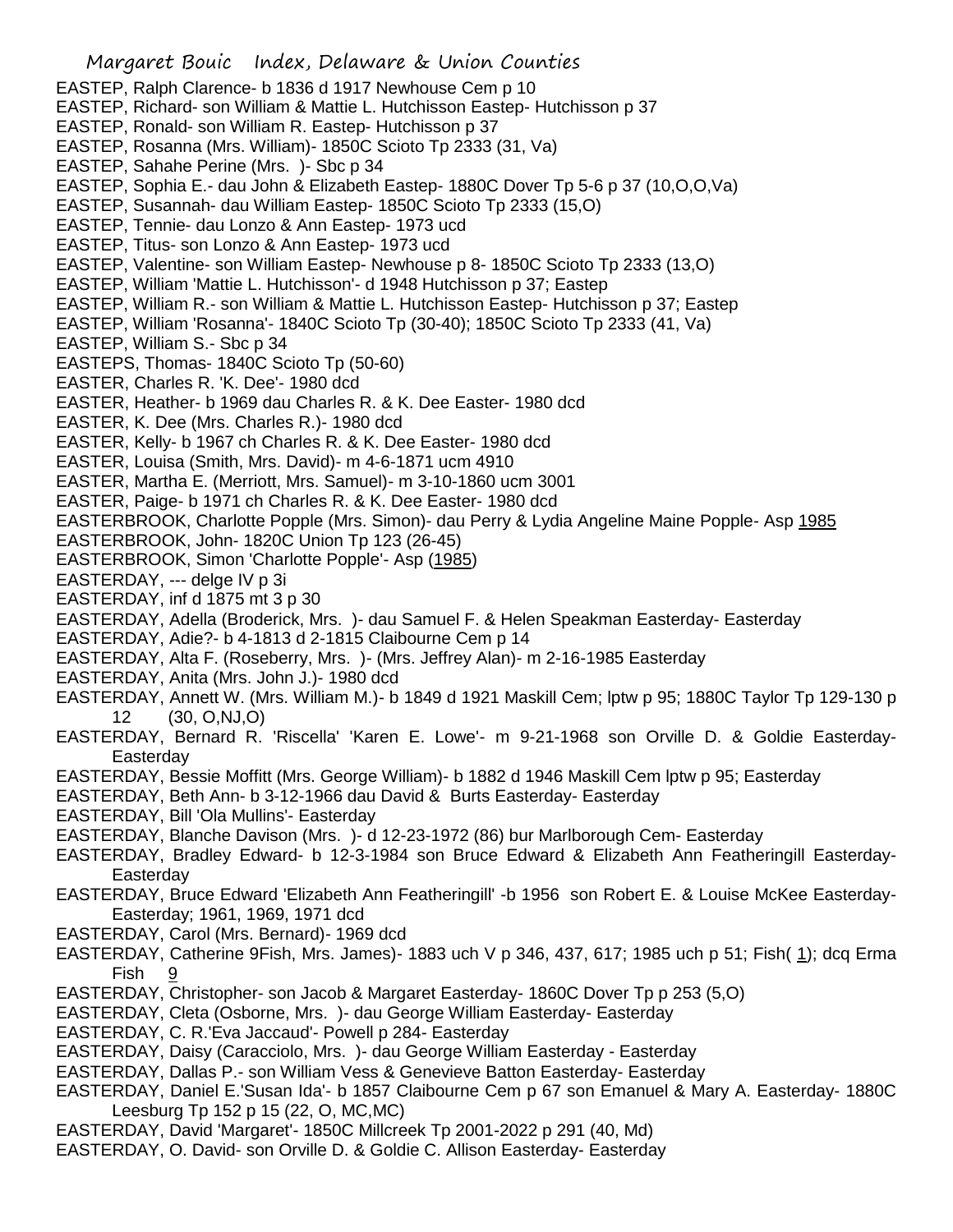- Margaret Bouic Index, Delaware & Union Counties EASTERDAY, Della- b 1956/7 dau Sam & Helen Easterday- 1971, 1973 ucd EASTERDAY, Dora V. (Mrs. William)- b 1896 d 1948 Claibourne Cem p 67, 68 EASTERDAY, Dorothy D. (Mrs. Fredrick F.)- b 1898 d 1933 Claibourne Cem p 70 EASTERDAY, Edna (Smith, Mrs. Walter)- sister Gordon Easterday- Easterday EASTERDAY, Edward C.- d 6-1945 (82) brother C. R. Easterday- Easterday EASTERDAY, Elizabeth- dau Jacob & Margaret Easterday- 1860C Dover Tp p 253 (16,O) EASTERDAY, Elizabeth Sutton (Mrs. John)- m 11-14-1844 dcm EASTERDAY, Emanuel 'Mary A.'- 1880C Leesburg Tp 152 p 15 (57,Md,Md,Md) p 0182 EASTERDAY, Emanuel- son Jacob & Margaret Easterday- 1860C Dover Tp p 253 (10,O); uca p 23 EASTERDAY, Emanuel- son David Easterday- 1850C Millcreek Tp 2001-2022 p 291 (4/12,O) EASTERDAY, Emma Melinda (Lloyd, Mrs. Joseph Ulrey)- b 1-7-1867 m 12-25-1890 d 11-12-1933 bur Morrow Co -dau Joseph Emmet & Pheba Matilda Easterday- ped Barbara Carter Carmella 11- delge V p 27 EASTERDAY, Ethel (Hoback, Mrs. J. D.)- sister Gordon Easterday- Easterday EASTERDAY, Eva Jaccaud (Mrs. C. R.)- b 1874 d 1922 Horseshoe Bapt. Chyd- Powell p 284 EASTERDAY, Florence L. (Watkins, Mrs. Clyde)(Clark, Mrs. Harry)- b 5-6-1918 m(1) 6-30-1943 (2) 4-9-1965 d 6-8-1987 dau George & Mamie Spencer Easterday- Easterday EASTERDAY, Frances (McGrath, Mrs. William)- dau Robert V. & Bernice Conway Easterday- Easterday EASTERDAY, Frances (Taylor, Mrs. Clive)- sister Gordon Easterday- Easterday EASTERDAY, Frances (Shiera, Mrs. )- dau George M. & Mamie Easterday- Easterday EASTERDAY, Francis P.- 1923 Milford Cem- Un Al p 46 EASTERDAY, Fredrick F. 'Dorothy D.'- b 1891 d 1966 Claibourne Cem p 70 EASTERDAY, Genevieve Batton (Mrs. William Vess)- Easterday EASTERDAY, George- 1883 uch IV p 510 EASTERDAY, George- b 1883 d 1928 Claibourne Cem p 14 EASTERDAY, George 'Mamie Spencer'- Easterday EASTERDAY, George W.- son David & Margaret Easterday- 1850C Millcreek Tp 2001-2022 p 291 (5,O) EASTERDAY, George W.- son Jacob & Margaret Easterday- 1860C Dover Tp 253 (15,O) EASTERDAY, George William 'Bessie Moffitt''Ovie Yono'- b 9-5-1882 d 2-4-1968 Maskill Cem lptw p 95- son James & Nancy Westlake Easterday- Easterday EASTERDAY, Gilford E.'Olive E.' - b 9-14-1909 d 4-18-1989 (79) bur Radnor Cem brother Gordon Easterday-**Easterday** EASTERDAY, Goldie C. Allison (Mrs. Orville D.)- d 9-19-1966 (620 Oak Grove Cem - Easterday EASTERDAY, Gordon- d 9-30-1961 (60) bur Wellsville Cem- Easterday EASTERDAY, Hannah (Burdine, Mrs. Marcus L.)- b 4-29-1831 m 8-17-1848 d 12-3-1919- dau Jacob & Hannah Summerlot Easterday- ped Rose Burdine 3; delge V p 25 EASTERDAY, Hannah Summerlot (Mrs. Jacob)- b c 1789 Pa d 8-5-1859 ped Rose Burdine 7; delge V p 25 EASTERDAY, Harriet E.- dau David & Margaret Easterday- 1850C Millcreek Tp 2001-2022 p 291 (7,O) EASTERDAY, Helen Speakman (Mrs. Samuel F.)- b 1918 m 1935 Claibourne Cem p 95- Easterday; 1971, 1973 ucd EASTERDAY, Holly Anspach (Mrs. Ted)- m 11-23-1991 dau Arch & Velma Gray- Easterday EASTERDAY, Holly- b 1979 dau John J. & Anita Easterday- 1980 dcd EASTERDAY, Ina 1905 Maskill Cem lptw p 95 EASTERDAY, Isaac- son Jacob & Margaret Easterday- 1860C Dover Tp 253 (8,O) EASTERDAY, Jacob 'Hannah Summerlot'- b -18-1793 Md m 2-14-1820 d 11-8-1852 ped Rose Burdine 6; delge V p 25 EASTERDAY, Jacob 'Margaret Bowersmith'- m 1-20-1842 ucm 772; 1860C Dover Tp 253 (50, Md); unec V p 59 EASTERDAY, James L. 'Nancy Ann Snider'- b 1857 m 8-23-1874 ucm 5526 d 1924 Maskill Cem lptw p 95; 1880C Taylor Tp 128-129 p 12 (26,O,Md,O) EASTERDAY, James 'Nancy Westlake'- Easterday; 1880C Taylor Tp p 130A EASTERDAY, Janice H. (Mrs. Orville D. Jr.)- 1961 dcd
- EASTERDAY, Jeffrey A. 'Alta Roseberry'- b 1954 m 2-16-1985- son Robert E. & Louise M. McKee Easterday-Easterday 1961, 1969, 1971, 1980 dcd
- EASTERDAY, John J. 'Anita'- 1980 dcd

EASTERDAY, Joseph Emmet 'Pneba Matilda Easterday'- b 12-21-1838 Md m 3-5-1862 d 2-8-1921 ped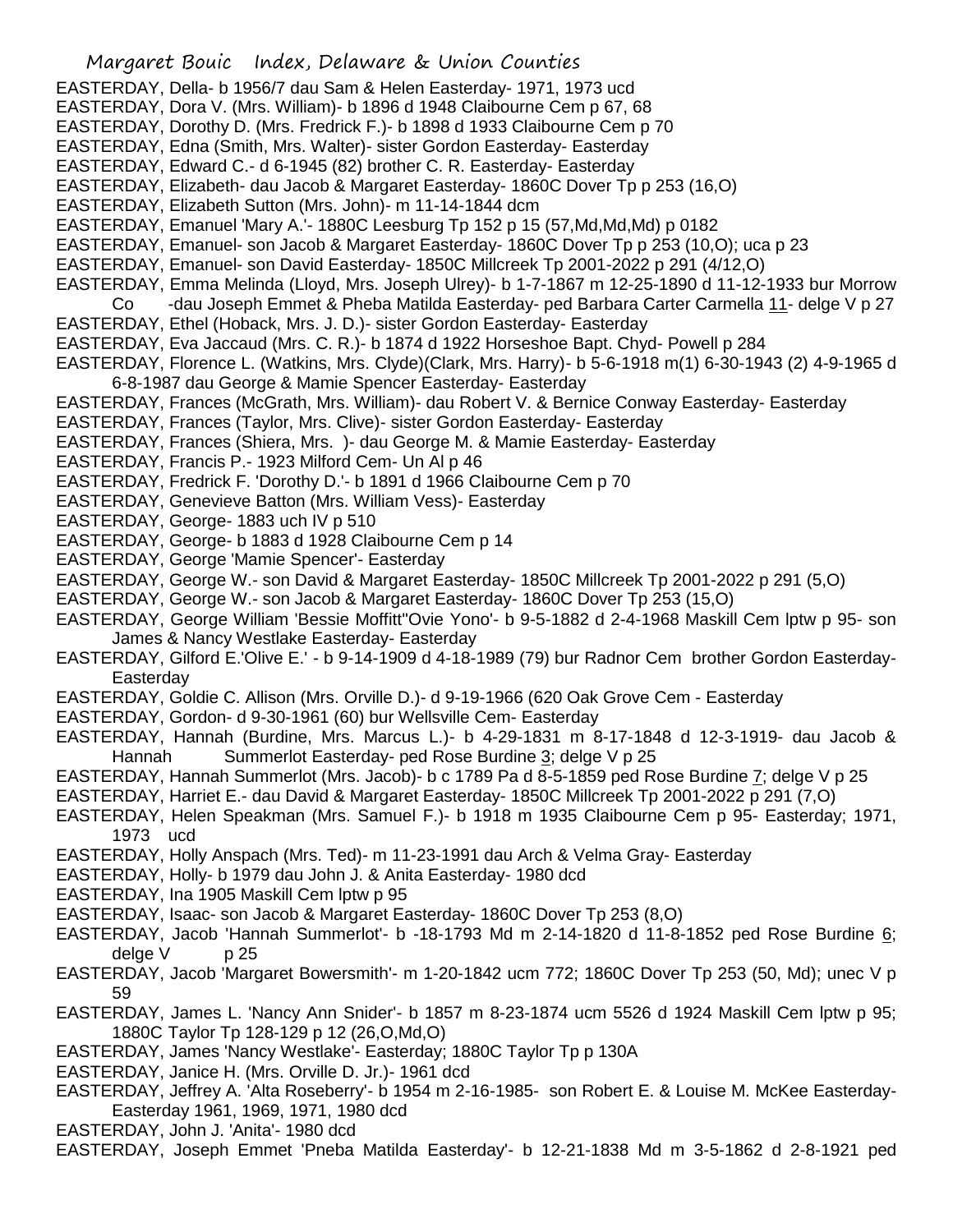- Margaret Bouic Index, Delaware & Union Counties
- Barbara Carter Carmella 22- delge V p 27
- EASTERDAY, Karen E. Lowe (Mrs. Bernard R.)- m 9-21-1968 dau Robert G. Lowe- Easterday; 1969 dcd
- EASTERDAY, Leah- dau George M. & Mamie Easterday- Easterday
- EASTERDAY, Leb- 1903 Maskill Cem lptw p 95
- EASTERDAY, Letha (Gibson, Mrs. )- dau Samuel F. & Helen Speakman Easterday- Easterday
- EASTERDAY, Lorenzo- son Jacob & Margaret Easterday- 1860C Dover Tp p 253 (3,O)
- EASTERDAY, Louise M. McKee (Mrs. Robert E.)- d 2-15-1981 (48) dau Ross McKee- Easterday; 1961, 1969, 1971, 1980 dcd
- EASTERDAY, Mrs. M. A.- uca p 23
- EASTERDAY, Mamie Spencer (Mrs. George)- Easterday
- EASTERDAY, Margaret Bowersmith (Mrs. Jacob)- m 1-20-1842 ucm 772- 1860C Dover Tp 253 (48, Pa); unec V p 59
- EASTERDAY, Margaret (Mrs. David)- 1850C Millcreek Tp 2001-2022 p 291 (30, Pa)
- EASTERDAY, Maria (Harper, Mrs. Thomas Andrew)- b 5-11-1846 d 8-6-1908- 1985 uch p 120
- EASTERDAY, Mark D.- b 1958 son Robert E. & Louise M. McKee Easterday- Easterday; 1961, 1969, 1971, 1980 dcd
- EASTERDAY, Marsha Jean Stimmel (Mrs. Stanley Burton)- m 11-21-1964 dau W. Stanley Stimmel- Easterday
- EASTERDAY, Martin- son Emanuel & Mary Easterday- 1880C Leesburg Tp 152 p 15 (34,O,Md,Md)
- EASTERDAY, Mary A. (Mrs. Emanuel)- 1880C Leesburg Tp 152 p 15 (54,O,Md,NJ)
- EASTERDAY, Mary Ellen (Jackson, Mrs. Larry L.)(Seidle, Mrs. )- m 9-4-1966 dau Gilford E. & Olive E. Easterday- Easterday
- EASTERDAY, Mary (Griffith, Mrs. )- dau Samuel F. & Helen Speakman Easterday- Easterday
- EASTERDAY, M. E.- uca p 75
- EASTERDAY, Milton S. son William Vess & Genevieve Batton Easterday- Easterday
- EASTERDAY, Molly Lou (Pettit, Mrs. Raymond)- dau Orville D. & Goldie C. Allison Easterday- Easterday
- EASTERDAY, Nancy Ann Snider (Mrs. James)- b 1845 m 8-23-1874 ucm 5526 d 1922 Maskill Cem lptw p 95; uca p 79; 1880C Taylor Tp 128-129 p 12 (35,O,O,Penn)
- EASTERDAY, Nancy Westlake (Mrs. James)- Easterday
- EASTERDAY, Ola M. Mullins (Mrs. Bill)- d 1-7-1986 (49) bur Fla.- dau Creola Pence- Easterday
- EASTERDAY, Olive Ellen Jackson (Mrs. Gilford)- d 2-27-1984 (77) Radnor Cem- Easterday
- EASTERDAY, Orville D. 'Goldie Allison'- d 9-21-1973 (68) Oak Grove Cem son Edward C. Easterday-**Easterday**
- EASTERDAY, Orville D.,Jr. 'Janice H.'- Easterday; 1961 dcd
- EASTERDAY, Ovi Yono (Mrs. George William)- Easterday
- EASTERDAY, Phebe Matilda Easterday (Mrs. Joseph Emmet)- b 1-19-1839 m 3-25-1862 d 11-8-1909 Morrow Co ped Barbara Carter Carmella 2- delge V p 27
- EASTERDAY, Philena (Condit, Mrs. Whitfield Smith)- m 4-2-1856 dcm
- EASTERDAY, Ray H.- son Bernard R. & Riscella Easterday- Easterday; 1969, 1971 dcd
- EASTERDAY, Renee (Templeton, Mrs. )- dau Bill & Ola Mullins Easterday- Easterday
- EASTERDAY, Riscella (Mrs. Bernard R.)(Beebe, Mrs. )- Easterday
- EASTERDAY, Robert Eugene 'Louise M. McKee''Sandra Noggle'- m(2) 9-18-1981- son Robert Vernon. & Bernice Conway Easterday- Easterday; 1961, 1969, 1971, 1980 dcd
- EASTERDAY, Robert- brother Gordon Easterday- Easterday
- EASTERDAY, Robert Vernon 'Bernice Conway'- d 2-20-1976 (72) Oak Grove Cem probably son Edward C. Easterday- Easterday
- EASTERDAY, Robin- dau Bill & Ola Mullins Easterday- Easterday
- EASTERDAY, Rosa A. (Conklin, Mrs. D. L.)- b 9-8-1877 m 7-9-1895 d 6-9-1902 Claibourne Cem p 35
- EASTERDAY, Rosa Linda- dau James & Nancy Ann Easterday- 1880C Taylor Tp 128-129 p 12 (2,O,O,O)
- EASTERDAY, Ruth E. (Hagar, Mrs. Charles B.)- dau Orville D. & Goldie C. Allison Easterday- Easterday
- EASTERDAY, Sam- son Samuel F. & Helen Speakman Easterday- Easterday
- EASTERDAY, Samuel 'Helen Speakman'- b 12-1-1914 m 1935 d 8-11-1984 (69) Claibourne Cem p 95- son George M. & Mamie Walk Easterday- Easterday; 1971, 1973, 1975 ucd
- EASTERDAY, Sandra Noggle (Gorgas, Mrs. Charles)(Mrs. Robert Eugene)- m(2) 9-18-1981 Easterday
- EASTERDAY, Stanley Burton 'Marsha Jean Stimmel'- m 11-21-1964 son Robert V. & Bernice Conway Easterday- Easterday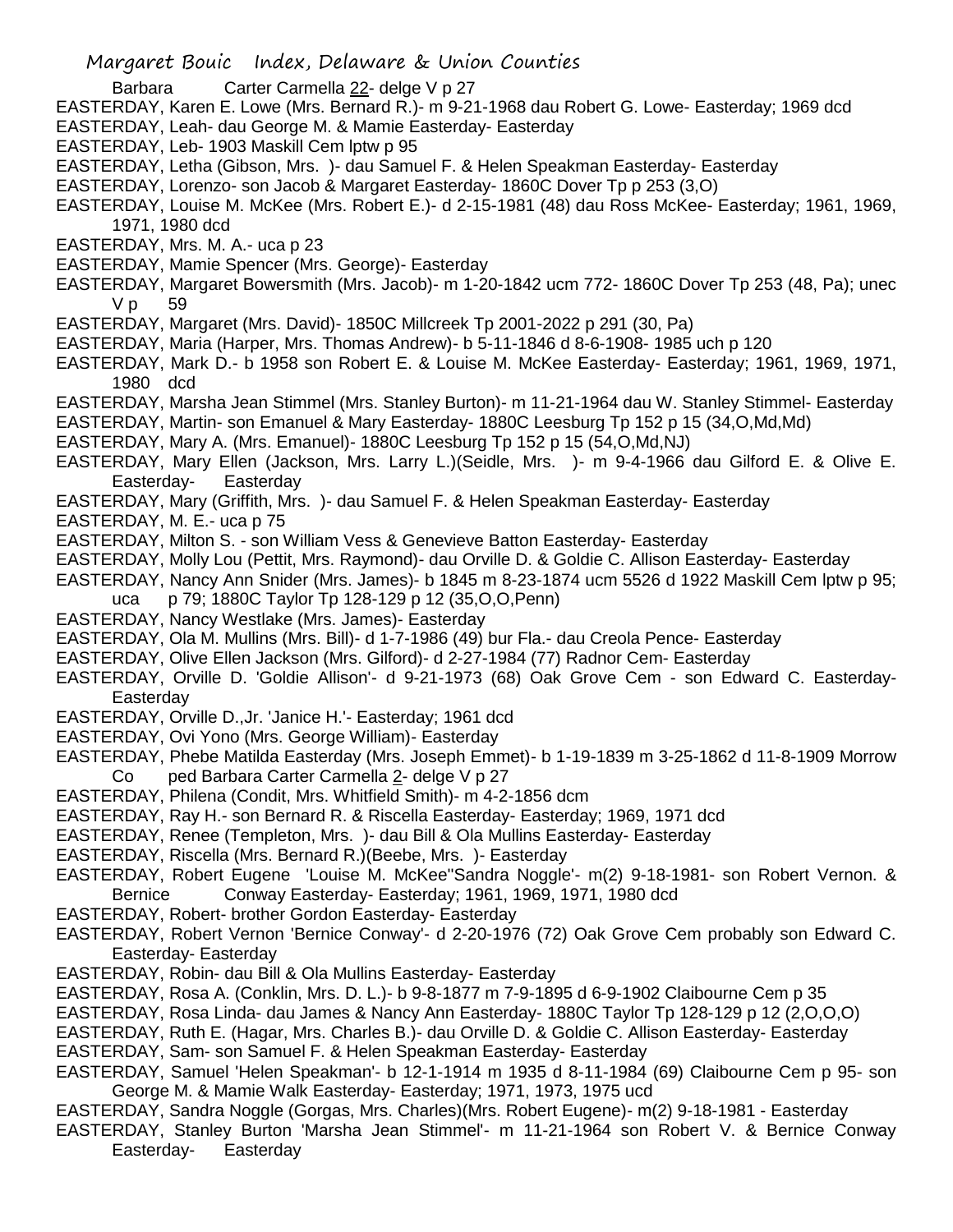- Margaret Bouic Index, Delaware & Union Counties
- EASTERDAY, Susan Ida (Mrs. Daniel E.)- b 1863 d 1919 Claibourne Cem p 67
- EASTERDAY, Ted 'Holly Anspach'- m 11-23-1991 son O. David & Jan Easterday- Easterday
- EASTERDAY, Viola (Mitchell, Mrs. )- dau George M. & Mamie Easterday- Easterday
- EASTERDAY, Wanda L. (Somerlot, Mrs. Lowell L.)- b 11-21-1927 m 5-3-1953 d 12-6-1983 (57) Claibourne
- Cem- dau Robert B. & Bernice Conway Easterday- 1985 uch p 131; Easterday
- EASTERDAY, Warren- son George M. & Mamie Easterday- Easterday
- EASTERDAY, William 'Dora'- Claibourne Cem p 68
- EASTERDAY, William M. 'Annett W.'- b 1849 d 1921 Maskill Cem lptw p 95; 1880C Taylor Tp 129-130 p 12 (30,O,NJ,O )p 130A
- EASTERDAY, William Vess 'Genevieve Batton'- d 7-27-1982 (88) Claibourne Cem- Easterday
- EASTERDAY, Zerra Grace- b 2-1922 d 5-1922 dau William & Dora Easterday- Claibourne cem p 68
- EASTERLY, Frederick 'Matilda S. Baisler'- m 2-6-1860 dcm
- EASTERLY, Mary (Hildebrand, Mrs. Jacob)- m 1-4-1845 dcm
- EASTERLY, Matilda S. Baisler (Mrs. Frederick)- m 2-6-1860 dcm
- EASTEY, Marion (Hestwood, Mrs. James Osman)- m 8-14-1893- Maugans Anc p 164
- EASTGATE, Claribel- b 1897 d 1957 Hopewell Cem djlm p 87
- EASTGATE, Nora (Holder, Mrs. )- sister Robert B. Eastgate- Eastgate
- EASTGATE, Robert B. d 4-20-1966 (69) Eastgate
- EASTHAM, Audrey J. (Mrs. Bruce K.)- 1980 dcd
- EASTHAM, Bruce K. 'Audrey J.'- 1980 dcd
- EASTHAM, Sue Ellen- 1980 dcd
- EASTHOM, Frances- dau Joseph J. Easthom- Easthom
- EASTHOM, Joseph J. 'Opal'- d 1-8-1979 (85) bur North Lawn Mem. Gardens- Easthom; 1961, 1969, 1971 dcd; Mr. & Mrs. Sunbury p 144
- EASTHOM, Opal (Mrs. Joseph J.)- Easthom; 1961, 1969 dcd
- EASTHOM, Orville- brother Joseph J. Easthom- Easthom
- EASTHOM, Virgie (Holly, Mrs. )- sister Joseph J. Easthom- Easthom
- EASTLAKE, Hazel May (Evans, Mrs. William Karl)- b 3-24-1895 m 6-2-1914- Weiser p 90
- EASTMAN, --family of Martha Kaufman #193, Unec VII p 13, Julia Yoder #8, unec VI p 2
- EASTMAN, Abigail (Meacham, Mrs. Andrew)- Asp p 12a
- EASTMAN, Adelaine S. Allen (Mrs. Emery M.)- m 6-16-1858 dcm
- EASTMAN, Adolarius 'Lucinda Oliver'- m 3-13-1863 ucm 3427 son Applelas & Barbara Marquiss Eastman-1850C Jackson Tp 24 p 4 (4,O); 1860C Jackson Tp 1092-1107 p 145 (14,O)
- EASTMAN, Adolph B.- b 1892 son William Henry & Mary Emilla Whitaker Eastman- Ramsdell letter
- EASTMAN, Alice B. (Clayton, Mrs. John M.)- m 2-26-1881 lic 10-25-1881 ucm 7046- 1985 uch p 124
- EASTMAN, Alice Ellen Warrington (Mrs. John C.)- b 5-16-1885 m 11-24-10909 d 5-15-1956 dau Benjamin B. & Etta Kenton Warrington- Ramsdell letter
- EASTMAN, Alicia Leonor Scarlett (Taylor, Mrs. George Andino)- b 11-9-1946 m 8-11-1972 dau George & Gergina Storti Eastman- Genther p 191
- EASTMAN, Althera (Kilbury, Mrs. William Harrison)- b 1852 d 1929 ped Martha Kaufman #193 31 -unec X p 21 EASTMAN, Alvah H. 'Christena Cratty'- m 10-30-1853 dcm see opc 80
- EASTMAN, Ameda (Patch, Mrs. Samuel)- m 4-6-1842 Madison Co- unec IX p 56
- EASTMAN, Amos M.- son John V. Eastman- 1850C Scioto Tp 2298 p 140 (11,O)
- EASTMAN, Amy- dau Jonathan Owen & Rachel Ann Huston Eastman- Ramsdell letter
- EASTMAN, Amy Lynn (Wilson, Mrs. William Sherman)- m 6-11-1988 dau Don D. & Barbara J. Eastman-Eastman; 1971, 1973, 1975, 1979, 1981, 1983 ucd
- EASTMAN, Anna- Pabst 8 p 24
- EASTMAN, Anna B.- b 1882 d 1968 dau William Henry & Rhoda Brown Eastman- Ramsdell letter
- EASTMAN, Anna (Bosart, Mrs. Leander)- m 12-28-1881 ucm 7100
- EASTMAN, Anna- dau Jacob & Susan Temple Eastman- 1860C Jackson Tp 1091-1106 p 145 (3,O); 1880C Jackson Tp 6 p 3 (22,O,O,O)
- EASTMAN, Anna M. (Mrs. Carrol R.)- 1959 ucd
- EASTMAN, Anne (Mrs. John)- (England)- Ramsdell letter
- EASTMAN, Applelas 'Barbary Marquiss'- m 6-1-1829 ucm 179; 1985 uch p 122; 1883 uch III p 288; 1850C Jackson Tp 24 p 4 (49, NH); 1860C Jackson Tp 1092-1107 p 145 (60,NH); unec II p 26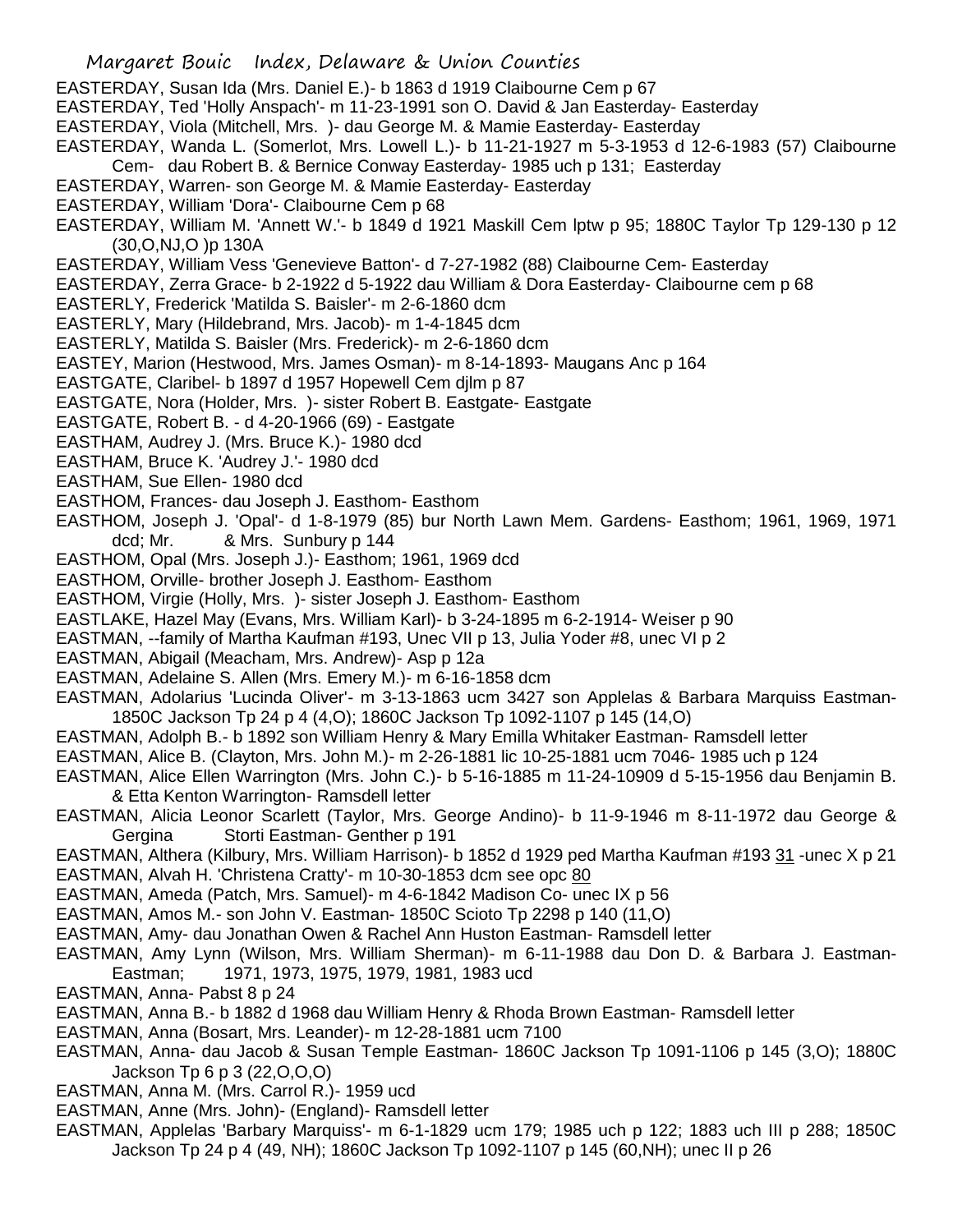EASTMAN, Applelas- son Jacob & Susan Temple Eastman- 1860C Jackson Tp 1091-1106 p 45 (5,O)

- EASTMAN, Barbara A.- dau Jacob & Susan Temple Eastman- 1880C jackson Tp 6 p 3 (17,O,O,O)
- EASTMAN, Barbara J. (Mrs. David E.)- 1981 ucd
- EASTMAN, Barbara J. (Mrs. Donald D.)- 1967, 1971, 1973, 1975, 1979, 1981, 1983 ucd
- EASTMAN, Barbara- dau Wallace G. & Jane Eastman,Jr.- Eastman; 1949 ucd

EASTMAN, Barbara Sager (Marquiss, Mrs. William) (Mrs. Applelas)(Peasley, Mrs. Jeptha)- m 6-1-1829 ucm 179 d 8-11-1887 (85-1-6) Burnside Cem lptw p 105- dau Christian & Maria Eliabeth Shover Sager-

1985 uch p 122; 1883 uch III p 288; unec II p 26; 1880C Jackson Tp 6 p 3 (77,Va,Va,Va) EASTMAN, Basheba- b 1839 dau Jonthan Owen & Rachel Ann Huston Eastman- Ramsdell letter

EASTMAN, Bathsheba (Watson, Mrs. Dro Noah)- dumch p 452

EASTMAN, Benjamin Oliver- b 1919 Byhalia Cem lptw p 132- son Wallace Garner & Odessa Cooley Eastman-Eastman

EASTMAN, Bertha B.- b 1896 dau William Henry & Mary Emilla Whitaker Eastman- Ramsdell letter EASTMAN, B

essie (Long, Mrs. )- dau Robert Calvin Eastman- Ramsdell letter

- EASTMAN, Betsey (Mrs. John V.)- 1850C Scioto Tp 2298 p 140 (48, NJ)
- EASTMAN, Betty Longbrake (Mrs. Richard)- b 4-15-1937 m 9-17-1955 dau Harold E. & Laura Askins Longbrake- Longbrake p 42, 71; 1985 uch p 93; Eastman; 1967, 1971, 1973, 1975, 1979, 1981, 1983 ucd

EASTMAN, Betty (Rea, Mrs. )- dau Mitchell LeRoy & Mabel Rockhold Eastman- Eastman; 1949 ucd

- EASTMAN, Brian- b 1973 son Don L. & Clyda Eastman- 1973 ucd
- EASTMAN, Caroline Allen (Mrs. Gordon)- m 6-1-1860 dcm

EASTMAN, Carolyn (Rose, Mrs. William)- dau Wallace G. Eastman.Jr.- Eastman

EASTMAN, Carroll R. 'Anna M.'- son Ralph & Velma Marie Worthman Eastman- Eastman; 1959 ucd

EASTMAN, Charles G. 'Susan Swan Powers'- b 6-1-1816 m 6-10-1846 d 9-16-1860- Powers Pat p 217

EASTMAN, Charles- dy son James Ward & Lucinda Baker Eastman- Ramsdell letter

EASTMAN, Cheryl- dau Carrol R. & Anna M. Eastman- 1959 ucd (1 1/2)

EASTMAN, Christena Cratty (Mrs. Alvah H.)- m 10-3-1853 dcm; opc 80

EASTMAN, Christian (Mrs. R`chard)- 1860C Jackson Tp 1083-1098 p 144 (29,O)

EASTMAN, Clarra S.- dau Ephraim & Cynthia Oliver Eastman- 1870C Jackson Tp 46-45 p 7 (4,O)

EASTMAN, Clyda (Mrs. Don L.)- 1980 dcd

EASTMAN, Cora Levada Shults (Mrs. Eldon Mathew)- b 5-17-1911 m 4-9-1932 d 1-28-1981- Ramsdell letter

- EASTMAN, Cristeann (Mrs. R. K.)- d 8-10-1868 (35y3m) Burnside Cem lptw p 105
- EASTMAN, Cynthia Oliver (Mrs. Ephraim)- m 6-22-1862 ucm 3323- 1870C Jackson Tp 46-45 p 7 (27,O); 1880C Jackson Tp 3 p 3 (37,O,Vt,Vt) p 0222
- EASTMAN, David- son Wallace Garner & Odessa Cooley Eastman- Eastman

EASTMAN, Daisy (Tevis, Mrs. )- dau Mitchell LeRoy & Mabel Rockhold Eastman- Eastman; 1949 ucd

EASTMAN, Daniel- son Jonathan Owen & Rachel Ann Huston Eastman- d Rebel Prison,Va- Ramsdell letter

EASTMAN, David E. 'Barbara J.'- 1981, 1983 ucd

- EASTMAN, David Delbert 'Frankie Miller'- m 2-10-1939 Eastman; Longbrake p 42, 711949, 1959, 1967, 1971, 1973, 1975, 1979, 1981, 1983 ucd
- EASTMAN, David- b 11-29-1956/1958 son Richard E. & Betty Longbrake Eastman- Eastman; Longbrake p 71 1967, 1971, 1973, 1975, 1979 ucd
- EASTMAN, David- son Ivan Harold & Virginia Eastman- Eastman
- EASTMAN, David- son Wallace G. & Odessa Colley Eastman- Eastman
- EASTMAN, Dawn b 1966 dau Don D. & Barbara J. Eastman- Eastman; 1967, 1971, 1973, 1975, 1979, 1981, 1983 ucd
- EASTMAN, Dawn (Hess, Mrs. Jeff)- b 1961/2 m 12-27-1980 dau Henry W. & Ellen R. Eastman- Eastman; 1967, 1971, 1973, 1975, 1979 ucd
- EASTMAN, Deborah- dau Carrol R. & Anna M. Eastman- 1959 ucd (1)
- EASTMAN, Dell (Zapp, Mrs. )- dau Earl B. & Marvel Long Eastman- Ramsdell letter
- EASTMAN, Della- unvmec p 11, 37
- EASTMAN, Delmar O. 'Pauline Fawley'- m 3-7-1934 York Cem p 48, 101- son Joseph W. & Edna Cooley Eastman- Eastman; 1949, 1959, 1967, 1971, 1973, 1975, 1979, 1981, 1983 ucd
- EASTMAN, ---inf of Delmar & Pauline Eastman d 1-17-1935 York Cem p 48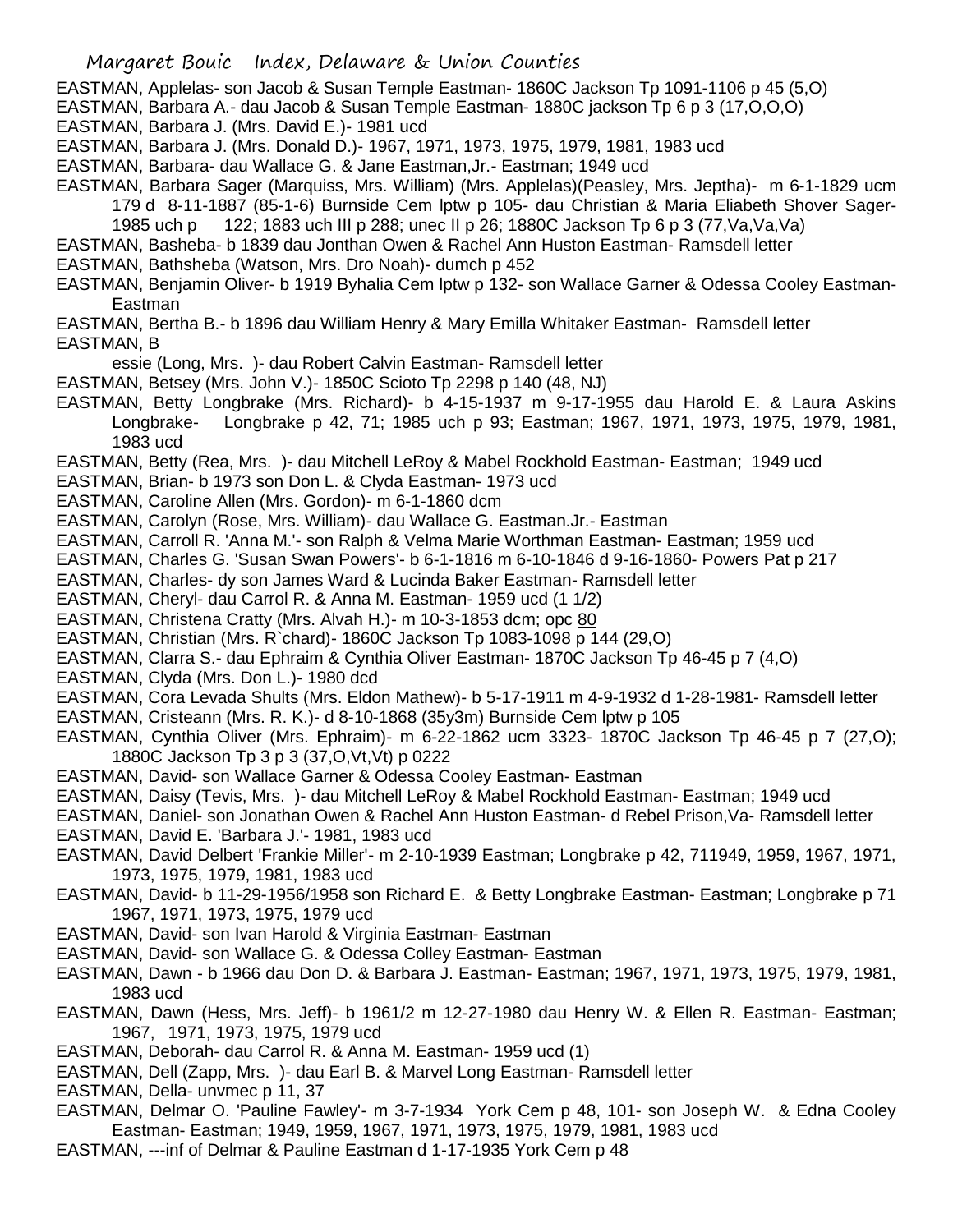- EASTMAN, Delores L. (Mrs. Ronald L.)- 1967 ucd
- EASTMAN, Donald D. 'Barbara J.'- son Delmar O. & Pauline Fawley Eastman- Eastman; 1949, 1959 (13), 1967, 1971, 1973, 1975, 1979, 1981, 1983 ucd
- EASTMAN, Don L. 'Clyda'- 1980 dcd
- EASTMAN, Donald Lee- b 12-22-1934 son Eldon Mathew & Cora Levada Shults Eastman- Ramsdell letter
- EASTMAN, Doris (Hoak, Mrs. )- dau Earl B. & Marvel Long Eastman- Ramsdell letter
- EASTMAN, Dustin- b 1978 son David E. & Barbara Eastman- 1981 ucd
- EASTMAN, Earl B. 'Marvel Long'- son Robert Calvin Eastman- Ramsdell letter
- EASTMAN, Edith Viola- b 1904 dau William Henry & Mary Emilla Whitaker Eastman- Ramsdell letter
- EASTMAN, Edna Cooley (Mrs. Joseph W.)- b 12-24-1889 m 9-8-1908 d 3-6-1953 Byahlia Cem lptw p 123- Eastman; 1949 ucd
- EASTMAN, Edward Swan- b 1-27-1857 d 10-2-1875 son Charles G. & Susan Swan Powers Eastman- Powers Pat p 217
- EASTMAN, Effie (Moorhead. (Mrs.Rev. Calvin)- m 1937 d 1971 -dau Garner & Odessa Cooley Eastman-Eastman
- EASTMAN, Eldon Mathew 'Cora Levata Shults'- b 5-29-1907 m 4-9-1931 d 2-12-1984- Ramsdell letter
- EASTMAN, Eliza- b 1978 dau James W. & Judith A. Eastman- 1983 ucd
- EASTMAN, Elizabeth A. (Deland, Mrs. Charles)- m 4-7-1846 Madison Co unec X p 27
- EASTMAN, Elizabeth- b 1967 dau Don L. & Clyda Eastman- 1980 dcd
- EASTMAN, Elizabeth (Howison, Mrs. Arlington)- b 2-4-1910 m 7-2-1934 dau Jacob & Emma Martin Eastman-1985 uch p 44
- EASTMAN, Elizabeth Sutton (Mrs. John)- m 11-14-1848 dcm
- EASTMAN, Ellen R. (Mrs. Henry W.)- 1959, 1967, 1971, 1973, 1975, 1979, 1981, 1983 ucd
- EASTMAN, Ellen (Wickersham, Mrs. Bernard)- m 1-1934 dau Wallace Garner & Odessa Cooley Eastman-Eastman
- EASTMAN, Emeline- dau Jonathan Owen & Rachel Ann Huston Eastman- Ramsdell letter
- EASTMAN, Emery- 1908 dch p 392
- EASTMAN, Emery M.- 1880 dch p 299; 1908 dch p 383, 393; Powell p 103, 170
- EASTMAN, Emily- dau Lenwrain & Henriette Eastman- 1850C Delaware Town 1015 p 80 (18, Pa)
- EASTMAN, Emily (Starr, Mrs. Moses L.)- m 11-3-1853 dcm
- EASTMAN, Emma Martin- b 1873 d 2-16-1969 (96) Byhalia Cem lptw p 130; 1985 uch p 44
- EASTMAN, Emory M. son Lenwrain & Henriette Eastman- 1850C Delaware Town p 80 (14,O); 1880C Delaware Tp p 328C
- EASTMAN, Ephraim 'Cynthia Oliver'- m 6-22-1862 son Apples & Barbara Marquiss Eastman- 1850C Jackson Tp 24 (13,O); 1870C Jackson Tp 46-45 (40,O)
- EASTMAN, Ephraim- son Richard & Christian Eastman- 1860C Jackson Tp 1083-1098 p 144 (6,O)
- EASTMAN, Ethel- dau Wallace Garner & Odessa Cooley Eastman- Eastman; 1959, 1967, 1971, 1973, 1975, 1979, 1981, 1983 ucd
- EASTMAN, Etta- (48-1907) uninf p 13
- EASTMAN, Eva G.- b 7-26-1906 d 1-10-1979 Byhalia Cem- dau George & lola Pearl McCutcheon Eastman-Eastman
- EASTMAN, Eva Jane Carman (Mrs. James Burton)- Ramsdell letter
- EASTMAN, Evelyn- dau Delmar & Pauline Eastman- 1949 ucd
- EASTMAN, Ezekiel F. 'Martha Baskerville'- m 3-13-1817 Madison Co unec IV p 30
- EASTMAN, Frankie Miller/Lynch (Mrs. David)- m 2-10-1939- Eastman; 1949, 1959, 1967, 1971, 1973, 1975, 1979, 1981, 1983 ucd
- EASTMAN, Fred- son Robert Calvin Eastman- Ramsdell letter
- EASTMAN, George E.- son John V. Eastman- 1850C Scioto Tp 2298 p 140 (9,O)
- EASTMAN, George 'Georgina Storti'- Genther p 91
- EASTMAN, George W. 'Lola Pearl McCutcheon'- b 1877 d 1958 Byhalia Cem lptw p 123, 130; Eastman; 1949 ucd; 1880C Jackson Tp 6 p 3 (2,Iowa,O,O)
- EASTMAN, Georgina Storti (Mrs. George)- Genther p 91
- EASTMAN, Gertrude (Mrs. Leonard R.)- 1949, 1971, 1973, 1975, 1979, 1981, 1983 ucd
- EASTMAN, Gordon 'Caroline Allen'- m 6-1-1860 dcm
- EASTMAN, Harold- son Wallace Garner & Odessa Cooley Eastman- Eastman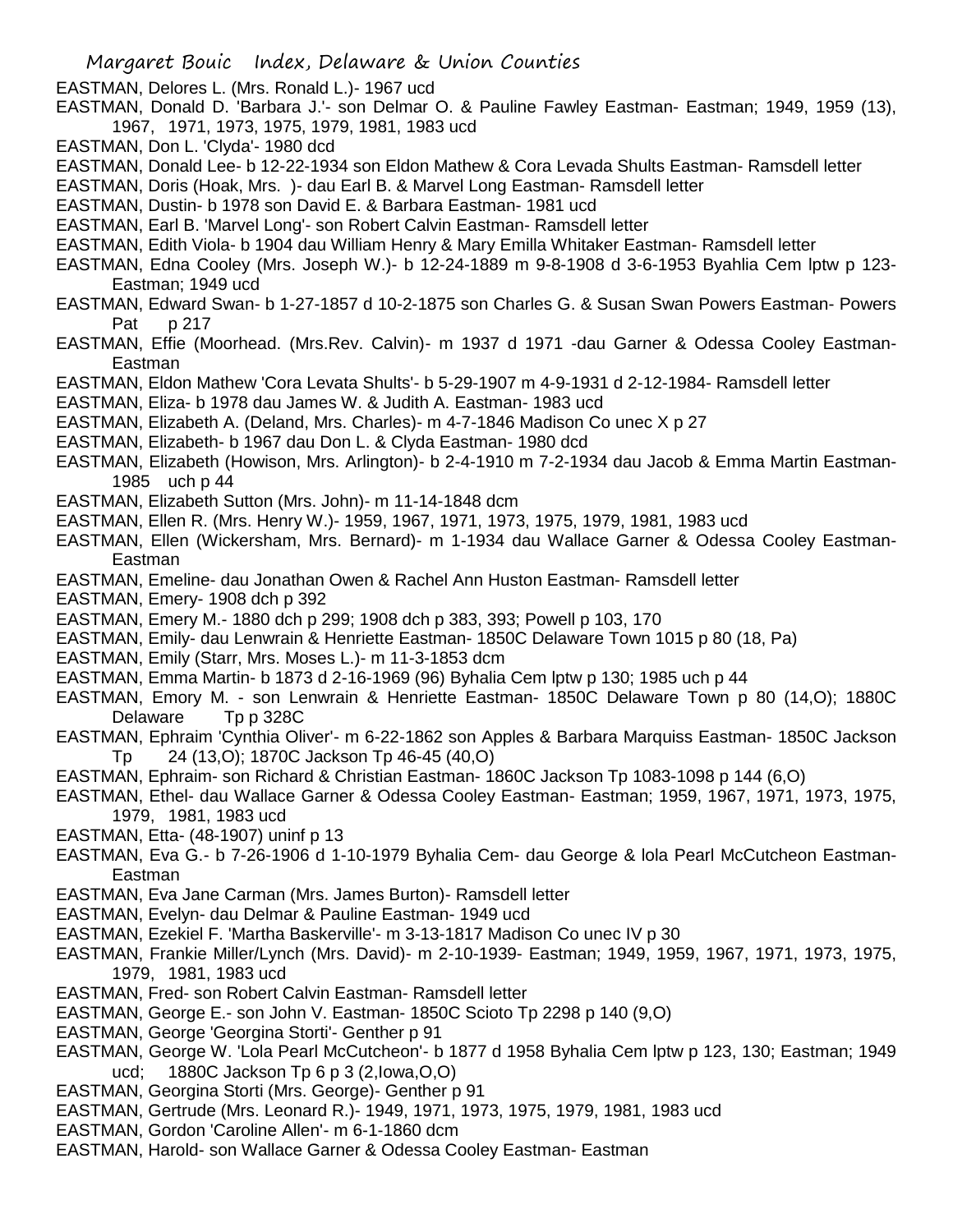- EASTMAN, Hattie A.- b 8-26-1873 Liberty Tp dau Liab & Lucy Farris Eastman- dcb
- EASTMAN, Helen- dau Robert Calvin Eastman- Ramsdell letter
- EASTMAN, Henrietta- 1869 wsc p 5; Pabst 8 p 16; Oak Grove Cem; Powell p 431
- EASTMAN, Henriette (Mrs. Lenwrain?)- 1850C Delaware Town 1015 p 80 (40, Pa)
- EASTMAN, Henry W. 'Ellen R.'- 1949, 1959, 1967, 1971, 1973, 1975, 1979, 1981, 1983 ucd- son David & Frankie Miller Eastman- Eastman
- EASTMAN, Herbert 'Marie B.'- Eastman
- EASTMAN, Herbert- son Herbert & Marie Eastman- Eastman
- EASTMAN, Howard E.- son ephraim & Cynthia Oliver Eastman- 1870C Jackson Tp 46-45 p 7 (2,O)
- EASTMAN, Ivan Harold 'Virginia'- b 2-2-1906 d Jan 1978- son Wallace Garner & Odessa Cooley Eastman-Eastman
- EASTMAN, Jack 'Jane'- son Ivan Harold & Virginia Eastman- Eastman; 1983 ucd
- EASTMAN, Jacob 'Emma Martin'- b 1868 m 6-17-1908 d 5-17-1932 (64) Byhalia Cem lptw p 130- son Jacob & Susan Temple Eastman- 1985 uch p 44; 1880C Jackson Tp 6 p 3 (12,O,O,O)
- EASTMAN, Jacob 'Susan Temple'- m 1-1-1855 ucm 2220 d 6-17-1884 (54-1-20) Burnside Cem lptw p 105 son Applelas & Barbara Marquiss Eastman- 1985 uch p 44, 61; Eastman; 1850C Jackson Tp 24 p 4 (20,O); 1860C Jackson Tp 1091-1106 p 145 (24,O); 1880C Jackson Tp 6 p 3 (52,O,NH,O)p 0222; mt 3-18-1857; unec IV p 32, VIII p 35
- EASTMAN, James A.- d 7-14-1890 (1m28d) Price Cem djlm p 21; son Olive K. & Sarah Eastman
- EASTMAN, James Burton 'Eva Jane Carman'- b 4-12-1915 son John Calvin & Alice Ellen Warrington Eastman- Ramsdell letter
- EASTMAN, James- b 1950 son David D. & Frankie Miller Eastman- 1959, 1967 ucd
- EASTMAN, James- son James W. & Judith Eastman- 1983 ucd
- EASTMAN, James Emerson 'Carolyn Lynn Longacre'- b 11-26-1949 son James Burton & Eva Jane Carman Eastman- Ramsdell letter
- EASTMAN, James Leroy- b 1942 d 2-10-1944 York Cem p 96 son Mitchell L. & Mabel L. Eastman
- EASTMAN, James 'Phebe Able'- m 10-8-1848 dcm; 1850C Scioto Tp 2311 p 140 (24,O); also 2408 p 146
- EASTMAN, James Oscar- Oak Grove Cem; Powell p 431
- EASTMAN, James- son Wallace G. Eastman,Jr.- Eastman
- EASTMAN, James Ward 'Lucinda Melinda Baker'- b 1849 m 3-9-1875 d 12-1-1910- Ramsdell letter
- EASTMAN, James W. 'Judith'- 1983 ucd
- EASTMAN, Jane A. (Mrs. John D.)- 1973, 1975, 1979, 1981 ucd
- EASTMAN, Jane (Chamberlain, Mrs. Gen. William)- b 9-17-1762 m 1780 d 10-23-1830- D & C p 37
- EASTMAN, Jane- dau David D. & Frankie Miller Eastman- Eastman; 1949, 1959(10), 1967 ucd
- EASTMAN, Jane (Griffith, Mrs. Sidney)- dau Herbert & Marie B. Eastman- Eastman
- EASTMAN, Jane (Mrs. Wallace)- 1949 ucd
- EASTMAN, Janice Elaine (Loudermilk, Mrs. Oliver)- m 12-13-1964 dau Delmar O. & Pauline Fawley Eastman-Eastman; 1959, 1959(14) ucd
- EASTMAN, Jason- b 1980 son David E. & Barbara J. Eastman- 1981 ucd
- EASTMAN, Jean (Farrington, Mrs. Rod)- dau Delmar & Pauline Fawley Eastman- Eastman
- EASTMAN, Jennie B. (Mrs. )- d 5-27-1964 (84) bur London, O- Eastman
- EASTMAN, Jesse B.- b 1884 d 1886 son William Henry & Rhoda Brown Eastman- Ramsdell letter
- EASTMAN, Jim W.- son David & Frankie Miller Eastman- Eastman
- EASTMAN, Jodelle- b 1974 dau John D. & Jane A. Eastman- 1975, 1979, 1981 ucd
- EASTMAN, John 'Anne- d 1620, England- Ramsdell letter
- EASTMAN, John Calvin 'Alice E. Warrington'- b 12-18-1881 m 11-24-1909 Hardin Co d 9-4-1968 (86) bur Salem- son James Ward & Lucinda M. Baker Eastman- Ramsdell letter
- EASTMAN, John D. 'Jane'- 1973, 1975, 1979, 1981 ucd
- EASTMAN, John 'Elizabeth Sutton'- m 11-14-1848 dcm
- EASTMAN, John- son Herbert & Marie B. Eastman- Eastman
- EASTMAN, John- b 1976 son John D. & Jane A. Eastman- 1979, 1981 ucd
- EASTMAN, John J.- Pabst Pion II p 213
- EASTMAN, John M.- son Richard & Christian Eastman- 1860C Jackson Tp 1083-1098 p 144 (2,O)
- EASTMAN, John Powers- b 10-4-1851 d 5-31-1870 son Charles G. & Susan Swan Powers Eastman- Powers
	- p 217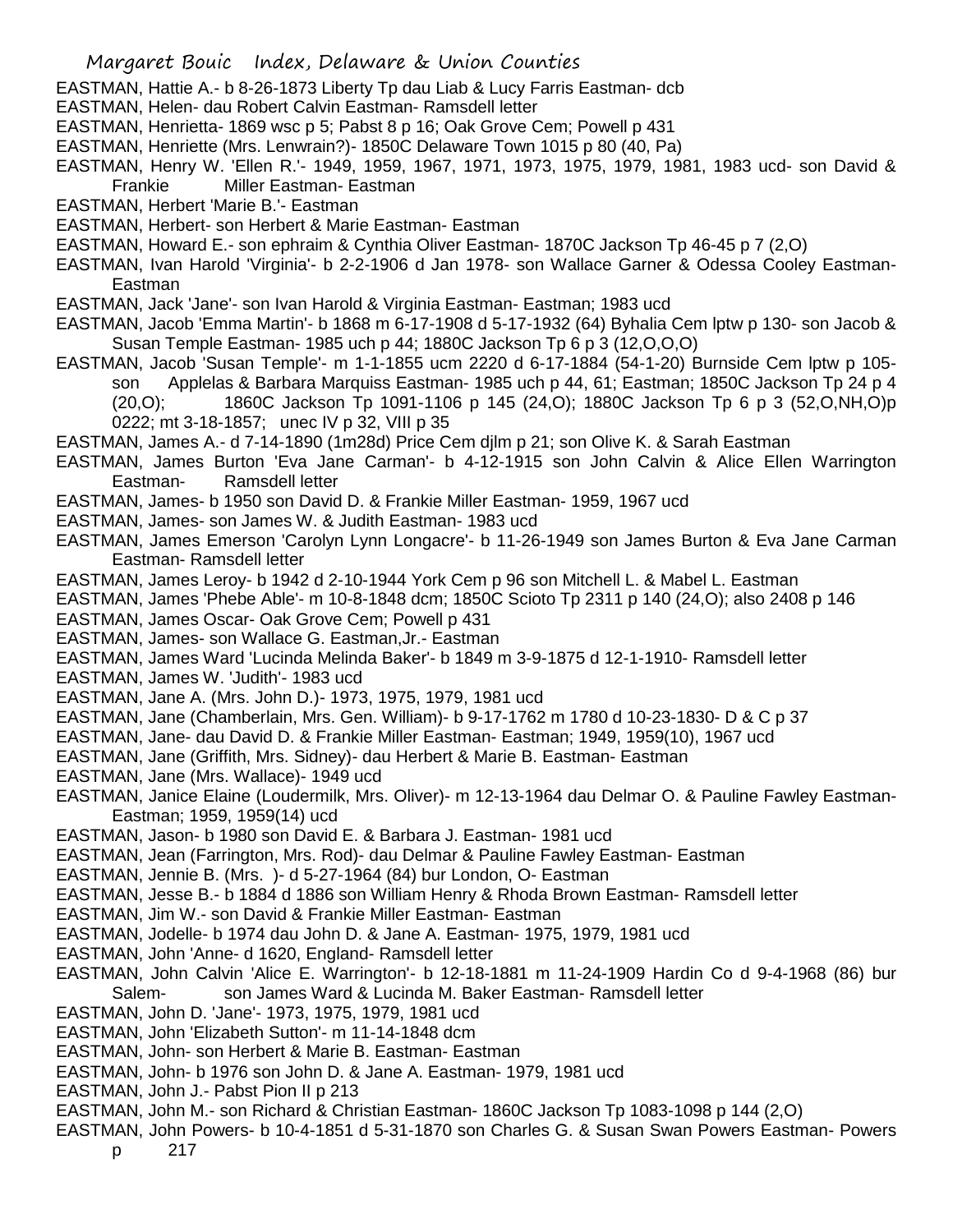- EASTMAN, John R.- son Marie Eastman- Eastman
- EASTMAN, John V. 'Betsey'- 1840C Scioto Tp; 1850C Scioto Tp 2298 (44, Va)
- EASTMAN, Jonathan 'Abigail Carmichael'- b 1769 d 10-5- son Tilton & Polly Owens Eastman- Ramsdell letter
- EASTMAN, Jonathan Owen 'Rachel Ann Huston'- b 10-12-1814 d 9-15-1875 son Jonathan & Abigail Carmichael Eastman- Ramsdell letter
- EASTMAN, Joseph Edward- b 4-8-1973 son James Emerson & Carolyn Lynn Longacre Eastman- Ramsdell letter
- EASTMAN, Joseph 'Mary Tilton'- b 11-8-1650 d 4-4-1692 son Rodger & Sarah Smith Eastman- Ramsdell letter EASTMAN, Joseph M.- son John V.Eastman- 1850C Scioto Tp 2298 p 140 (18,O)
- EASTMAN, Joseph W. 'Edna Cooley'- b 11-24-1881 m 9-8-1908 d 1-8-1964 Byhalia Cem lptw p 123- son Jacob & Susan Temple Eastman- Eastman; 1949, 1959 ucd
- EASTMAN, Judith A. (Mrs. James W.)- 1983 ucd
- EASTMAN, Judy (Pflaumer, Mrs. Robert)- dau James Burton & Eva Jane Carmen Eastman- Ramsdell letter
- EASTMAN, Katie A. (Hogan, Mrs. David C.)- b 10-4-1886 m 4-30-1909 d (74) bur W. Newton Cem- dau James W. & Lucinda Baker Eastman- Ramsdell letter
- EASTMAN, Kimberly- b 1972 dau Don D. & Barbara J. Eastman- Eastman; 1973, 1975, 1979, 1981, 1983 ucd; engaged to Joseph Wilkderson
- EASTMAN, Lanita Beth (Harrison, Mrs. Lewis Kelly)- b 1969 m 9-2-1989- dau Loran D. & Ruth Eastman-Eastman; 1973, 1975, 1979, 1981, 1983 ucd
- EASTMAN, Larry A.- son Delmar O. & L.Pauline Fawley Eastman- Eastman; 1959, 1967, 1971, 1973, 1975, 1979, 1981, 1983 ucd
- EASTMAN, Larry- son Wallace G. Eastman.Jr- Eastman
- EASTMAN, Laura Bell (Mrs. O. K.)- m 3-28-1929 d 12-24-1961 Claibourne Cem- Eastman; 1949 ucd
- EASTMAN, LaVonne (Mrs. Ron)- Eastman; 1971, 1973, 1975, 1979, 1983 ucd
- EASTMAN, Lenwrain? 'Henriette'- 1850C Delaware Town 1015 p 80 (46, Va)
- EASTMAN, Leonard (1879 Madison Democrat)- unec X p 24
- EASTMAN, Leonora C. (Temple, Mrs. Joseph)- m 7-3-1872 ucm 5113 dau Theron & Nancy Eastman- 1883 uch V p 512; 1985 uch p 137; 1870C Darby Tp 175-163 p 23 (22,O)
- EASTMAN, Leonard R. 'Gertrude Doan Cooley'- b 10-25-1914 m 11-16-1936 d 12-14-1987 Byhalia Cem- son Joseph W. & Edna Cooley Eastman- Eastman; 1949, 1971, 1973, 1975, 1979, 1981, 1983 ucd
- EASTMAN, Lillian (Langstaff, Mrs. )- dau Earl B. & Marvel Long Eastman- Ramsdell letter
- EASTMAN, Linda (Martin, Mrs. William)- dau David & Frankie Miller Eastman- Eastman; 1949 ucd
- EASTMAN, Linnie/Sarah Melinda (Basiger, Mrs. )- dau James & Lucinda Baker Eastman- Ramsdell letter
- EASTMAN, L. K.- 1840C Jerome Tp 1111 (20-30)
- EASTMAN, Lola Pearl McCutcheon (Mrs. George W.)- b 1882 d 1950 Byhalia Cem lptw p 123, 130; Eastman
- EASTMAN, infant son of L. & G.- Buhalia Cem lptw p 23
- EASTMAN, Loran 'Ruth A.'- son Thelma C. Eastman- Eastman; 1949, 1959, 1971, 1973, 1975, 1979, 1981, 1983 ucd
- EASTMAN, Lorin- Pabst 8 p 16; Oak Grove Cem. Powell p 431
- EASTMAN, Lorinna Kay (Shultis, Mrs. David Anthony)- m Dec 1984/Jan 1985 dau Loran Eastman- Eastman
- EASTMAN, Louis- 1869 wsc p 5
- EASTMAN, Louisa- d 1-18-1878 (75y5m) Vt- dcdeaths
- EASTMAN, Lucinda Melinda Baker (Mrs. James W.)- b 1850 m 3-9-1875 d 1915- Ramsdell letter
- EASTMAN, Lucinda Oliver (Mrs. Adolarius)- m 3-13-1863 ucm 3427
- EASTMAN, Lucy (Crabb, Mrs. William)- m 9-23-1830 Madison Co unec V p 40
- EASTMAN, Lucy- dau Jacob & Susan Temple Eastman- 1860C Jackson Tp 1091-1106 p 145 (1,O)
- EASTMAN, Lyn- b 1960 ch Henry & Ellen Eastman- 1971, 1973, 1975, 1979 ucd
- EASTMAN, Mabel L. (Mrs. Mitchell L.)- b 1906 York Cem p 96; 1949, 1959, 1967, 1971, 1973, 1975, 1979, 1981, 1983 ucd
- EASTMAN, Mabel Thelma Levina- b 1910 dau William Henry & Mary Emille Whitaker Eastman- Ramsdell letter
- EASTMAN, Malintha (Adams, Mrs. Charles Hanford)- m 3-21-1819 Madison Co d 1866- dcc Julia Fry Yoder# 8 29- unec II p 33, IV p 51
- EASTMAN, Malintha (Marks, Mrs. Alphonzo)- m 5-2-1877 ucm 6059
- EASTMAN, Malintha- dau Richard & Christian Eastman- 1860C Jackson Tp 1083-1098 p 144 (4,O)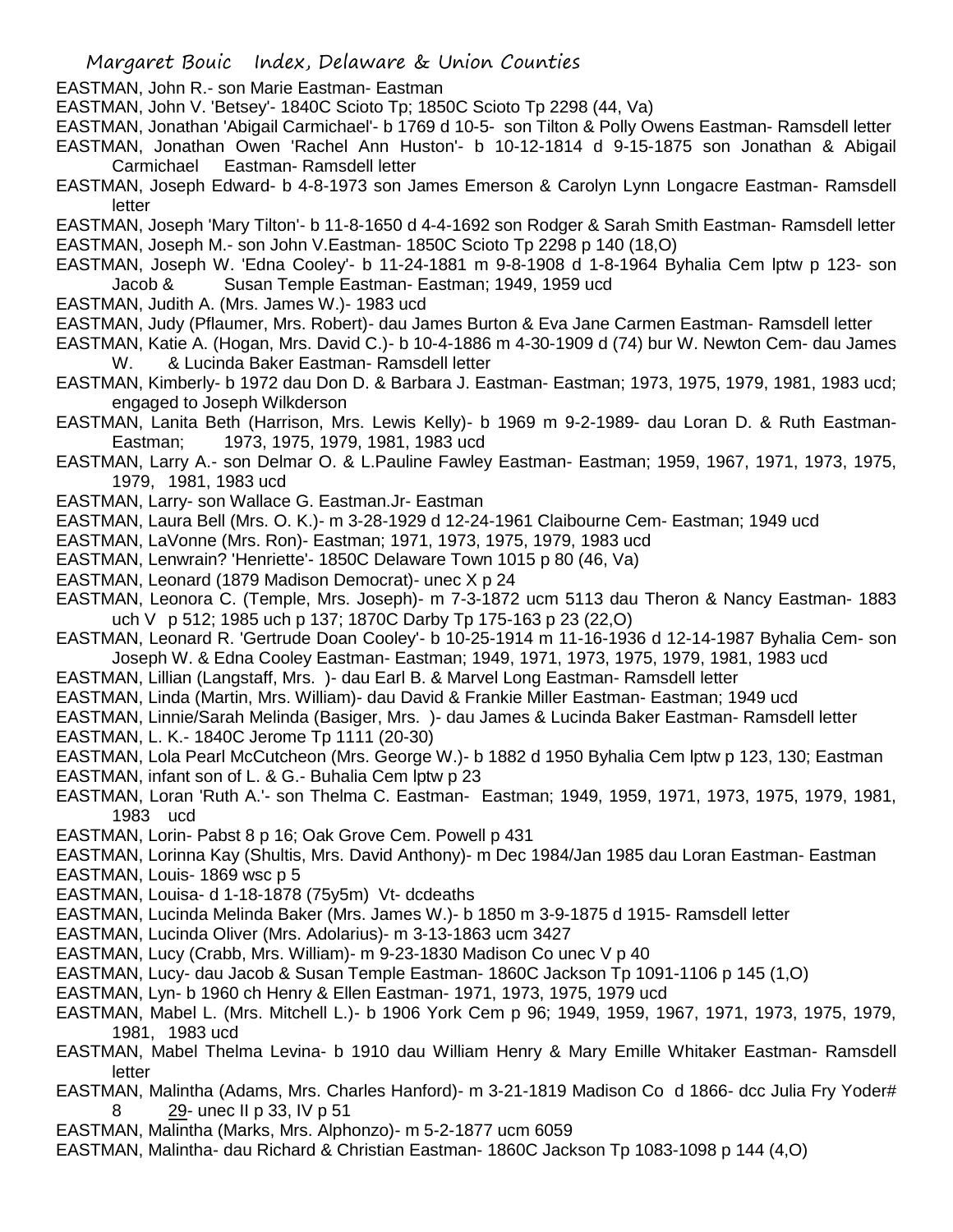- EASTMAN, Malinthia (Osborn, Mrs. Thomas)- m 8-24-1851 ucm 1697- dau Applelas & Barbara Marquiss Eastman- 1850C Jackson Tp 24 p 4 (15,O)
- EASTMAN, Margaret E. (Bice, Mrs. Marshall L.)- b 3-23-1911 dau John Calvin & Alice Ellen Warrington Eastman- Ramsdell letter
- EASTMAN, Margaret Payne (Mrs. Ralph)- m 2-5-1990- Eastman
- EASTMAN, Maria (Lane, Mrs. John)- Powell p 197; dcq Ruth Gorsuch Ackman 13; Edith Gorsuch Roof 13; John Roof 29
- EASTMAN, Marian- b 1922 ch Ralph & Velma Eastman- Byhalia Cem lptw p 131
- EASTMAN, Marie B. (Mrs. Herbert)- d 5-4-1968 (73) bur Ottawa- Eastman
- EASTMAN, Marie- b 1971 dau James W. & Judith A. Eastman- 1983 ucd
- EASTMAN, Marilyn Jean (Brill, Mrs. Dwight Allen)- b 10-20-1956 dau Richard E. & Betty Longbrake Eastman-Eastman; Longbrake p 71, 73; 1967, 1971, 1973, 1975 ucd
- EASTMAN, Mark 'Sherriee Smith'- b 1960 m 6-16-1985 son Loran D. & Ruth A. Eastman- Eastman; 1973, 1975 ucd
- EASTMAN, Marsha Ann (Brill, Mrs. Philip)- b 1954 dau David D. & Frankie Miller Eastman- Eastman; 1959, 1967, 1971 ucd
- EASTMAN, Marvin- son Ralph Cooley & Velma Marie Worthman Eastman- Eastman
- EASTMAN, Mary A.- dau James & Phebe Able Eastman- 1850C Scioto Tp 2311 p 140 (1,O); also 2408 p 146
- EASTMAN, Mary Emilla (Whitaker, Mrs. William Henry)- b 1870 d 1932- Ramsdell letter
- EASTMAN, Mary Avery- dau Charles G. & Susan Swan Powers Eastman- Powers Pat p 217
- EASTMAN, Mary Gladys (Clover, Mrs. Junior Leroy)- b 10-29-1919 dau John & Alice Warrington Eastman-Ramsdell letter
- EASTMAN, Mary (Hines, Mrs. Lloyd)- m 7-18-1938- dau Wallace Garner & Odessa Cooley Eastman- Eastman
- EASTMAN, Mary- b 1847 dau Jonathan Owen & Rachel Ann Huston Eastman- Ramsdell letter
- EASTMAN, Mary Lou (Thurau, Mrs. )- dau Eldon Mathew Eastman- Ramsdell letter
- EASTMAN, Mary- dau Mitchell LeRoy & Mabel Rockhold Eastman- Eastman; 1949 ucd
- EASTMAN, Mary Pauline (Fields, Mrs. )- dau Ralph & Velma Marie Worthman Eastman- Eastman
- EASTMAN, Mary (Perry, Mrs. Oliver Hazard)- b 1825 d 1888 ped Keith P. Cullumber #235 25- unec X p 67
- EASTMAN, Mary (Mrs. Richard)- 1870C Taylor Tp 135-127 (37,O)
- EASTMAN, Mary Tilton (Mrs. Joseph)- b 2- 1649- Ramsdell letter
- EASTMAN, Matthew Donald- b 8-27-1973 son Don D. & Barbara J. Eastman- Eastman- 1975, 1979, 1981, 1983 ucd
- EASTMAN, Meeka (Gray, Mrs. Howard)- m 2-16-1889 dau Jacob & Susan Temple Eastman- 1985 uch p 61; unec IV p 18; 1880C Jackson Tp 6 p 3 (9,Iowa,O,O)
- EASTMAN, Mitchell Leroy 'Mabel L. Rockhold'- b 10-20-1910 m 2-20-1933 York Cem p 96- son Joseph W. & Edna Cooley Eastman- Eastman; 1949, 1959, 1967, 1971, 1973, 1975, 1979, 1981, 1983 ucd
- EASTMAN, Nancy Brittonham (Mrs. Thom)- m 2-21-1833 Madison Co unec VII p 9
- EASTMAN, Nancy (Mrs. Theron)- 1883 uch V p 512
- EASTMAN, Naomi (Mrs. Robert)- Ramsdell letter
- EASTMAN, Odessa Cooley (Mrs. Wallace Garner)- b 8-2-1884 m 4-6-1905 d 5-5-1962 Byhlia Cem lptw p 109 dau Olive & Ella Kendrew Cooley- Eastman; 1949, 1959 ucd
- EASTMAN, O. K. 'Laura Bell- m 3-28-1929 d 1942- Eastman
- EASTMAN, Oliver son Applelas & Barbara Marquiss Eastman- 1850c Jackson Tp 24 p 4 (17,O)
- EASTMAN, Olive K. 'Sarah V.'- b 11-21-1860 d 2-15-1942 Price Cem djlm p 21; son Jacob & Susan Temple Eastman- 1880C Jackson Tp 6 p 3 (19,O,O,O)
- EASTMAN, Oscar- b 5-6-1870 Liberty Tp son Emory & Laura Johnson Eastman- dcb
- EASTMAN, Patricia (Reed, Mrs. Thomas)- dau Mitchell LeRoy & Mabel L. Rockhold Eastman- Eastman; 1959 (9), 1967 ucd
- EASTMAN, Paula Kay- b 10-3-1976 dau James Emerson & Carolyn Lynn Longacre Eastman- Eastman
- EASTMAN, L. Pauline Fawley (Mrs. Delmar)- m 3-7-1934- York Cem p 48Eastman; 1949, 1959, 1967, 1971, 1973, 1975, 1979, 1981, 1983 ucd
- EASTMAN, Pearlyn- b 1960 ch Henry W. & Ellen R. Eastman- 1967 ucd
- EASTMAN, Peggy- b 1949 dau Mitchell LeRoy & Mabel L. Rockhold Eastman- Eastman; 1959, 1967, 1971, 1975, 1979, 1981 ucd
- EASTMAN, Peter 'Mehitable Root'- b 1-20-1686 Mass m 11-28-1708 son Joseph & Mary Tilton Eastman-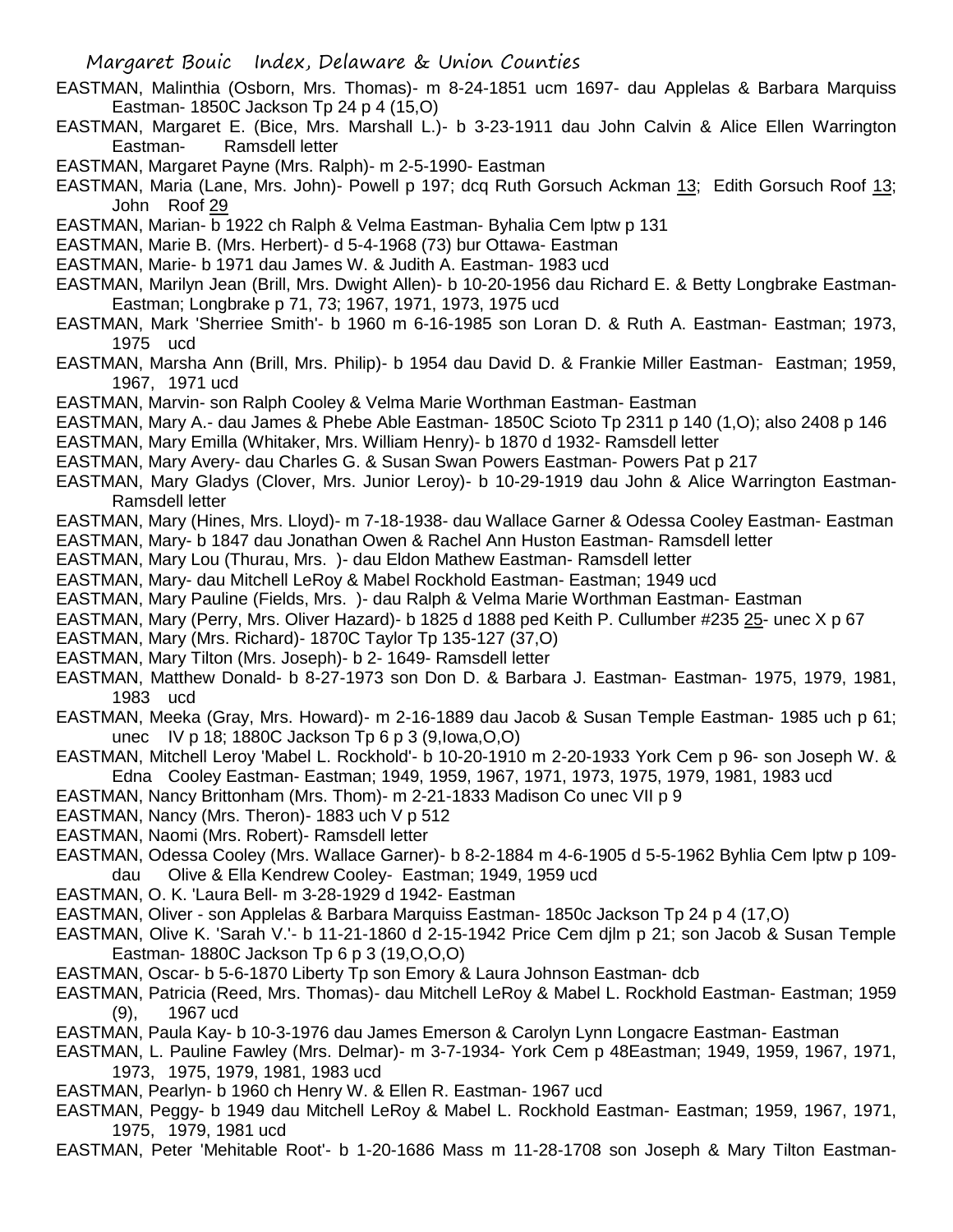- Ramsdell
- EASTMAN, Peter- b 6-16-1712 son Peter & Mehitable Root Eastman- Ramsdell letter
- EASTMAN, Phebe Abel (Mrs. James)- m 10-8-1848 dcm; 1850C Scioto Tp 2311 p 140 (24) also 2408 p 146
- EASTMAN, Phoebe C. (Warrington, Mrs. James O.)- m 10-21-1849 dcm
- EASTMAN, Polly Owens (Mrs. Tilton)- Ramsdell letter
- EASTMAN, Polly (Janes, Mrs. Seymour)- Maugans Anc p 144
- EASTMAN, Polly M.- dau John V. Eastman- 1850C Scioto Tp 2298 p 140 (13,O)
- EASTMAN, Rachel Ann Huston (Mrs. Jonathan Owen)- d 2-1-1875 Ramsdell letter
- EASTMAN, Ralph Cooley 'Velma Marie Worthman''Margaret Payne'- b 5-5-1908 m 8-13-1932 (2) 2-5-1990 d 12- 18-1991 (83) Byhalia Cem lptw p 131- son Wallace Garner & Odessa Cooley Eastman-**Eastman**
- EASTMAN, Reggie- b 1969 son Ronald L. & Lavonne Eastman- Eastman; 1971, 1973, 1975, 1979, 1981, 1983 ucd
- EASTMAN, R. H.- 1883 uch IV p 470, 535
- EASTMAN, Rhoda Brown (Mrs. William Henry)- b 1853 d 1887 Ramsdell letter
- EASTMAN, Richard 'Christiani- son Applelas & Barbara Marquis Eastman- 1850C Jackson Tp 24 p 4 (18,O); 1860C Jackson Tp 1083=1098 p 144 (28,O)
- EASTMAN, Richard F. 'Betty Longbrake'- b 3-24-1937 m 9-17-1955 son David & Frankie Miller Eastman-Eastman; Longbrake p 42, 71; 1949, 1967, 1971, 1973, 1975, 1979, 1981, 1983 ucd
- EASTMAN, Richard 'Mary'- 1870C Taylor Tp 135-127 (35,O)
- EASTMAN, Richard W.- b 12-24-1961 son Richard E. & Betty J. Longbrake Eastman- Longbrake p 71; 1967,
	- 1971, 1973, 1975, 1979, 1981, 1983 ucd
- EASTMAN, R. K. 'Cristeann'- lptw p 105; uca p 103
- EASTMAN, Robert Calvin- son Jonathan Owen & Rachel Ann Huston Eastman- Ramsdell letter
- EASTMAN, Robert Calvin- b 1899 son William Henry & Mary Emilla Whitaker Eastman- Ramsdell letter
- EASTMAN, Robert Grant- son Earl B. & Marvel Long Eastman- Ramsdell letter
- EASTMAN, Robert 'Naomi'- Ramsdell letter
- EASTMAN, Rodger 'Sarah Smith'- b 1611 Wales d 12-16-1694 Mss- First Eastman in America- son John & Anne Eastman- Ramsdell letter
- EASTMAN, Ronald L. 'Deloris LaVonne'- son Mitchell L. & Mabel L. Eastman- Eastman; 1949, 1959 (14), 1967, 1971, 1973, 1975, 1979, 1981, 1983 ucd
- EASTMAN, Ronald W. b 1965 son Ronald L. & Delores L. Eastman Eastman- Eastman; 1967, 1971, 1973, 1975, 1979, 1981, 1983 ucd
- EASTMAN, Rose (Stevenson, Mrs. )- du Earl B. & Marvel Long Eastman- Ramsdell letter
- EASTMAN, Rosline- b 1967 ch/grch David D. & Frankie Miller Eastman-ch Sharon Eastman- Eastman
- EASTMAN, Ruth Ann (Mrs. Loran D.)- 1973, 1975, 1979, 1971, 1973 ucd
- EASTMAN, Sally L. (Mills, Mrs. )- dau Mitchell LeRoy & Mabel L.Rockhold Eastman- Eastman; 1949. 1959 (11), 1967 ucd
- EASTMAN, Sarah L.- dau John V. & Betsey Eastman- 1850C Scioto Tp 2298 p 140 (2,O)
- EASTMAN, Sarah Melinda (Basiger, Mrs. Frank)- dau James Ward & Lucinda Melinda Baker Eastman-Ramsdell letter
- EASTMAN, Sarah Smith (Mrs. Rodger)- b 1621 d Mass- Ramsdell letter
- EASTMAN, Sarah V. (Mrs. Oliver K.)- b 9-9-1864 d 2-27-1922 Price Cem djlm p 21
- EASTMAN, Sharon (Kissling, Mrs. Ronald)- m 4-26-1968 dau David D. & Frankie Miller Eastman- Eastman; 1949, 1959 (14), 1967 ucd
- EASTMAN, Sherriee Smith (Mrs. Mark)- m 6-16-1985 dau Luther & Electa Smith- Eastman
- EASTMAN, Shirley- (Armstrong, Mrs. Richard)- dau Mitchell LeRoy & Mabel Rockhold Eastman; Eastman; 1949, 1959 ucd
- EASTMAN, Surrilda- dau Jacob & Susan Temple Eastman- 1880C Jackson Tp 6 p 3 (7,Iowa,O,O)
- EASTMAN, Susan Swan (Havens, Mrs. Avery E.)(Mrs. Charles G.)- b 10-10-1816 m(1) 7-6-1836 (2) 6-10-1846 d 1-18-1891 dau Dr. John Drew & Abigail Robinson Eastman- Powers Pat p 217
- EASTMAN, Susan Temple (Mrs. Jacob)- b 11-25-1839 d 3-16-1927 Burnside Cem lptw p 105; m 1-1-1855 ucm 2220- 1985 uch p 44, 61; mt 3-18-1857- Eastman; 1860C Jackson Tp 1091-1106 p 145 (21,O); 1880C Jackson Tp 6 p 3 (48,O,O,O); unec VIII p 35
- EASTMAN, Susie (Bumgarner, Mrs. William)- dau Mitchell LeRoy & Mabel Rockhold Eastman- Eastman; 1949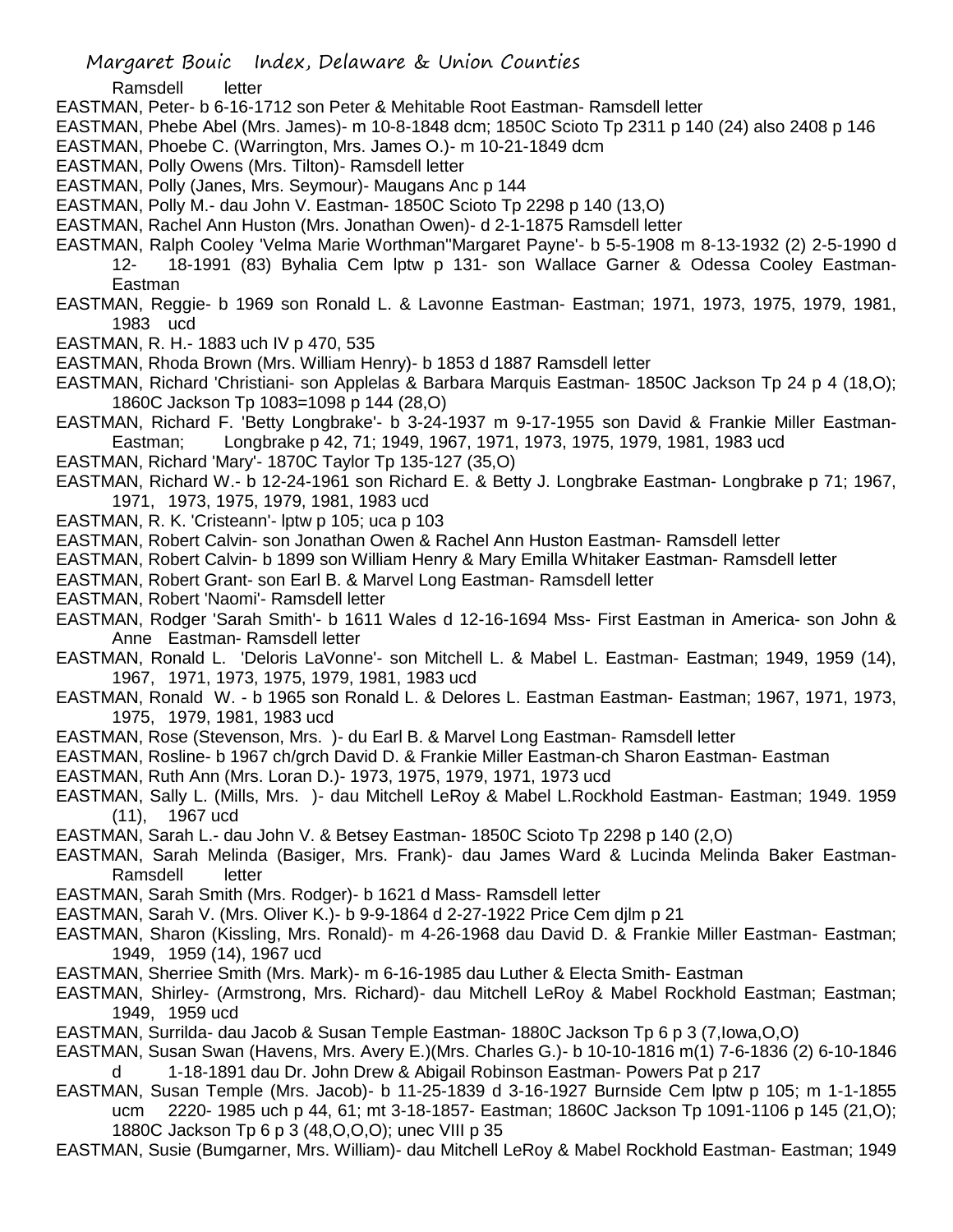ucd

- EASTMAN, Teresa- b 1958 dau Henry W. & Ellen R. Eastman- 1959, 1967, 1971, 1973, 1975, 1979, 1981 ucd
- EASTMAN, Thelma C.-d 4-14-1986 (75) Byhalia Cem- dau George & Lola Pearl McCutcheon Eastman-Eastman; 1949, 1959, 1967, 1971, 1973, 1975, 1979, 1981, 1983 ucd
- EASTMAN, Theron 'Nancy'-d (57-7-24) Plain City Cem- 1883 uch V p 512
- EASTMAN, Thom 'Nancy Brittonham'- m 2-21-1833 Madison Co unec VII p 7
- EASTMAN, Tilton 'Polley Owens'- b 1741 d 1805 son Peter Eastman- Ramsdell letter
- EASTMAN, Tom- b 1970 son Henry W. & Ellen Eastman- 1971, 1973, 1975, 1979, 1981, 1983 ucd
- EASTMAN, Twila L.- dau John V. Eastman- 1850C Scioto Tp 2298 p 140 (7,O)
- EASTMAN, Valerie Jean (Shone/Schon, Mrs. Russell)- b 1956 dau David D. & Frankie Miller Eastman-Eastman; 1959, 1967, 1971, 1973 ucd
- EASTMAN, Velma Marie Worthman (Mrs. Ralph)- b 9-22-1905 m 8-13-1932 d 3-9-1989 (83) Byhalia Cem lptw 131- dau William & Hattie Engle Worthman- Eastman
- EASTMAN, Vesta Lena- b 1902 d 1925 dau William Henry & Mary Emilla Whitaker Eastman- Ramsdell letter EASTMAN, Viola (Hover, Mrs. Newton)- dau Jonathan & Rachel Ann Huston Eastman- Ramsdell letter EASTMAN, Virginia (Mrs. Ivan Harold)- Eastman
- EASTMAN, Virginia (Ramsdell 9Mrs. Paul D.)- b 3-31-1913 Allen Co m 11-24-1938 dau James & Lucinda Baker Eastman- Ramsdell letter
- EASTMAN, Wallace Garner 'Odessa Cooley'- b 10-9-1875 m 4-6-1905 d 1-10-1974 Byhalia Cem lptw p 109 son Jacob & Susan Temple Eastman- Eastman; 1985 uch p 137; 1949, 1959, 1967 ucd; 1880C Jackson  $\text{Sp} \qquad 3 (4,1)$  ackson  $\text{Sp} \qquad 3 (4,1)$
- EASTMAN, Wallace,Jr.;'Jane''Ethel'- b 4-23-1923 d 1-28-1981 (57) Byhalia Cem- son Wallace Garner & Odessa Cooley Eastman- Eastman; 1949, 1971, 1973, 1975, 1979 ucd
- EASTMAN, Wayne- son Richard & Betty Longbrake Eastman- Eastman
- EASTMAN, William Henry 'Rhoda Borwn''Mary Emilla Whitaker'- v 11-1855 d 1924 son Jonathan Owen & Rachel Ann Huston Eastman- Ramsdell letter
- EASTMAN, William- son Ivan Harold & VIrginia Eastman- Eastman
- EASTMAN, Wilma Jean- dau Delmar & Pauline Eastman- 1949 ucd
- EASTNEAR, Alvah H. 'Christina Cratty'- m 10-30-1853 dcm see Eastman
- EASTNER, Jack 'Mary Ann Thornberry'- Howison (429)
- EASTNER, Mary Ann Thornberry (Mrs. Jack)- b 3-5-1871 m 1898 dau John Francis & Martha Luemma Trone Thornberry- Howison 429
- EASTNER, Ralph Thornberry- son Jack & Mary Ann Thornberry Eastner- Howison 1085
- EASTON, Alice Irene Ford (Mrs. James Frederick)- b 9-29-1913/12 d 3-27-1960 Oakdale Cem II p 90 (H-R20-13)- dau Charles & Margaret Singer Ford- 1985 uch p 44; Easton
- EASTON, Alice (Lee, Mrs. Charles S.)- b 3-11-1916 dau William T. & Ora lowe Easton- Graham 144514
- EASTON, Artensie- ch Joseph & Margaret Waggoner Easton- 1915 uch p 726, 975; 1870C Millcreek Tp 124 p 15 (7,O)
- EASTON, Bertha K. (Snyder, Mrs. Hiram C.)- b 11-22-1859 d 2-4-1942- Weiser p 114
- EASTON, Boyd J. 'Elda L. Holden'- b 8-16-1889 m 6-19-1913 d 4-9-1956 son Edward J. & Kate M. Hamm- dcc Loyd Easton 2
- EASTON, Bradley- b 1978 son Charles S. & Garnet L. Easton- 1979 ucd
- EASTON, Carol- dau Larry & Susan Asman Easton- Easton
- EASTON, Carol (Mason, Mrs. Derrick)- m 9-10-1977 dau Dr. Loyd & Millison K. Shedd Easton- Easton; 1961(12),1969 dcd
- EASTON, Cathi- dau Larry & Susan Asman Easton- Easton
- EASTON, Charles 'Garnet'- 1975, 1979 ucd
- EASTON, Charles S.- 1981, 1983 ucd
- EASTON, Charles Samuel 'Marcia Ann Crouch'- m 8-21-1982- son Elmer Easton- Easton
- EASTON, Clara Jane Rutledge (Mrs. Joseph Bown)- b 4-12/10-1900 m 1923 d 4-28/26-1975 Oakdale Cem II p 52 (G-R10-11)- dau Joseph & Myrtle Rutledge- Easton; 1985 uch p 44; 1949, 1959, 1967, 1971, 1973 ucd
- EASTMAN, Clifford- d 4-9-1946 (80) uninf p 28 Union Tp
- EASTON, Cristi- dau Larry & Susan Asman Easton- Easton
- EASTON, Curry H. (Dick) 'Lula Thompson'- b 1874 d 1951 Oakdale Cem II p 95 (H-R25-13) son Joseph &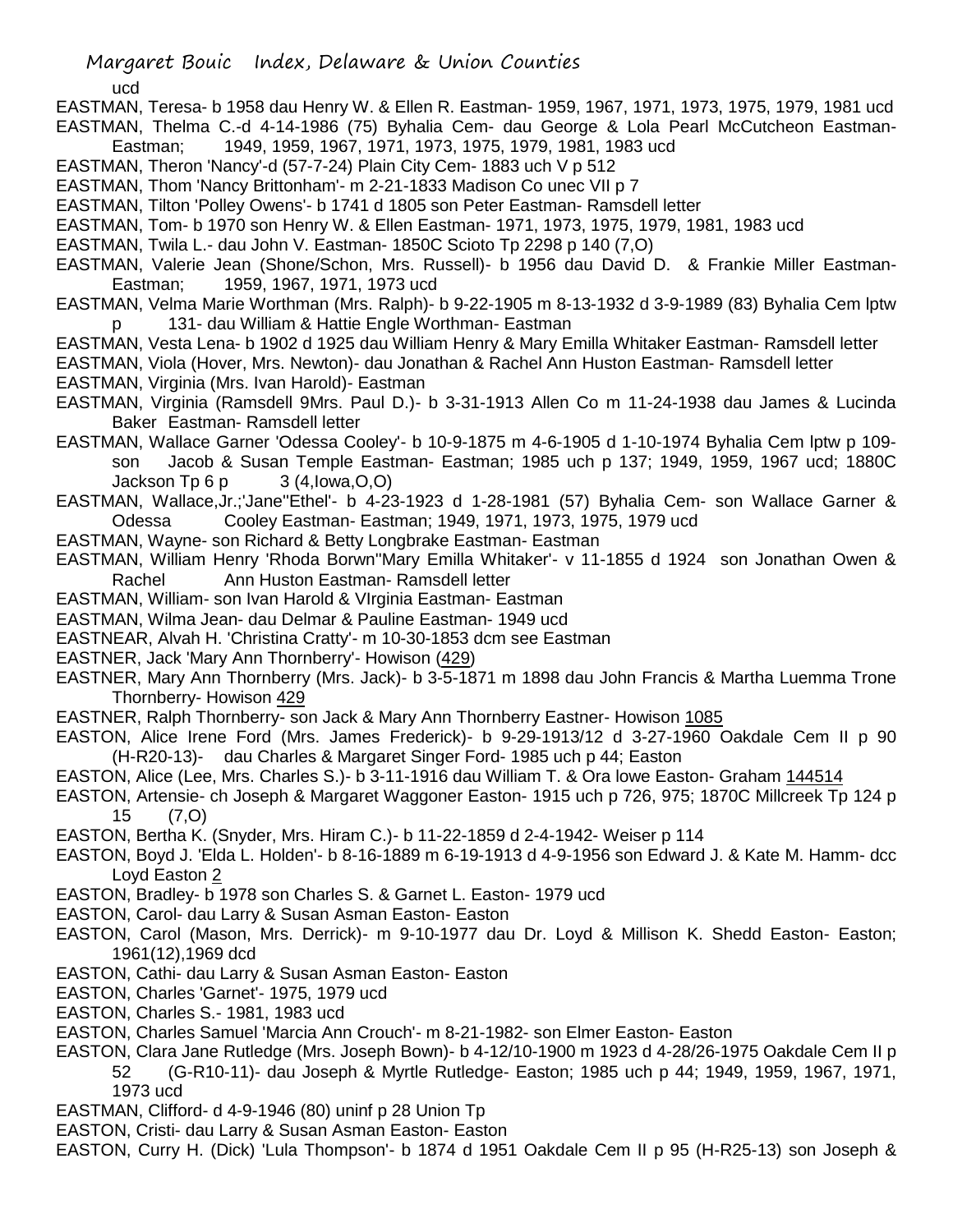Margaret Waggoner Easton- 1915 uch p 726, 795; 1985 uch p 44

- EASTON, David 'Mary Dwyer'- b 2-13-1835 d 12-30-1899 son Joshua & Margaret Davison Easton- dcc Loyd Easton 8
- EASTON, David S.- son Dr. Loyd & Millison K. Shedd Easton- 1961(13), 1969 dcd
- EASTON, Edward J. 'Kate M. Hamm'- b 1862 m 1884 d 1937 son David & Mary Dwyer Easton- dcc Loyd D. Easton 4
- EASTON, L. Eileen (Root, Mrs. Gerald)- m 9-3-1967 dau Joseph B. & CLara J. Rutledge Easton- Easton; 1949, 1959(13),1967 ucd
- EASTON, Elda L. Holden (Boyd, Mrs. )- m 6-19-1913 dau Edward Selkirk & Mariam E. Banks Holden- dcc Loyd D. Easton 3
- EASTON, Elizabeth Bell (Mrs. Lloyd)- b 11-30-1867 dau James & Mary Jane Reed Bell Easton- Easton
- EASTON, Elmer 'Melissa Bell'- brother Lloyd Easton- Easton
- EASTON, Eva (Aukland, Mrs. Harry C.)(Eiselt, Mrs. )- dau Curry H. & Lula Thompson Easton- Easton; Cowgill p 26
- EASTON, Garnet (Mrs. Charles)- 1975, 1979 ucd
- EASTON, Gene Arthur 'Mary Kathryn Nosset'- m 9-5-1959 son James Frederick & Alice Irene Ford Easton-Easton; 1985 uch p 44
- EASTON, Irma Catherine (Weaver, Mrs. Chester)- b 10-6-1903 m 12-25-1923- dau John & Margaret Bond Easton- Easton; 1985 uch p 44, 144; 1915 uch p 975
- EASTON, Isabelle (Mrs. Melville)- b 3-17-1861 d 5-28-1906 York Cem p 41
- EASTON, James Alford 'L. Jane Crothers'- son James Frederick & Alice Irene Ford Easton- Easton; 1985 uch p 44
- EASTON, James Frederick 'Alice Irene Ford'- b 2-11-1910 d 3-27-1960 Oakdale Cem II p 90 (H-R20-13)- son John & Margaret Bown Easton- 1915 uch p 975; 1985 uch p 44
- EASTON, L. Jane Crothers (Mrs. James A.)- m 8-1964 dau Fred Crothers- Easton; Crothers
- EASTON, Joan (Meiser, Mrs. )- dau Joseph B. & Clara Rutledge Easton- Easton; 1985 uch p 44
- EASTON, John 'Catherine Margaret Amy Bond'- d 3-18-1932 (71) Oakdale Cem 4422 (G159) II p 52
	- (G-R10-11)- Easton; 1915 uch p 726, 945, 974, 975; 1870C Millcreek Tp 124 p 15 (9,O); 1900C Dover Tp 39 p 2B (39,O,Eng,O)
- EASTON, John- son Joseph B. & Clara Rutledge Easton- Easton
- EASTON, John Wesley- son Joseph B. & Clara Jane Rutledge Easton- 1985 uch p 44; 1949 ucd
- EASTON, Jo Randa- b 1867 d 6-21-1913 (45y3m) Oakdale Cem 2559 (F189) I p 139 (F-R12-3)- dau Joseph & Margaret Waggoner Easton- 1985 uch p 44; 1870C Millcreek Tp 124 p 15 (3,O)
- EASTON, Joseph Bown 'Clara J. Rutledge'- b 1-9-1902 d 4-2-1984 Oakdale Cem II p 52 (G-R10-11)- son John & Margaret Bond Easton- Easton; 1915 uch p 975; 1949, 1959, 1967, 1973, 1975, 1979, 1981, 1983 ucd

EASTON, Joseph 'Margaret Waggoner'- b 11-27-1835 d 4-23-1927 Oakdale Cem 3910 (F189) I p 139 (F-R12-3) son Thomas & Martha Catt Easton- 1915 uch p 726, 727, 974; 1985 uch p 44; 1870C Millcreek Tp 124 p 15 (43, Eng); unec IV p 47

- EASTON, Joshua 'Margaret Davison'- b 12-26-1807 m 1829 d 6-17-1901- dcc Loyd Easton 16
- EASTON, Judith- b 1954 dau Dr. Loyd & Millison K. Shedd Easton- Easton; 1961, 1969, 1971 dcd
- EASTON, Kate M. Hamm (Mrs. Edward J.)- b 9-1-1862 m 1884 d 1943 dau John J. & Clarissa M. Walker Hamm- dcc Loyd D. Easton 5
- EASTON, Larry 'Susan Asman'- m 12-16-1956 son Joseph Bown & Clara Rutledge Easton- Asman; Easton; 1985 uch p 44
- EASTON, Lois Eilene (Root, Mrs. )- dau Joseph Bown & Clara Rutledge Easton- 1985 uch p 44
- EASTON, Dr. Loyd D. 'Millison Shedd''Martha Hutchison'- b 7-29-1915 m(1)1942 (2) 1963 dcc Loyd Easton 1; 1961, 1969, 1971, 1980 dcd
- EASTON, Lucille (Cox, Mrs. Frederick L.)- b 2-25-1908 d 1989 dau William T. & Ora lowe Easton- Graham 144511
- EASTON, Lucinda Lou (Graham, Mrs. Alvi)- m 10-11-1899 Oakdale Cem II p 80- dau Joseph & Margaret Waggoner Easton- 1985 uch p 44; 1915 uch p 726, 975; Graham (1693); Richey 6,7
- EASTON, Lula Thompson (Mrs. Curry H.)- b 1874 d 3-10-1969 (94) Oakdale Cem II p 95 (H-R25-13)- dau Russell & Elizabeth Baughman Thompson- Easton; 1915 uch p 726; Thompson 3
- EASTON, Marcia Ann Crouch (Mrs. Charles Samuel)- m 8-21-1982 dau Dr. Ernest & Ruth Crouch- Easton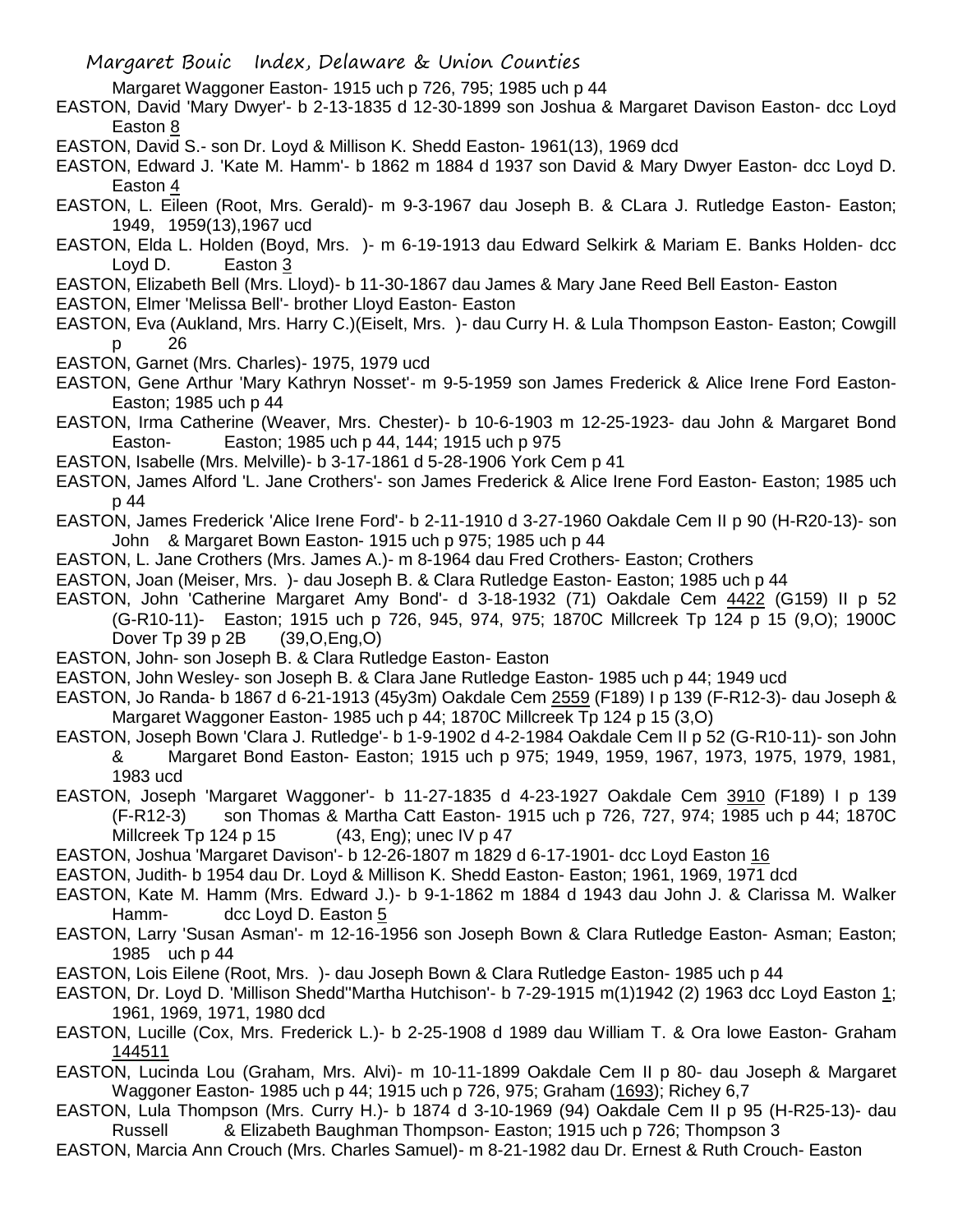Margaret Bouic Index, Delaware & Union Counties

EASTON, Catherine Margaret Amy Bown/Mary E. (Mrs. John)- b 9-24-1870 England d 12-8/5-1929 Oakdale Cem 4193 (G159) II p 52 (G-R10-11)- dau Charles Edward & Catherine Burgess Bown- 1915 uch p 726, 945, 975; Easton

EASTON, Margaret Davison (Mrs. Joshua)- b 1811 m 1829 d 12-24-1899 dcc Loyd Easton 17

EASTON, Margaret (Freshwater, Mrs. William Edwin)- m 2-16-1885- Freshwater p 158

EASTON, Margaret Waggoner (Mrs. Joseph)- b 1832 m 1857 d 10-30-1914 (82) Oakdale Cem 2693 (F189) I p 139 (F-R12-3)- dau John & Charity Wiggins Waggoner- 1985 uch p 44; 1908 dch p 559; 1915 uch p 726, 974; 1870C Millcreek Tp 124 p 15 (40,O); unec VIII p 71

- EASTON, Marie (Ward, Mrs. )(Scheiderer, Mrs. Robert,Sr.)- dau Curry H. & Lul Thompson Easton- Easton; unec VIII p 28
- EASTON, Martha- b 11-1864 d 1951 Oakdale Cem I p 139 (F-R12-31); 1900C Dover Tp 39 p 2B (35,O,Eng,O) EASTON, Martha Catt (Mrs. Thomas)- 1915 uch p 726; 1985 uch p 44
- EASTON, Martha (Clark, Mrs. George)- dau Joseph & Margaret Waggoner Easton- 1915 uch p 726, 975; 1985 uch p 44; 1870C Millcreek Tp 124 (5,O)
- EASTON, Martha L. Hutchison (Mrs. Loyd E.)- b 12-27-1915 m 11-26-1963- dcc Loyd Easton; 1969, 1971, 1980 dcd
- EASTON, Mary Kathryn Nosset (Mrs. Gene A.)- m 9-5-1959 dau Ralph Nosset- Easton
- EASTON, Mary A. (Kirby, Mrs. George)- dau Joseph & Margaret Waggoner Easton- 1908 dch p 559; 1985 uch p 44; 1915 uch p 726, 975; 1870C Millcreek Tp 124 p 15 (12,O); 1880C Millcreek Tp 147-152 (21, O,Eng,O) p 162A
- EASTON, Mary Dwyer (Mrs. David)- b 8-23-1831 d 1-7-1908 dcc Loyd Easton 9
- EASTON, Mary L. (Mrs. )- d 10-1-1874 (45) mt 3 p 2
- EASTON, Melissa Bell (Mrs. Elmer E.)- b 11-30-1867 d 1968 (100) Oak Grove Cem dau James & Mary Jane Reed Bell- Easton
- EASTON, Melville 'Isabelle'- b 10-25-1857 d 2-23-1937 York Cem p 41
- EASTON, Meronda/Randa- dau Joseph & Margaret Waggoner Easton- 1915 uch p 726, 975
- EASTON, Michael Anna (Snyder, Mrs. Albert)- b 7-28-1847 m 9-3-1878 d 9-1930- Weiser p 112
- EASTON, Ora Low (Mrs. William T.)- b 2-20-1877 m 2-18-1903 d 6-4-1956 Oakdale Cem II p 95 (H-R25-14) dau Vestal & Eunice Tossey Lowe- 1915 uch p 726, 975; Graham 14451
- EASTON, Paul 'Willetta Miriam Gamble'- son John \* Margaret Bown Easton- b 11-30-1905 m 11-18-1929 d 6-30-1974 Oakdale Cem- 1985 uch p 44; 1915 uch p 975; Genther p a12
- EASTON, Ruth Ella- b 1924 d 10-13-1926 (2y) Oakdale Cem 3885 (G154) II p 52 (G-R10-11)- 1985 uch p 44
- EASTON, Sandra Lou (Warner, Mrs. Edward)- dau James Frederick & Alice Irene Ford Easton- 1985 uch p 44; Easton
- EASTON, Sharon Middleton (Titus, Mrs. Deane Deppen)- m 5-19-1959- Weiser p 72.
- EASTON, Stephen S.- 1820C Orange Tp
- EASTON, Susan Asman (Mrs. Larry)- dau William & Martha Southard Asman- Asman; Easton
- EASTON, Susan Jane b 12-8-1969 dau James & L. Jane Crothers Easton- Easton
- EASTON, Tensie b 1863 d 1942 Oakdale Cem I (F-R12-3) dau Joseph & Margaret Waggoner Easton- 1985 uch p 44
- EASTON, Thomas 'Martha Catt'- 1915 uch p 726; 1985 uch p 44
- EASTON, Willetta Miriam Gamble (Mrs. Paul)- b 1-5-1905/6 m 11-28-1929 d 3-20-1972 Oakdale Cem II p 146 (M-R13-1); dau William H. & Etta Gamble; 1985 uch p 44; Genther p a12
- EASTON, Millison Shedd (Mrs. Loyd D.)- b 3-17-1919 m 6-21-1942 d 12-21-1962 (43) Oak Grove Cem -dau Rev. G. V. Shedd; dcc Loyd Easton( 1); 1961 dcd
- EASTON, infant of William T. & O. L. Easton 10-20-1912 Oller Cem p 25
- EASTON, William T. 'Ora Lowe'- b 2-7-1869 m 2-18-1903 d 6-1-1943 Oakdale Cem II p 95 9H-R25-14)- son Joseph & Margaret Waggoner Easton- 1985 uch p 44; 1915 uch p 726, 975; Graham (14451); 1870C Millcreek Tp 124 p 15 (1,O)
- EASTUF, William- 1835 men p 55 #44 p 101 Scioto Tp
- EASTUP, Mary (Bowerman, Mrs. David)- m 3-22-1841 dcm
- EASTWOOD, Isaac 'Millicent Harris'- Powell p 316; delge III p 66
- EASTWOOD, ch of Isaac Eastwood, died Columbus- dcga p 12 Franklin Chronicle
- EASTWOOD, Mary Ann- dau Isaac & Millicent Harris Eastwood- Powell p 316
- EASTWOOD, Millicent Harris (Mrs. Isaac)- Powell p 316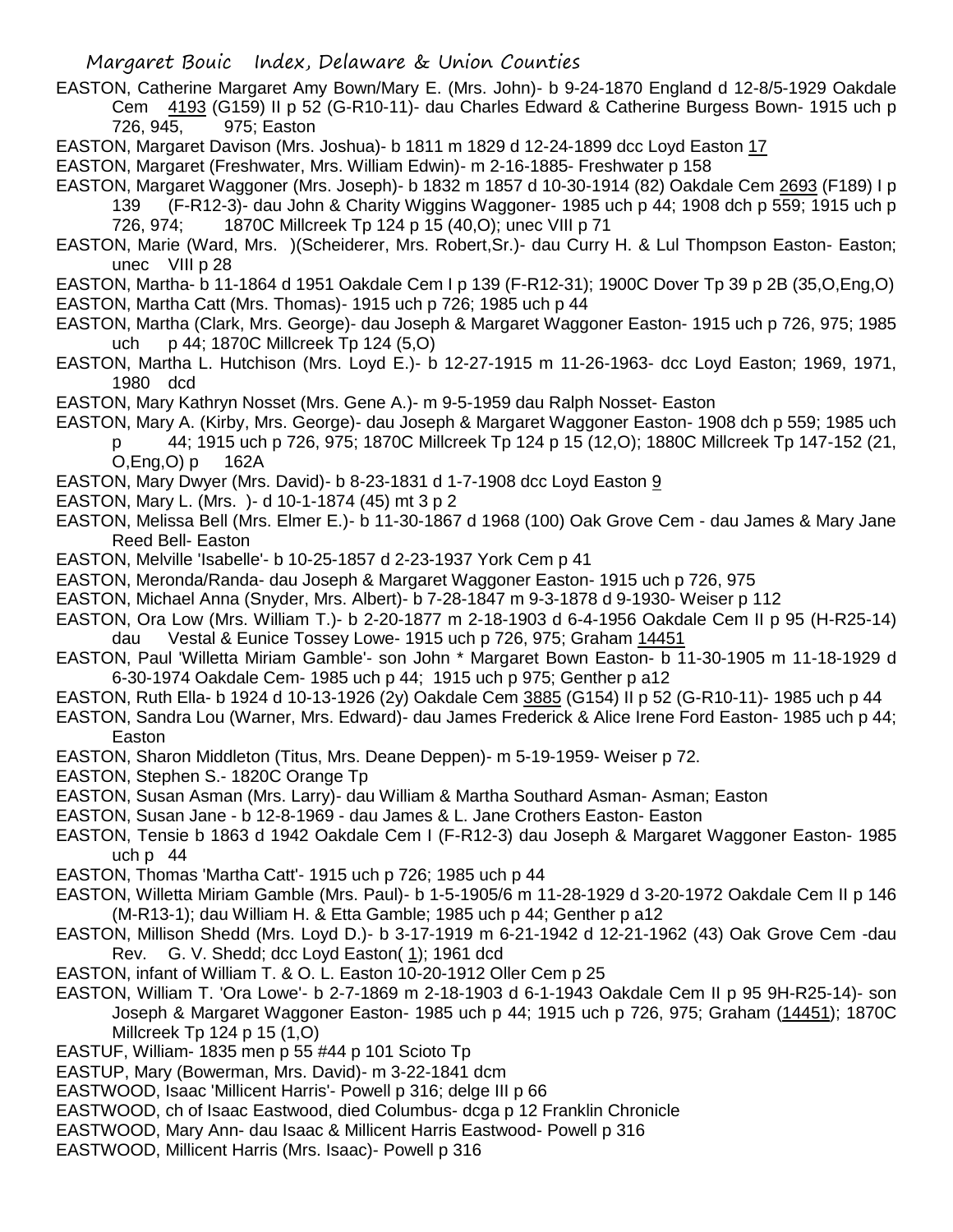- EATHERTON, Harry C. b 7-29-1871 Berlin Tp son C. W. & Margaret Barrows Eatherton- dcb
- EATON, --family of Beverly Frain #173- unec VI p 13
- EATON, Aaron 'Sarah Gardner'- m 8-8-1841 dcm; 1850C Genoa Tp 363 p 38 (33, NY)
- EATON, Adeline (Thurston, Mrs. Ira Jerome)- Asp (186-8)
- EATON, A. E. (Mrs. O. B)- Un Al p 90, 91
- EATON, inf dau of O.B. & A. E.- 1-7-1880 Buck Run Cem- Un Al p 90
- EATON, Aletha Smith (Mrs. David)- m 4-13-1869 ucm 4537- 1870C Allen Tp 90-85 p 6 (28,O); 1880C Allen tp 187-200 p 18 (38, O,O,Ky)
- EATON, Alice M.- b 1-20-1888 dau Alphonso & Ella A. Maine Eaton- Asp 2269
- EATON, Almina (Smith, Mrs. Francis)- m 9-17-1870 ucm 4773 dau John & Susan A. Eaton- 1860C Washington Tp 1460-1470 p 198 (12,0)
- EATON, Almire (Granger, Mrs. Warren)- m 11-20-1850 ucm 1600
- EATON, Almund 'Sarah'- 1850C Genoa Tp 463 p 46 (32, NY)
- EATON, Alphonso D. 'Ella A. Maine'- m 1-1-1879 Asp (1593)
- EATON, Amanda Lary (Mrs. Orlando B.)- b 1-18-1855 m 11-28-1872 ucm 5182 dau Abel M. & Mary A. Swisher Lary- 1915 uch p 1039; 1880C Allen Tp 176-189 p 18 (29,O,O,O); 1900C Allen Tp 44-46 p 2B 945,o,O,O) m 27y, 5 ch, 3 living
- EATON, Amasett- dau John & Susan A. Eaton- 1860C Washington Tp 1460-1470 p 198 (10,O)
- EATON, Amelia- dau Levi & Eliza Eaton- 1850C Orange Tp 1758 p 112 (6,O)
- EATON, Anise- dau Joshua & Mary Brooks Eaton- dumch p 181
- EATON, Ann E. Cline (Eaton, Mrs. Philander)- m 12-1-1876 ucm 5976; 1880C Allen Tp 266-281 p 27 (24,O,O,O)
- EATON, Ann Lloyd (Yale, Mrs. )(Mrs. Theophilus)- Powers Pat p 130
- EATON, Anna- b 1875 d 1876 Oak Grove Cem Powell p 431
- EATON, Anna M.- b 12-8-1874 Orange Tp dau Lawrence A. & Clara Newkirk Eaton- dcb
- EATON, Annie B. dau J. F. & Mary Eaton- 1860C Paris Tp 1334-1323 p 177 (3,O)
- EASTON, Annis A. (Payne, Mrs. George)- m 5-15-1858 ucm 2731 mt 6-2-1858
- EATON, Ariel (Patton, Mrs. Isaac)- b 1803 d 1872 dau Levi Eaton- dumch p 371
- EATON, ---Anderson (Mrs. John)- dau Bernard Anderson- Anderson
- EATON, Arthur W.- McKitrick p 431
- EATON, Bathsheba (Mrs. Joseph)- d 12-26-1838 (72y6d) Powell p 46; Pabst 1 p 5; rs p 3; delge V p 36 1826 Berlin Tp
- EATON, Bennie K.- b 10-27-1886 son Alphonso & Ella A. Maine Eaton- Asp 2268
- EATON, ---Blackmore (Mrs. Joshua)- dumch p 181
- EATON, C/G. E.- b 1-8-1858 d 3-1-1859 Old Liberty Churchyard- Powell p 151
- EATON, Calvesta A.(Parmer, Mrs. William H.)- b 1849 d 1924 dau Joshua & ELizabeth Poling Eaton- dumch p 182; 1915 uch p 1039; 1860C Allen Tp 818-828 p 112 (11,O); unec VI p 8
- EATON, Celesta- dau F. I. C. & Sarah Eaton- 1860C Paris Tp 1320-1309 p 175 (3,O)
- EATON, Charles B.'Martha S.'- b 1840 Va d 6-15-1863 (23y) Oakdale Cem 857 (D171) I p 91 (D-R7-7); 1883 uch IV p 456, 458, 533; 1860C Paris Tp 1334-1322 p 177 (20,O)
- EATON, Charles E.- b 6-9-1862 d 9-27-1871 Old Liberty Churchyard- Powell p 151; dcdeaths
- EATON, Charley- son Philander & Ann E. Cline Eaton- 1880c Allen Tp 266-281 p 27 (2,O,O,O)
- EATON, Chester E. 'Oma Bergandine'- b 10-1873 son Orlando B. & Amanda Lary Eaton- 1915 uch p 1039;
- 1880C Allen Tp 176-189 p 18 (6,O,O,O); 1900C Allen Tp 5-6 p 1 (26,O,o,O) m 3y
- EATON, Clara- hadc p 111
- EATON, Clifford 'Mary'- b 1864 d 1946 Milford Cem Un Al p 38- son Daniel Webster & Dora Mae Amerine Eaton- Eaton; 1870C Allen Tp 168-161 p 11 (5,O); 1880c Allen Tp 170-189 p 18 (15,O,O,O)
- EATON, Cloice Nellie (Reams, Mrs. )- dau McKinley Hobart & Mabel Cleo Spain Eaton- Eaton
- EATON, Cordelia G. (Longwell, Mrs. Albert G.)- m 2-22-1859 dcm; Thurston p 2; Powell p 344
- EATON, Cortez D.- b 9-29-1880 son Alphonso & Ella A. Maine Eaton- Asp 2265
- EATON, Cyrus W. 'Lydia J. Taylor'- m 1-27-1868 ucm 4329
- EATON, Daniel Webster 'Dora Mae Amerine'- son John & Susan A. Eaton- 1860C Washington Tp 1460-1470 p 198 (2,O); Eaton
- EATON, Dave- son Gary & Judith Eaton- Eaton
- EATON, David- 1880 dch p 241, 263; 1908 dch p 205; Pabst 1 p 3, 43, 67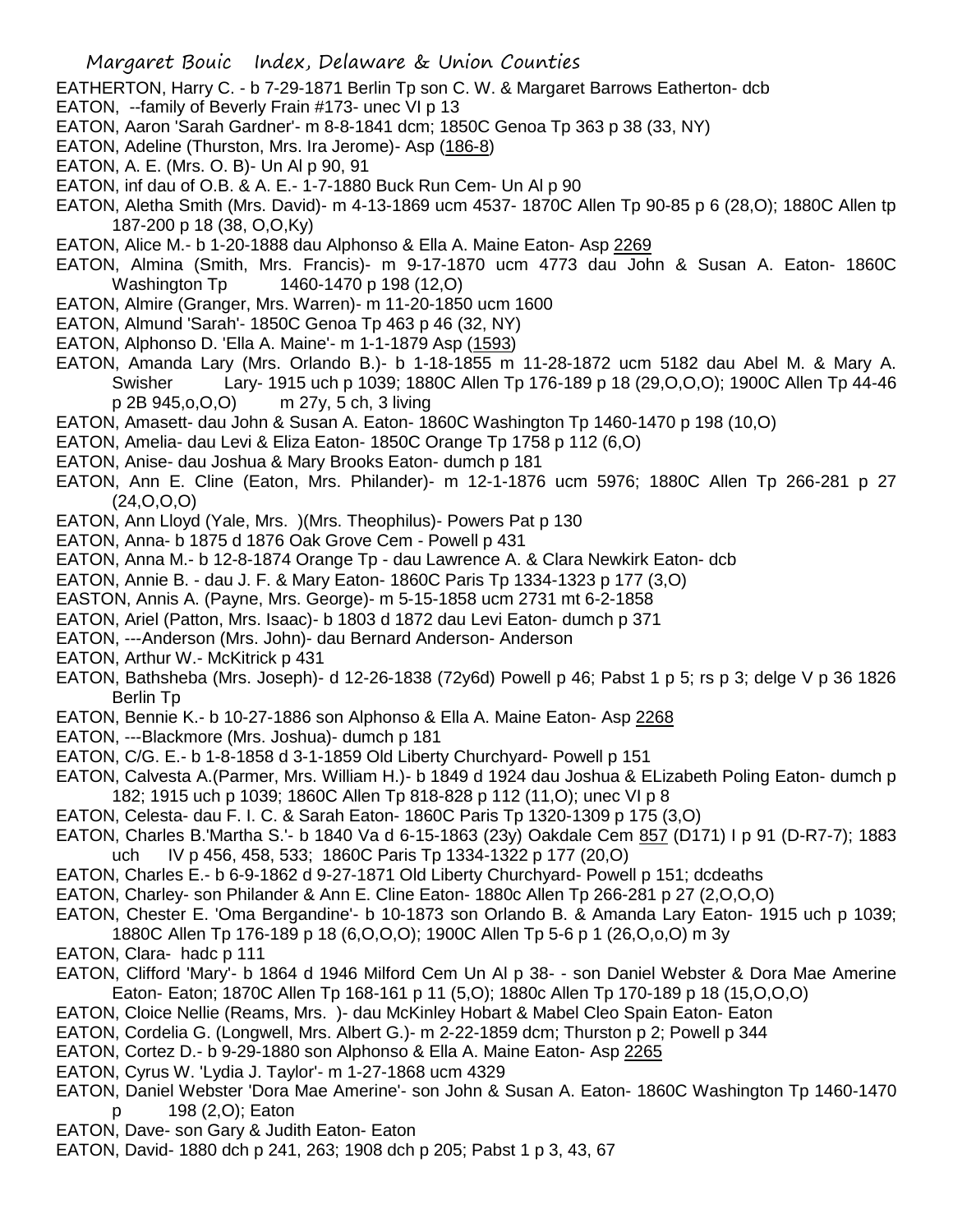- EATON, David 'Aletha Smith'- m 4-13-1869 ucm 4537- 1870C Allen Tp 90-85 p 6 (23,O); 1880C Allen Tp 187-200 p 18 (33,O,O,O) p 0059
- EATON, David 'Elizabeth'- d 3-30-1873 (72-4-15) Old Kilbourne Cem p 5 Powell p 61, 69; dumch p 251; 1835 men p 13 #45 p 18 Burlin Tp; 1840C Brown Tp; 1850C Brown Tp 2842 p 158 (50, Del); hadc p 18; delge V p 36, VII p 7; dcdeaths
- EATON, David- son John & Susan A. Eaton- 1860C Washington Tp 1460-1470 p 198 (14,O)
- EATON, David- son John Eaton- 1880 morch p 655; Powell p 46
- EATON, David 'Mary Roloson'- d 1-23-1837 (38-2-19) Berlin Tp House Cem Powell p 46; dcga p 17 Del Patron
	- & Fr Chron 1-25-1823 m Berlin Tp
- EATON, D. D.- d 2-23-1863 bur Marysville- 1883 uch IV p 500, 541
- EATON, Dora Mae Amerine (Mrs. Daniel Webster)- Eaton
- EATON, Dorotha Herriott (Mrs. Isaac)- dau Lee & Sadie Minor Herriott- Herriott 11466
- EATON, Dr.- 1880 dch p 238; 1908 dch p 350; Fowler p 53, 66
- EATON, E.- uca p 100
- EATON, E. C.- b 1801 d 1887 Oak Grove Cem; Powell p 431
- EATON, Edward 'Effa'- 1860C Allen tp 822-832 p 112 (26,O)
- EATON, Edward- son Joshua & Mary Brooks Eaton- dumch p 181; 1883 uch V p 465; 1850C Allen Tp 1507-1526 p 223 (16,O)
- EATON, Effa (Mrs. Edward)- 1860C Allen Tp 822-832 p 112 (23, Mich)
- EATON, E. J.- d 11-5-1854 (3y13d) York Cem p 32
- EATON, Eleanor (Vance, Mrs. )- dau William F. & Winifred Wynn Eaton- Eaton
- EATON, Eileen (Apt, Mrs. Robert)- dau William & Winifred E. Wynn Eaton- Eaton; 1985 uch p 7
- EATON, Eleanor (Vance, Mrs. Larry)- dau William & Winifred E. Wynn Eaton- Eaton
- EATON, Eliza Ann- dau Almund & Sarah Eaton- 1850C Genoa Tp 463 p 46 (2,O)
- EATON, Eliza Ann- dau Aron & Sarah Gardner Eaton- 1850C Genoa Tp 363 p 38 (2,O)
- EATON, Eliza (Cruikshank, Mrs. David)(Rheem, Mrs. Samuel)- m 11-6-1832 dcm- dau Stephen Eaton- 1908 dch p 782; 1908 dch p 670, 708; dcw Bk 2 p 298
- EATON, Eliza Evans (Mrs. Levi)- m 12-21-1841 dcm; Pabst 1 p 24
- EATON, Eliza Jane (Dunham, Mrs. Orestus)- b 1825 m 7-11-1849 dcm- dcc Judith Ellis Wrinkle 27
- EATON, Eliza- dau Joshua & Mary Brooks Eaton- dumch p 181
- EATON, Eliza (Mrs. Levi)- 1850C Orange Tp 1758 p 12 (26,O)
- EATON, Elizabeth- b 1855 d 1905 Ped John D. Kennedy #325 9; unec X p 54
- EATON, Elizabeth Caulkins (Mrs. James)- m 9-17-1822 d 4-27-1887 (85-9-7) dcdeaths- dau Roswell & Marie Hine Caulkins- 1880 dch p 624; 1908 dch p 316; dumch p 367; dcga p 7; 1850C Delaware Town 1085 p 84 (48, Conn); 1880C Delaware Town p 486C; hadc p 6; Betsey B.- dcw Bk 4 p 405(42)
- EATON, Elizabeth (Mrs. David)- d 1-10-1886 (81-8-4) Old Kilboune Cem p 5; Powell p 69; dumch p 251; 1850C Brown Tp 2842 p 158 (45,O); 1880C Brown Tp p 376
- EATON, Elizabeth Huff (Mrs. Joshua)- m 9-6-1846 ucm 1155; unec VI p 68
- EATON, Elizabeth dau John & Susan A. Eaton- 1860C Washington Tp 1460-1470 p 198 (4,O)
- EATON, Elizabeth (Mrs. Joseph)- d 11-2-1871 (62y) Un Al p 91 Buck Run Cem
- EATON, Elizabeth (Kennedy, Mrs. William)- m 8-13-1876 ucm 5908
- EATON, Elizabeth Poling (Mrs. Joshua)(Hoff, Mrs. Anthony)- dumch p 181, 182; 1883 uch V p 481; unec VI p
	- 8; 1850C Allen Tp 1507-1526 p 223 (40, Va); 1860C Allen Tp 818-828 p 112 (49, Va); 1870C Allen Tp 165-161 p 11 (59, Va)
- EATON, Elizabeth (Wilson, Mrs. John)- m 12-22-1823 dcga p 23 Del Pat & Fr Chron; Berlin
- EATON, Ella A. Maine (Mrs. Alphonso D.)- dau Wesley M. & Catharine S. Jones Maine- Asp 1593
- EATON, Ellnora- dau F. I. C. & Sarah Eaton- 1860C Paris Tp 1320-1309 p 175 (7,O)
- EATON, Emeline Yarrington (Mrs. Isaac F.)- m 10-19-1878 ucm 6343
- EATON, Emily F.- dau F. I. C. & Sarah Eaton- 1860C Paris Tp 1320-1309 p 175 (9,O)
- EATON, Emily (Mrs. James)- b 1828 d 8-7-1911 York Cem p 32; 1860C York Tp 1393-1403 p 188 (28,O)
- EATON, Emily- b 1972 dau John F. & Kay Eaton- 1980 dcd
- EATON, Emma (Aten, Mrs. Albert)- m 3-9-1881 ucm 6930
- EATON, E. S.- Pabst 2 p 69
- EATON, Ester- dau F. I. C. & Sarah Eaton- 1860C Paris Tp 1320-1309 p 175 (5,O)
- EATON, Esther (Mrs. Sylvanus)- 1850C Genoa Tp 462 p 46 (32,O)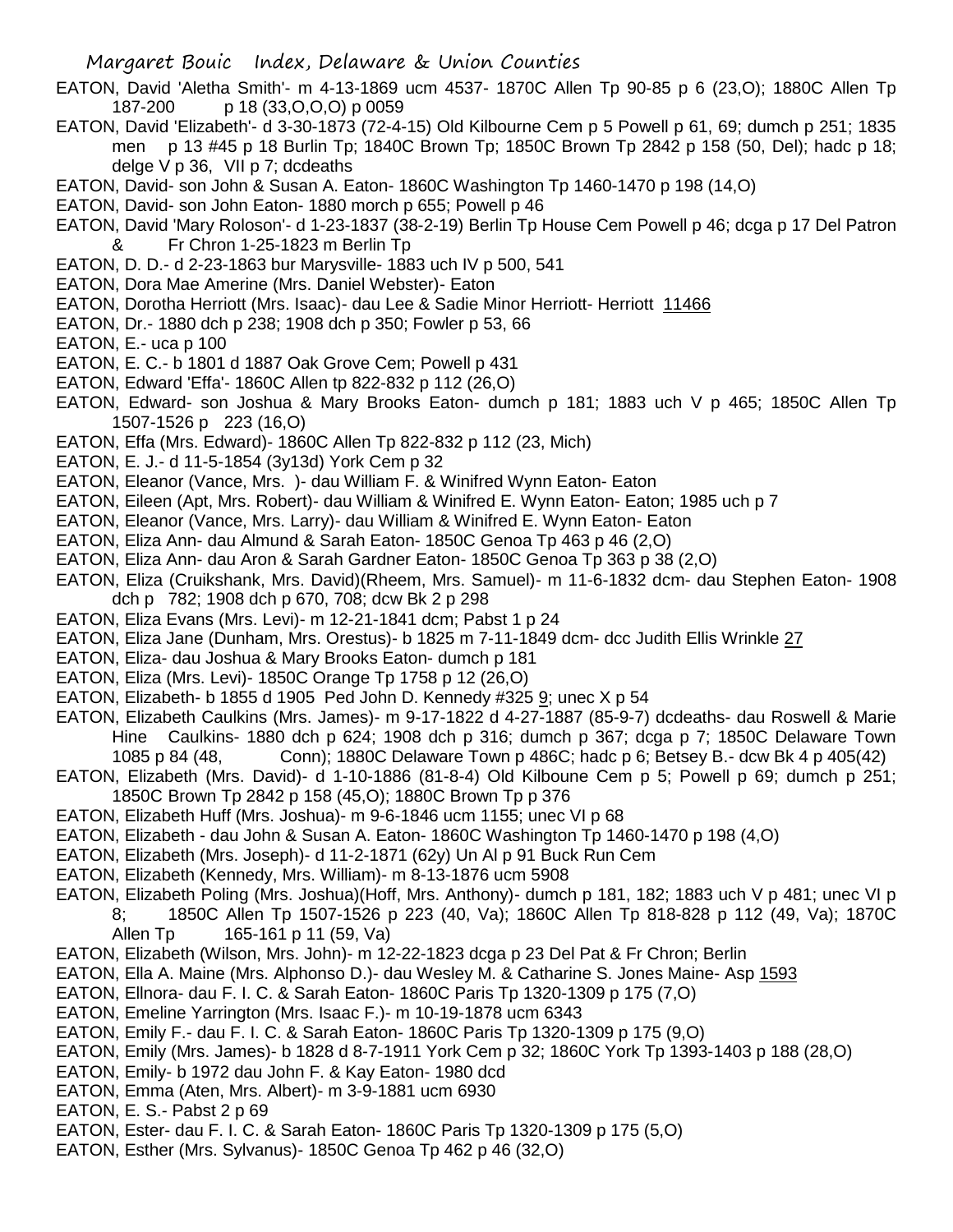- EATON, Ethel (Heath, Mrs. Leonard)- m 1919 dau Daniel Webster & Dora Mae Amerine Eaton- Eaton; Phillips p 102
- EATON, Evelyn- dau William & Winifred E. Wynn Eaton- Eaton
- EATON, Fannie- dau Levi Eaton- dumch p 372
- EATON, Fanny- dau Almond & Sarah Eaton- 1850C Genoa Tp 463 p 46 (8,O)
- EATON, Fanny- dau Aron & Sarah Eaton- 1850C Genoa Tp 363 p 38 (8,O)
- EATON, Fernando Cortez- b 1830 d 6-17-1851(21-2-6) Whitehall cem Powell p 343- son Joseph & Ursula Potter Eaton- 1880 morch p 655
- EATON, F. I. C. 'Sarah'- 1860C Paris Tp 1320-1309 p 175 (34,O)
- EATON, Gary E. 'Judith'- Eaton; 1980 dcd
- EATON, Mrs. George- 1908 dch p 164
- EATON, George C.- d 12-10-1889 (66-0-0) dcdeaths- son James & Elizabeth Caulkins Eaton- 1880 dch p 216, 412, 625; btp p 13; CCC p 51; hadc p 617; dcw Bk 4 p 405(42), p 199(22), p 335(35)wit; Powell p 103; 1850C Delaware Town 1085 p 84 (27,O); 1880C Delaware Town p 488C
- EATON, George- son Levi & Eliza Eaton- 1850C Orange Tp 1758 p 112 (1,O)
- EATON, Rev. George S. 'Mary E. Thurston'- m 1-17-1850 dcm; Pabst 1 p 48; 1850C Berlin Tp 1992 p 122 (22, NH)
- EATON, Grover C.- b 1-3-1884 son Alphonso & Ella A. Maine Eaton- Asp 2267
- EATON, Hannah (Jones, Mrs. Gov. William)- b 1633 dau Gov. Theophilus Eaton- Powers Pat p 130
- EATON, Harriet C. (Arbuckle, Mrs. Mathew)- m 10-3-1841 Madison Co unec IX p 55
- EATON, Hattie (Moore, Mrs. )- dau Daniel Webster & Dora Mae Amerine Eaton- Eaton
- EATON, H. C.- son James & Elizabeth Caulins Eaton- 1850C Delaware Town 1085 p 84 (21,O)
- EATON, H. E.- Pabst 1 p 50; btp p 12
- EATON, Henricus Jacobus- Pabst 3 p 23
- EATON, Henry- Pabst 2 p 12; 3 p 23
- EATON, Henry- b 1877 d 1879 Oak Grove Cem; Powell p 431
- EATON, Henry James 'Sarah A. Kelsey'- son James & Elizabeth R. Caulkins- 1880 dch p 227, 624; 1908 dch p 246, 310, 316; 1976 dch p 282; Pabst 1 p 23, 8 p 16; btp p 14; 1869 wsc p 5; CCC p 84; hadc p
	- 6; dcw Bk 4 p 250(8)wit, p 345(36)wit, p 379(40)wit, p 405(42) exec; 1880C Delaware Town p 508A
- EATON, Henry- son J. F. & Mary Eaton- 1860C Paris Tp 1334-1323 p 177 (8,O)
- EATON, Henry Kelsey- b 2-20-1877 Delaware Town- son Henry J. & Maria K. Eaton- dcb
- EATON, H. J. E.- b 3-24-1849 d 2-1-1851 Old Liberty Churchyard Powell p 151
- EATON, Hortense (Robinson, Mrs. Willie)- m 3-13-1873 ucm 5235 dau Joshua Eaton- 1860C Allen Tp 818-828 p 112 (13,O)
- EATON, Isaac- 1820C Peru Tp; 1880 dch p 555, 558, 559; 1908 dch p 271, 444, 445, 446; Powell p 72; 1976 dch p 116; 1835 men p 16 #39 p 24 Brown Tp
- EATON, Isaac- son David Eaton- 1880 morch p 655; dcga p 27; delge VII p 7, 19
- EATON, Isaac 'Dorothea Herriott'- Herriott (11466)
- EATON, Isaac F. 'Emeline Yarrington'- m 10-19-1878 ucm 6343
- EATON, Isaiah- 1908 dch p 88
- EATON, J. A.- d 5-7-1869 (22-8-28) York Cem p 32
- EATON, James- 1835 men p 13 #43 p 18 Burlin Tp; Powell p 61; dcw Bk 4 p 3(1)exec, p 65(8) wit, p 119(14)wit, p 137(16)exec, p 186(20)wit, p 277(30)wit, p 335(35), p 383(40)wit
- EATON, James- Hamilton Tp, Franklin Co, Pa- Powers p 189
- EATON, James- 1883 uch V p 663; unec III p 310
- EATON, James 'Elizabeth Caulkins'- b 1797 m 9-17-1822 d 1868 Oak Grove Cem; Powell p 431; 1880 dch p 263, 462, 553, 624, 625, 636; 1908 dch p 82, 99, 120, 316, 442, 444; 1915 uch p 97; dumch p 367; bpt p 16; Pabst 1 p 3, 23, 6 p 1, 56; hadc p 6, 18; Pabst Pion I p 47, II p 198; Powers Pat p 267; dcga p 7, 27; delge IV p 25, V p 36; will dcw Bk 4 p 405(42) 1868 p 189(31) p 199(22); CCC p 51; 1840C Berlin Tp p 202 (40-50); 1850C Delaware Town 1085 p 84 (53, Pa)
- EATON, James 'Emily'- b 1831 d 2-13-1911 York Cem p 32; 1860C York Tp 1393-1403 p 188 (30,O)
- EATON, James- son Sylvanus & Esther Eaton- 1850C Genoa Tp 462 p 46 (6,O)
- EATON, Jane- dau Joshua & Mary Brooks Eaton- dumch p 181
- EATON, J. C.- d 1-9-1878 (21-8-8) York Cem p 32
- EATON, Jemima- dau Almund & Sarah Eaton- 1850C Genoa Tp 463 p 46 (9,O)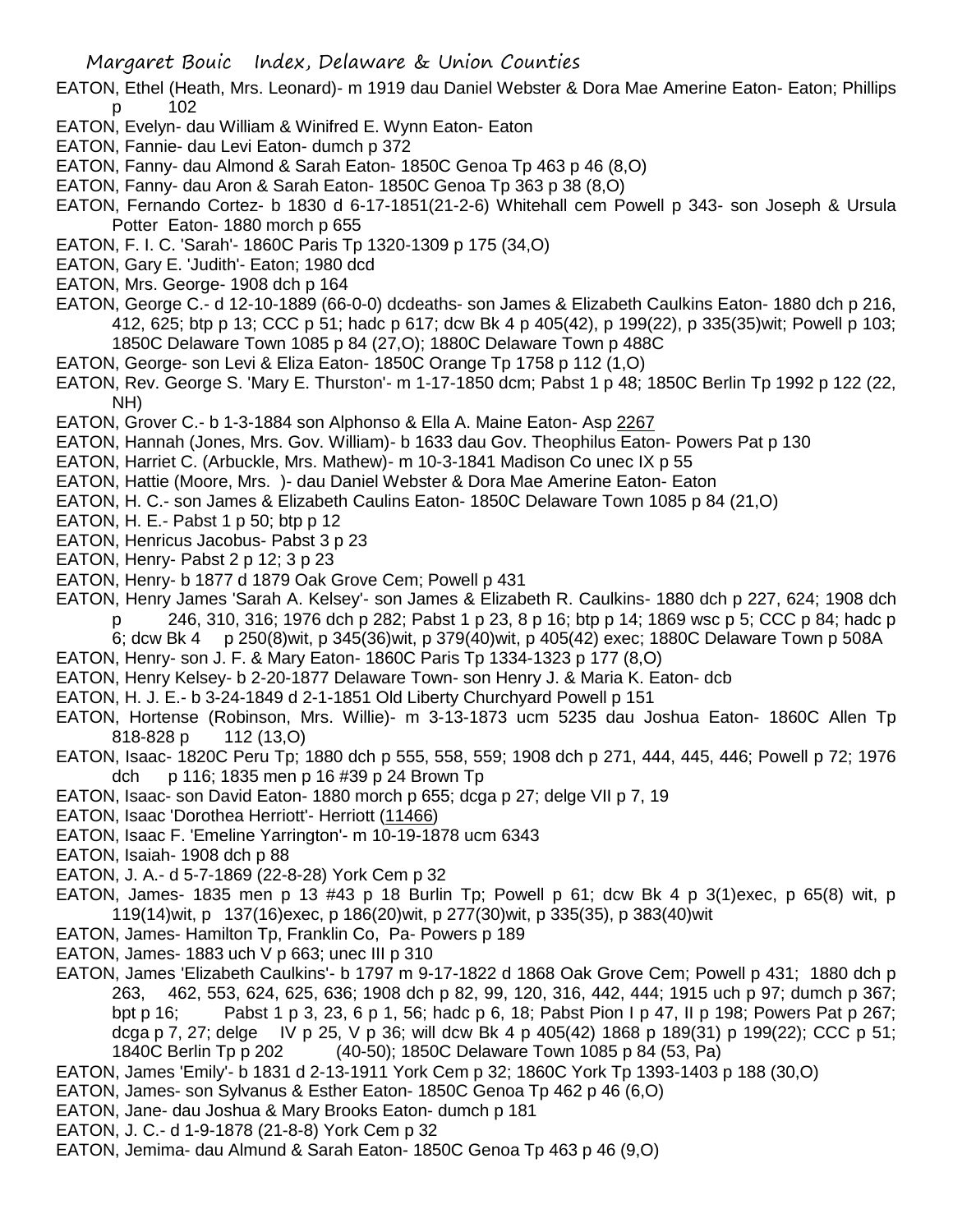- Margaret Bouic Index, Delaware & Union Counties EATON, Jeremiah- son aron & Sarah Eaton- 1850C Genoa Tp 363 p 38 (9.O) EATON, J. F. 'Mary'- 1860C Paris Tp 1334-1323 p 177 (32,O) EATON, John- came from Wales 1686; 1880 morch p 655; Powell p 46, 368 EATON, John- 1880 dch p 463 EATON, John- son Daniel Webster & Dora Mae Amerine Eaton- Eaton EATON, John- son Edward & Effa Eaton- 1860C Allen Tp 822-832 p 112 (1,O) EATON, John F. 'Kay'- 1980 dcd EATON, John F.- Maugans Anc p 41 EATON, John- Hamilton Tp, Franklin Co, Pa- Powers p 189 EATON, John- son Joseph Eaton- 1880 dch p 463; 1880 morch p 655; Pabst 1 p 5 EATON, John 'Susan'- 1860C Washington Tp 1460-1470 p 198 (50,O) EATON, John 'Valeita Wygle;- son Isaac & Dorotha Herriott Eaton- Herriott 5,6 EATON, John Jr.- son John & Valeita Wygle Eaton- Herriott 6 EATON, John- son William & Rebecca McCann Eaton- dcga p 1 Del Pat & Fr Chron 11-26-1821 EATON, Johnson 'Keziah Barcus'- lic 6-6/8-1839 ucm 557- unec III p 38 EATON, Joseph- 1850C Berkshire Tp 52 p 6 (22,O) EATON, Joseph- 1850C Genoa Tp p 30 (75,Vt) EATON, Joseph- son Almund & Sarah Eaton- 1850C Genoa Tp 463 p 46 (6,O) EATON, Joseph- son Aron & Sarah Eaton- 1850C Genoa Tp 363 p 38 (6,O)1 EATON, Joseph- d Berlin Tp (62y)- 2-1825 dcga p 27 Del Pat & Fr Ch 2-10-1825 EATON, Joseph- 1835 men p 49 #108 p 90 Peru Tp; delge VII p 7, 27 EATON, Joseph- Hamilton Tp, Franklin Co, Pa- Powers p 189 EATON, Joseph 'Bathsheba'- d 2-8-1825 (59y) Berlin Tp House Cem Powell p 46, 61, 368- son David Eaton-1880 dch p 192, 201, 212, 438, 452, 453, 462, 463, 464, 530, 533, 555; 1908 dch p 75, 82, 100, 205, 266, 293, 438, 445; rs p 3; Pabst 5 p 4, 7 p 46; Nash p 193; hadc p 6, 44; dcga p 27, 46; 1820C Berlin Tp; 1826 Berlin Tp delge V p 36, delge II p 24, VII p 19 EATON, Joseph S. 'Elizabeth'- d 9-1-1863 (72y) Buck Run Cem Un Al p 91 EATON, Joseph S.- son John & Susan A. Eaton- 1860C Washington Tp 1460-1470 p 198 (8,O) EATON, Joseph 'Ursula Potter'- b 10-20-1798 d 8-26-1875 Whitehall Cem Powell p 343- son Isaac Eaton-1880 morch p 655 EATON, Joseph- son William & Rebecca McCann Eaton- dcga p 1 Del Pat & Fr Chron 11-26-1821 EATON, Joshua- unclaimed letter- 1850- unec VII p 30 EATON, Joshua 'Elizabeth Huff'- m 9-6-1846 ucm 1155; 1883 uch V p 467; unec VI p 68 EATON, Joshua H. 'Hannah'- 1850C Allen Tp 1506-1525 p 223 (22,O) EATON, Joshua S.' Blackmore''Mary Brooks''Elizabeth Poling'- dumch p 181; 1915 uch p 465, 1039; 1883 uch
	- V p 481; 1850C Allen Tp 1507-1526 p 223 (58, Mass); 1860C Allen Tp 818-828 p 112 (68, Mass); unec VI p 8
	- EATON, Joyce (Kreis, Mrs. Larry E.)- m 12-11-1970 dau Max Eaton- Eaton
- EATON, J. R.- dau James & Elizabeth Caulkins Eaton- 1850C Delaware Town 1085 p 84 (17,O)
- EATON, Judith (Mrs. Gary)- Eaton; 1980 dcd
- EATON, Julia Lillian- Pabst 3 p 25, 26
- EATON, Julia R.- b 1833 d 1859 Oak Grove Cem Powell p 431
- EATON, Kay (Mrs. John F.)- 1980 dcd
- EATON, Keziah Barcus (Mrs. Johnson)- lic 6-6/8-1839 ucm 557; unec III p 38
- EATON, L. A.- hadc p 111
- EATON, Laura E. (O'Kane, Mrs. Tullius/Julius C.)- m 6-14-1853 dcm- dau James & Elizabeth Caulkins Eaton-1880 dch p 636; dumch p 367; 1850C Delaware Town 1085 p 84 (19,O); dcw Bk 4 p 405(42)
- EATON, Laura M.- b 1860 d 1863 Oak Grove Cem; Powell p 431
- EATON, Lavernie- dau Levi Eaton- dumch p 372
- EATON, Leon- b 8-1886 son Orlando B. & Amanda Lary Eaton- 1915 uch p 1039; 1900C Allen Tp 44-46 p 2B  $(13,0,0,0)$
- EATON, Levi- dumch p 371
- EATON, Levi D.- son Stephen Eaton- dcw Bk 2 p 298
- EATON, Levi'Eliza Evans'- m 12-21-1841 dcm; 1850C Orange Tp 1758 p 112 (28,O); 1880C Orange Tp p 351A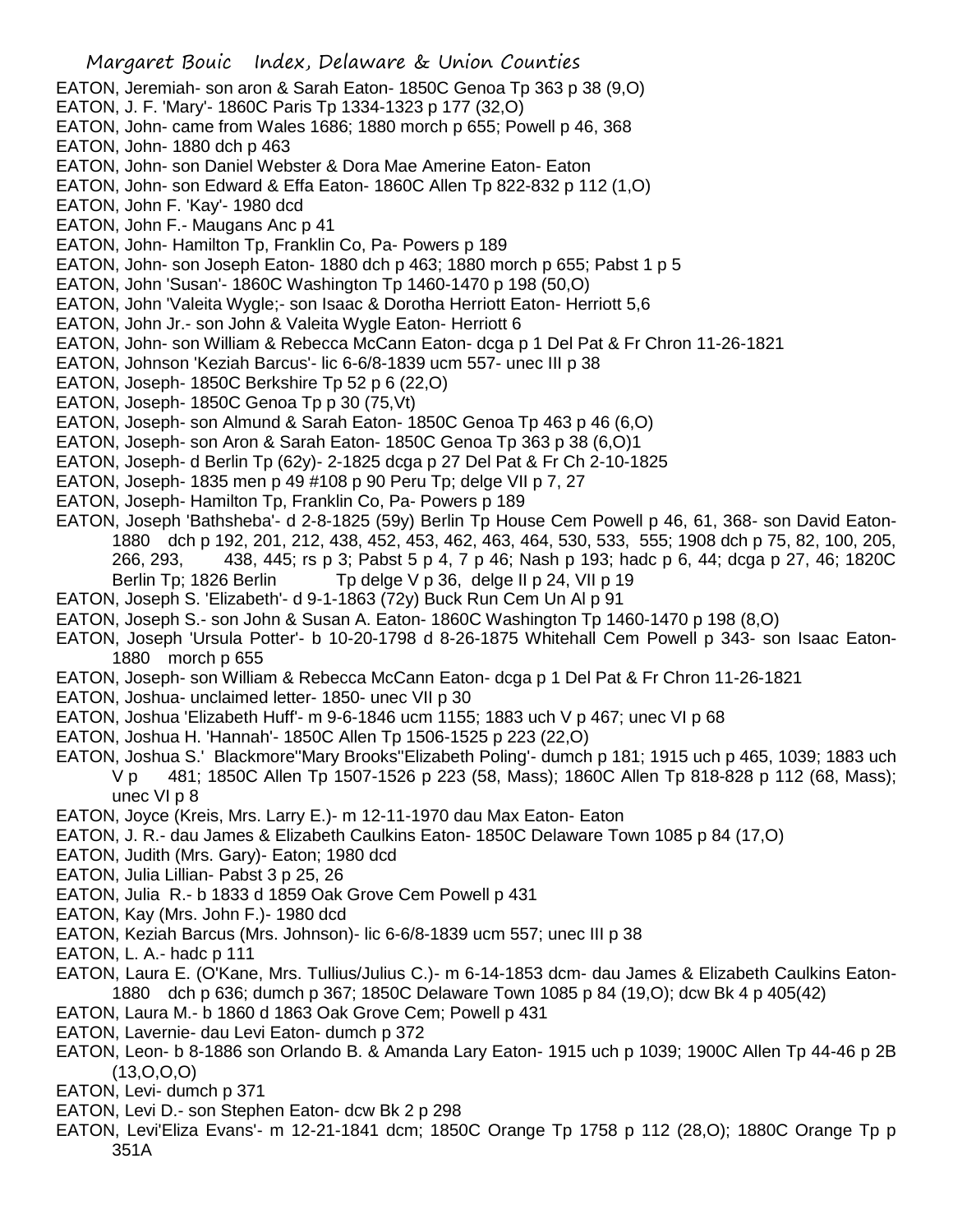- EATON, Levi- son Levi Eaton- dumch p 372
- EATON, Lloyd W.- b 9-9-1897 Genoa Tp son James F. & Donia C. Hilton- dcb
- EATON, Lorenzo 'Mary'- 1850C Orange Tp 1754 p 112 (23,O)
- EATON, Louis- 1908 dch p 474
- EATON, Lu Ann Kissling (Mrs. Rick Allen)- m 1-11-dau Harold Kissling- Eaton
- EATON, Lucius- 1880C Orange Tp p 353A
- EATON, Lucy R.- dau Sylvanius & Esther Eaton- 1850C Genoa Tp 462 p 46 (2,O)
- EATON, Lydia- dau Joshua & Blackmore Eaton- dumch p 181
- EATON, Lydia J. Taylor (Mrs. Cyrus W.)- m 1-27-1868 ucm 4329
- EATON, M.- uca p 64
- EATON, M. A.- d 3-14-1855 (3-11-20) York Cem p 32
- EATON, Mabel Cleo Spain (Spain, Mrs. Thomas Theodore)(Mrs. McKinley Hobart)- b 10-20-1898 m 7-16-1915 d 9-26-1982 (83) bur Maple Grove- Eaton
- EATON, McKinley Hobart'Mabel Cleo Spain'- b 11-4-1894 m 7-16-1915 d 3-15-1964 son Daniel Webster & Dora Mae Amerine Eaton- Eaton
- EATON, Maranda/Miranda Z.- b 1831 d 2-21-1920 Oak Grove Cem I p 91 (D-R7-7) 1870C Marysville-Paris Tp 111 p 12 (31,O); 1880C Marysville 178-182 p 18 (49,O,NY,Penn) p 122A Paris Tp
- EATON, Marcena- dau Joshua & Mary Brooks Eaton- dumch p 181
- EATON, Margaret (McMaster, Mrs. William A/R.)- m 12-7-1845 dcm d 7-13-1887(61) dau David & Elizabeth Eaton- dumch p 251
- EATON, Martha- 1870C Marysville-Paris Tp 111 p 12 (37,O); 1880C Paris Tp 178-182 p 18 (47,O,NY,Penn)
- EATON, Martha (Mrs. Charles B.)- b 1833 Licking Co d 6-9-1907(69y3m) Oakdale Cem 2040 (171D) I p 91 (D-R7-7)
- EATON, Martha W. (Haskins, Mrs. William)- m 12-2-1840 dcm
- EATON, Mary- d 10-6-1883 (53-5-14) Orange Tp dcdeaths
- EATON, Mary- b 5-28-1830 d 10-18-1884 Old Liberty Chyd Powell p 151
- EATON, Mary Brooks (Mrs. joshua0- dumch p 181
- EATON, Mary (Mrs. Clifford)- b 1863 d 1924 Milford Cem Un Al p 38
- EATON, Mary (Cunningham, Mrs. B.)- 1880 dch p 666; dcq Monna Rogers 15
- EATON, Mary E. (Mrs. Rev. George S.)- 1850C Berlin Tp 1992 p 122 (21,O)
- EATON, Mary E. (Thompson, Mrs. Daniel S.)- m 2-17-1860 ucm 2990; mt 2-22-1860; unec IV p 18
- EATON, Mary E. Thurston (Mrs. George S.)- m 1-17-1850 dcm; 1850C Berlin Tp 1992 p 122 (21,O)
- EATON, Mary I.- dau F. I. C. & Sarah Eaton- 1860C Paris Tp 1320-1309 p 175 (12,O)
- EATON, Mary (Mrs. J. F.)- 1860C Paris Tp 1334-1323 p 177 (30, Va)
- EATON, Mary L. (Mrs. )- d 10-1-1874 mt 10-7-1874 mt 3 p 2
- EATON, Mary (Mrs. Lorenzo)- 1850C Orange Tp 1754 p 112 (18,O)
- EATON, Mary Roloson (Mrs. David)- d 7-12-1838 (38y) Berlin Tp House Cem Powell p 46; m Berlin Tp dcga p 17 (1-15-1823)
- EATON, Mary (Wilson, Mrs. James)- dcq Merle Rutherford 23
- EATON, Mary W. Williams (Mrs. Stephen L.)- m 1-8-1846 dcm
- EATON, Matilda- dau John & Susan A. Eaton- 1860C Washington Tp 1460-1470 p 198 (16,O)
- EATON, Max- b 1976 son John F. & Kay Eaton- 1980 dcd
- EATON, Max Leroy- son McKinley Hobart & Mabel Celo Spain Eaton- Eaton
- EATON, (or Easton?) Melville 'Belle Stiggers'- m 2-17-1881 ucm 6914
- EATON, Minerva- dau David & Elizabeth Eaton- 1850C Brown Tp 2842 p 158 (25,O)
- EATON, Minerva (McMasters, Mrs. Robert G.)- m 4-4-1849 dcm
- EATON, Morris- son David & Aletha Smith Eaton- 1880C Allen Tp 187-200 p 18 (3,O,O,O)
- EATON, Nancy R.- dau Sylvanius & Esther Eaton- 1850C Genoa Tp 462 p 46 (4,O)
- EATON, Nancy (Scott, Mrs. Samuel)- b 1813 m 10-31-1831 d 1850 ped Edna Jetter Rees 27; delge IV p 14
- EATON, Nancy V.- dau Joshua & Elizabeth Poling Eaton- 1850C Allen Tp 1507-1526 p 224(3,O)
- EATON, Norma L. Worthington- ped Norma Worthington 1 #163 unec VI p 20, IX p 68
- EATON, O. B. 'A. E.'- Un Al p 90, 91
- EATON, Olive David (Mrs. Oliver)- Powell p 158
- EATON, Llive Davis (Mrs. Stephen)- d 9-30-1879 (94y) Old Liberty Chyd Powell p 151; 1880 dch p 670; dcw Bk 2 p 298; 1850c Orange Tp 1755 p 112 (59, Vt)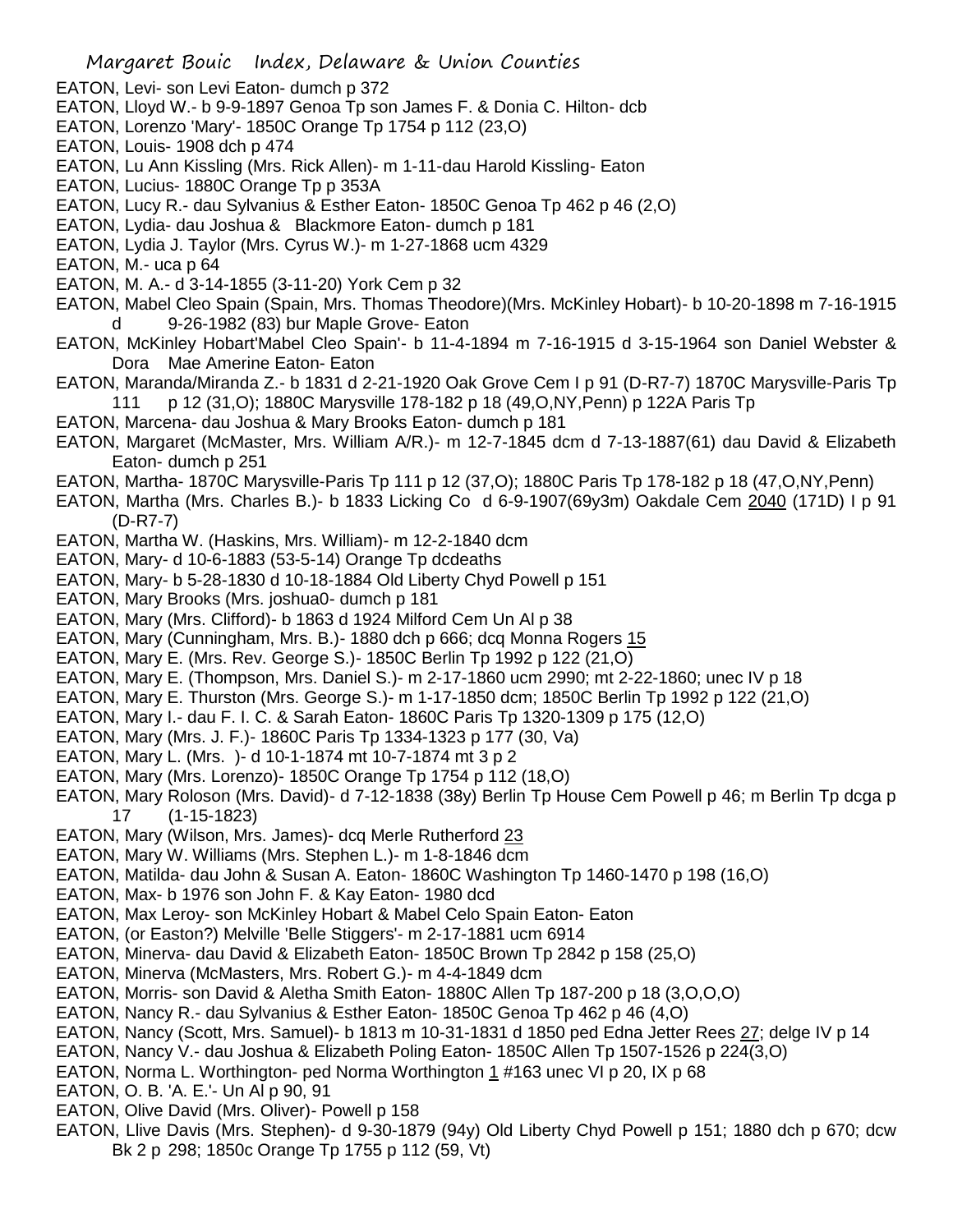- EATON, Olive (North, Mrs. Adam)- m 5-8-1851 dcm; hadc p 40
- EATON, Oliver 'Christina Onselman'- Eaton
- EATON, Oliver 'Olive David'- b 1785 d 1879 Old Liberty Chyd Powell p 158
- EATON, Oma Bergandine (Mrs. Chester)- 1915 uch p 1039; 1900C Allen Tp 5-6 p 1 (23,O,O,O) m 3 y 1ch
- EATON, Omer 'Laura Mergandine'- son Orlando B. & Amanda Lary Eaton- 1915 uch p 1039; 1880C Allen Tp 176-89 p 8 (3,O,O,O); 1900C Allen Tp 44-46 p 2B (23,O,O,O)
- EATON, Ora C. A. (Palmer, Mrs. William H. H.)- m 9-25-1867 ucm 4244
- EATON, Oracalvester- dau Joshua & ELizabeth Poling Eaton- 1850C Allen Tp 1507-1526 p 224 (2,O)
- EATON, Orel C.- son J. F. & Mary Eaton- 1860C Paris Tp 1334-1323 p 177 (10,O)
- EATON, Orlando B. 'Amanda Lary'- b 5-19-1853 m 11-28-1872 ucm 5182 -son Joshua & Elizabeth Poling Eaton- dumch p 182; 1915 uch p 1039, 1040; uca p 58; 1870C Allen Tp 168-161 p 11 (17,O); 1880C Allen Tp 176-189 p 18 (27, O,Mass,Va) p 058A; 1900C Allen Tp 44-46 p 28 (47,O,Mass,Va) m 27y; unec VI p 8
- EATON, Orlando- d 4-27-1829 (2y) son Joseph Eaton- dcga p 46 Del Pat & Fr Chron
- EATON, Orrange (Wilbur, Mrs. Edwin)- m 10-18-1860 ucm 3084- dau Joshua & Mary Brooks Eaton- dumch p 181; 1883 uch V p 458
- EATON, Ortensie V. (Robinson, Mrs. William)(Ream, Mrs. George W.)- b 1847 m(1) 3-13-1873 (2) 9-1-1881 d 1897- dau Joshua & Elizabeth Poling Eaton- 1915 uch p 1017, 1039; 1883 uch V p 481; dumch p 181; unec VI p 8; 1850C Allen Tp 1507-1526 p 224 (2,O); 1870C Allen Tp 168-161 p 11 (23,O);
- EATON, Paul Neel- son Vera Kathlene Neel Parks- 1985 uch p 104
- EATON, Pearl- son Daniel Webster & Dora Mae Amerine Eaton- Eaton
- EATON, Philanda- dau Levi Eaton- dumch p 372
- EATON, Philander 'Ann E. Cline'- m 12-1-1876 ucm 5976 son John & Susan A. Eaton- 1860C Washington Tp 1460-1470 p 198 (6,O); 1880C Allen Tp 266-281 p 27 (24,O,O,O, p 0063
- EATON, Phineous- son James & Emily Eaton- 1860C York Tp 1393-1403 p 188 (7,O)
- EATON, Phoebe- dau Levi Eaton- dumch p 372
- EATON, Ray- b 7-1898 son Chester & Oma Bergandine Eaton- 1900C Allen Tp 5-6 p 1 (1,O,O,O)
- EATON, Rebecca McCann (Mrs. William)- dcga p 1 Del Pat & Fr Chron 11-26-1821
- EATON, Resta- dau James & Emily Eaton- 1860C York Tp 1393-1403 p 188 (13,O)
- EATON, Rick Allen 'LuAnn Kissling'- m 1-11- son Walter Eaton- Eaton; 1971 dcd
- EATON, Rosetta (Parker, Mrs. )- dau McKinley Hobart & Mabel Cleo Spain Eaton- Eaton
- EATON, Ruth- dau Levi Eaton- dumch p 372
- EATON, Sade L.- grad DHS 1883; delge VII p 6
- EATON, Samuel- Powers p 56; Franklin Co, Pa
- EATON, Samuel- son William & Rebecca McCann Eaton- dcga p 1 Del Pat & Fr Chron 11-26-1821
- EATON, Sarah A. Kelsey (Mrs. Henry J.)- b 1832 m 12-29-1859 dcm d 1866 Oak Grove Cem; Powell p 431
- EATON, Sarah (Mrs. Almund)- 1850C Genoa Tp 463 p 46 (26,O)
- EATON, Sarah (Mrs. F. E. C.)- 1860C Paris Tp 1320-1309 p 175 (31,O)
- EATON, Sarah Gardner (Mrs. Aaron)- m 8-8-1841- 1850C Genoa Tp 363 p 38 (26,O)
- EATON, Sarah- dau Joshua & Mary Brooks Eaton- dumch p 181
- EATON, Sarah Julia- Pabst 3 p 27
- EATON, Sarah (Russell, Mrs. Talbert)- delge V p 49 ped Marsha Russell Sorrell 17
- EATON, Sarah- dau Sylvanius & Esther Eaton- 1850C Genoa Tp 462 p 46 (8,O)
- EATON, S. C.- d 3-10-1878 (52y 15d) Brown Tp dcdeaths
- EATON, Stephen- son Levi & Eliza Eaton- 1850C Orange Tp 175 p 112 (4,O)
- EATON, Stephen L/S. 'Olive'- d 8-28-1845 (50) Old Liberty Chdy Powell p 151, 158
- EATON, Stephen L.- son Stephen Eaton- dcw Bk 2 p 298
- EATON, Stephen L. 'Mary W. Williams'- b 2-23-1826 m 1-8-1846 dcm d 3-10-1878 Old Liberty Chyd Powell p 151
- EATON, Stephen S.- Pabst 7 p 2; 1835 men p 47 #77 p 85 Orange Tp
- EATON, Susan A. (Mrs. John)- 1860C Washington Tp 1460-1470 p 198 (30,O)
- EATON, Sylva (Case, Mrs. Levi)- m 5-14-1863 dcm
- EATON, Sylvanius 'Esther'- 1850C Genoa Tp 462 p 46 (37,NY)
- EATON, Gov. Theophilus- Powers Pat p 130
- EATON, Thomas- 1880C Liberty Tp Un Co 59-60 p 7 (80, Va, Va, Va, )- p 0037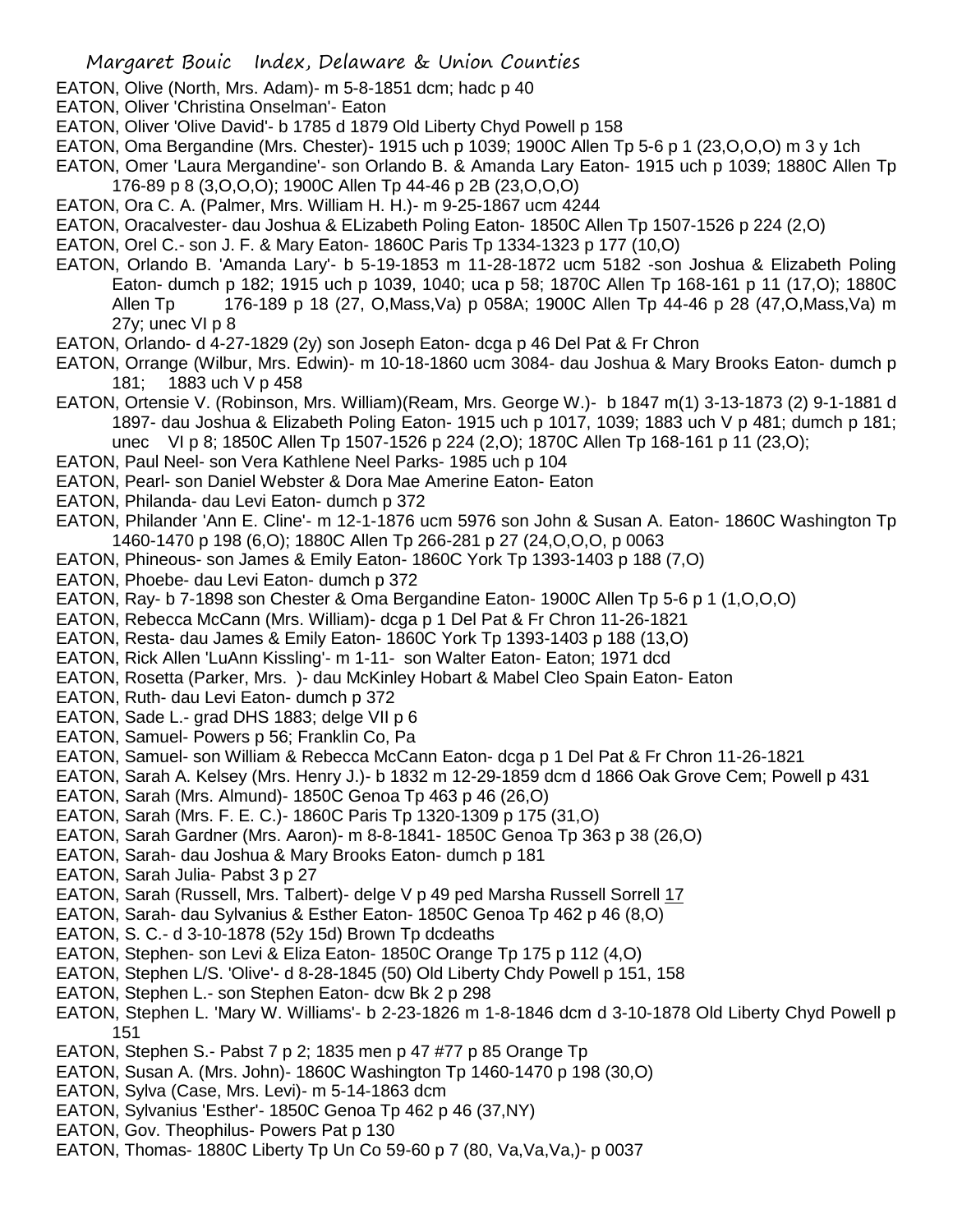- EATON, Ursula Potter (Mrs. Joseph)- d 11-23-1886 (86-5-21) Whitehall Cem Powell p 343- dau Asahel & Anna Benton Potter- Potter p 2 605
- EATON, Valeita Wygle (Mrs. John)- Herriott 5,6
- EATON, Vera Kathlene Reebel (Mrs. )(Parks, Mrs. )- dau Paul & Juanita Maxine Dempter Reebel- 1985 uch p 104
- EATON, Victor- son O. B. & A. E.- Buck Run Cem Un Al p 91
- EATON, Viola F. (Mrs. Walter E.)- 1971, 1980 dcd
- EATON, Walter E. 'Viola F.'- 1971, 1980 dcd; Eaton
- EATON, Wesley F.- b 12-14-1882 dau Alphonso & Ella A. Maine Eaton- Asp 2266
- EATON, William- son David & Aletha Smith Eaton- 1880C Allen Tp 187-200 p 18 (8,O,O,O)
- EATON, William F. 'Winifred Wynn'- b 12-6-1886 m 5-21-1921 d 1-15-1965 son Oliver & Christina Onselman Eaton- Eaton
- EATON, William- son J. F. & Mary Eaton- 1860C Paris Tp 1334-1323 p 177 (6,O)
- EATON, William 'Rebecca McCann'- dcga p 1 Del Pat & Fr Chron 11-26-1821
- EATON, William 'Winifred Wynn'- d 1965- Eaton
- EATON, Winifred Wynn (Mrs. William)- b 9-26-1892 m 5-21-1921 d 10-15-1975 Otterbein Cem, Prospect- dau William & Fannie Mayfield Wynn- Eaton
- EATON, Ziba (Morain, Mrs. Jonathan)- m 5-30-1836 Madison Co unec VII p 24
- EAVANS, Nancy Phifer (Mrs. Robert F.)- m 8-10-1823 Madison Co unec IV p 64
- EAVANS, Robert F. 'Nancy Phifer'- m 8-10-1823 Madison Co unec IV p 64
- EAVES, Clara Ethel Hutcheson (Mrs. William Jackson)- b 6-2-1889 m 4-2-1910 dau Benjamin Lafayette & Lela Agnes Shelton Hutcheson- Hutchisson p 70
- EAVES, Emily Agnes (Champion, mrs. Edgar)- b 4-21-1911 m 12-1-1929 dau William Jackson & Clara Ethel Hutcheson- Hutchisson p 70
- EAVES, William Jackson 'Clara Ethel Hutcheson'- m 4-2-1910- Hutchisson p 70
- EAVLEY, Charles L.- b 5-5-1862 d 11-11-1884 Shawtown Cem- Powell p 357
- EAVLEY, Frederick- b 10-2-1822 d 1913- Shawtown Cem- Powell p 357
- EAVLEY, Mary- b 3-5-1833 d 4-6-1893 Shawtown Cem Powell p 357
- EBASN/EVANS, John E.- b 3-29-1900 Oxford Tp son Eddie Evans- dcb
- EBBATSON, Patricia- librarian, Delaware 1987; delge VI p 35
- EBBERT, Betty (Mrs. Rev. James)- Ebbert
- EBBERT, Clara (Smothers, Mrs. George)- m 3-15-1860 dcm
- EBBERT, Debbie (Conner, Mrs. Daryl)- dau Jim & Betty Ebbert- Ebbert
- EBBERT, Henry- 1880 dch p 368; 1908 dch p 219
- EBBERT, Rev. James 'Betty'- Ebbert
- EBEJAY, Craig- son Mr. & Mrs. Richard Fillinger- Ebejay
- EBEJAY, Karen Denice- dau Mr. & Mrs. Richard Fillinger- Ebejay engaged to David Allen Butts
- EBEL, Jennie (Tarpenning, Mrs. Charles T.)- Genther p 119
- EBELING, Harry- son Philip C.,Sr. & Helen Guion Ebeling- Ebeling
- EBELING, Helen Guion (Mrs. Philip C.,Sr.)- Ebeling
- EBELING, Philip C., Sr.'Helen Guion'- d 4-28-1963(58) Dayton- Ebeling
- EBELING, Philip Jr.- son Philip C.,Sr. & Helen Guion Ebeling- Ebeling
- EBENHACK, Alpha G. (Mrs. Roy)- d 8-27-1979 )84) Oak Grove Cem Ebenhack
- EBENHACK, (or Vandevort?)- Anna B. (Mrs. Winfield S.)- b 1867 d 19--- Berkshire Cem Powell p 11
- EBENHACK, J. Edgar- b 3-26-1905 d 11-15-1963 Oak Grove Cem son George A. & FLorence Leist Ebenhack- Ebenhack; 1961 dcd
- EBENHACK, Florence Leist (Mrs. George A.)- Ebenhack
- EBENHACK, George A. 'Florence Leist'- Ebenhack
- EBENHACK, George L.- son George A. & FLorence Leist Ebenhack- Ebenhack
- EBENHACK, Harold E.- son George A. & FLorence Leist Ebenhack- Ebenhack
- EBENHACK, Mrs. Harold- d 5-10-1965 Oak Grove Cem Ebenhack
- EBENHACK, Iola- d 12-2-1977(86) Oak Grove Cem- dau George A. & Florence Leist Ebenhack- Ebenhack; 1961 dcd
- EBENHACK, Roy C.'Alpha G.'- d 5-26-1981 (86) Oak Grove Cem son George A. & FLorence Leist Ebenhack- Ebenhack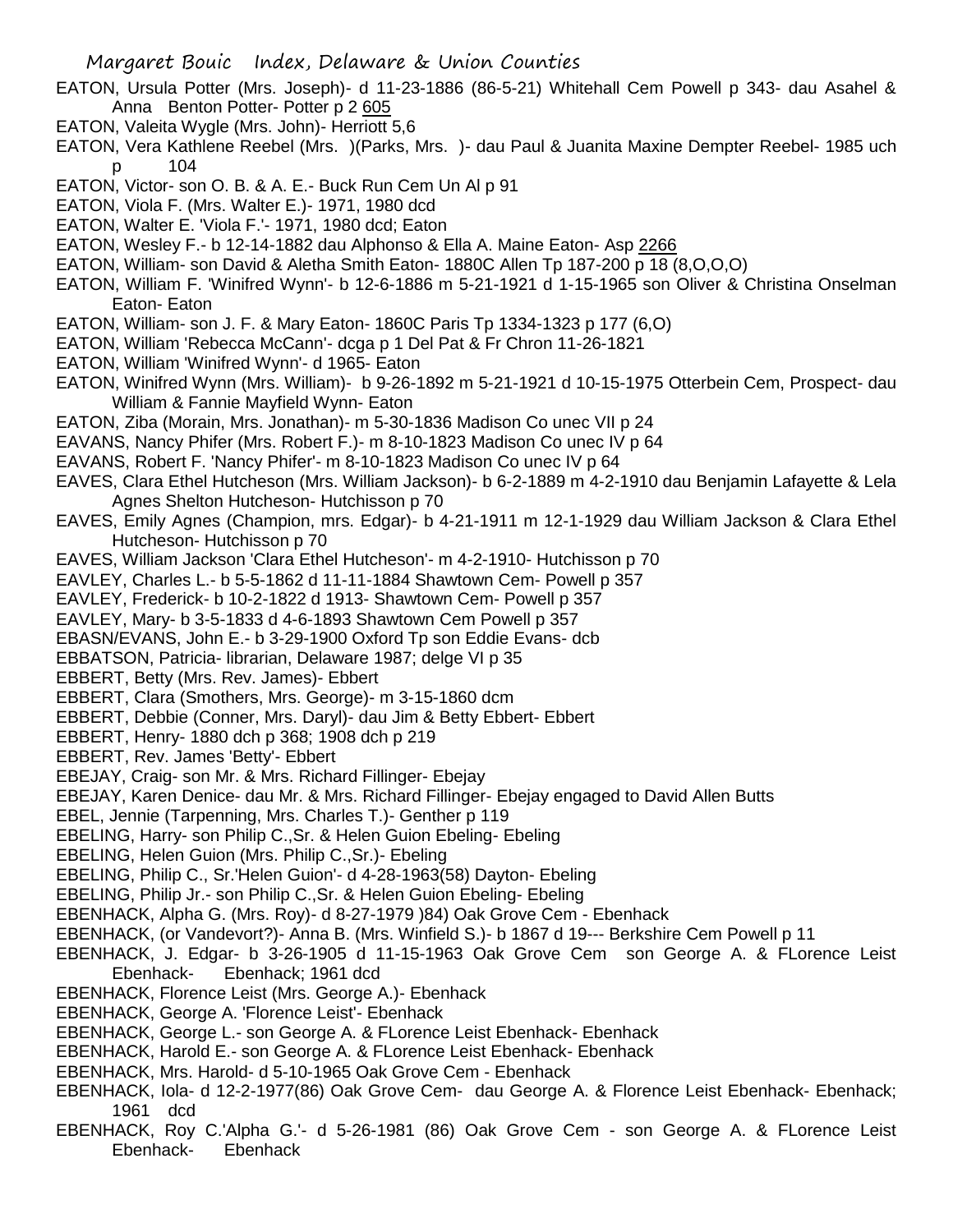- EBENHACK, Marguerite (Waldron, Mrs. Lester)- dau George A. & FLorence Leist Ebenhack- Ebenhack; Maugans Anc p 172
- EBENHACK, or Vandevort?- Winfield S. 'Anna B.'- b 1843 d 1917 Berkshire Cem Powell p 11
- EBENHACK, or Vandevort?- Winfield S. 'Anna B.'- b 1880 d 1938 Berkshire Cem Powell p 11
- EBENHACK, -- (Young, Mrs. Hazen)- dau George A. & FLorence Leist Ebenhack- Ebenhack
- EBENS, D. B. 'M. A.'- Claibourne Cem p 12
- EBENS, John- d 5-27-1870 son D. M. & M. A. Ebens- Claibourne Cem p 12
- EBENS, M. A. (Mrs. D. B.)- Claibourne Cem p 12
- EBER, Arlene Joan Alexander (Mrs. Richard Lee)- m 7-31-1854- Freshwater p 207
- EBER, Clara Mae Milligan (Mrs. Virgil Clayton)- b 9-11-1903 m 8-18-1930 d 8-1-1975 dau Orla B. & Laura Belle Hanawalt Milligan- Freshwater p 207, 208
- EBER, Frances McKitterick (Mrs. John)- b 2-18-1948 m 12-13-1969 dau John & Helen Elizabeth Andrews Mckitterick- McKitrick p 416
- EBER, Jack Clayton- b 9-12-1941 son Virgil Clayton & Clara Mae Milligan Eber- Freshwater p 208
- EBER, John 'Frances McKitterick'- m 12-13-1969 McKitrick p 416
- EBER, Nancy Sue (Hollowell, Mrs. Luther)- b 12-13-1937 m 10-19-1963 dau Virgil Clayton & Clara Mae Milligan Eber- Freshwater p 208
- EBER, Richard Lee 'Arlene Joan Alexander'- b 3-6-1932 m 7-31-1954 son Virgil Clayton & Clara Mae Milligan Eber- Freshwater p 207
- EBER, Virgil Clayton 'Clara Mae Milligan'- m 8-18-1930- Freshwater p 207, 208
- EBERHARD, Bessie (Mrs. Harold)- 1961, 1969, 1980 dcd
- EBERHARD, Brian- b 1952 son Merrill E. & Patricia Eberhard- 1961, 1969 dcd
- EBERHARD, Byron- son Enoch S. & Miriam Eberhard- 1961(15), 1969 dcd
- EBERHARD, Bruce Kevin 'Carole Lyn Streng'- m 10-24-1987 son Ronald D. Eberhard- Eberhard
- EBERHARD, Carol- dau Leland A. & Freda Eberhard- 1961 dcd (12)
- EBERHARD, Carole Lyn Streng (Mrs. Bruce Kevin)- m 10-24-1987 dau Donald L. Streng- Eberhard
- EBERHARD, Enoch S. 'Miriam'- 1961, 1969, 1971, 1980 dcd
- EBERHARD, Freda (Mrs. Leland A.)- 1961, 1969, 1971, 1980 dcd
- EBERHARD, Harold L. 'Bessie'- 1961, 1969, 1971, 1980 dcd
- EBERHARD, Irene (Mrs. Robert H.)- 1961, 1969, 1971, 1980 dcd
- EBERHARD, James- b 1954 son Leland A. & Freda Eberhard- 1961, 1969, 1971 dcd
- EBERHARD, Jamie- b 1971 ch Robert W. & Pamela Eberhard- 1980 dcd
- EBERHARD, Jeannette- 1961 dcd
- EBERHARD, Jerry/Jerrold- b 1956- son Merrill E. & Patricia Eberhard- 1969, 1971 dcd
- EBERHARD, Leland A. 'Freda'-1961, 1969, 1971, 1980 dcd
- EBERHARD, Merrill E. 'Patricia'- 1961, 1969, 1971, 1980 dcd
- EBERHARD, Miriam N. (Mrs. Enoch S.)- 1961, 1969, 1980 dcd
- EBERHARD, Pamela (Mrs. Robert W.)- 1980 dcd
- EBERHARD, Patricia (Mrs. Merrill E.)- 1961, 1969 dcd
- EBERHARD, Randy- b 1969 son Robert W. & Pamela Eberhard- 1980 dcd
- EBERHARD, Richard- b 1955 son Enoch S. & Miriam N. Eberhard- 1961, 1969 dcd
- EBERHARD, Robert H. 'Irene'- 1961, 1969, 1971, 1980 dcd
- EBERHARD, Robert- son Leland A. & Freda Eberhard- 1961 dcd (16)
- EBERHARD, Robert W. 'Pamela'- 1961, 1980 dcd
- EBERHARD, Sheryl- b 1956- dau Leland A. & Freda Eberhard- 1961 dcd; 1979 ucd
- EBERHARD, Tracy- b 1967 ch Robert W. & Pamela Eberhard- 1980 dcd
- EBERHARDT, Celeste- 1980 dcd
- EBERHARDT, Diane Patricia- b 11-24-1951 dau Edward A. & Eleanor Louise Bond Eberhardt- Weiser p 138
- EBERHARDT, Edward A. 'Eleanor Louise Bond'- Weiser p 138
- EBERHARDT, Eleanor Louise Bond (Mrs. Edward A.)- b 5-5-1927 dau Dr. John Lorenz & Gertrude Elizabeth Fister Bond- Weiser p 138
- EBERHARDT, Elizabeth Stoll (Kuster, Mrs. )- b 7-24-1844 m 1-15-1865 d 4-22-1922 delge VI p 73, VII p 65
- EBERHARDT, Patricia Ann- b 7-23-1956 dau Edward A. & Eleanor Louise Bond Eberhardt- Weiser p 138
- EBERHARDT, Peter 'Elizabeth Stoll'- m 1-15-1865 delge VII p 65
- EBERHARDT, Peter O.- b 2-5-1888 Delaware Town son John & Lillian Foor Eberhardt- dcb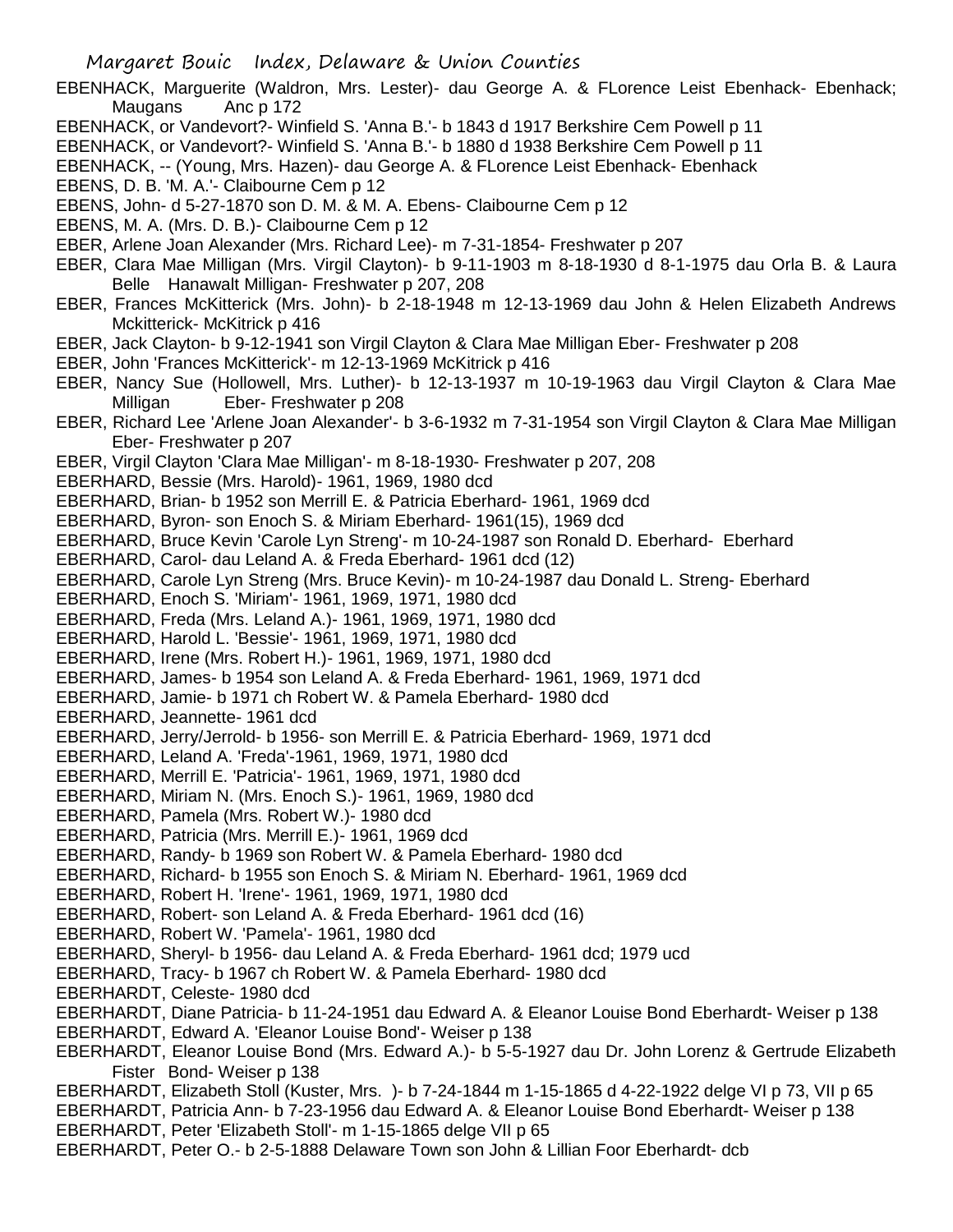- EBERHART, Andrew Watson- b 4-21-1959 son Robert James & Jeannette Watson Eberhart- Weiser p 406 EBERHART, Bessie M.- Pabst Pion I p 144
- EBERHART, Carol J. (Mrs. Rev. Edward W.)- 1969 dcd
- EBERHART, Charles L. 'Ruby Drumm'- b 5-4-1877 d 12-14-1959 bur Otterbein Cem Mt. Victory- Eberhart
- EBERHART, Donald Ralph 'Elizabeth Laura Fasnacht'- b 8-25-1933 m 6-12-1954 son Harry James & Ruth Eleanor Moyer Eberhart- Weiser p 406
- EBERHART, Rev. Edward W. 'Carol J.'- 1969 dcd
- EBERHART, Elizabeth- Pabst Pion I p 144, 145
- EBERHART, Elizabeth Laura Fasnacht (Mrs. Donald Ralph)- b 10-8-1933 m 6-12-1954- Weiser p 406
- EBERHART, Ethel McKittrick (Mrs. George)- b 1905 dau John Wesley & Emma Moore McKittrick- McKitrick p 435
- EBERHART, Frances Jean- granddau Charles L. & Ruby Drumm Eberhart- Weiser p 406
- EBERHART, George 'Ethel McKittrick'- McKitrick p 435
- EBERHART, Harold- Pabst Pion I p 144
- EBERHART, Harry son Charles L. & Ruby Drumm Eberhart- Weiser p 406
- EBERHART, Harry James 'Ruth Eleanor Moyer'- b 10-2-1900 m 8-5-1929 d 12-9-1935- Weiser p 406
- EBERHART, Helenmae (Manon, Mrs. Howard Jerry)- b 11-5-1917 m 11-2-1940- Weiser p 128
- EBERHART, Jeanette Watson (Mrs. Robert James)- b 9-18-1930 m 12-2-1953- Weiser p 406
- EBERHART, Lauren- b 1968 dau Rev. Edward W. & Carol J. Eberhart- 1969 dcd
- EBERHART, Linda Susan- b 5-22-1957 dau Donald Ralph & Elizabeth Laura Fasnacht Eberhart- Weiser p 406
- EBERHART, Lizabeth Lee- b 3-15-1955 dau Donald Ralph & Elizabeth Laura Fasnacht Eberhart- Weiser p 406
- EBERHART, Llewellyn- Pabst Pion I p 144
- EBERHART, Mame F.- Pabst Pion I p 143
- EBERHART, Marlene- b 1964 dau Rev. Edward W. & Carol J. Eberhart- 1969 dcd
- EBERHART, Mary M.- Pabst Pion I p 144
- EBERHART, Mary R.- Pabst Pion I p 143
- EBERHART, Michael- b 1966 son Rev. Edward W. & Carol J. Eberhart- 1969 dcd
- EBERHART, Peter- 1908 dch p 393; Pabst Pion I p 143, 144, 145, 146, 147
- EBERHART, Robert James 'Jeanette Watson'- b 9-9-1930 m 12-1953 son Harry James & Ruth Eleanor Moyer Eberhart- Weiser p 406
- EBERHART, Ruth Eleanor Moyer (Mrs. harry James)(Jackson, Mrs. J. Morris)- b 9-9-1907 m 8-5-1929 (2) 12-1-1943 dau Ralph Theodore & Minnie Newton Moyer- Weiser p 406
- EBERHART, Suzanna Moyer- b 7-28-1957 dau Robert James & Jeanette Watson Eberhart- Weiser p 406
- EBERLE, James Douglas 'Sharon Annette Bush'- m 9-20-1986 son James M. Eberle- Eberle
- EBERLE, James M.- Eberle
- EBERLE, Martin- Franklin Co- delge V p 55
- EBERLE, Michael J.- 1980 dcd
- EBERLE, Sharon Annette Bush (Mrs. James Douglas)- m 9-20-1986 dau Charles H. Bush- Eberle
- EBERLY, Angela Sue- b 12-4-1976 dau Robert Bruce & Kimberly Sue DeGood Eberly- Eberly
- EBERLY, Anita Gertrude Terrill (Mrs. Thomas Levy)-(45-1942) dcb late
- EBERLY, Anna Calarah Spacht (Mrs. Ray Hastings)- b 2-17-1914 m 3-28-1937 dau Mark Cornelius & Mabel Messersmith Spacht- Weiser p 303
- EBERLY, Anna Corbin (Mrs. Charles M.)- Eberly
- EBERLY, Becky- dau Robert Eberly- Eberly
- EBERLY, Bonnie Lea (Kreis, Mrs. Charles Joseph)- m 5-1-1975 dau Robert P. Eberly- Eberly
- EBERLY, Chad Michael- b 10-31-1981 son Robert Bruce & Kimberly Sue DeGood Eberly- Eberly
- EBERLY, Charles M. 'Anna Corbin'- Eberly
- EBERLY, Don- b 10-6-1928 d 8-27-1989 son Parker Thomas & Mildred Irene Colflesh Eberly- Eberly
- EBERLY, Eli T. 'Verta Boord'- b 9-21-1883 Dublin m 1910 d 1-11-1977 son Charles M. & Anna Corbin Eberly-Eberly
- EBERLY, Elizabeth L. (Mrs. Robert P.)- 1973, 1975, 1979, 1981 ucd
- EBERLY, Hannah Watson (Mrs. James)- m 3-8-1843 Madison Co unec IX p 65
- EBERLY, James 'Hannah Watson'- m 3-8-1843 Madison Co unec IX p 65
- EBERLY, Kimberly Sue DeGood (Mrs. Robert Bruce)- m 9-20-1975 dau John Hubert & Sue Burson DeGood-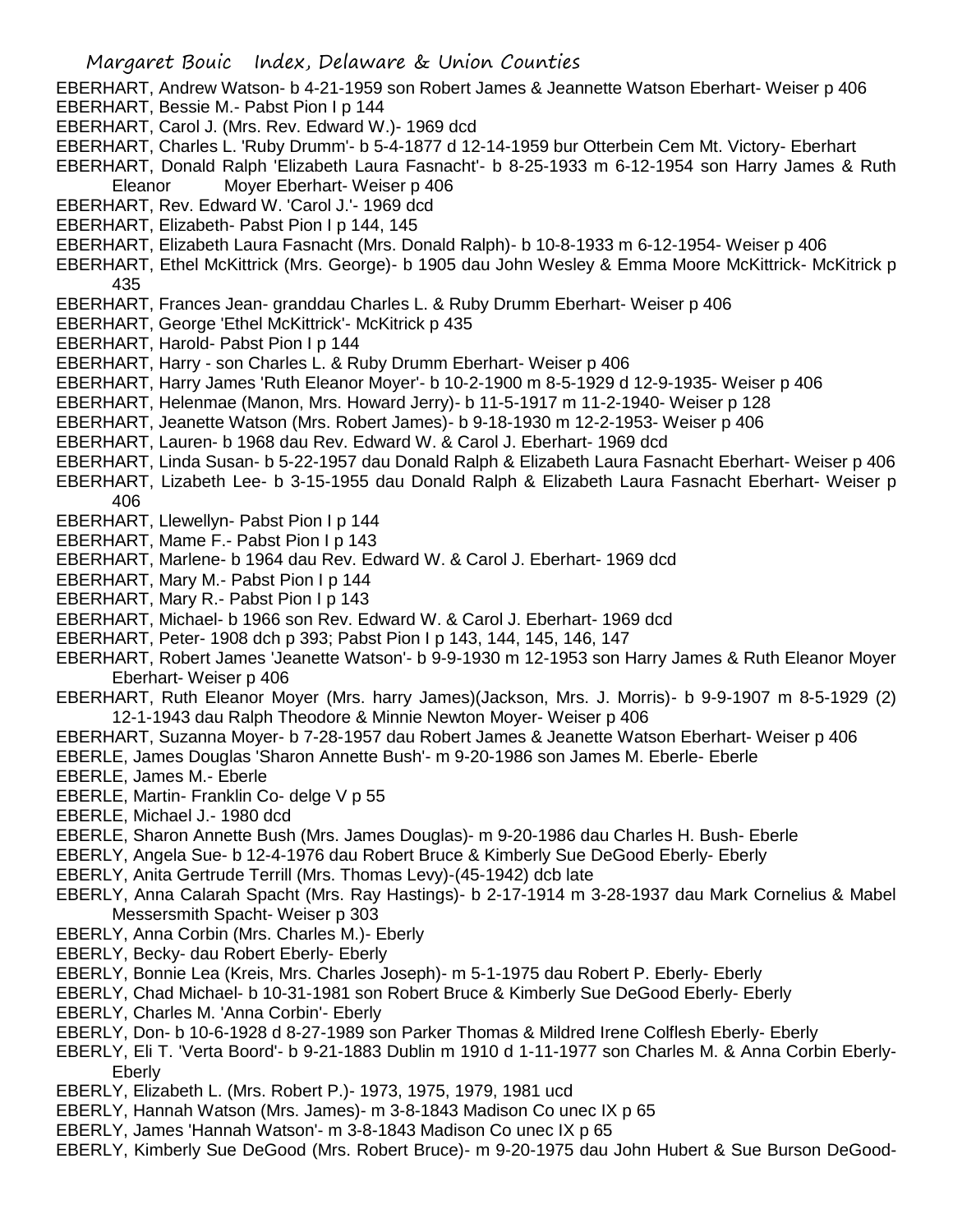- Margaret Bouic Index, Delaware & Union Counties
	- DeGood; Eberly
- EBERLY, Mable Irene Schell (Mrs. Myron Francis)- b 8-10-1904 m 7-1-1927 dau Harry Wilson & Florence Estella Getter Schell- Weiser p 719
- EBERLY, Mildred Irene Colflesh (Mrs. Parker Thomas)- b 5-12-1907 m 8-8-1924 d 2-29-1988 dau Hadley & Alta Moses Colflesh- Eberly
- EBERLY, Myron Francis 'Mable Irene Schell'- m 7-1-1927- Weiser p 719
- EBERLY, Nancy (Evans, Mrs. George)- 1985 uch p 105
- EBERLY, Nancy Marlene (Morvath, Mrs. Richard Allen)- b 11-10-1934 m 11-12-1955 dau Myron Francis & Mable Irene Schell Eberly- Weiser p 719
- EBERLY, Parker Thomas 'Mildred Colflesh'- b 9-9-1899 d 12-27-1988 (89) Dubline Cem- Eberly
- EBERLY, Ray Hastings 'Anna Calarah Spacht'- m 3-28-1937- Weiser p 303
- EBERLY, Rebecca I/W.- 1973, 1975 ucd
- EBERLY, Robert Bruce 'Kimberly Sue DeGood'- m 9-20-1975 son Robert Eberly- Eberly- 1973, 1983 ucd
- EBERLY, Robert P. 'Elizabeth L.'- 1973, 1975, 1979, 1981 ucd
- EBERLY, Robert- m 4-1946 son Parker Thomas & Mildred Irene Colflesh Eberly- Eberly
- EBERLY, Sally- dau Eli T. & Verta Boord Eberly- Eberly
- EBERLY, Thomas Levy 'Anita Gertrude Terrill'- (37-1913) dcb late
- EBERLY, Thomas Lester- b 5-9-1913 son Thomas Levy & Anita Gertrude Terrill Eberly- late dcb
- EBERLY, Verta Boord (Mrs. Eli T.)- m 1910 d 1970- Eberly
- EBERST, Carin Ann Hazell (Mrs. William A.)- m 3-8-1980 dau Calvin Hazell- Eberst; Hazell
- EBERST, Helena Ross (Mrs. )- d 6-2-1970(77) bur St. Joseph's, Cols.- Eberst
- EBERST, James Charles 'Lucille K. Gaulluzzo'- d 10-9-1986 (61) bur St. Mary's- son Helena Ross Eberst-Eberst
- EBERST, Lawrence Ross- son James Charles & Lucille K. Gaulluzzo Eberst- Eberst; engaged to Nancy Lynne **Dare**
- EBERST, Lucille K. Gaulluzzo (Mrs. James Charles)- d 10-18-1983 (64) bur St. Mary's- Eberst
- EBERST, Robert J.- son James Charles & Lucille K. Gaulluzzo Eberst- Eberst
- EBERST, William A. 'Carin Ann Hazell'- m 3-8-1980 son James Charles & Lucille K. Gaulluzzo Eberst- Eberst
- EBERT, --family of Jason Ebert #294- unec X p 49,XI p 13
- EBERT, Adolf- son Arnold & Augusta Mejer Ebert- dumch p 570
- EBERT, Annette (Mrs. Levi H.)- Ebert
- EBERT, Annette Stegner (Mrs. Richard)- m 4-27-1991 dau Lewis & Joann Stegner- Ebert
- EBERT, Arnold- 1915 uch p 570
- EBERT, Arnold 'Augusta Mejer'- son Arnold Ebert- 1915 uch p 570
- EBERT, Augusta Mejer (Mrs. Arnold)- dau Judge Mejer- 1915 uch p 571
- EBERT, Brittany nicole- b 7-22-1992 dau Richard & Annette Stegner Ebert- Ebert
- EBERT, Catherine Seeger (Mrs. Detlef Philip)- dau Christian & Margaret Theurer Seeger- 1915 uch p 571
- EBERT, Clyde- son Levi H. & Annette Ebert- Ebert
- EBERT, Daniel- hadc p 42; CCC 1849 Oxford Tp
- EBERT, Dennis 'Nada Hunt'- Ebert
- EBERT, Rev. Detlef P. 'Catherine Seiger'- 1915 uch p 230, 570, 571, 572; Ebert; unec VII p 27
- EBERT, Diane (Mrs. Stan)- Ebert
- EBERT, Edward- son Dr. Walter W. Ebert- Ebert
- EBERT, Elizabeth Scheiderer (Mrs. Elsie)- dau John Christopher & Anna M. Doelinger Scheiderer- 1915 uch p 1069
- EBERT, Elsie 'Elizabeth Scheiderer'- 1915 uch p 1069
- EBERT, Emma- dau Detlef Philip & Catherine Seeger Ebert- 1915 uch p 571, 572
- EBERT, Ferdinand- son Arnold & Augusta Mejer Ebert- 1915 uch p 570
- EBERT, Henry 'Mae/Mary Heimlich'- unec II p 4
- EBERT, Ira 'Zeida BeDillon'- Maugans Anc p 101
- EBERT, Irene Jost (Mrs. Paul)- 1915 uch p 571
- EBERT, Ivah (Calhoun, Mrs. J. Calvin)- b 6-26-1895 d New Millcreek Cem p 39 dau Ira & Zeida BeDillon Ebert- Carr (1148441) Calhoun 3,4; Bean (1122231); Felkner 4,5; Maugans Anc p 101 opc 662
- EBERT. Jennie (Featherolf, Mrs. Fred)(Mrs. Clarence)- b 8-15-1908 d 1-22-1989 (80) bur Circleville- Ebert EBERT, Levi H. 'Annette'- d 1-15-1986 (77) bur Waldo- Ebert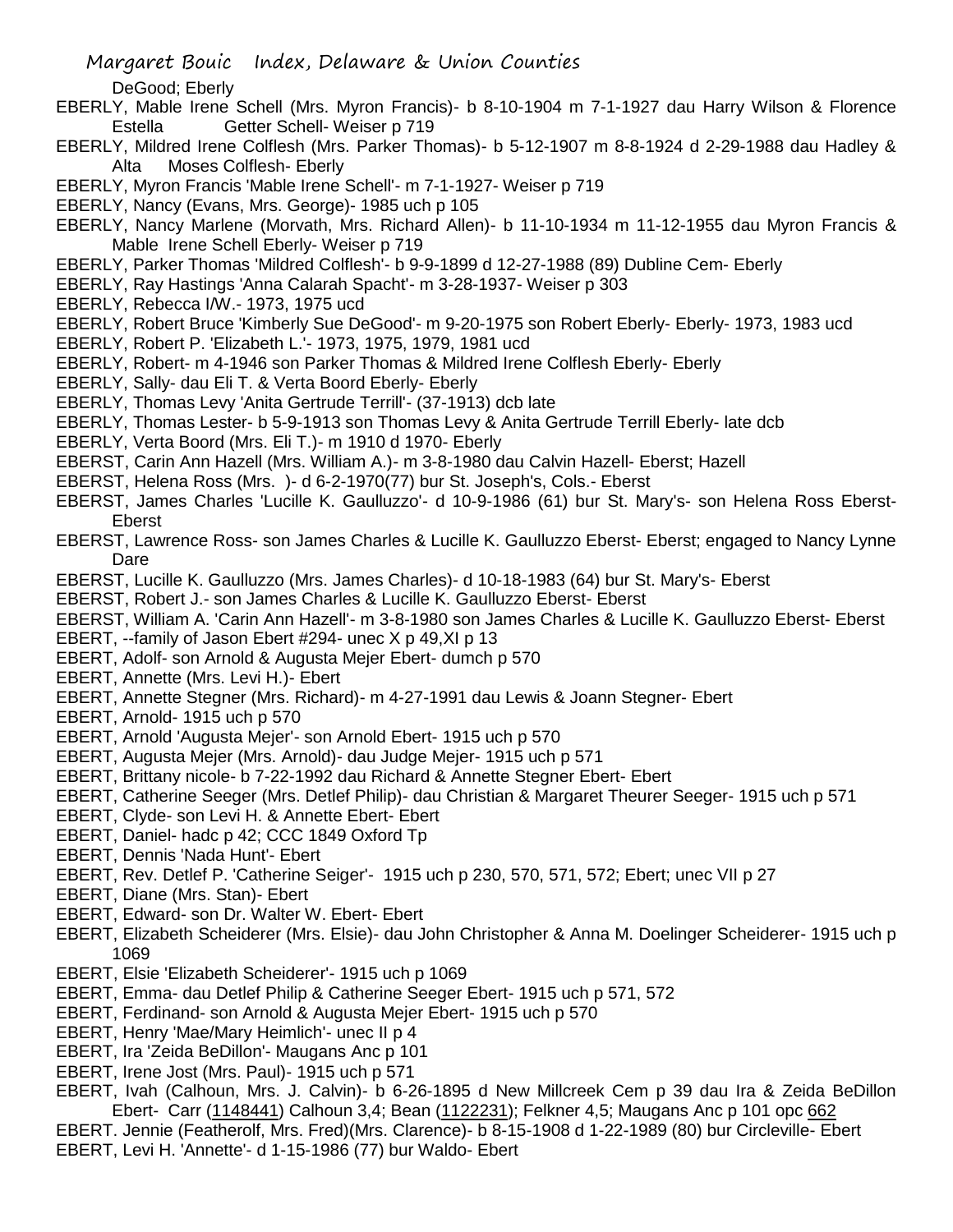- Margaret Bouic Index, Delaware & Union Counties EBERT, Lloyd- son Dennis & Nada Hunt Ebert- Ebert EBERT, Mae/Mary Heimlich (Mrs. Henry)- unec II p 4 EBERT, Magdalene- dau Arnold & Augusta Mejer Ebert- 1915 uch p 570 EBERT, Marie- dau Arnold & Augusta Mejer Ebert- 1915 uch p 570 EBERT, Marjorie (Manning, Mrs. John G.)- dau Dr. Walter W. Ebert- Ebert EBERT, Martha (Compton, Mrs. Henry R.)- m 1895 unec IV p 18 EBERT, Matilda (Gruetter, Mrs. Rev. Henry)- dau Arnold & Augusta Mejer Ebert- 1915 uch p 570 EBERT, Melvin- son Dennis & Nada Hunt Ebert- Ebert EBERT, Nada Hunt (Mrs. Dennis)- Ebert EBERT, Opal (Guisinger, Mrs. )- dau Dennis & Nada Hunt Ebert- Ebert EBERT, Rev. Paul F. 'Irene Jost'- son Rev. Detlef P. Ebert- 1915 uch p 571, 572; 1976 dch p 155; Ebert EBERT, Richard 'Annette Stegner'- m 4-27-1991- Ebert EBERT, Robert L.- 1980 dcd EBERT, Robert- son Levi H. & Annette Ebert- Ebert EBERT, Shirley (Dendinger, Mrs. )- dau Levi H. & Annette Ebert- Ebert EBERT, Steve 'Diana'- Ebert EBERT, Dr. Walter W.- son Rev. Detlef P. Ebert- Ebert EBERT, Dr. Walter- son Arnold & Augusta Mejer Ebert- 1915 uch p 571, 572 EBERT, Zeida BeDillon (Mrs. Ira-- Maugans Anc p 101 EBERTS, Ann Hoffman (Mrs. Paul B.)- Eberts EBERTS, George- son Paul B. & Ann Hoffman Eberts- Eberts EBERTS, Joseph- Eberts EBERTS, Joseph W.- son Joseph Eberts- Eberts EBERTS, Mary Ann- dau Paul B. & Ann Hoffman Eberts- Eberts EBERTS, Paul B. 'Ann Hoffman'- d 4-16-1964 (50) bur St. Joseph Cem- son Joseph Eberts- Eberts EBERTS, Paul Jr.- son Paul B. & Ann Hoffman Eberts- Eberts EBERWINE, Maj. James F. 'Mildred Besst'- Eberwine EBERWINE, Mildred Besst (Mrs. James F.)- Eberwine EBINGER, Catharine (Wolfe, Mrs. Christina)- m 8-14-1856 dcm EBINGER, Charles K.- 1969 dcd EBINGER, Robert F.- 1969, 1980 dcd EBINGER, Robert F. 'Virginia K.'- 1969, 1971 dcd EBINGER, Virginia K. (Mrs. Robert F.)- 1969, 1971 dcd EBLIN, Charles- son Marcus & Mary Hughes Eblin- Eblin EBLIN, Elizabeth (Mrs. RobertB.)- 1969, 1971, 1980 dcd EBLIN, Lester L. 'Margaret Thomas'- b 10-6-1911 m 7-27-1935 d 4-10-1991- son Marcus & Mary Hughes Eblin- Eblin; 1959, 1967, 1971, 1973, 1975, 1983 ucd EBLIN, Marcus 'Mary Hughes'- Eblin EBLIN, Margart Thomas (Mrs. Lester L.)- m 7-27-1935- 1959, 1967, 1971, 1973, 1975, 1983 ucd EBLIN, Mary Hughes (Mrs. Marcus)- Eblin EBLIN, Robert B. 'Elizabeth'- 1969, 1971, 1980 dcd EBRIGH, Hanner- Jerome IOOF Cem p 121 EBRIGHT, --family of Daniel Wise #284- unec X p 37; family of Robert Clendenen #18- unec V p 1, VI p 13 EBRIGHT, Ada Leah- b 1931 dau Samuel & Sylvia Bell DeVault Ebright- Ebright 1255 EBRIGHT, Ada Pearl Tooley (Mrs. Harvey Jefferson)- b 1888 m 1910 d 1930 Watkins Cem djlm p 104; Ebright 126 EBRIGHT, Albert M. 'Alma Robinson'- b 7-29-1918 m 1945 d 9-5-1975 Oakdale Cem -son Maurice & Esther Hornbeck Ebright- Ebright EBRIGHT, Alma Robinson (Mrs. Albert)(Wise, Mrs. Daniel)- m 1945 m(2) 9-17-1988- Ebright
	- EBRIGHT, Amos B. 'Lydia Tossey'- b 5-30-1845 m 9-10-1865 ucm 3787 d 5-11-1917 son Philip & Hannah Price Ebright- Tossey 2,3; Ebright 12; 1860C Millcreek Tp 108 (14,O); 1870C Mil Tp 128 p 16 (25,O); 1880C Mil Tp 108 (35,O) p 160A; 1900C Claibourne Tp 68-73 p 3B (56,O,O,O) m 35y; uca p 23, 49; ped Robert Clendenen #18 14- unec III p 24
	- EBRIGHT, Amos Harmon- b 1910 d 1931 New Millcreek Cem p 26 son James Hoadley & Mary Ebright-Ebright 1282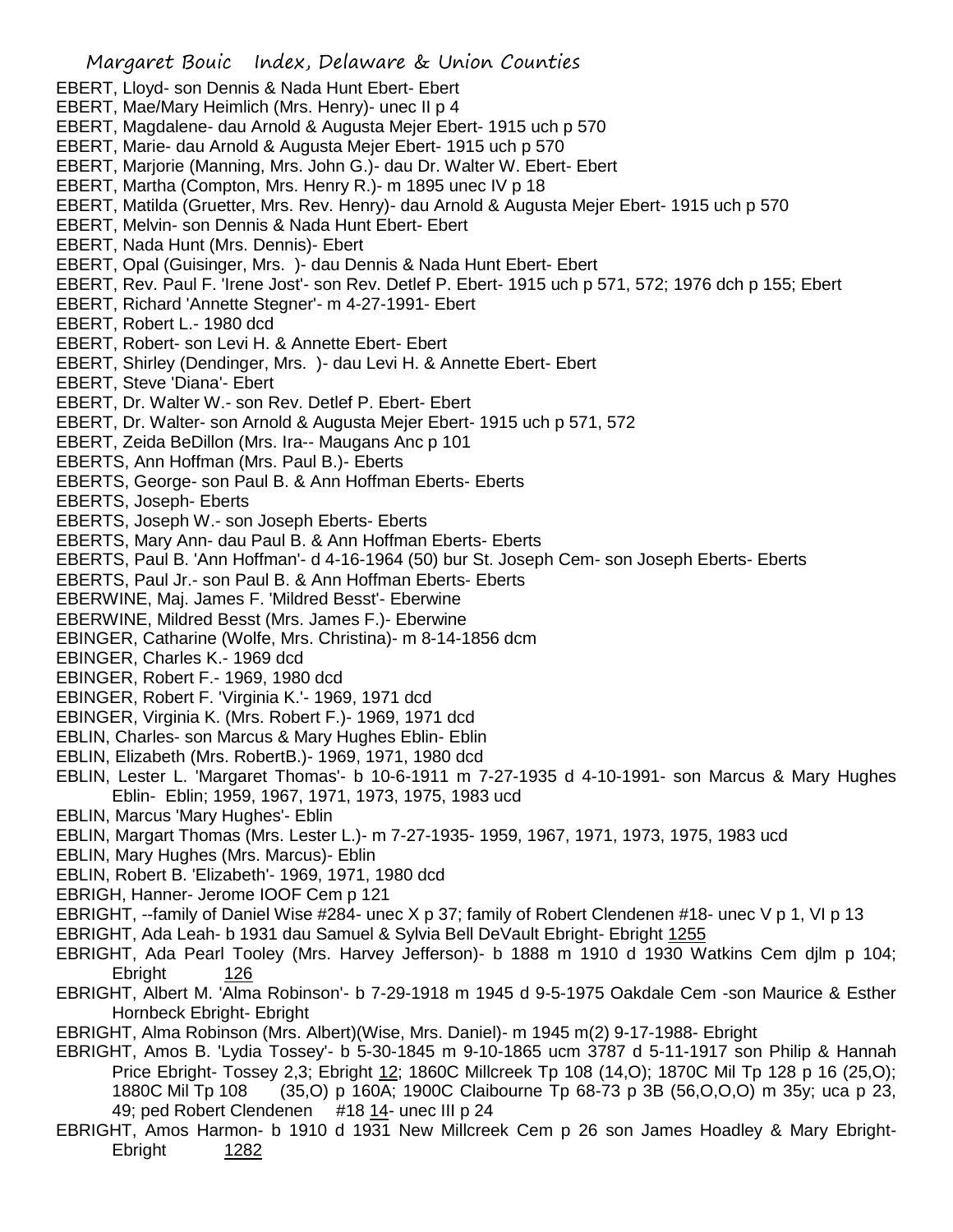- EBRIGHT, Amye Estelle b 1931 dau Samuel & Sylvia Bell DeVault Ebright- Ebright 1254
- EBRIGHT, Anita Marie Cole (Mrs. Robert Charles)- m 12-1959- dau Kenneth Cole- Ebright
- EBRIGHT, Anna Belle Johnson (Mrs. John Arthur)- b 1-19-1881 m 11-28-1900 ucm dau Charles Bentley & Mary Freese Johnson- Ebright (112)
- EBRIGHT, Anna E.- dau Philip & Hannah Price Ebright- 1850C Millcreek Tp 1973-1994 p 287 (5,O)
- EBRIGHT, Asa E.- b 1894 son John Ransom & Glendora Case Ebright 1211
- EBRIGHT, Barbara- b 1968 dau James J. & Joyce Ebright- 1980 dcd
- EBRIGHT, Barbara Jean (Sullivan, Mrs. Ronald P.- m 8-4-1962 dau Forest Ebright- Ebright 126
- EBRIGHT, Barbara Lee King (Mrs. James R.)- 1967 ucd
- EBRIGHT, Bertha M. Halskum (Mrs. Leroy J.)- Ebright (114)
- EBRIGHT, George Burley- b 1916 son James Hoadley & Mary C.Ebright-Ebright 1284
- EBRIGHT, Carl Albert 'Ferne Wilson'- d 9-6-1968 (57) Oak Grove Cem son Martin Luther & Carrie Rogers Ebright- Ebright 1272 -unec VIII p 28
- EBRIGHT, Carolyn Fay Selby (Mrs. George C.)- b 10-14-1949 d 4-27-1991 (41) Oak Grove Cem- dau Ralph Charles & Fay Gill Selby- Ebright
- EBRIGHT, Carrie/Caroline Margaret Rogers (Mrs. Martin Luther)- b 3-29-1886 m 1905 d 8-12-1968 Oakdale Cem II p 5 (B-R2-9)- dau William Edward & Anna Elizabeth Dellinger Rogers- Ebright (127)
- EBRIGHT, Cecil (Brask, Mrs. )- b 1899 d 8-5-1979(79) Union Cem dau William Luther & Olive Pennypacker Ebright- Ebright 166
- EBRIGHT, Cleland- d 2-20-1911 son William Albert & Myrtle Ada Godfrey Ebright- Ebright 1242
- EBRIGHT, Cora Ellen Callicoat (Mrs. )- Ebright; Sbc p 33
- EBRIGHT, Dale Albert 'Roberta Ann Schalip'- b 9-25-1924 son William Albert & Myrtle Ada Godfrey Ebright-Ebright 1249; 1949, 1967, 1971 ucd; Rausch (11854)
- EBRIGHT, Don- son Albert M. & Alma Robinson Ebright- Ebright
- EBRIGHT, Don 'Jane'- b 6-22-1942 son Roland & Fern Murphy Ebright- Thompson 1781313; Beckley 5; Ebright; 1949, 1973, 1975 ucd
- EBRIGHT, Don 'Mary'- 1980 dcd
- EBRIGHT, Donald E. 'Jane B.'- 1971, 1973 ucd
- EBRIGHT, Donald L. 'Patricia'- 1959 ucd
- EBRIGHT, Donald- son Urton Guy & Florence Ann Hutchisson Ebright- Herriott 5; Hutchisson; Tossey; Ebright 12416
- EBRIGHT, Donna- b 1915 dau William Albert & Myrtle Ada Godfrey Ebright- Ebright 1246
- EBRIGHT, Doris (Davis, Mrs. Robert Ronald)- b 3-24-1924 dau Guy & Florence Hutchisson Ebright- Ebright 12414; Herriott; Hutchisson
- EBRIGHT, Dorothy M. (Mrs.Robert L.)- Ebright
- EBRIGHT, Dorothy (Tuller, Mrs. )- b 1923 d 3-16-1992 (68) Oakdale Cem dau Martin Luther & Caroline Margaret Rogers Ebright- Ebright 1274; Tossey
- EBRIGHT, Effie L. Gray (Simpson, Mrs. )(Mrs. Thomas R.)- b 5-24-1900 d 12-27-1977 Oakdale Cem II p 114 (K-R3-17); 1967, 1971 ucd
- EBRIGHT, Elbert Gordon 'Ruth Johnson'- b 2-10-1911 d 1-15-1967 Oakdale Cem II p 156 (M-R22-1) son Harry & Louise Gordon Ebright- Ebright
- EBRIGHT, Elisa J.- b 1967 dau Roland Pride & Marion Ebright- Ebright 14722; 1971, 1979, 1981, 1983 ucd; engaged to Brent A. Ufferman
- EBRIGHT, Elizabeth- 1969 dcd
- EBRIGHT, Elizabeth F. Blee (Mrs. Jeffrey L.0- m 1-27-1990 dau Dr. William A. Blee- Ebright
- EBRIGHT, Elton Carl- b 1908 son James Hoadley & Mary Catherine Bice Ebright- Ebright 1281
- EBRIGHT, Eric Bertrand- grandson Robert L. & Dorothy M. Ebright- Ebright
- EBRIGHT, Ersul- b 11-6-1900 d 2-14-1905 Oller Cem p 22- dau Robert E. & Lillie Webb Ebright 1111
- EBRIGHT, Fern Murphy (Mrs. Pride)- b 9-9-1906 m 7-28-1934 d 12-14-1986 (80) Oakdale Cem II p 122 (K-R7-25) dau Pride & Ethel Morrison Murphy- Beckley 4,5; Ebright (147); Thompson 178131; unec VIII p 28; 1949, 1959, 1967, 1971, 1973, 1975, 1979, 1981, 1983 ucd
- EBRIGHT, Ferne Wilson (Mrs. Carl A.)- d 2-19-1967 (49) Oak Grove Cem dau Mamie Wilson- Ebright 1272

EBRIGHT, Florence Anna Hutchisson (Mrs. Urton Guy)- b 8-13-1899 m 4-30-1919- dau William P. & Nettie Coleman Hutchisson- Ebright (1241); Herriott 4,5; Hutchisson p 37

EBRIGHT, Forrest Adin 'Savilla Littler'- b 1911 m 8-29-1940 son Harvey Jefferson & Pearl Ada Tooley Ebright-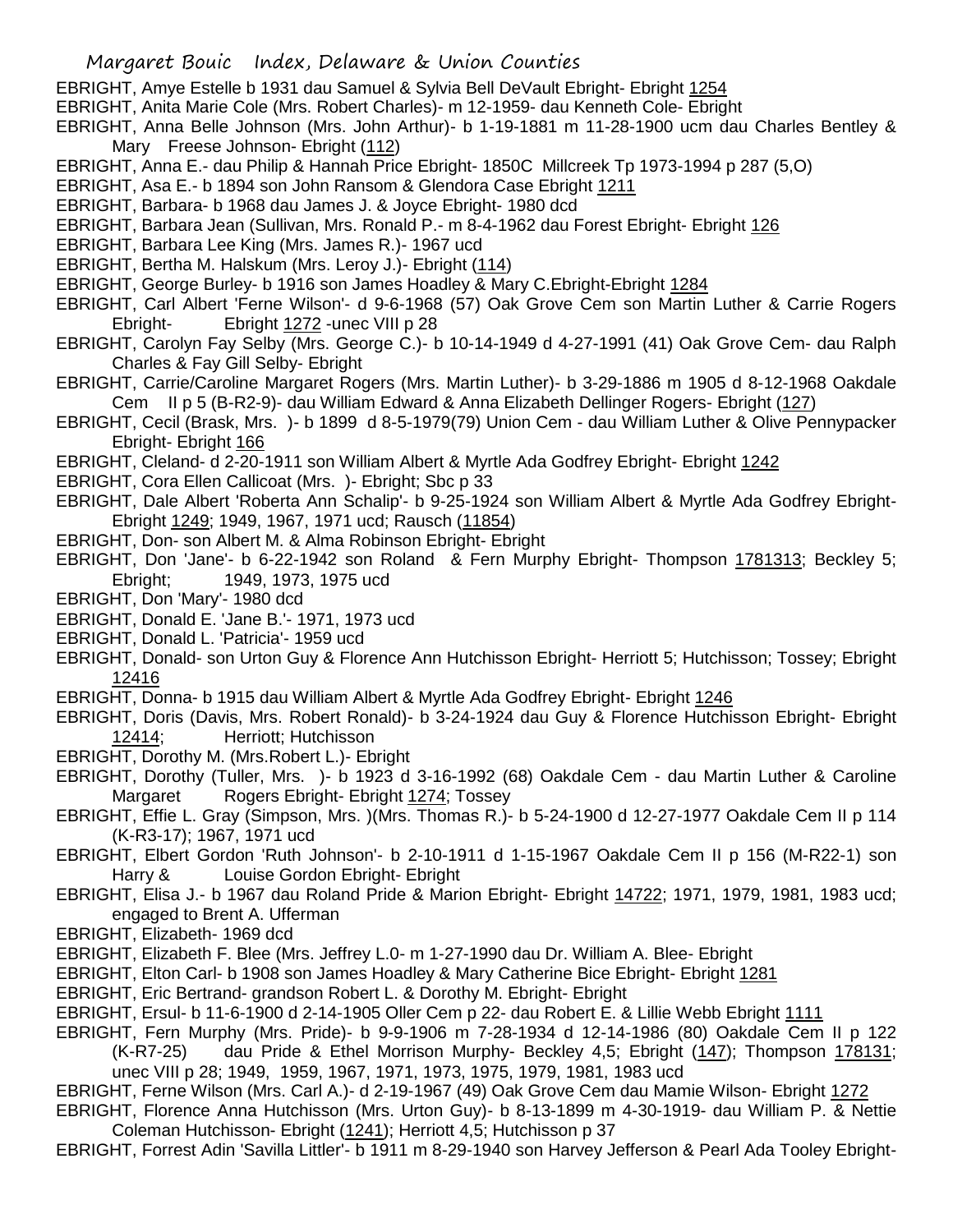- Ebright 1261; unec VIII p 28; 1967, 1971, 1973, 1975 ucd
- EBRIGHT, Galird- b 1927- son James Hoadley & Mary Catherine Bice Ebright- Ebright 1285; 1949 ucd
- EBRIGHT, George B.- son James Hoadley & Mary Catherine Bice Ebright- Ebright
- EBRIGHT, George C. 'Carolyn Fay Selby'- Ebright
- EBRIGHT, George- b 1965 son Robert Eli & Lillie Webb Ebright- Ebright 1114
- EBRIGHT, George W. 'Mary E.Gantt'- b 2-13-1903 Concord Tp dcb -d 4-1972(69) bur Sunset Cem- son Robert Eli & Lillie Webb Ebright- Ebright 1114; 1961, 1969, 1971 dcd
- EBRIGHT, Glendora Case (Mrs. John Ransom)- m 1892 dau Orrin H. D. & Helen Morgan Case- onwq VIII p 51; Ebright 121- unec IV p 10
- EBRIGHT, Urton Guy 'Florence Hutchisson'- b 6-26-1900 m 4-30-1919 son William & Rosa Herriott Ebright-Herriott 4,5; Hutchisson p 37; Ebright 1241; unec VIII p 28
- EBRIGHT, Urton Guy 'Ella''Mary''Rose''Dorothy'- son Urton Guy & Florence Hutchisson- Hutchisson p 37; Ebright 12413
- EBRIGHT, Hannah Price (Mrs. Philip)- d 1-14-1885 mt- Ebright (1); 1850C Millcreek Tp 1973-1994 p 127 (31); 1860C Mil Tp 108 (40); 1880C Mil Tp 83 (61,O); ped Robert Clendenen #18 29; unec III p 24, VI p 14

EBRIGHT, Harley A.- b 1904 son John Ransom & Glendora Case Ebright- Ebright 1215

- EBRIGHT, Harry G. 'Josephine Bice'- b 2-11-1885 m 12-27-1904 son John Wesley & Sarah Baughman Ebright- Ebright 115
- EBRIGHT, Harry L.- b 11-20-1948- son Elbert Gordon & Ruth Johnson Ebright- Ebright
- EBRIGHT, Harry 'Louise Gordon'- Ebright
- EBRIGHT, Harvey Jefferson 'Ada Pearl Tooley'- b 7-25-1879 m 1910 d 10-25-1960 Watkins Cem djlm p 104 son Amos B. & Lydia Tossey Ebright- Tossey 3; Ebright 126; 1880C Millcreek Tp 108 (1,O)
- EBRIGHT, Herbert L.'Lillian''Virginia'- b 10-2-1925 son Urton Guy & Florence Hutchisson Ebright- Herriott 5; Ebright 12415; Hutchisson p 37
- EBRIGHT, Homer L.'Louisa Morgan'- b 1873 son John Wesley & Sarah Catherine Baughman Ebright- Ebright 113
- EBRIGHT, Ina Ora (Robinson, Mrs. J. Lee)- b 10-8-1891 d 8-19-1958 (66) Oller Cem- dau William Luther & Olive Pennypacker Ebright- Ebright 152
- EBRIGHT, Ira Louis"Sorg' 'Millie Piersol'- son William Luther & Olive Pennypacker Ebright- Ebright; Carr 114481; Piersol 3
- EBRIGHT, Ivalue/Louie (Norris, Mrs. Charles)- b 6-28-1894 m 10-6-1912 d 10-6-1974 dau William Luther & Olive Pennypacker Ebright- Ebright 143
- EBRIGHT, James Arthur 'Anna Belle Johnson'- b 9-29-1878 m 11-28-1900- son John Wesley & Sarah Baughman Ebright- Ebright
- EBRIGHT, James- b 1950- son Forrest & Savilla Littler Ebright- 1967 ucd
- EBRIGHT, James Hoadley 'Mary Catharine Bice'- b 12-2-1883 m 5-16-1907 d 11-5-1965 son Amos B. & Lydia Tossey Ebright- Ebright 128; Tossey 1949 ucd
- EBRIGHT, James R.- b d 1932 New Millcreek Cem p 26
- EBRIGHT, James r.- brother Robert L. Ebright- Ebright
- EBRIGHT, James Robert 'Barbara Lee King'- m 6-5-1965 son Robert L. & Dorothy M. Ebright- Ebright; 1967 ucd
- EBRIGHT, James Woodrow- b 1916 son James Hoadley & Mary Catherine Bice Ebright- Ebright 1262; unec VIII p 29
- EBRIGHT, James J. 'Joyce'- 1980 dcd
- EBRIGHT, James Oscar- b 6-2-1888 son William Luther & Olive Pennypacker Ebright- Ebright 151
- EBRIGHT, James R.- 1961 dcd
- EBRIGHT, James- son Robert & Sue M. Stockman Ebright- Ebright
- EBRIGHT, James Walter 'Mabel Landon'- b 5-18-1913 d 6-8-1989 (76) bur New Millcreek Cem- son James Hoadly & Mary Catherine Bice Ebright- Ebright 1283
- EBRIGHT, Jane B. (Mrs. Donald E.)- 1971, 1973, 1975 ucd
- EBRIGHT, Janice- dau James Walter & Mabel Landon Ebright- Ebright 12831
- EBRIGHT, Janice L. (Rothwell, Mrs. Thomas)- dau Cora Ellen Ebright- Ebright
- EBRIGHT, Jeffrey L. 'Elizabeth F. Blee'- m 1-27-1990 son Albert M. & Alma Robinson Ebright- Ebright
- EBRIGHT, Jesse Garrett- son George C. & Caroline F. Selby Ebright- Ebright
- EBRIGHT, John Arthur 'Anna Belle Johnson'- b 9-29-1878 m 11-29-1900 son John Wesley & Sarah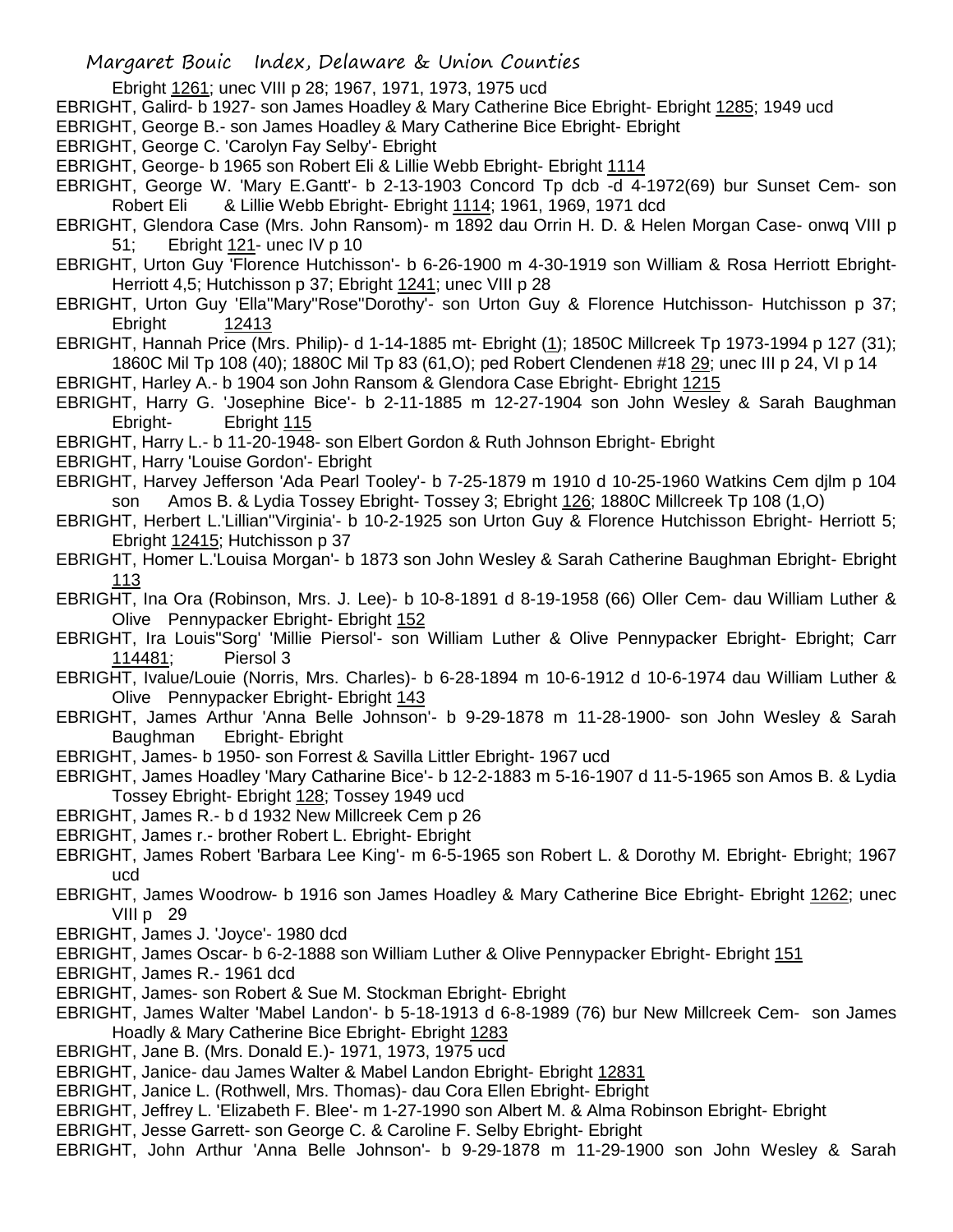Baughman Ebright- Ebright 112; 1880C Millcreek Tp 77 (1,O)

EBRIGHT, John- b 1968 son Donald E. & Jane B. Ebright- 1971, 1973, 1975 ucd

EBRIGHT, John- son John Wesley & Sarah Catharine Baughman Ebright- 1870C Millcreek Tp 77 p 10 (1,O) EBRIGHT,

- EBRIGHT, John Leo- b 5-28-1947 d 1950 Oakdale Cem II p 120 (K-R7-25)- son Pride Shields & Fern Murphy Ebright- Ebright; Beckley 5; Thompson 1281314
- EBRIGHT, John R.- son Amos B. & Lydia Tossey Ebright- Ebright 1321; 1880C Millcreek Tp 108 (13,O)
- EBRIGHT, John Ransom 'Glennie/Glendora Case'- b 10-25-1866 m 7-13-1892 d 8-5-1954- Ebright 121; onwq VII p 51; 1870C Millcreek Tp 128 p 16 (3,0); unec VII p 27
- EBRIGHT, John Wesley' Sarah Catherine Baughman'- b 1843 m 8-27-1868 ucm 4424- Ebright 11- 1850C Millcreek Tp 1973-1991 p 281 (7,O); 1860C Mil Tp 108(16,O); 1870C Mil Tp 77 p 10 (26,O); (1880C Mil Tp 73 (37,O) p 158A
- EBRIGHT, Joseph Leroy- b 8-21-1871 d 12-4-1888- son Amos B. & Lydia Tossey Ebright- Ebright 123
- EBRIGHT, Joseph Leroy- b 1921 son Samuel & Sylvia Bell DeVault Ebright- Ebright 1251
- EBRIGHT, Josephine Bice (Mrs. Harry G.)- b 4-28-1886 m 12-27-1904 dau Nathan & Josephine Robert Bice-Ebright (115)
- EBRIGHT, Jossie Leona- b 1899 dau Homer L. & Louisa Morgan Ebright- Ebright 1131
- EBRIGHT, Joyce (Mrs. James J.)- 1980 dcd
- EBRIGHT, June Eileen- b 1918 dau William Albert & Myrtle Ada Godfrey Ebright-0 Ebright 1247
- EBRIGHT, J. W.- uca p 23, 31, 19
- EBRIGHT, Kathryn- dau Forrest Ebright- Ebright
- EBRIGHT, Laura Margaret- b 1913 d 1933 dau William Albert & Mrytle Ada Godfrey Ebright- Ebright 1245
- EBRIGHT, Leah May- d 8-1-1873 New Millcreek Cem p 26
- EBRIGHT, Leroy J. 'Beulah M. Halskum'- son John W. & Sarah Catherine Baughman Ebright- Ebright 114
- EBRIGHT, Lillian James (Mrs.)- Sbc p 34
- EBRIGHT, Lillian M.- b 1910 d 1935 New Millcreek Cem p 26
- EBRIGHT, Lillie Webb (Mrs. Robert Eli)- b 4-22-1880 m 1-26-1899 d 12-31-1947 Oakdale Cem II p 105 (H-RI-15)- dau George A. & Susan Brown Webb- Ebright (111)
- EBRIGHT, Linda (Chandler, Mrs. Leon) div- b 5-3-1939 dau Pride Shields & Fern Murphy Ebright- Beckely 5,6; Ebright; Thompson 1781312; 1949 ucd
- EBRIGHT, Lizzie- 1971 dcd Westerville
- EBRIGHT, Louis- son Donald L. & Patricia Ebright- 1959 ucd (1 1/2)
- EBRIGHT, Louisa Morgan (Mrs. Homer L.)- Ebright (113)
- EBRIGHT, Louise Gordon (Mrs. Harry)- Ebright
- EBRIGHT, Martin Luther 'Caroline Margaret Rogers'- b 9-16-1880 m 6-7-1905 d 6-3-1970 Oakdale Cem II p 5 (B-R2-9) son Amos B. & Lydia Tossey Ebright- Ebright 127; Tossey 1327; 1900C Claibourne Tp 68-73 p 3B (18,O,O,O)
- EBRIGHT, William Luther 'Olive Pennypacker'- b 9-4-1854 m 4-6-1885 d 11-16-1922 son Philip & Hannah Price Ebright- Ebright 15- 1860C Millcreek Tp 108(6,O); 1880C Mil Tp 83 (24,O)
- EBRIGHT, Lydia Ann Tossey (Mrs. Amos B.)- b 6-25-1848 m 9-10-1865 ucm 3787 d 5-14-1933 dau William & Mary Bell Tossey- Ebright; Tossey 132; 1870C Millcreek Tp 128 p 16 (20,O); 1880C Mil Tp 108 (31,O); 1900C Claibourne Tp 68-73 p 3B (50,O,O,O) 8 ch 7 living; ped Robert Clendenen #18 15- unec III p 24
- EBRIGHT, Lydia Leona- b 1920 dau William Albert & Myrtle Ada Godfrey Ebright- Ebright 1248
- EBRIGHT, Madge- dau John & Glennie Case Ebright- onwq VII p 51; Ebright 1214
- EBRIGHT, Mae K.- b d 1935 New Millcreek Cem- p 26
- EBRIGHT, Margaret Ann- dau Elbert Gordon & Ruth Johnson Ebright- Ebright
- EBRIGHT, Marion E. (Mrs. Ronald Pride)- 1971, 1979, 1981, 1983 ucd
- EBRIGHT, Margaret A. (Picklesimer, Mrs. Karl W.)- Ebright; Picklesimer
- EBRIGHT, Martha Estelle (Morgan, Mrs. Harry Davis)- b 1-26-1869 m 7-29-1886 d 2-20-1919 dau Amos & Lydia Ann Tossey Ebright- Tossey 1322; Ebright 123; 1870C Millcreek Tp 128 p 16 (1,O); ped Robert Clendenen #18 7 - unec III p 24
- EBRIGHT, Martha Jane- b 1924 dau Samuel & Sylvia Bell DeVault Ebright- Ebright 1252
- EBRIGHT, Mary Catherine Bice (Mrs. James Hoadley)- b 10-2-1890 m 5-16-1907 d 12-19-1984 (94) New Millcreek Cem- dau Nathan & Josephine Roberts Bice- Ebright (128); 1949, 1959, 1967 ucd
- EBRIGHT, Mary (Mrs. Don)- 1980 dcd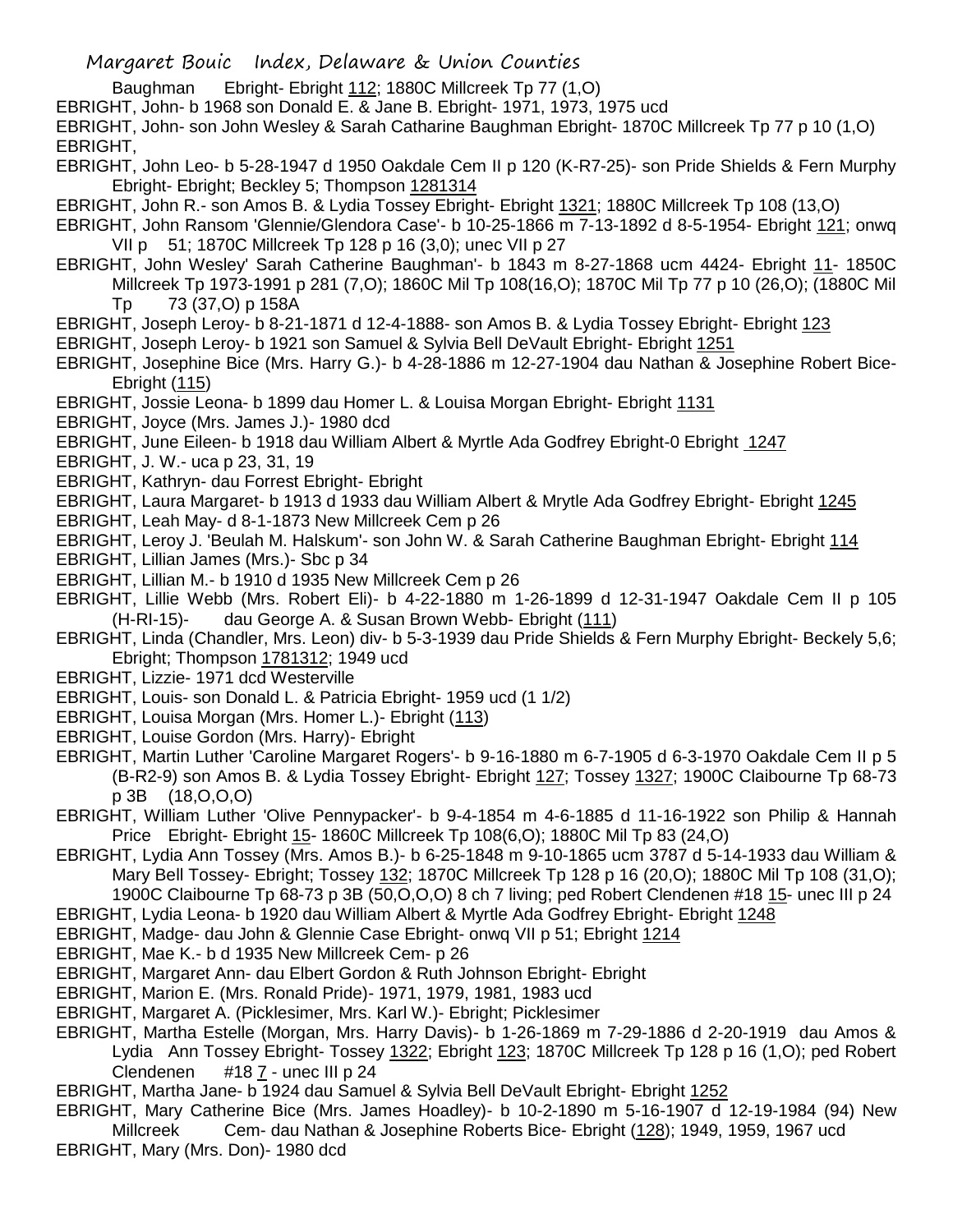- EBRIGHT, Mary E. Gantt (Mrs. George W.)- b 3-5-1905 Jackson Tp d 10-17-1988 (83) bur Galloway- dau T. T. & Mina Berry Gantt- Ebright (1114)
- EBRIGHT, Mary E. (Mrs. George W.)- 1961, 1969, 1971 dcd
- EBRIGHT, Mary E. (Keller, Mrs. Donald P.) (Mrs. Don W.)- b 5-21-1921 d 8-24-1988 (67) bur Fairview Mem.- **Ebright**
- EBRIGHT, Mary (Goslee, Mrs. )- dau Martin Luther & Ollie Pennypacker Ebright- Ebright 147; unec VIII p 28
- EBRIGHT, Mary L. (Bragg, Mrs. William R.)- m 6-10-1875- dau Philip & Hannah Price Ebright- Ebright 13; 1850C Millcreek Tp (3,O)
- EBRIGHT, Mary S. (Bragg, Mrs. William R.)- m 10-6-1875 ucm 5758
- EBRIGHT, Maurice- son John Ransom & Glendora Case Ebright- Ebright 1212
- EBRIGHT, Maybelle (Miller, Mrs. )(Hill, Mrs. John)- m 8-6-1966 dau Urton Guy & Florence Hutchisson Ebright-Ebright 12412; Herriott 5; Hutchisson p 37
- EBRIGHT, Merril- ch John & Glennie Case Ebright- onwq VII p 51; Ebright 1213
- EBRIGHT, Millie Piersol (Mrs.Ira)- dau Enoch & Emma Liggett Piersol- Piersol 3;Carr (114481)
- EBRIGHT, Myrtle E. Godfrey (Mrs. William A.)- b 1882 d 1945 Watkins Cem djlm p 109- dau Alfred Godfrey-Ebright (124); Tossey 3
- EBRIGHT, Myrtle (Fowler, Mrs. )- b 5-27-1919 m 9-26-1946 d 9-22-1989 Oakdale Cem dau Robert Eli & Lillie Webb Ebright- Ebright 1113
- EBRIGHT, Olive Pennypacker (Mrs. William Luther)- m 46-1885 dau Benjamin & Marille Hyland Pennypacker-Ebright (15)
- EBRIGHT, Patricia Ann Wornstaff (McLoughlin, Mrs. Bernard Leroy)(Young, Mrs. John)(Bright, Mrs. Don)(Mrs. Rodger) div b 8-3-1940 m(1) 5-7-1957 dau Wilber Levi & Evelyn Mae Ayers Wornstaff- Cowgill p 35
- EBRIGHT, Patricia (Mrs. Donald L.)- 1959 ucd
- EBRIGHT, Patricia L.(Kretzer, Mrs. Steven Randal)- m 10-15- 1983- dau Albert M. & Alma Ebright- Ebright
- EBRIGHT, Pearl Ada Tooley (Mrs. Harvey Jefferson)- d 1950- Ebright
- EBRIGHT, Philip 'Hannah Price'- Ebright 1- 1850C Millcreek Tp 1973-1994 p 287 (40); 1860C Mil Tp 108 (50,O); 1870C Mil Tp 83 p 10 (59,O); 1880C Mil Tp 83 (69,O); ped Robert Clendenen #18 28 unec III p 24, VI p 14
- EBRIGHT, Pride Shields 'Fern Murphy'- b 7-5-1905 m 7-28-1934 d 2-21-1981 Oakdale Cem II p 122 (K-R7-25)- son William Luther & Olive Pennypacker Ebright- Beckley 4,5; Ebright 147; Thompson (178131); 1949, 1959, 1967, 1971, 1973, 1975, 1979 ucd; uca p 49; unec VIII p 28
- EBRIGHT, Randall C.- b d 8-28-1964 son Robert E. & Anita Marie Cole Ebright- Ebright
- 
- EBRIGHT, Randy- son Donald L. & Patricia Ebright- 1959 ucd (9 mo)
- EBRIGHT, Reba Annamay (Strayer, Mrs. Paul R.)- b 6-24-1916 m 6-8-1937 d 7-10-1991 (75) Oakdale Cem dau Martin Luther & Caroline Margaret Rogers Ebright- Ebright 1273; Strayer; unec VIII p 29
- EBRIGHT, Regginald C.- son Robert Charles & Anita Marie Cole Ebright- Ebright
- EBRIGHT, Rene- b 1959 dau Donald E. & Jane B. Ebright- 1971 ucd
- EBRIGHT, Rhonda C. (Johnson, Mrs. )- dau Robert Charles & Anita Marie Cole Ebright- Ebright
- EBRIGHT, Richard C. son Robert Charles & Anita Marie Cole Ebright- Ebright
- EBRIGHT, Richmond- son George W. & Mary E. Gantt Ebright- Ebright
- EBRIGHT, Rita- b 1908 dau William Albert & Myrtle Ada Godfrey Ebright- Ebright 1243
- EBRIGHT, Robert Charles Sr.'Anita Marie Cole'- b 3-12-1939 m 12-1959 d 9-28-1990 (51) Oak Grove Cem son Carl Albert & Fern Elma Wilson Ebright- Ebright
- EBRIGHT, Robert Eli 'Lillie Webb'- b 6-21-1869 m 1-26-1899 d 4-7-1949 Oak Grove Cem II p 105 (H-RI-15) son John W. & Sarah C. Ebright- Ebright 1111;-1880C Millcreek Tp 73 (10,O); Un Co births
- EBRIGHT, Robert- son George W. & Mary E. Gantt Ebright- Ebright
- EBRIGHT, Robert Charles Jr.- son Robert Charles & Anita Marie Cole Ebright- Ebright
- EBRIGHT, Robert L. 'Dorothy M.'- d 7-2-1989 (67) Ebright
- EBRIGHT, Robert L. II- grandson Robert L. & Dorothy M. Ebright- Ebright
- EBRIGHT, Robert V. 'Sue Stockman'- d 1980- Ebright; 1961, 1969, 1971 dcd
- EBRIGHT, Roberta Ann Schalip (Mrs. Dale Albert)- b 2-26-1932 m 7-28-1957 d 6-26-1986 (54) dau Clarence Marie Rausch Schalip- Ebright; Rausch 11854 II p 263; 1967, 1971 ucd
- EBRIGHT, Rodger 'Patricia Ann Wornstaff'- div- Cowgill p 35
- EBRIGHT, Roger E. 'Terri Thompson'- b 12-2-1948 Delaware d 12-5-1986 (38) son
	- Dorothy Tuller Ebright- Ebright; 1967, 1971 ucd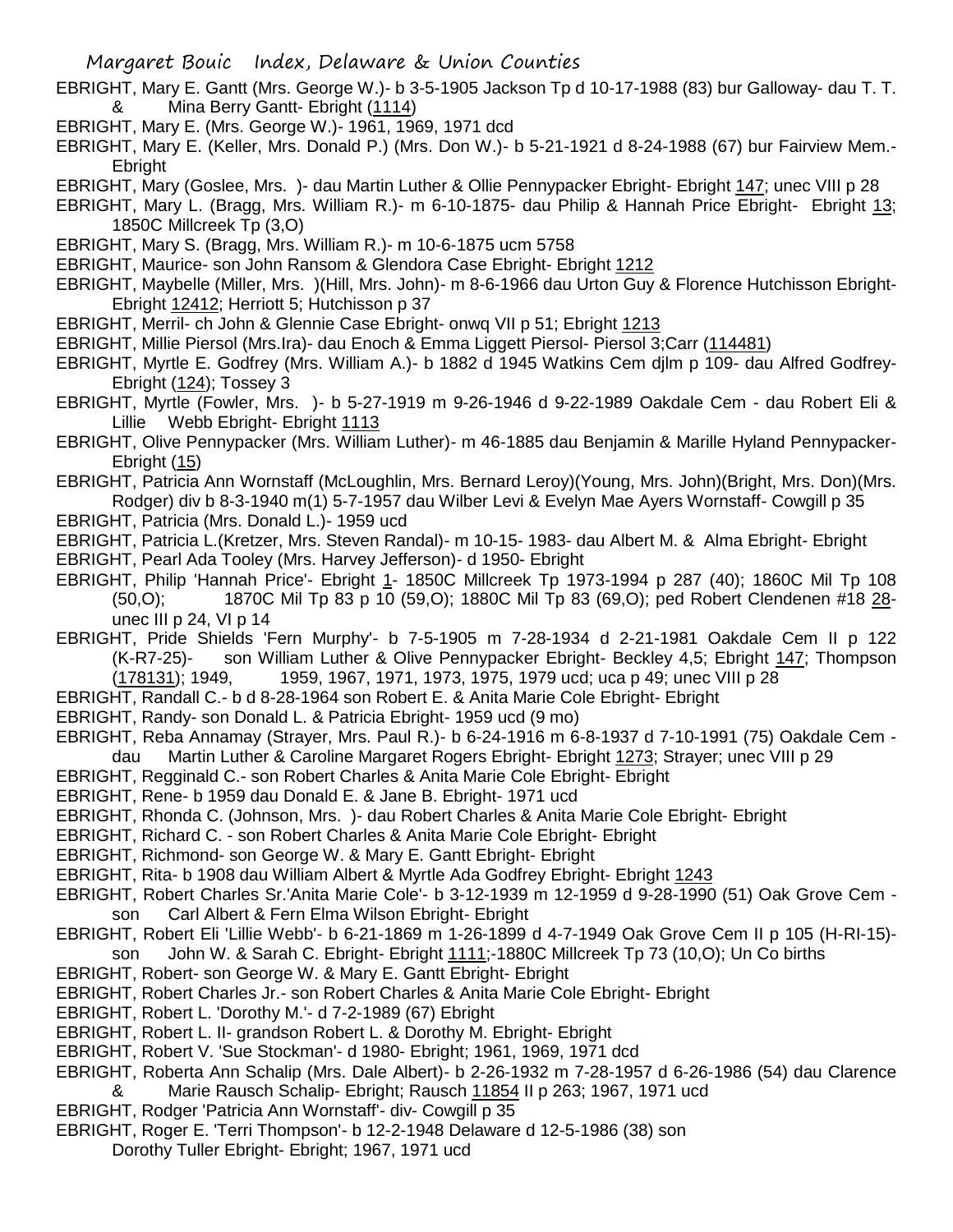- EBRIGHT, Roland Pride 'Marion'- b 11-1937 son Pride Shields & Fern Murphy Ebright- Beckley 5; Ebright; Thompson 1781311; 1949, 1959, 1971, 1979, 1981, 1983 ucd
- EBRIGHT, Ronald C.- son Robert Charles & Anita Marie Cole Ebright- Ebright
- EBRIGHT, Rosa May Herriott (Mrs. William)- b 9-17-1879 m 7-4-1899 d 9-7-1902 Jerome IOOF Cem djlm p 108- dau Samuel Cora & Etta C. Berry Herriott- Herriott 3,4; Ebright (124)
- EBRIGHT, Rosetta (Dorsey, Mrs. Bernard)- b 4-19-1920 m 4-30-1940 dau Urton Guy & Florence Hutchisson Ebright- Ebright 12411; Herriott; Hutchisson p 37
- EBRIGHT, Rubye Estella- dau William Albert & Myrtle Ada Godgrey Ebright- Ebright 1244; unec VIII p 28
- EBRIGHT, Ruth Ann (Mitchell, Mrs. Donald Lee)- b 11-23-1943 m 7-6-1963- dau Carl A. & Fern Wilson Ebright- Ebright; dcc Virginia Harsh Mitchell 1
- EBRIGHT, Ruth Elizabeth Johnson (Mrs. Elbert Gordon)- b 8-21-1911 d 3-11-1964 (52) Oak Grove Cem II p 156 (M-R22-1) dau Paul & Pearl Andrews Johnson- Ebright; Ost p 3
- EBRIGHT, Ruth- b 4-14-1897 d 6-9-1984 (87) dau William Luther & Olive Pennypacker Ebright- Ebright 155 EBRIGHT, Samantha Jane- Granddau Robert L. & Dorothy M. Ebright- Ebright
- EBRIGHT, Samuel H. 'Sylvia Bell DeVault'- b 2-8-1876 m 3-28-1920 d 3-18-1940- son Amos B. & Lydia Ann Tossey Ebright- Ebright 125; Tossey 3; 1880C Millcreek Tp 108 (4,O)
- EBRIGHT, Sarah Catherine Baughman (Mrs. John W.)- b 7-4-1848 m 8-21-1868 ucm 4424 d 2-18-1920 Oller Cem p 18- dau John & Anna Layman Baughman- Ebright (11); 1870C Millcreek Tp 77 p 10 (20,O); 1880C Mil Tp 73 (32,O)
- EBRIGHT, Saundra (Clark, Mrs. Leonard)- dau Carl A. & Ferne Wilson Ebright- Ebright 1272
- EBRIGHT, Savilla Littler (Mrs. Forrest)- 1967, 1971, 1973, 1975 ucd
- EBRIGHT, Shelly Ren'e (Jarvis, Mrs. )- dau George C. & Carolyn Fay Selby Ebright- Ebright
- EBRIGHT, Sherry Lea (Castle, Mrs. )- dau Robert L. & Dorothy M. Ebright- Ebright
- EBRIGHT, Stacie Ray- dau George C. & Carolyn Fay Selby Ebright- Ebright
- EBRIGHT, Steven- b 1961 son Donald E. & Jane B. Ebright- 1971 ucd
- EBRIGHT, Sue M. Stockman (Mrs. Robert)- d 10-13-1985 (74)- Ebright; 1961, 1969, 1971 dcd
- EBRIGHT, Mary Susan- dau Philip & Hannah Price Ebright- Ebright 14; 1860C Millcreek Tp 108 (12,O)
- EBRIGHT, Susan (Jones, Mrs. Frank)- dau George W. & Mary E. Gantt Ebright- Ebright
- EBRIGHT, Suzanne (Collins, Mrs. Lee)(Welsh, Mrs. Fay)- dau Urton Guy & Florence Hutchisson Ebright Ebright 12417; Herriott; Hutchisson p 37
- EBRIGHT, Sylvia Bell DeVault (Mrs. Samuel)- b 10-5-1901 m 3-28-1920- Ebright (125)
- EBRIGHT, Terry- ch Urton Guy & Florence Hutchisson Ebright- Ebright 12418; Herriott; Hutchisson p 37
- EBRIGHT, Thomas Roger 'Effie L. Gray'- b 11-28-1905 d 6-3-1973 Oakdale Cem II p 114 (K-R3-17)- son Martin Luther & Caroline Margaret Rogers Ebright- Ebright 1271
- EBRIGHT, Tillie (Shuler, Mrs. )- b 1930 dau James Hoadley & Mary Catherine Bice Ebright- Ebright 1286
- EBRIGHT, Urton Guy 'Florence Ann Hutchisson'- b 6-26-1900 m 4-30-1919 son William A. & Rosa Herriott Ebright- Ebright 1241; Herriott; Hutchisson
- EBRIGHT, Virginia Ann- b 1927 d 1961 dau Samuel & Sylvia Bell DeVault Ebright- Ebright 1253
- EBRIGHT, Virginia- b 1920 dau Leroy J. & Beulah m. Halskum Ebright- Ebright 1141
- EBRIGHT, Wanda (Blue, Mrs. )- sister Robert Charles Ebright- Ebright
- EBRIGHT, Willellean- b 7-19-1911 ch William & Myrtle Godfrey Ebright- unec VIII p 58
- EBRIGHT, William Albert 'Rosa Herriott''Myrtle E. Godfrey'- b 4-3-1873 m(1)7-4-1899 (2)11-24-1906 d 8-27-1950 Watkins Cem p 2 djlm p 109- son Amos B. & Lydia Tossey Ebright- uning p 30; Ebright 124; 1880C Millcreek Tp 108
- EBRIGHT, William- Jerome IOOF Cem p 119
- EBRIGHT, William G. Clelland- b 1910 d 1912 Jerome IOOF Cem djlm p 108- son William & Myrtle Godfrey Ebright- unec VIII p 70
- EBRIGHT, William H.- 3-30-1873- New Millcreek Cem p 26
- EBRIGHT, William 'Mary'- d (66)
- EBRIGHT, William 'Ollie Pennypacker'- Ebright
- EBRIGHT, Wilma June- b 1934- dau Samuel & Sylvia Bell DeVault Ebright- Ebright 1256
- EBY, Alice (Cripe, Mrs. )- dau Harry H. & Macy Bolinger Eby- Eby
- EBY, Alvah b 1870 d 1953 Marlborough Cem p 187
- EBY, Alvin Edward 'Nancy Jane Witmer'- b 8-10-1927 m 5-19-1950 son Arthur Alvin & Dorothy Frances Shuey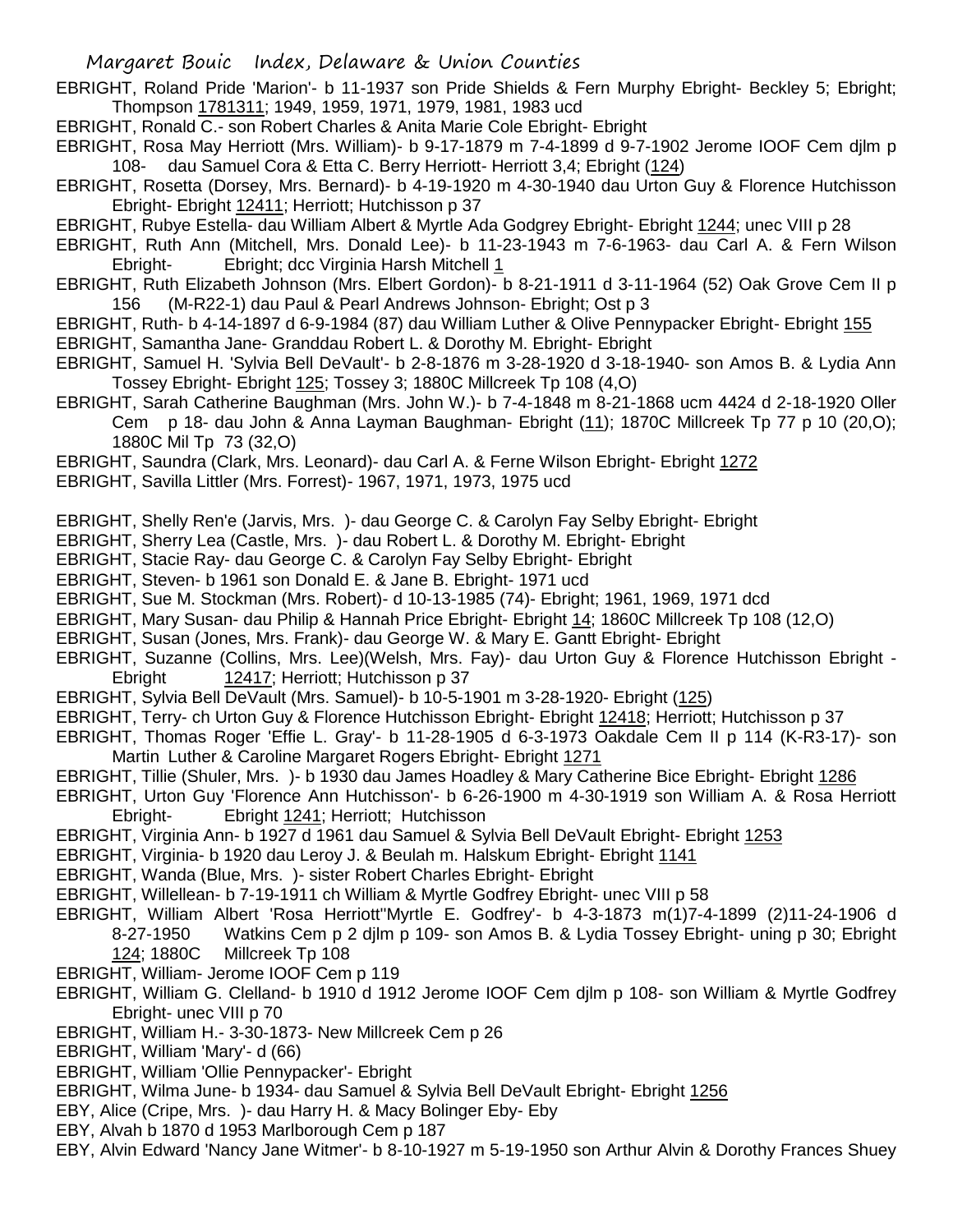- Margaret Bouic Index, Delaware & Union Counties Eby- Weiser p 319
- EBY, Amy- b 1972 dau Jacob & Carol Eby- Eby; 1979, 1981 ucd
- EBY, Annie Katharine (Fulkroad, Mrs. Foster)- b 4-14-1879 d 11-19-1953 dau William Edward & Susan Agnes Koppenheffer Eby- Weiser p 316
- EBY, Arthella Bodily (Coats, Mrs. Sherman Monroe)(Rich, Mrs. Gene)(Mrs. Paul R.)- b 1941 m(3) 3-8-1966 dau Robert Dallas & Althea Rogers Bodily- McKitrick p 149
- EBY, Arthur Alvin 'Gertrude McCord''Dorothy Frances Shuey'- b 6-6-1887 m(2) 5-20-1922 son William Edward & Susan Agnes Koppenheffer Eby- Weiser p 319
- EBY, Beth- dau Hal H. & Patricia Sue Parrott- Genther p a8
- EBY, Brenda Sue Welch (Mrs. Christopher Brian)- m 9-1983- Eby
- EBY, Carl son Melvin & Doris Eby- Eby
- EBY, Carol (Mrs. Jacob E.)(Kiester, Mrs. )- 1979, 1981, 1983 ucd
- EBY, Cecil 'Edith'- son Harry H. & Macy Bolinger Eby- 1979, 1981, 1983 ucd
- EBY, Charles- son Harry H. & Macy Bolinger Eby- Eby
- EBY, Christopher Brian 'Brenda Sue Welch'- m 8-1983 son Jacob & Carol Eby- 1979, 1981 ucd
- EBY, Daniel- 1975 ucd; Mrs. Daniel 1979, 1981 ucd
- EBY, Daniel B. 'Theka I.Bigler''- b 10-15-1906 m 9-5-1932 d 7-29-1969 Milford Cem Un Al p 77- son Harry H. & Macy Bolnger Eby- Eby'; 1985 uch p 44
- EBY, Daniel William- b 7-31-1959 son Hal H. & Patricia Sue Parrott Eby- 1985 uch p 45, 110; Genther p a8
- EBY, David Willis- b 6-6-1968 son Hal H. & Patricia Sue Parrott Eby- 1985 uch p 34; Genther p a8
- EBY, Deanna (Goldfarb, Mrs. )- dau Harry H. & Macy Bolnger Eby- Eby
- EBY, Dora A. ( Mrs. )- d 1-27-19687 bur Arlington- Beck
- EBY, Dorothy Frances Shuey (Mrs. Arthur Alvin)- b 1-22-1892 m 5-20-1922 d 7-17-1945- Weiser p 319
- EBY, Edith Ann Pacey (Mrs. Cecil)- b 1-31-1918 m 12-14-1876 d 1-5-1983 bur Milford- dau Andy & Clara Jane Agner Pacey- Eby; 1975 ucd
- EBY, Edward- d.y. son William Edward & Susan Agnes Koppenheffer Eby- Weiser p 319
- EBY, Emma (Wert, Mrs. )- dau Harry H. & Macy Bolinger Eby- Eby
- EBY, Eric James- b 5-21-1980 son Carl Eby- Eby
- EBY, Francs- son Harry H. & Macy Bolinger Eby- Eby
- EBY, Gertrude McCord (Mrs. Arthur Alvin)- div Weiser p 319
- EBY, Hal H. 'Patricia Sue Parrott- m 6-23-1957 son Daniel B. & Theka Bigler Eby- 1985 uch p 44, 110; Genther p a8
- EBY, Harry H. 'Macy Bolinger'- Eby
- EBY, Herbert J.- b 1882 d 1954 son William Edward & Susan Agnes Koppenheffer Eby- Weiser p 319
- EBY, Jacob F. 'Carol'- Eby; 1979, 1981, 1983 ucd
- EBY, Jeannette- b 1867 d 1951 Marlborough Cem p 187
- EBY, Jenne (Hendrickson, Mrs. )- dau Harry H. & Macy Bolinger Eby- Eby
- EBY, Julia Marie- b 1964 dau Jacob & Carol Eby- Eby; 1979, 1971 ucd; engaged to Steven L. Reynolds
- EBY, Macy Bolinger (Mrs. Harry H.)- Eby
- EBY, Mark- son Jacob & Carol Eby- 1979, 1981 ucd
- EBY, Mattie Jordan (Mrs. )- sister Frank Jordan- unec X p 51
- EBY, Minnie Esther (Nagle, Mrs. John Ralph)- b 11-5-1894 m 11-7-1901 d 3-23-1950- dau William Edward & Susan Agnes Koppenheffer Eby- Weiser p 319
- EBY, Moses- brother Dora A. Eby Beck- Beck
- EBY, Nancy Jane Witmer (Mrs. Alvin Edward)- b 8-4-1940 m 5-19-1950- Weiser p 319
- EBY, Patricia Sue Parrott (Mrs. Hal H.)- b 5-1-1937 m 6-23-1957 dau Chester W. & Martha E. Taylor Parrott-1985 uch p 44; Genther p a8
- EBY, Paul R. 'Arthella Bodily'- m 3-8-1966 McKitrick p 149
- EBY, Ruth (Urlich, Mrs. )- dau Harry H. & Macy Bolinger Eby- Eby
- EBY, Sharon Kay- b 10-8-1957 dau Alvin Edward & Nancy Jane Witmer Eby- Weiser p 319
- EBY, Sherry- ch Jacob & Carol Eby- 1979 ucd
- EBY, Susan Agnes Koppenheffer (Mrs. William Edward)- b 9-10-1859 m 10-12-1878 d 1936 dau Moses & Elizabeth Ritzman Koppenheffer- Weiser p 316
- EBY, Theka Elizabeth (Watts, Mrs. Kevin)- b 2-8-1961 m 4-26-1980 dau Hal H. & Patricia Sue Parrott Eby-1985 uch p 45, 110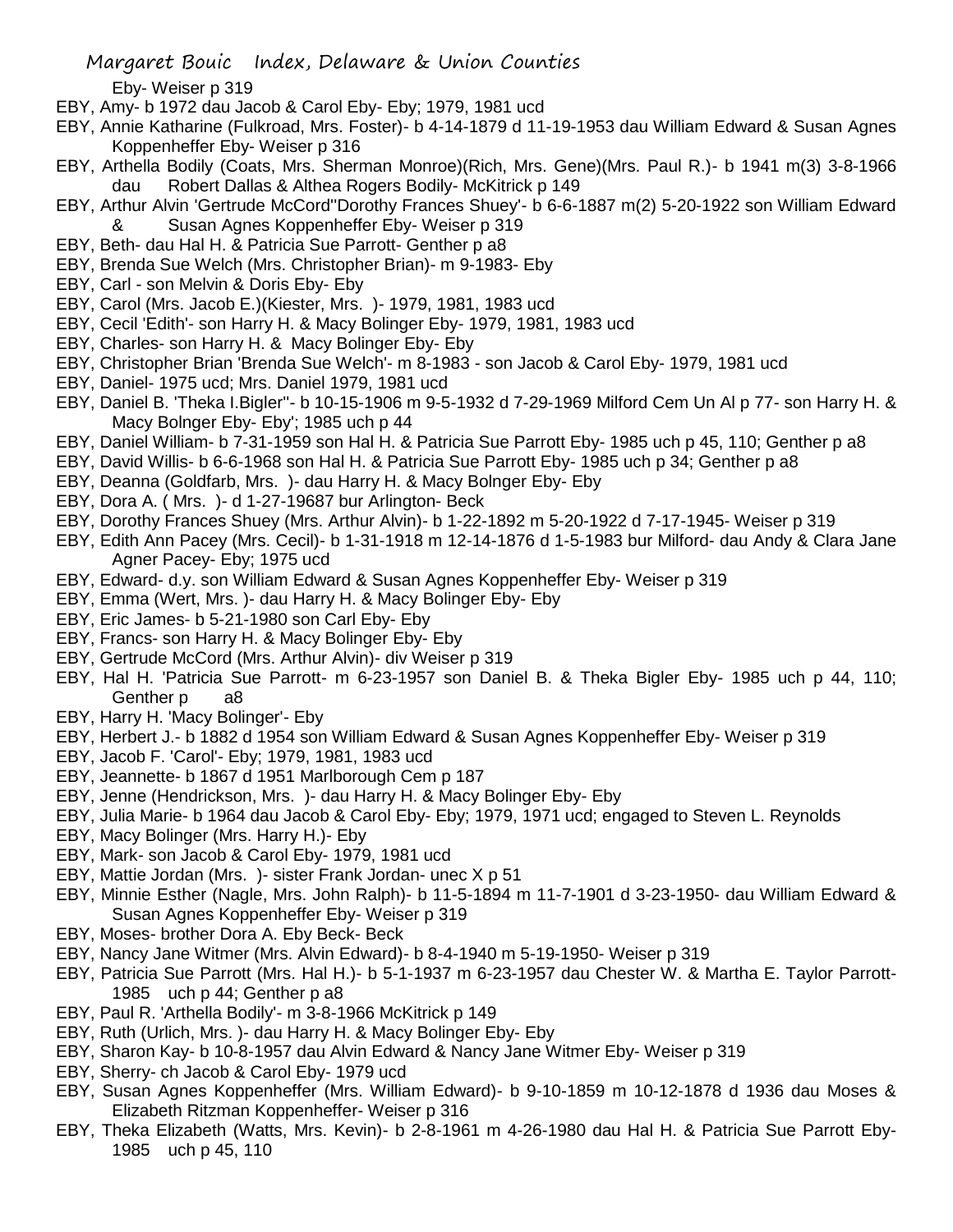- EBY, Thequa/Theka Bigler (Mrs. Daniel B.)- b 1911 m 9-5-1932 -Un Al p 77 Milford Cem- 1985 uch p 44; 1971 ucd
- EBY, Una Jean (Lews, Mrs. )- dau Danel & Theka Bigler Eby- Eby
- EBY, Vernon- brother Dora A. Eby Beck- Beck
- EBY, William Edward 'Susan Agnes Koppenheffer'- b 1860 m 10-12-1878- Weiser p 316
- EBZY, William H.- 1880C Troy Tp p 339A
- ECALES, John- Powers p 86 Fayette Co Penn 1792
- ECCELS, Austin 'Eulah'- Eccels
- ECCELS, Eulah (Mrs. Austin M.)- d 12-1960- Eccels
- ECCELS, Joseph- son Austin & Eulah Eccels- Eccels
- ECCELS, Nancy- dau Austin & Eulah Eccels- Eccels
- ECCLES, Allen M. 'Soph a Lyman'- m 11-29-1859 dcm
- ECCLES, Dona- b 1870 Marengo Cem Powell p 372
- ECCLES, James 'Matilda '- d 4-5-1890 (73y) Marengo Cem Powell p 372
- ECCLES, Leo 'Mary Cosgrove'- Weiser p 515
- ECCLES, Marvin- b 1856 d 1926 Marengo Cem Powell p 372
- ECCLES, Mary- hmp p 109
- ECCLES, Mary Cosgrove (Mrs. Leo)- b 7-27-1917 dau Erby James & Rena Wilcox Cosgrove- Weiser p 515l
- ECCLES, Matilda (Mrs. James)- d 4-5-1884 (59y) Marengo Cem Powell p 372
- ECCLES, Patricia Ann- b 4-15-1943- dau Leo & Mary Cosgrove Eccles- Weiser p 515
- ECCLES, Sophia Lyman (Mrs. Allen M)- m 11-29-1859 dcm
- ECCLESTONE, Annie K. Maine (Mrs. (Irvine C.)- dau Theodore S. & Mary Esther Maine Maine- Asp (1317-2)
- ECCLESTONE, Curtis- b 10-29-1865 dau Styles P. & Louise A. Maine Ecclestone- Asp 2353
- ECCLESTONE, Dorcas Maine (Mrs. Wilbur)- dau John & Eleanor Maine- Asp 675
- ECCLESTONE, Enoch B. 'Ruth C. Maine'- Asp (681)
- ECCLESTONE, Herman C. 'Louisa Bailey'- m 10-27-1870- Asp (1317)
- ECCLESTONE, Ida L. (Randall, Mrs. Henry)- b 3-19-1859 dau Styles P. & Lousa A. Maine Ecclestone- Asp 2352
- ECCLESTONE, Irvin C. 'Annie K. Maine'- b 1-2-1878 m 5-2-1900- son Herman C. & Louisa Bailey Ecclestone-Asp 1317-2
- ECCLESTONE, Louisa A. Maine (Mrs. Styles P.)- b 4-4-1839 m 4-12-1858- dau Charles H. & Almira Ecclestone Maine- Asp 1710
- ECCLESTONE, Louisa Bailey (Mrs. Herman C.)- b 10-28-1848 m 10-27-1870- Asp (1317)
- ECCLESTONE, Ruth C. Maine (Mrs. Enoch B.)- b 1833 dau John & Hannah Palmer Maine- Asp 681
- ECCLESTONE, Styles P 'Louisa A. Maine'- dau John & Hannah Palmer Maine- Asp (17100
- ECCLESTONE, Vernie b 5-20-1872 d 7-9-1872 ch Herman C. & Louisa Bailey Ecclestone- Asp 1317-1
- ECCLESTONE, Wilbur 'Dorcas Maine'- Asp (675)
- ECHARD, Betsey (Campbell, Mrs. Bushnell)- m 3-28-1845 ucm 1036
- ECHARD, Jacob 'Rosanna'- unec I p 14 York Pres. Ch
- ECHARD, Rosanna (Mrs. Jacob)- unec I p 14 York Pres. Ch.
- ECHELBERGER, Andrew F.- son George & Jane Echelberger- 1850C Liberty Tp 1040-1057 p 155 (13,O)
- ECHELBERGER, Benjamin P.- son George & Jane Echelberger- 1850C Liberty Tp 1040-1057 p 155 (11,O)
- ECHELBERGER, Catharine- dau George & Jane Echelberger- 1850C Liberty Tp 1040-1057 p 155 (5,O)
- ECHELBERGER, Elizabeth J.- dau George & Jane Echelberger- 1850C Liberty Tp 1040-1057 p 155 (8,O) ECHELBERGER, Emma (Baker, Mrs. Nathaniel)- unec II p 18
- ECHELBERGER, George- son George & Jane Echelberger- 1850C Liberty Tp 1040-1057 p 155 (17,O)
- ECHELBERGER, George 'Jane'- 1850C Liberty Tp 1040-1057 p 155 (51, Pa)
- ECHELBERGER, Godfrey 'Sarah Hill'- m 4-1-1854 ucm 2111 son George & Jane Echelberger- 1850C Liberty Tp Un Co 1040-1057 p 155 (27,Pa)
- ECHELBERGER, Jane (Mrs. George)- 1850C Liberty Tp 1040-1057 p 155 (47,Pa)
- ECHELBERGER, Mary J.- dau Theodore & Olive Colver Echelberger- 1850C Liberty Tp 880-897 p 131 (2/12,O)
- ECHELBERGER, Matilda Finn (Mrs. Samuel)- m 9-13-1849 1850C Liberty Tp 879-896 p 131 (22,O)
- ECHELBERGER, Olive Colver (Mrs. Theodore)- m 4-8-1849 ucm 1409- 1850C Liberty Tp Un Co 880-897 p 131 (20,O)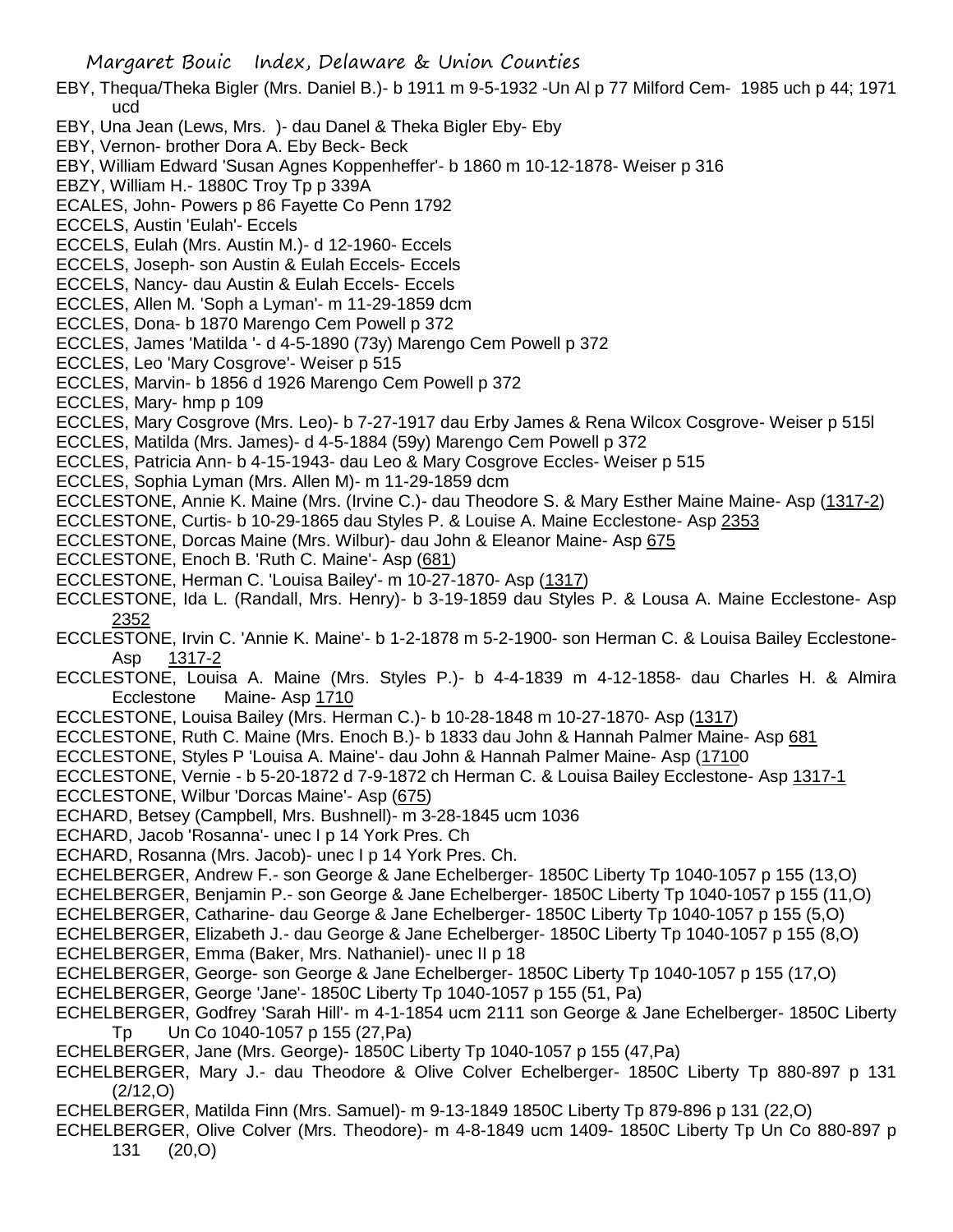- ECHELBERGER, Rosanna B. (Gladhill, Mrs. W. J.)- m 3-3-1854 ucm 2108 dau George & Jane Echelberger-1850C Liberty Tp Un Co 1040-1057 p 155 (18,O)
- ECHELBERGER, Samuel 'Matilda Finn'- m 9-13-1849 ucm 1449- 1850C Liberty Tp Un Co 879-896 p 131 (27,O)
- ECHELBERGER, Sarah Hill (Mrs. Godfrey)- m 4-1-1854 ucm 2111
- ECHELBERGER, Theodore 'Olive Colver'- m 4-8-1849 ucm 1409 1883 uch V p 197; 1850C Liberty Tp Un Co 880-897 p 131 (25,O)
- ECHENBERGER, John F. 'Myrtle B.'- b 1879 Milford Cem- Un Al p 46
- ECHENBERGER, Myrtle B. (Mrs. John F.'- b 1890 d 1932 Milford Cem Un Al p 46
- ECHENROD, infant Clyde- d 6-9-1919 Oakdale Cem p 45 (E-R43-7)
- ECHOLS, David O.- son James S. & Leffa West Echols- Echols
- ECHOLS, James Kenneth- son James S. & Leffa West Echols- Echols
- ECHOLS, James S. 'Leffa West'- b 5-31-1909 W Va d 6-14-1988 (79) bur Ky. Echols
- ECHOLS, Leffa West (Mrs. James S.)- Echols
- ECHOLS, Osborne- brother James S. Echols- Echols
- ECHOLS, Rev. W. C.- 1908 dch p 264
- ECKARD, Ann (Gatln, Mrs. )- dau William & Mae Edwards Eckard- Eckard; Edwards
- ECKARD, Arthur F.- son Harison & Martha Eckard- 1880C Taylor Tp 228-230 p 22 (7,O,O,O)
- ECKARD, Betsy (Campbell, Mrs. Breshnell)- m 3-28-1845- unec VI p 31
- ECKARD, Brenda- dau Wlbert Eckard- engged to Steven Hall- Eckard
- ECKARD, Carrie Ellen (Bright, Mrs. William P.)- b 5-2-1904 m 11-13-1924 d 1-9-1986- dau Edgar Lee & Ida Mae Johnson Eckard- Eckard; Bright
- ECKARD, Charlene (Mrs. James S.)- 1971 dcd
- ECKARD, Christine (Howard, Mrs. Basil)- dau William & Mae Edwards Eckard- Eckard; Edwards
- ECKARD, Cora M.- dau Harison & Martha Eckard- 1880c Taylor Tp 228-230 p 22 (1,O,O,O)
- ECKARD, Dorothy- (Ramsey, Mrs. )- dau William & Mae Edwards Eckard- Eckard; Edwards
- ECKARD, Edgar Lee 'Ida Mae Johnson'- Eckard
- ECKARD, Effie- dau Harison & Martha Eckard- 1880C Taylor Tp 228-230 p 22 (4,O,O,O)
- ECKARD, Fannie (Criswell, Mrs. Harold) dau William & Mae Edwards Eckard- Eckard; Edwards
- ECKARD, Frieda M. (Mrs. Thomas L)- 1967 ucd
- ECKARD, Harison- 1880C Taylor Tp 228-230 p 22 (28,O,O,O)
- ECKARD, Ida Mae Johnson (Mrs. Edgar Lee)- Eckard
- ECKARD, Jacob- 1915 uch p 479; 1883 uch V p 525; 1840C York Tp 254 (40-50)
- ECKARD, James E.- son Harison & Martha Eckard- 1880C Taylor Tp 228-230 p 22 (6,O,O,O)
- ECKARD, James S. 'Lois''Charlene'- 1980 dcd
- ECKARD, Lori- b 1972- dau James S. & Charlene Eckard- 1980 dcd
- ECKARD, Mabel (Heinlen, Mrs. Corwin)- m 2-6-1932 dau William & Mae Edwards- Eckard- Eckard; Edwards; Schultz p 6
- ECKARD, Mae Edwards (Mrs. William)- d 2-28-1981 (91) bur Maple Grove- Eckard
- ECKARD, Marjorie (Perry, Mrs. Francis)- dau William & Mae Edwards Eckard- Eckard; Edwards
- ECKARD, Mark- b 1965 son Thomas L. & Frieda Eckard- 1967 ucd
- ECKARD, Martha (Mrs. Harison)- 1880C Taylor Tp 228-230 p 22 (25,O,O,O)
- ECKARD, Maxine (Henry, Mrs. )(Williams, Mrs. Carl)- dau William & Mae Edwards Eckard- Eckard; Edwards
- ECKARD, Ralph- son William & Mae Edwards Eckard- Eckard; Edwards
- ECKARD, Roy- son William & Mae Edwards Eckard- Eckard; Edwards
- ECKARD, Russell- brother Will]am Eckard- Eckard
- ECKARD, Steven- b 1970 son James S. & Charlene Eckard- 1971, 1980 dcd
- ECKARD, Susannah (Reed, Mrs. E. S.)- m 3-4-1850 ucm 1533; unec III p 13
- ECKARD, Sylvia (Clark, Mrs. )- dau William & Mae Eckard- Eckard
- ECKARD, Teddy- b 1961 ch Thomas l. & Frieda M. Eckard- 1967 ucd
- ECKARD, Thomas L. 'Frieda M. '- 1967 ucd
- ECKARD, Wilbert- son William & Mae Edwards Eckard- Eckard; Edwards
- ECKARD, William 'Mae'- d 7-16-1972 (85) bur Lancaster- Eckard
- ECKARD, Woodrow- son Will]am & Mae Eckard- Eckard
- ECKARDT, Edna L. (Hamilton, Mrs. Lee)- b 1-16-1902 d 12-18-1987 (85) Green Lawn Cem- Eckardt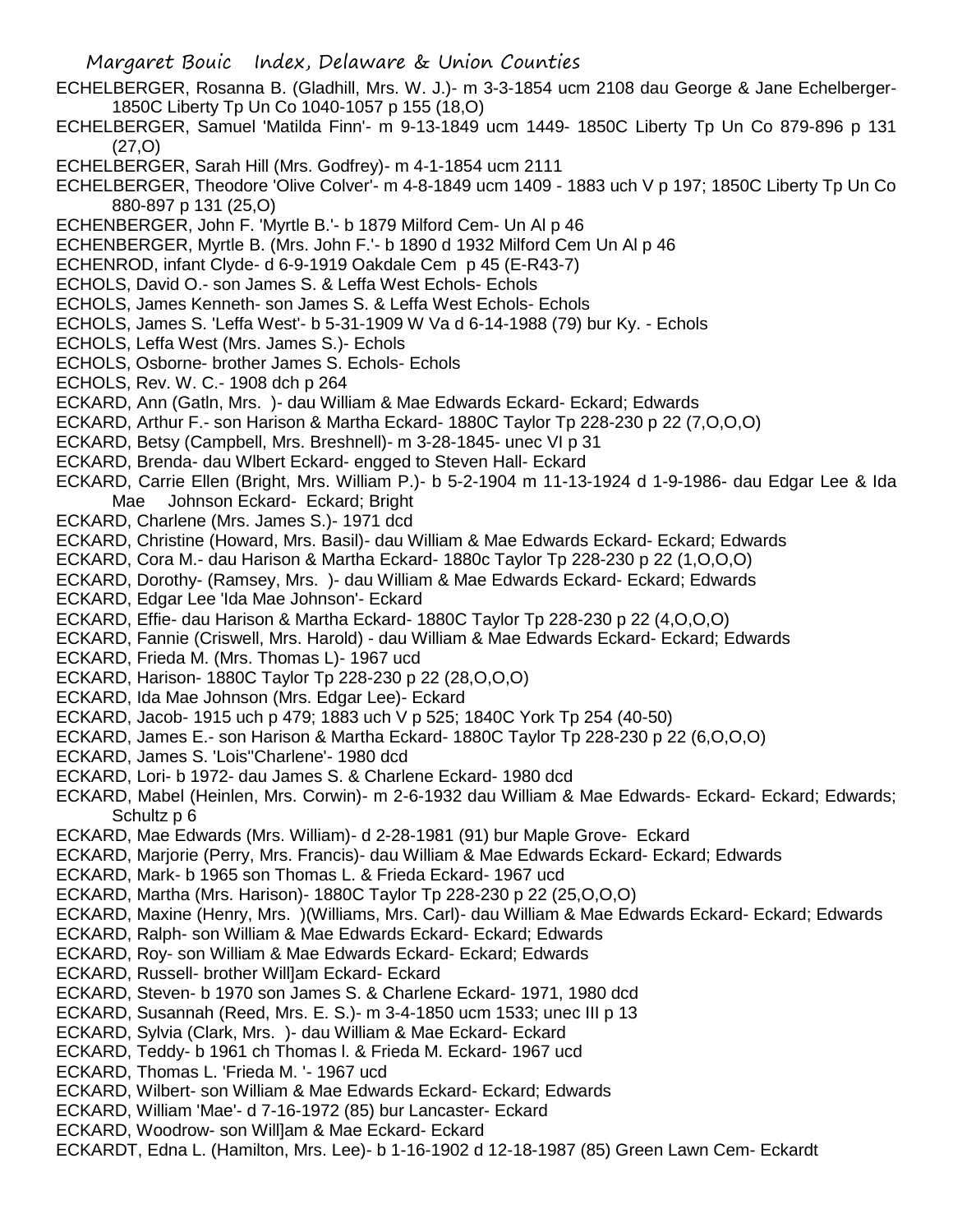- ECKART, James- son Wilbert & Bernice Staley Eckart Eckart
- ECKART, Jane (Chesney, Mrs. )- dau Wilbert & Bernice Staley Eckart Eckart
- ECKART, Jerry- son Wilbert & Bernice Staley Eckart Eckart

ECKART, Mabel (Heinlen, Mrs. )- dau William & Mae Edwards Eckart- Eckart

- ECKART, Mae Edwards (Mrs. William)- Eckart
- ECKART, Marjorie (Perry, Mrs. )- dau William & Mae Edwards Eckart Eckart
- ECKART, Maxine (Williams, Mrs. )- dau William & Mae Edwards Eckart Eckart
- ECKART, Ralph-son William & Mae Edwards Eckart Eckart
- ECKART, Roy-son William & Mae Edwards Eckart -Eckart
- ECKART, Sarah Ann (Egy, Mrs. Salomon)- unec VIII p 35
- ECKART, Sue (Bom Bauer, Mrs. )- dau Wilbert & Bernice Staley Eckart -Eckart
- ECKART, Sylvia (Clark, Mrs. )- dau William & Mae Edwards Eckart- Eckart
- ECKART, Wilbert 'Bernice Staley'- b 5-7-1913 d 10-2-1990 (77) bur Centerburg- Eckart
- ECKART, William 'Mae Edwards'- Eckart
- ECKART, Wilma (Nye, Mrs. )- dau Wilbert & Bernice Staley Eckart- Eckart
- ECKEL, ECKELS, ECKLE, Agnes ( Mrs. Samuel)- 1880 dch p 791
- ECKEL, Agnes- dau James M. & Catharine Livingstone Eckels- 1880 dch p 791
- ECKEL, Allen E.- son Hugh L. & Ervilla Coomer Eckels- 1880 dch p 791
- ECKEL, Arte M.- son Hugh L. & Ervilla Coomer Eckels- 1880 dch p 791
- ECKEL, Arthur P.- son Hugh L. & Ervilla Coomer Eckels- 1880 dch p 791
- ECKEL, Barbara Schaffner (Mrs. Samuel R.)- dau John Schaffner- 1908 dch p 572
- ECKEL, Catharne Livingstone (Mrs. James M.)- 1880 dch p 791; 1850C Oxford Tp 2768 p 155 (42, Pa)
- ECKEL, Edna Wickerham (Mrs. Lloyd E.)- d 6-13-1985 (90) dau Donald Cargill & Mary Elizabeth Sharpe Wickerham- dcq Edna Wickerham Eckel 1; 1985 uch p 1961, 1969, 1971 dcd
- ECKEL, Elizabeth B.- dau James M. & Catharine Livingstone Eckels- 1880 dch p 791; 1850C Oxford Tp 2768 p 155 (2,O)
- ECKEL, Emma- dau James M. & Catharine Livingstone Eckels- 1880 dch p 791
- ECKEL, Ervilla Coomer (Mrs. Hugh L. )- dau H. H. & Joanna Roberts Coomer- 1880 dch p 787, 791
- ECKEL, Harry W.- son Hugh L. & Ervlla Coomer Eckels- 1880 dch p 791
- ECKEL, Hugh L. 'Ervilla Coomer'- b 6-11-1837 son James M. & Catharine Livingstone Eckels- 1880 dch p 791; hmp p 156, 158; 1850C Oxford Tp 2768 p 155 (13,O)
- ECKEL, James H.- son Hugh L. & Ervilla Coomer Eckels- 1880 dch p 791; hmp p 158
- ECKEL, James M. 'Catharine Livingstone''Sarah Milleri son Samuel & Agnes Eckels- 1880 dch p 541, 542, 791; 1908 dch p 282; 1850C Oxford Tp 2768 p 155 (39,Pa); hadc p 42, CCC
- ECKEL, Jerry C.- son Hugh L. & Ervilla Coomer Eckels- 1880 dch p 791
- ECKEL, Joanna J.- dau Hugh L. & Ervilla Coomer Eckels- 1880 dch p 791
- ECKEL, Joseph C.- son James M. & Catharine Livingstone Eckels- 1880 dch p 791; 1908 dch p 393, 671; 1850C Oxford Tp 2768 p 155 (5,O)
- ECKEL, Lena B.- dau Hugh L. & Ervilla Coomer Eckels- 1880 dch p 791
- ECKEL, Lloyd Earl 'Edna Wickerham'- d 1-10-1976 (75) Sunset Cem dcq Edna Wickerham Eckel (1); 1961, 1969, 1971 dcd
- ECKEL, Margretta- dau James M. & Catharne Livingstone Eckels- 1880 dch p 791; 1850C Oxford Tp 2768 p 155 (9,O)
- ECKEL, Mary- dau James M. & Catharine Livingstone Eckels- 1880 dch p 791; 1850C Oxford Tp 2768 p 155 (7,O)
- ECKEL, Robinette (Balough, Mrs. Louis)- dau Lloyd E. & Edna Wickerham Eckel- dcq Edna Wickerham Eckel 1
- ECKEL, Samuel 'Agnes'- 1880 dch p 791
- ECKEL, Samuel R. 'Barbara Schaffner'- son James M. & Catharne Livingstone Eckels- 1850C Oxford Tp 2768 p 155 (10,O)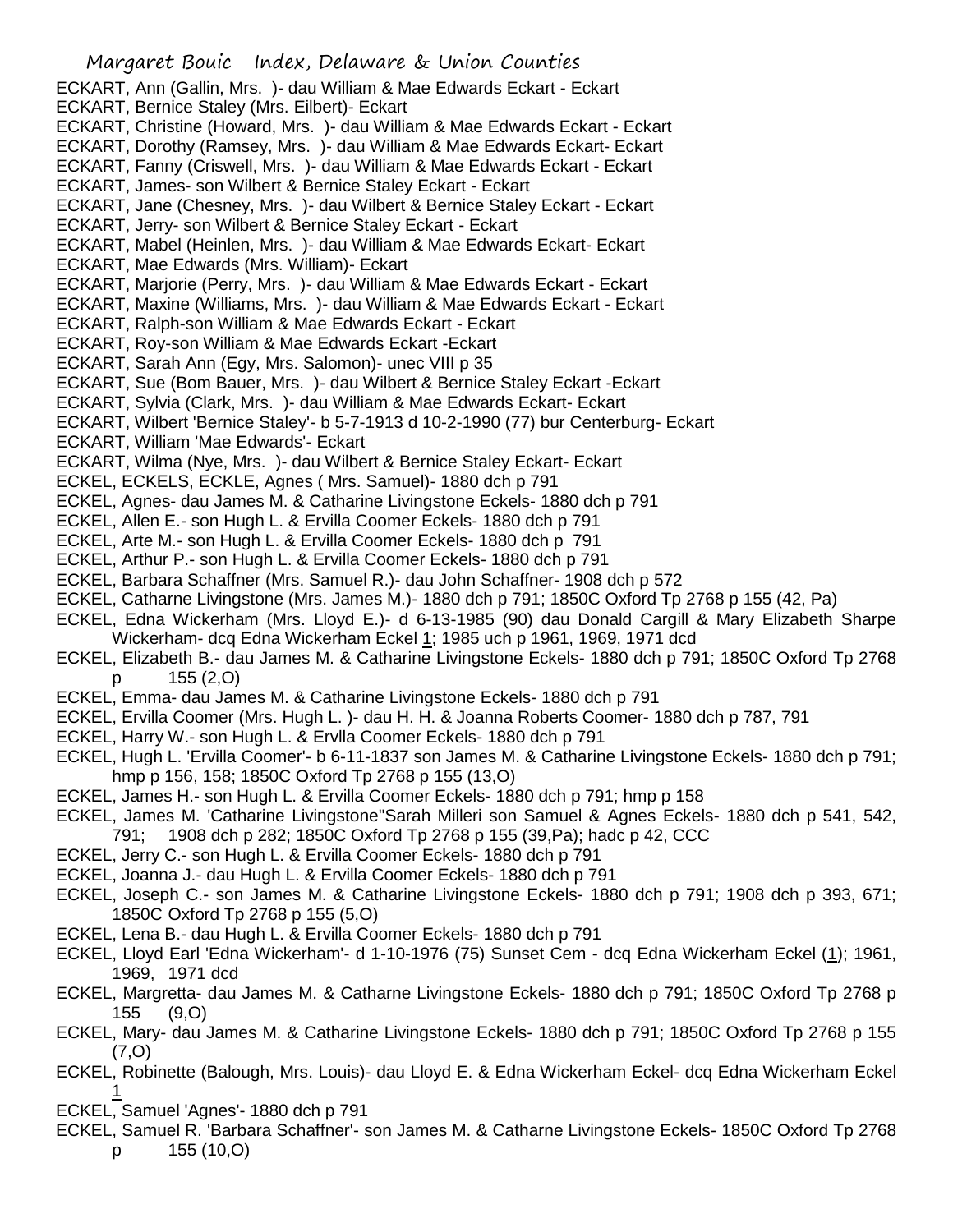- ECKEL, Sarah Miller (Clifton, Mrs. John)(Mrs. Samuel)- dau Jesse & Mary Mller- 1880 dch p 791; dumch p 211
- ECKEL, Sarah R.- dau James M. & Catharine Livingstone Eckels- 1880 dch p 791
- ECKEL, William- son James M. & Catharine Livingstone Eckels- 1880 dch p 791
- ECKEL, William B.- son Hugh L. & Ervilla Coomer Eckels- 1880 dch p 791
- ECKEL, Wilma (Davis, Mrs. )(Coleman, Mrs. Ned)- dau Lloyd E. & Edna Wickerham Eckel- dcq Edna Wickerham Eckel 1
- ECKELBARNER, Rebecca- 1840C Marlborough Tp p 249(40-50)
- ECKELBERRY- see Ekleberry
- ECKELBERRY, Cecilia Longwell (Mrs. John)- m 10-14-1852 d 2-6-2898 (63-2-40 dcd late dau James & Phebe Leonard Longwell- Dick Thomas Ekelberry 9; 1880 dch p 809, 812; 1850C Brown Tp 2871 p 159 (15,0) ECKELBERRY, Elizabeth (Heaverlo, Mrs.jacob)- b 8-15-1858 d 10-2-1884 Mo- delge VI p 61
- ECKELBERRY, Dr. Frank E.- brother Dr. Norton Eckelberry- 1908 dch p 367; 1880 dch p 238; Fowler p 80- 1880C Concord Tp p 260A
- ECKELBERRY, George E.- b 2-1892 son Hil & Lulu Eckelberry- 1900C Richwood 266-280 p 10B (8,O,O,O)
- ECKELBERRY, Hil 'Lulu'- b 9-1860 1900C Richwood 266-280 p 10B (39,O,O,O) m 16y
- ECKELBERRY, Imogene Pinney' (Mrs. John Vienot)- dau Dr. Thomas B. & Lula V. Lggett- Carr 114(10)122 ECKELBERRY, Jacob- d 7-27-1871 (21-1-18) Berlin Tp House Cem Powell p 47
- ECKELBERRY, John- son E. & Jula- d 1-4-1856 (2-4-2) Berlin Tp House Cem Powell p 47
- ECKELBERRY, John- d 3-1`2-1886 (63-4-10) Brown Tp son Jacob Eckleberry- dcdeaths
- ECKELBERRY, John Vienot 'Imogene Pinney'- b 12-25-1897 Brown Tp dcb -Carr (114(10)122)- son C. J. & Frankie Vienot Eckelberry
- ECKELBERRY, Julia- b 8-21-1895 Delaware Town dau Theadore & Ida Rance Eckelberry- dcb
- ECKELBERRY, Lulu (Mrs. Hil)- b 1-1865 1900C Richwood 266-280 p 10B (35,O,Va,O) m 16y, 5 ch
- ECKELBERRY, Maranda- d 1-8-1856 (4-1-18) Berlin Tp House Cem Powell p 47- dau E. & Julia Eckelberry-
- ECKELBERRY, Martha- b 3-1894 dau Hil & Lulu Eckelberry- 1900C Richwood 266-280 p 10B (6,O,O,O)
- ECKELBERRY, Mary- b 9-1889 dau Hil & Lulu Eckelberry- 1900C Richwood 266-280 p 10B (10,O,O,O) ECKELBERRY, Dr. Norton- Fowler p 80
- ECKELBERRY, Paul- b 6-1897 son Hil & Lulu Eckelberty- 1900C Richwood 266-280 p 10B (2,O,O,O)
- ECKELBERRY, I. Redman- b 4-29-1892 Delaware Town- son Stephen A. & Sylvia C. Jacoby Eckelberry- dcb ECKELS, Alice- 1880C Delaware Town p 484C
- ECKELS, Arthur- b 9-9-1877 Oxford Tp son Hugh & Erville Conner Eckels- dcb
- ECKELS, Edward E.- d 11-4-1967 (54)- Eckels
- ECKELS, Ellen (Mrs. Nathaniel)- 1880C Washington Tp 222-231 p 24 925, iowa, Va, iowa)
- ECKELS, Ervilla L. Coomer (Mrs. Hugh L.)- m 10-14-1858 dcm
- ECKELS, Fannie Reed (Mrs. James H.)- dau John & Phoebe Munson Reed- Weiser p 831
- ECKELS, Gerald 'Pauline High'- d 4-18-1970 (56) bur Piketon- son Nona Eckels- Eckels
- ECKELS, Helen (Shettel, Mrs. Randall Byron)- Weiser p 459
- ECKELS, Hugh L. Ervilla Coomer'- m 10-14-1858 dcm; 1880C Oxford Tp p 392C
- ECKELS, James H. 'Fannie Reed'- Weiser p 831
- ECKELS, James M.- d 6-19-1891 (79-6-14) son Samuel Eckels- dcdeaths; 1880C Oxford Tp 396C
- ECKELS, Joseph- hmp p 158
- ECKELS, L. E.- 1980 dcd
- ECKELS, Nathaniel 'Ellen'- 1880C Washington Tp 222-231 p 24 (30,Va, Va,Va) p 016A
- ECKELS, Nona V. d 4-1973 (89) bur Marlborough Cem- Eckels; 1969, 1971 dcd
- ECKELS, Pauline High (Mrs. Gerald)- Eckels
- ECKELS, Perry- son Nathaniel & Ellen Eckels- 1880C Washington Tp 222-231 p 24 (4,O,Vir,Iowa)
- ECKELS, Phillip- d 6-6-1971 (26)- son Gerald Eckels- Eckels
- ECKELS, Phoebe (Stevenson, Mrs. John A.)- dau James H. & Fannie Reed Eckels- Weiser p 831
- ECKELS, Richard- son Nona Eckels- Eckels
- ECKELS, Samuel- 1880C Oxford Tp p 398C
- ECKELS, Sarah- d 5-1-1893 (73-9-19) Ashley- dau Jessie & Mary Miller- dcdeaths
- ECKELS, William- brother Edward E. Eckels- Eckels
- ECKELS, Zella (Burgraff/Marggraf, Mrs. Edward)- dau Nona V. Eckels- Eckels
- ECKELSON, Julia Ann (McKitrick, Mrs.John)- b 12-21-1817 m 10-11-1842 d 10-24-1895- McKitrick p 70, 71 ECKEMEYER, H.- 1880C Jerome Tp 142A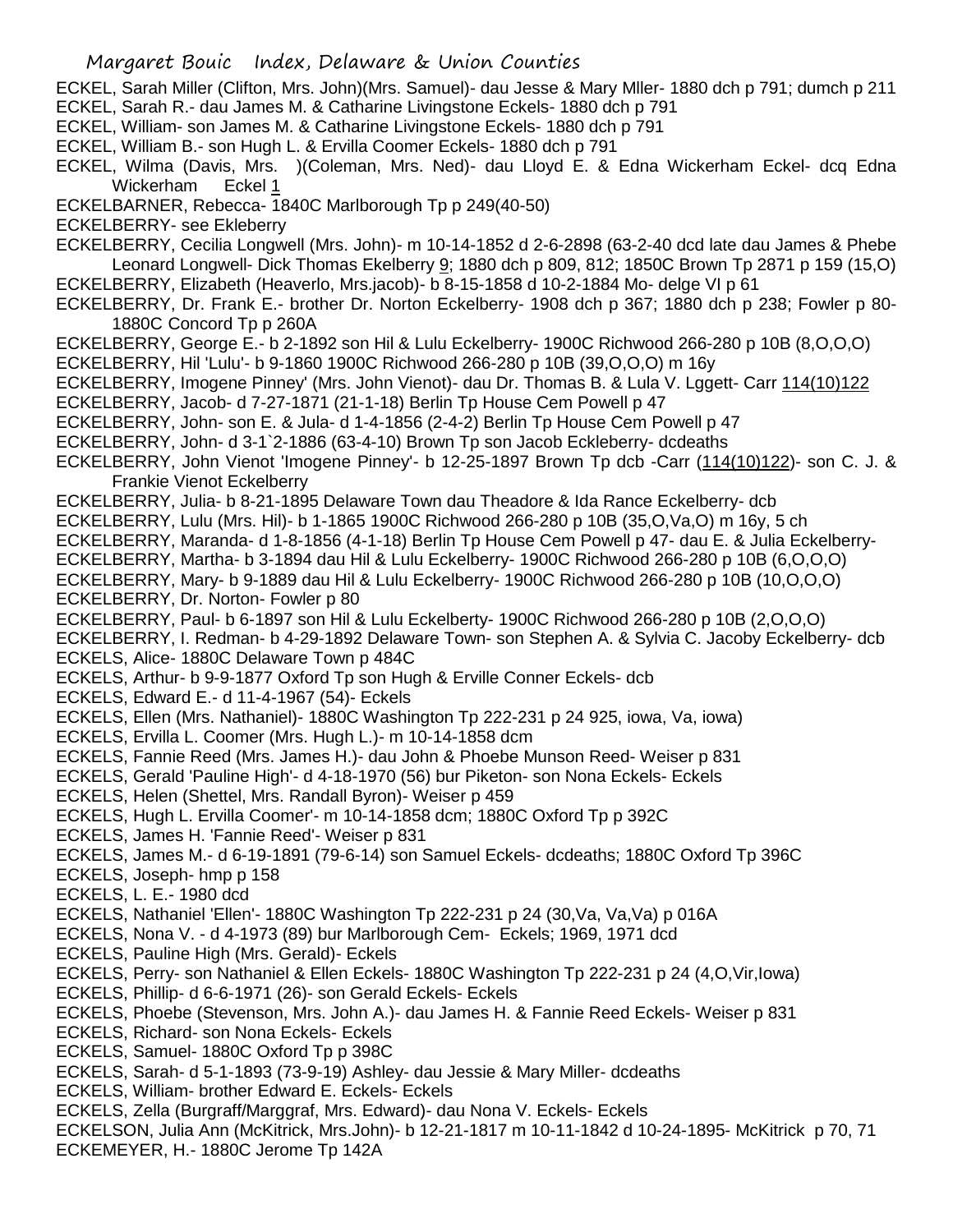- ECKENRODE, Clinton C. 'Myrtle Elnora Ross'- m 11-2-1940- Weiser p 389
- ECKENRODE, Elenore- b 1961 Allen Tp d 10-20-1936 Oakdale Cem p 59 (G-R14-10)
- ECKENRODE, h. Z.- Powers p 297 (Librarian)
- ECKENRODE, John- d 1-1-1931 9820 Oak Grove Cem 4304 (G231) II p 59 (G-R14-10)
- ECKENRODE, Myrtle Elnora Ross (Mrs. Clinton C.)- b 5-3-1917 m 11-2-1940- dau Charles Edward & Eva Adaline Eister Ross- Weiser p 389
- ECKENRODE, Nancy Ann- b 1-11-1943 dau Clinton C. & Myrtle Elnora Ross Eckenrode- Weiser p 389
- ECKENRODE, Patricia Ann- b 3-29-1954 dau Clinton C. & Myrtle Elnora Ross Eckenrode- Weiser p 389
- ECKENRODE, Sandra Lee- b 8-6-1950 dau Clinton C. & Myrtle Elnora Ross Eckenrode- Weiser p 389
- ECKER, Bob- son Frederick William & Frances Jones Ecker- Ecker
- ECKER, Christopher 'Kandis Marie Rhodes'- b 10-20-1965 m 2-25-1989 son Dean Edward E./Dean & Jennie Ecker- Ecker; 1971, 1980 dcd
- ECKER, Dean Edward Eugene 'Jennie Eileen Snyder'- m 6-3-1964 son Frederick William & Frances Jones Ecker- Ecker
- ECKER, Fred- son Frederick William & Frances Jones Ecker- Ecker
- ECKER, Frederick William'Frances Jones'- b 10-25-1916 d 2-29-1988 (71) cremated Ecker; 1971, 1980 dcd
- ECKER, Jennie Eileen Snyder (Mrs. Edward Eugene)- m 6-3-1964 dau C. O. Snyder- Ecker; 1971, 1980 dcd
- ECKER, Jim- brother Frederick William Ecker- Ecker
- ECKER, June (Thompson, Mrs. )- sister Frederick William Ecker- Ecker
- ECKER, Kandis Marie Rhodes (Mrs. Christopher)- m 2-25-1989- dau Gary & Rosale Rhodes- Ecker
- ECKER, Katherine (Cates, Mrs. )- dau Frederick William & Frances Jones Ecker- Ecker
- ECKER, Katherine b 1968 dau Dean Edward E. & Jennie Eileen Snyder Ecker- Ecker; 1971, 1980 dcd; engaged to David J. Tuckerman
- ECKER, Larry- son Frederick William & Frances Jones Ecker- Ecker
- ECKER, --- b 10-31-1968 dau Edward Eugene & Jennie Snyder Ecker- Ecker
- ECKER, Margaret (Yates, Mrs. )- sister Frederick William Ecker- Ecker
- ECKER, Mary Denise (Moore, Mrs. )- dau Frederick William & Frances Jones Ecker- Ecker
- ECKER, Mary I (Price, Mrs. Simpson)- m 10-29-1848 ucm 1358 unec VII p 40
- ECKER, Robin Sue- b 4-15-1972 dau Fred Ecker- Ecker
- ECKER, Ron- son Frederick William & Frances Jones Ecker- Ecker
- ECKER, Stanley- son Frederick William & Frances Jones Ecker- Ecker
- ECKER, Virgene (Harter, Mrs. Roger)- b 4-16-1937 m 7-13-1956- Weiser p 771
- ECKERLE, Laura- b 1965 dau Richard V. & Shirley A. Eckerle- 1971, 1980 dcd
- ECKERLE, Richard V. 'Shirley A.'- 1971, 1980 dcd
- ECKERLE, Shirley A. (Mrs. Richard V.)- 1971, 1980 dcd
- ECKERS, Carol (Mrs. David)- 1969 dcd
- ECKERS, David 'Carol'- 1969 dcd
- ECKERS, Fred 'Patricia'- 1969 dcd
- ECKERS, Patricia (Mrs. Fred)- 1969 dcd
- ECKERS, Tammy- b 1964 dau David & Carol Eckers- 1969 dcd
- ECKERT, -- 1883 uch III p 100; family of Rosemary Romine #73- unec V p 10, VI p 2, VII p 19, IX p 30
- ECKERT, Almira Graham (Mrs. Celestine)- b 12-22-1840 m 2-18-1869 ucm 4510 d 4-17-1920 djlm p 107- dau Ralph & Hannah Burdick Graham- Graham 168; Richey 5,6; 1870C Millcreek Tp 146 p 17 (22,O); 1880C Mil Tp p 162A; unec IV p 55
- ECKERT, Angeline- dau Lemont & Nancy Eckert- 1850C Jackson Tp (4,O)
- ECKERT, Brittany Michelle- b 4-12-1990 dau Carl T. III & Teresa Eckert- Eckert
- ECKERT, Carissa- b 3-20-1988 dau Carl & Teresa Eckert- Eckert
- ECKERT, Carl 'Teresa'- Eckert
- ECKERT, Caroline Weiser (Mrs. Jacob)- m 12-14-1835 dau John & Elizabeth Anspack Weiser- Weiser p p 813
- ECKERT, Celestine/Silas 'Almira Graham' b 1841 m 2-18-1869 ucm 4510 d 1879 Watkns Cem p 2 djlm p 107
	- son Lemont & Nancy Eckert- 1915 uch p 642; Graham (168); Richey 5,6; 1850C Jackson Tp 5 p 1
		- 96,O); 1870C Millcreek Tp 146 (28,O); unec IV p 58
- ECKERT, Charles- Sunbury p 96
- ECKERT, Clarence- twin Brother Clayton G. Eckert- Eckert
- ECKERT, Clayton G. 'Norma'- b 2-17-1913 d 5-30-1988 (75)- Eckert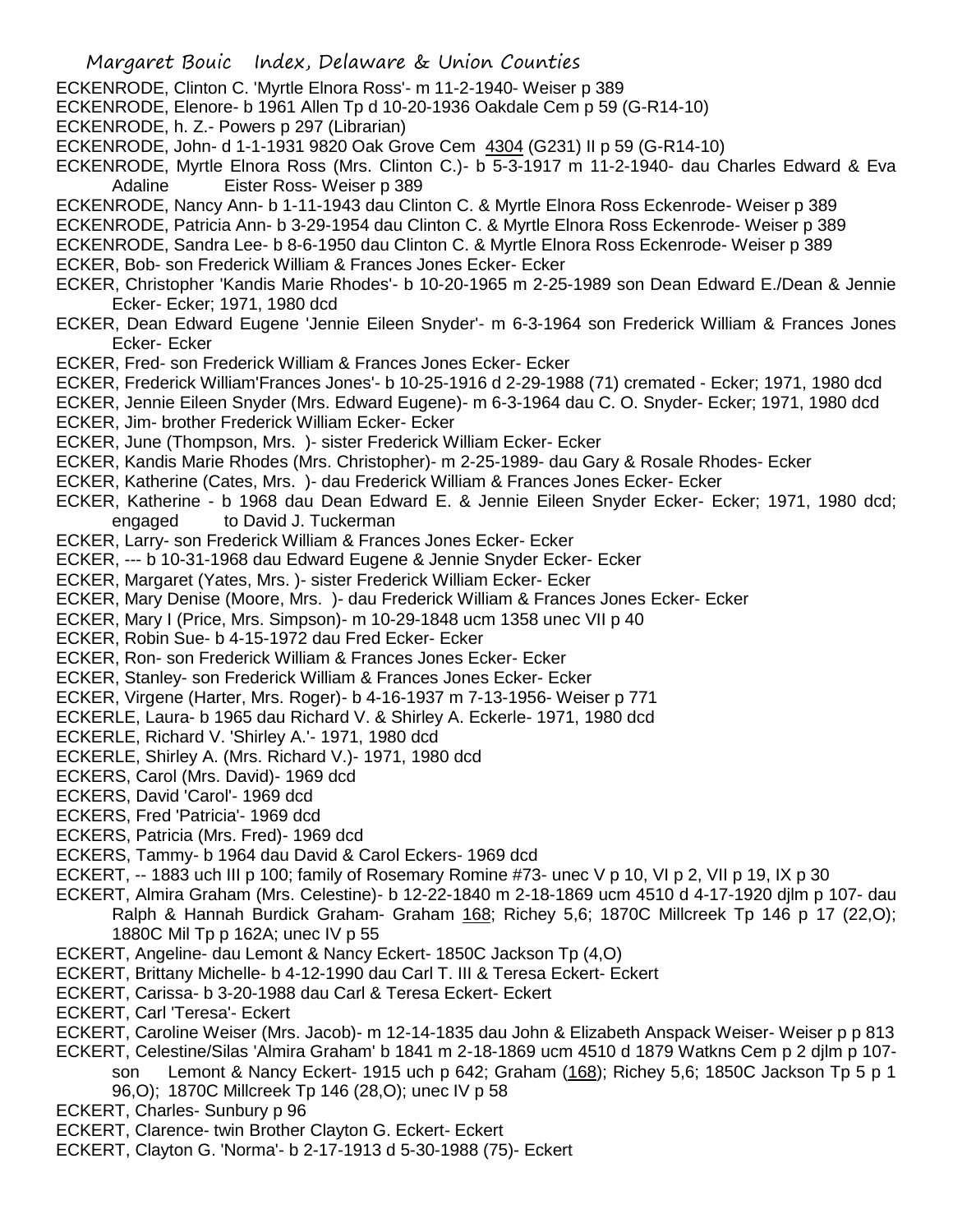- ECKERT/Ekart, infant son of S. & A d 11-21-1869 (2d) Watkins Cem djlm p 107
- ECKERT, David- son Lemont & Nancy Eckert- 1850C Jackson Tp 5 (10,O)
- ECKERT, Erika- (17-1982)-dau Jon Eckert- Eckert
- ECKERT, Florilla (Engle, Mrs. Urban)- b 11-14-1876 m 7-23-1902 d 4-10-1954 dau Celestine & Almira Graham Eckert- Graham 1682
- ECKERT, Fred 'Gladys Howison'- m 1-10-1901 d 12-18-1907- Howison (562)
- ECKERT, Fred II- b 11-18-1901 son Fred & Gladys Howison Eckert- Howison 1291
- ECKERT, Gladys Howison (Mrs. Fred)(Elwell, Mrs. William)- b 7-11-1874 m(1) 1-10-1901 dau Rev. Marshall & Mary E. Spees Howison- Howison 562
- ECKERT, Jacob 'Caroline Weiser'- m 12-14-1835- Weiser p 813
- ECKERT, James- delge IV p 65
- ECKERT, Jo Ann Krichbaum (Mrs. Jon Franklin)- Cowgill p 74
- ECKERT, Jon Franklin 'Jo Ann Krichbaumi- son Clayton G. & Norma Eckert- Cowgill p 74; Eckert
- ECKERT, Lemont 'Nancy'- 1850C Jackson Tp 5 p 1 (43,O)
- ECKERT, Margaret H. Durburow (Mrs. Ralph)- b 1-2-1868 m 3-13-1872 d 1-24-1927 dau W. H. & Rebecca Myers Durburow- Graham (1684)
- ECKERT, Mary I. (Price, Mrs. Simpson)- m 10-29-1848 ucm 1359; unec VII p 40
- ECKERT, Mary Jean (Bomeli, Mrs. Arden Wayne)- 1985 uch p 14
- ECKERT, Nancy (Mrs. Lemont)- 1850C Jackson Tp 5 p 1 (43,Pa)
- ECKERT, Naomi (Marsh, Mrs. William F.)- b 12-11-1870 Un Co Births- m 8-28-1894 d 1904 dau Silas/Celestine & Almira Graham Eckert- Eckert; Graham 1683
- ECKERT, Nellie Gast (Mrs. Ralph)- m 9-17-1927 d 10-12-1928 Graham (1684)
- ECKERT, Phillip- b 4-18-1904 son Fred & Gladys Howison Eckert- Howison 1292
- ECKERT, Ralph 'Margaret H. Durburow''Nellie Gast'- b 3-13-1872 d 4-26-1930 son Celestine & Almira Graham Eckert - Graham 1684
- ECKERT, Rebecca- dau Lemont & Nancy Eckert- 1850C Jackson Tp 5 (8,O)
- ECKERT, Rhonda Jean (Seevers, Mrs. Anthony Troy)- b 12-4-1964 m 1-19-1985 dau John Franklin & Jo Ann Krichbaum Eckert- Cowgill p 74
- ECKERT, Sarah Ann. (Egg/Egy, Mrs. Solomon)- m 2-8-1855 ucm 2234; unec IV p 18
- ECKERT, Sarah- dau Lemont & Nancy Eckert- 1850C Jackson Tp 5 (13,O)
- ECKERT, Sharon- dau Clayton G. & Norma Eckert- Eckert
- ECKERT, Susannah (Edwards, Mrs. Joel Benjamin)- b 1798 ped Welthea Decker Ellis #263 29- unec XI p 18
- ECKERT, Teresa (Mrs. Carl)- Eckert
- ECKFELD, Doris (Elliott, Mrs. James Ludlow)- Dodge 9, 10
- ECKHARDT, Aaron Jay 'Jamie Jo Beach'- m 8-3-1991 son Dr. Jay & Marge Eckhardt- Eckhardt
- ECKHARDT, Jacob- unclaimed letter 1842 unec XI p 42
- ECKHARDT, James Alfred- b 9-17-1946 son Scharold Dean & Lucille Jean Maxwell Eckhardt- Weiser p 735
- ECKHARDT, Jamie Jo Beach (Mrs. Aaron Jay)- m 8-3-1991 dau Rolla & Loretta Beach- Eckhardt
- ECKHARDT, Dr. Jay 'Marge'- Eckhardt
- ECKHARDT, Larry Douglas- b 12-19-1944 son Scharold Dean & Lucille Jean Maxwell Eckhardt- Weiser p 735
- ECKHARDT, Luc]lle Jean Maxwell (Mrs. Scharold Dean)- b 2-1-1927 m 2-15-1944 dau Harry Wilson & Ruth Naomi Patten Maxwell- Weiser p 734
- ECKHARDT, Marge (Mrs. Dr. Jay)- Eckhardt
- ECKHARDT, Scharold Dean 'Lucille Jean Maxwell'- b 6-24-1920 m 2-14-1944- Weiser p 735
- ECKHARDT, Steven Scharold- b 3-7-1957 son Scharold Dean & Lucille Jean Maxwell Eckhardt- Weiser p 735
- ECKHARDT, Virginia Lee- b 9-8-1948 dau Scharold Dean & Lucille Jean Maxwell Eckhardt- Weiser p 735
- ECKHARDT, Winifred G. Coffman (Mrs. )- b 1-26-1926 d 1-18-1989 (62) bur Grove City- sister Carl C. Coffman- Eckhardt
- ECKHART, Becky- b 1950 dau William & Mary Eckhart- 1967 ucd
- ECKHART, Beth (Hoffman, Mrs. Steven)- b 1959 dau William & Mary Eckhart- 1967 ucd
- ECKHART, Elizabeth Dee- b 1959 dau William G. & Mary Ann Eckhart- Eckhart; engaged to Samuel Duane Wilson; 1973 ucd
- ECKHART, Mary Ann (Mrs. William G.)- 1967, 1973, 1979, 1981, 1983 ucd
- ECKHART, William G. 'Mary Ann'- 1967, 1973, 1975, 1979, 1981, 1983 ucd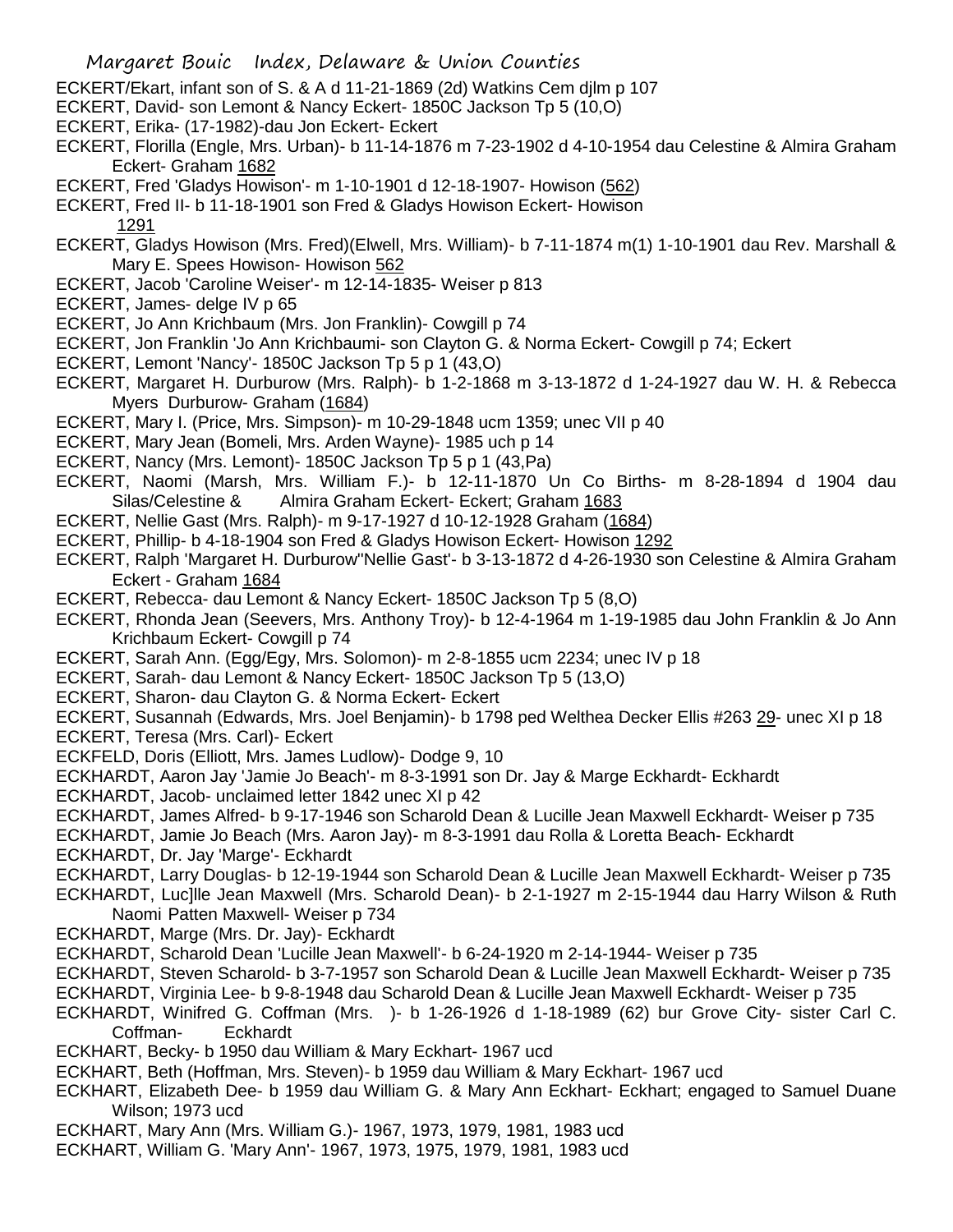- ECKHERT, Kenneth- 1949 ucd
- ECKHERT, Mrs. Kenneth- 1949 ucd
- ECKLAND, Susannah (Reed, Mrs. E. S. D.)- b ca 1832 ped Rosemary Koons Romine #73 19- unec VI p 33
- EDKEN, Jacob- uca p 100
- ECKLEBERRY, see Eckelberry
- ECKLEBERRY, Drusilla Redman (Mrs. Jacob)- m 9-23-1855 dcm
- ECKLEBERRY, Elizabeth (Heaverlo, Mrs. Jacob)- m 10-5-1854 dcm; 1850C Brown Tp 2882 (17)
- ECKLEBERRY, Ezekiel 'Juliann Edelblute'- m 6-6-1850 dcm; 1880C Brown Tp p 377A
- ECKLEBERRY, Jacob 'Drusilla Redman'- m 9-23-1855 dcm; hadc p 18; 1880C Berln Tp p 371C; CCC Brown Tp; hadc p 18
- ECKLEBERRY, John 'Mrs. Sarah J. Stoddard'- m 11-19-1856 dcm; 1880C Brown Tp p 377A
- ECKLEBERRY, Juliann Edelblute (Mrs. Ezekiel)- m 6-6-1850 dcm
- ECKLEBERRY, Margaret (Cunningham, Mrs. Josiah)- m 4-30-1857 dcm
- ECKLEBERRY, Mary (Heavelow, Mrs. John)- m 9-20-1860 dcm
- ECKLEBERRY, Sarah (Ferguson, Mrs. George)- m 12-17-1857 dcm dau Jacob & Elizabeth Eckleberry- 1850C Brown Tp 2882 (15)
- ECKLEBERRY, Sarah J. (Stoddard, Mrs. )(Mrs. John)- m 11-19-1856 dcm
- ECKLEBERRY, Simon- son Jacob & Elizabeth Ecleberry- 1850C
- ECKLER, Albert B.- b 7-12-1893 son Albert & Millie D. Williams Eckler- Asp 2345-2
- ECKLER, Albert 'Millie D. Williams' b 1-29-1864 m 12-14-1888- Asp (2345)
- ECKLER, Ella E.- b 7-2-1891 dau Albert & Millie D. Williams Eckler- Asp 2345-1
- ECKLER, Emenson- b 10-29-1899 son Albert & Millie D. Williams Eckler- Asp 2345-3
- ECKLER, Frank R. Ida'- d 9-9-1959 (84) bur Elyria- Eckler
- ECKLER, Ida (Mrs. Frank R.)- d 7-2-1960 (79)- bur Elyria- Eckler
- ECKLER, ----(Hearn, Mrs. N. S.)- dau Frank R. & Ida Eckler- Eckler
- ECKLER, Millie D. Williams (Mrs. Albert0- b 12-11-1871 m 12-14-1888 dau Mlton M. & Frances L. Maine Williams- Asp (2345)
- ECKLER, Molly- dau John A. & Rickey Eckler- Eckler
- ECKLER, Oneta- b 2-14-1905 ch Albert & Millie D. Williams Eckler- Asp 2345-4
- ECKLER, Paul A.- son Frank R. & Ida Eckler- Eckler
- ECKLER, Rickey- d 7-27-1970 son John A. & Rickey Eckler- Eckler
- ECKLER, Mary Rickey (Mrs. John A.)- dau Branch,Sr. & Jane Moulton Rickey- Eckler; Rickey
- ECKLES, Allie E.- 1880C Liberty Tp Del Co p 317C
- ECKLES, Barbara L.- b 1861 d 1932- Marlborough Cem p 183
- ECKLES, Catharine- b 4-20-1876 Oxford Tp dau J. C. & F. A. Richards Eckles- dcb
- ECKLES, Charles- b 9-2-1881 twin Oxford Tp son H. L. & El. L. Coomer Eckles- dcb
- ECKLES, Edna M. (Mrs. Edward E.)- 1961 dcd
- ECKLES, Edward E. 'Edna M'- Eckles; 1961 dcd
- ECKLES, Emma Burkhart (Mrs. )(Eppley, Mrs. William Henry)- m 6-24-1914- Weiser p 464
- ECKLES, Howard- b 9-2-1881 twin- Oxford Tp son H. L. & E. L. Coomer Eckles- dcb
- ECKLES, James M.- dcw Bk 4 p 358(37) witness
- ECKLES, Joseph C.- 1880C Oxford Tp p 397A
- ECKLES, Kathryn (Gray, Mrs. )- Eckles
- ECKLES, Maggin- b 10-8-1879 Oxford Tp dau Hugh & Emilla Coomer Eckles- dcb
- ECKLES, Mavis Creech (Mrs. William)- m 12-26-1923- Eckles
- ECKLES, Patty Ann (Spacht, Mrs. Maurce l.)- m 4-8-1962 dau Edward & Edna M. Eckles- Eckles; 1961 dcd
- ECKLES, Ray C.- b 9-5-1889 Oxford Tp d 1938- Marlborough Cem p 163- son Samuel & Barbara Schafner Eckles- dcb
- ECKLES, Richard- son William & Mavis Creech Eckles- Eckles
- ECKLES, Samuel R. 'Susan'- b 1840 d 1931
- ECKLES, Susan- b 2-6-1883 Oxford Tp dau J. C. & FLora Richards Eckles- dcb
- ECKLES, Susan (Mrs. Samuel R.)- d 6-1-1881 (35-4-12)
- ECKLES, Sharon Louise (Stout, Mrs. Robert E.)- m 6-30-1962 dau Edward E. & Edna M. Eckles- Eckles; 1961 dcd
- ECKLES, William 'Mavis Creech'- m 12-26-1923 d 9-30-1983 (77)- Eckles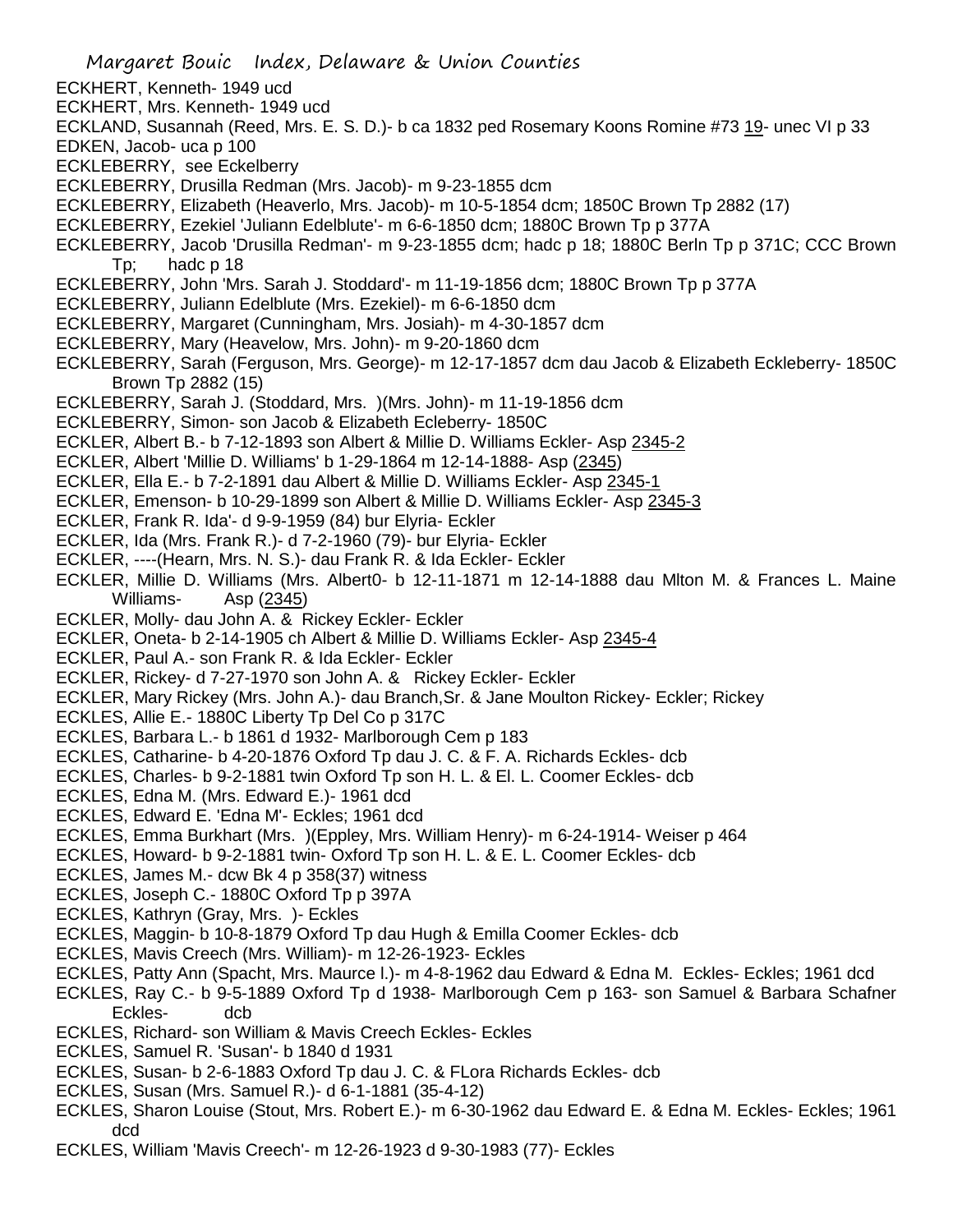ECKLEY, Charles 'Louisa May Deppen'- m 12-10-1889- Weiser p 75

ECKLEY, Charlotte (Belford, Mrs. Delbert)- m 8-25-1920 dau Charles & Louisa May Deppen Eckley- Weiser p 75

- ECKLEY, Deborah (Briggs, Mrs. )- dau Frederick R. Jr. & Helen Eckley- Eckley
- ECKLEY, Ellen May (Orr, Mrs. Robert A.)- m 4-6-1908 dau Charles & Louisa May Deppen Eckley- Weiser p 75
- ECKLEY, Frederick R. Jr.- d 8-29-1982 (68)- son Frederick & Mary May Eckley- Eckley
- ECKLEY, Frederick R. 'Mary May'- d 1-26-1980 (92)- Eckley
- ECKLEY, Louisa May Deppen (Mrs. Charles)- b 12-27-1862 m 12-10-1889 d 1-1-1931 dau Lucien & Elizabeth Reed Deppen- Weiser p 75
- ECKLEY, Marcia (Yearout, Mrs. )- dau Frederick R. Jr. & Helen Eckley- Eckley
- ECKLEY, Mary May (Mrs. Frederick, Sr.)- sister Robert May- Eckley
- ECKMAN, Hettie (Goslin, Mrs. Russell)- b 11-5-1873 m 8-31-1903 d 2-20-1840 ped Karen Benton Dodson 13 dau Summerfield & Martha Baumaster Eckman-delge III p 49
- ECKMAN, Martha Baumaster (Mrs. Summerfield)- b 7-30-1845 m 11-26-1872 d 9-7-1925 ped Karen Benton Dodson 27- delge III p 49
- ECKMAN, Summerfield 'Martha Baumaster'- 11-25-1845 m 11-26-1872 d 5-24-1932 ped Karen Benton Dodson 26- delge III p 49
- ECKSTORM, Grace Youse (Mrs. John B.)- d 1939- Eckstorm
- ECKSTORM, John B. 'Grace Youse'- b 10-22-1873 d 10-28-1964 son Theodore & Maria Dames Eckstorm-Eckstorm
- ECLEBURY, Cecelia Longwell (Mrs. John)- m 10-1-4-1852 dcm
- ECLEBURY, John 'Cecelia Longwell'- m 1-14-1852 dcm
- ECTON, Brent Geoffrey- b 12-14-1969 son Larry Dale & Marjorie Louise Burst Ecton- Cowgill p 39
- ECTON, Brian Keith- b 12-11-1971 Tx son George Roger & Jean Mare Ratcilff Ecton- Cowgill p 38
- ECTON, Cathalene Alberta Jenkins (Mrs. Dale Yates)- b 10-4-1915 m 4-16-1937 dau Dillo Eugene & Maude Anna Miller Jenkins- Cowgill p 38
- ECTON, Dale Yates 'Cathalene Alberta Jenkins'- b 12-22-1912 m 4-16-1937 son George Yates & Jesse Belle Dale Ecton- Cowgill p 38
- ECTON, George Roger 'Jean Mare Ratclff'- b 12-24-1942 m 7-5-1969 son Dale Yates & Cathalene Alberta Jenkins Ecton- Cowgill p 38
- ECTON, George Yates 'Jesse Belle'- Cowgill p 38
- ECTON, Jean Marie Ratcliff (Mrs. George Roger)- b 8-8-1943 7-5-1969 dau Jack & Anna Marie Pulte Ratcliff-Cowgill p 38
- ECTON, Jesse Belle Dale (Mrs. George Yates)- Cowgill p 38
- ECTON, Karen Joan- b 11-29-1975 dau George Roger & Jean Marie Ratcliff Ecton- Cowgill p 38
- ECTON, Kelly Rae- b 5-18-1978 dau Larry Dale & Pia Althea Myers Ecton- Cowgill p 39
- ECTON, Larry Dale 'Marjorie Louise Burst''Pia Althea Myers'- b 7-27-1945 m(1) 10-14-1967 (2) 8-5-1977- son Dale Yates & Cathalene Alberta Jenkins Ecton- Cowgill p 38
- ECTON, Marjorie Louise Burst (Mrs. Larry Dale)- b 5-25-1950 m 8-5-1977- Cowgill p 39
- ECTON, Pia Althea Myers (Mrs. Larry Dale)- b 5-25-1950 m 8-5-1977- Cowgill p 39
- EDALMAN, Willie- b 4-18-1873 Delaware Town- son Arthur & Susan Patton Edalman- dcb
- EDAS, Blaine- b 1966 son Jack & June Edas- 1980 dcd
- EDAS, Brent- b 1964 son Jack & June Edas- 1980 dcd
- EDAS, Jack 'June'- 1980 dcd
- EDAS, June (Mrs. Jack)- 1980 dcd
- EDDENSON, Clarence- b 2-14-1889 Delaware Town- son William & Emma hoover Eddenson- dcb EDDER, J. O.- 1880C Orange Tp p 354C
- EDDIE, Carrie (Mrs. )(Weiser, Mrs. John Solomon)- m 5-28-1902- Weiser p 96
- EDDIE- John- Powers p 26, 99
- EDDING, Mary- 1880C Delaware Town p 510C; 1869 wsc p 5
- EDDINGTON, Florence- b 11-20-1892 Delaware Town dau Archie & Anna Hannaon Eddington- dcb EDDINGTON, John 'Sarah Ann Dyke'- m 3-4-1855 dcm; 1880C Delaware Town p 545A
- EWDDINGTON, John W.- b 8-23-1886 Delaware Town- son A. R. & Anna Hannon Eddington- dcb EDDINGYON, Margaret (Carter, Mrs. Bushrod)- b 12-14-1825 d 6-30-1892 delge IV p 36, V p 27 EDDINGTON, Martha- 1880C Paris Tp p 0117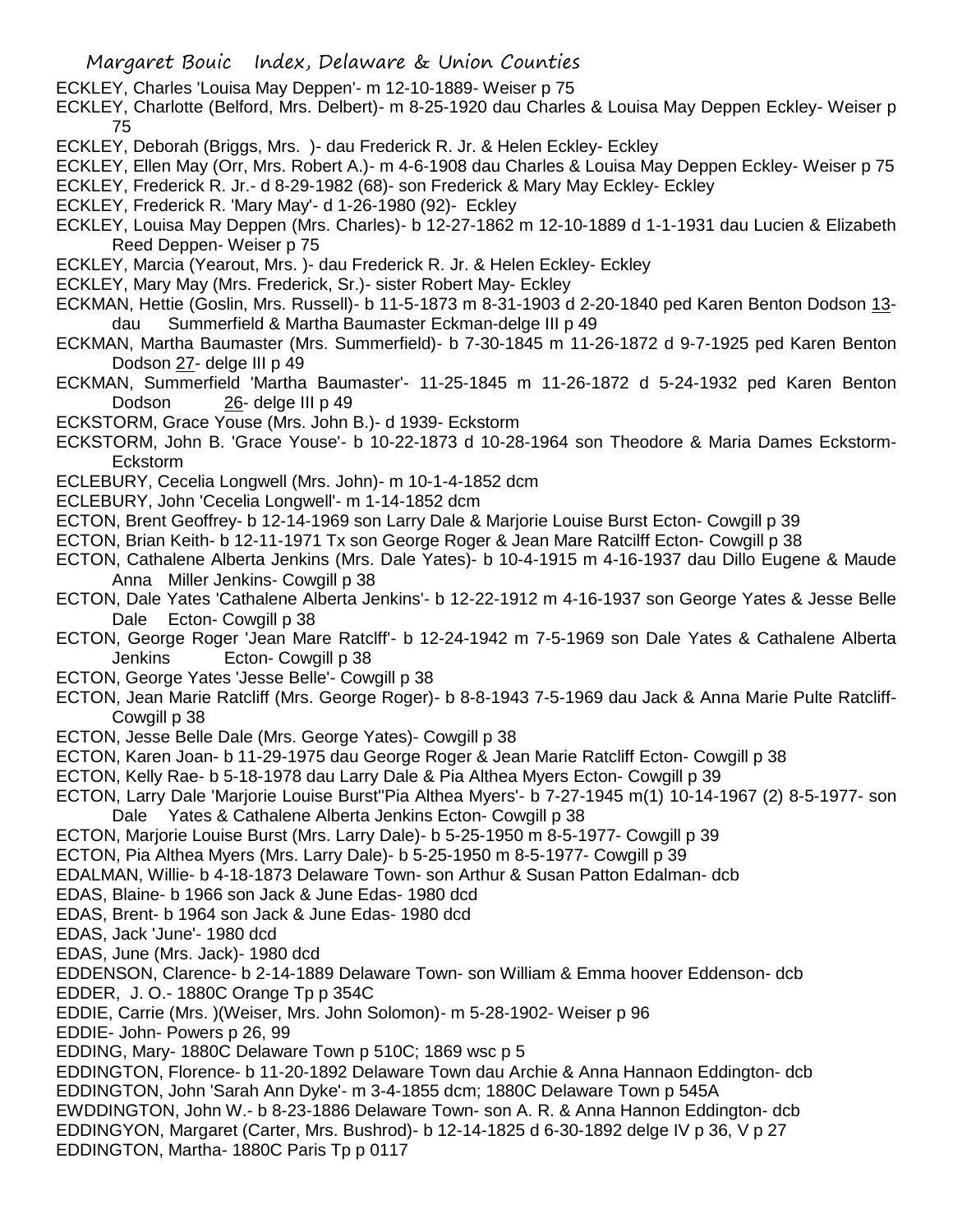- Margaret Bouic Index, Delaware & Union Counties
- EDDINGTON, Sarah Ann Dyke (Mrs. John)- m 3-4-1855 dcm
- EDDLEBLUTE, Rebecca (Baker, Mrs. Elias)- m 12-29-1861 dcm see Edleblute
- EDDLEMAN, Anna- dau James & Sarah Eddleman- 1880C Claibourne Tp 2 p 1 (9,O,NY,Pa)
- EDDLEMAN, Florence- dau James & Sarah Eddleman- 1880C Claibourne Tp 2 p 1 (14,O,NY,Pa)
- EDDLEMAN, Harry- son James & Sarah Eddleman- 1880C Claibourne Tp 2 p 1 (12,O,NY,Pa)
- EDDLEMAN, James 'Sarah'- 1880C Claibourne Tp 2 p 1 (57,NY,NY,NY) p 0210
- EDDLEMAN, John M.'Elizabeth'- 1840C Thompson Tp (20-30); 1850C Thomson Tp 32 p 186 (34, NJ); delge  $IV p 31$
- EDDLEMAN, Mary- 1880C Delaware Town p 514C
- EDDLEMAN, Pauline- 1880C Delaware Town p 515A
- EDDLEMAN, Sarah (Mrs. James)- 1880C Claibourne Tp 2 p 1 (53,Pa,Pa,Pa0
- EDDLEMAN, William- son James & Sarah Eddleman- 1880C Claibourne Tp 2 p 1 (11,O,NY,Pa)
- EDDY, see Edde, Eddie
- EDDY, Abigail- dau Phinehas Eddy- Powers Pat p 98
- EDDY, Abigail (Benjamin, Mrs. John)- dau William Eddy- Powers Pat p 22, 54, 59, 73, 97, 98, 100, 103
- EDDY, Adde Belle- dau Albert G. & Mary A. Lyons Eddy- 1915 uch p 834
- EDDY, Albert G.- b 3-17-1853 m 5-25-1879 d 1917 Hopewell Cem- djlm p 87- son Robert & Mary J. Montgomery Eddy- 1915 uch p 833, 834, 835
- EDDY, Alvinzo L. 'Nancy Powell Hutchisson'- b 6-12-1812 m 1837 d 1876 son Peter & Marah Morey Eddy-1985 uch p 45; ped Doris Wright Tice 24
- EDDY, Alvinzy 'Matilda Larcum'- m 3-12-1857 dcm; 1985 uch p 45; Tice letter; 1870C Leesburg Tp 246-254 p 31 (55,NY)
- EDDY, Alvy- son Robert & Mary J. Montgomery Eddy- 1915 uch p 834
- EDDY, Angilena- sister Oscar E. Eddy- Powers Pat p 104
- EDDY, Ann Daggett (Mrs. John)- Powers Pat p 98
- EDDY, Anna Lou (Smith, Mrs. Bill)- dau Everett R. & Fontabell Eddy- Eddy
- EDDY, Anne- dau Phinehas Eddy- Powers Pat p 98
- EDDY, Anne (Aunt Wines)(Wines, Mrs. Barnabas)- bapt. 5-15-1603 dau William & Mary Foster Eddy- Powers Pat
- EDDY, Augustus- 1880 dch p 398; 1908 dch p 244; wsc Grah p 24; unvmec p 38
- EDDY, Barbara Claire (Ruoff, Mrs. James Randall)- m 7-22-1967 dau Ralph N. & Bonne Eddy- Eddy
- EDDY, Basil S.- b 12-21-1903 d 7-17-1904 Hopewell Cem djlm p 82- son Daniel Montgomery & Linne Alice Wilcox Eddy- 1985 uch p 45
- EDDY, Beatrice Davis (Mrs. George Washington)- d 1939- 1915 uch p 835; Eddy
- EDDY, Berrie B.- dau Daniel Henry & Martha Helen Linder Eddy- 1880C Leesburg Tp 66 p 6 (8,O,O,O)
- EDDY, Bonne W. (Mrs. Ralph N.)- Eddy; 1969, 1971 dcd
- EDDY, Brewster- descendant of Samuel Eddy- Powers Pat p 104
- EDDY, Brooke- b 8-9-1986 dau Stanley & Christine Randolph Eddy- Eddy
- EDDY, Calvin L. 'Ella Wilson'- b 1863 d 1940 Claibourne Cem p 78; Eddy
- EDDY, Carolyn- dau Carrol Eddy- Powers Pat p 103
- EDDY, Carrol- Powers Pat p 103
- EDDY, Catherine (McIntyre, Mrs. J. A.)(Hall, Mrs. Jeptha)- dau Robert & Mary J. Montgomery Eddy- 1915 uch p 834
- EDDY, Cecile (Styer, Mrs. George)- m 12-29-1910 dau Daniel Montgomery & Lennie Alice Wilcox Eddy- 1985 uch  $p$  45
- EDDY, Charles B. 'Ruth Rausch''Doris J. Lambka'- b 7-20-1918 d 4-29-1992 (73) Claibourne Cem p 04; Rausch (11361) II p 260- son Ercil Peter & Mable Irene Hopkins Eddy- 1985 uch p 45; 1959, 1967, 1971, 1973, 1979, 1981 ucd
- EDDY, Charles- son Joseph M. & Cora May Coder Eddy- Eddy
- EDDY, Charles Lester- son Oscar E. Eddy- Powers Pat p 103
- EDDY, Charles M. B. 'Nellie May Gibbs'- b 9-8-1873 m 1-2-1900 d 1965 Ind- son Daniel Henry & Martha Helen Linder Eddy- ped Doris Wright Tice 6
- EDDY, Christian (Mrs. Phineas)- Powers Pat p 98
- EDDY, Christine Randolph (Mrs. Stan)- dau LeRoy & Ona Randolph Eddy- Eddy
- EDDY, Christhar- b 1973 son Raymond P. Jr. & Margaret A. Eddy- 1980 dcd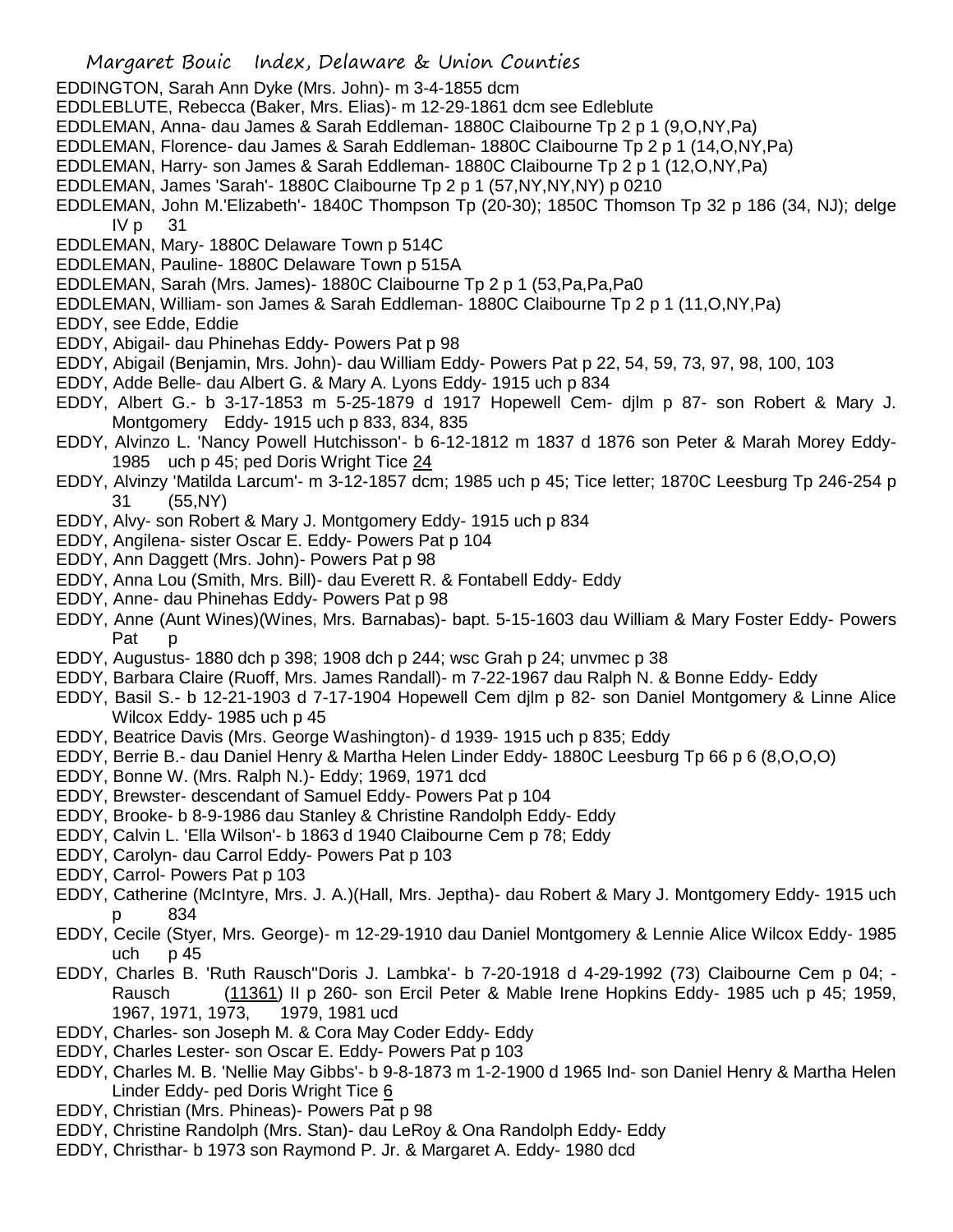- EDDY, Colin Randolph b 2-20-1985 son Stanley & Christine Randolph Eddy- Eddy
- EDDY, Cora May Coder (Mrs. Joseph M.)- b 3-31-1891 m 1912 d 7-12-1964 Claibourne Cem p 92- dau Haram Victoria Vincent Coder- Eddy; Sbc p 34; 1959 ucd
- EDDY, Cordelia- dau Thomas Perry Eddy- Powers Pat p 104
- EDDY, Cornelia- dau Thomas Perry Eddy- Powers Pat p 104
- EDDY, Cynthia Lynn- b 11-21-1963 d 4-17-1964 Oak Grove Cem dau Larry Eddy-
- EDDY, Daniel Henry 'Martha Helen Linder'- b 5-10-1850 m 10-24-1870 ucm 4803 d 3-16-1880 Leesburg Tpson Alvinzo L. & Nancy Powell Eddy- ped Dors Wright Tice 12; 1985 uch p 45
- EDDY, Daniel Montgomery 'Linnie Alice Wilcox'- b 8-16-1865 m 7-22-1891 d 5-11-1949 (83-8-25) Hopewell Cem djlm p 82- son Peter Shiverly & Mary Ellen Burge Eddy- 1908 dch p 45; 1870C Leesburg Tp 261-269 p 33 (5,O); 1880C Leesburg Tp 65 p 6 (14,O,O,O)
- EDDY, Darliska- dau Thomas Perry Eddy- Powers Pat p 104
- EDDY, Donald- son Ercil Peter & Mable Irene Hopkins Eddy- 1985 uch p 45
- EDDY, Doris J.Lambka (Jordan, Mrs. ) (Mrs. Charles B.)- m 4-27-1974- Eddy; 1975, 1979, 1981, 1983 ucd
- EDDY, Elinore- bapt 8-5-1959 d 1610 dau William & Mary Foster Eddy- Powers Pat p 98
- EDDY, Elizabeth- bapt 12-7-1606 dau William & Mary Foster Eddy- Powers Pat p 98
- EDDY, Ella Wilson (Mrs. Calvin L.)- b 1868 d 1909- Claibourne Cem p 78; Eddy
- EDDY, Elmer 'Patricia'- son Joseph M. & Cora Coder Eddy- Eddy; 1949 ucd
- EDDY, Ercil/Ursel Peter 'Mabel Hopkins'- b 6-20-1905 m 2-7-1925 d 6-1-1981 Cal- son Daniel Montgomery & Linnie Alice Wilcox Eddy-1985 uch p 45
- EDDY, Everett R. 'Fontabelle Shoemaker'- b 7-31-1907 m 10-10-1930 d 5-1-1972 Hopewell Cem djlm p 89 son George Washington & Beatrice Davis Eddy- Eddy; 1949, 1959, 1967, 1971 ucd
- EDDY, Florence (Evans, Mrs. Harry)- 1985 uch p 89
- EDDY, Florence Millia (Evans, Mrs. James Harrison)- b 9-3-1878 m 11-29-1900 dau Peter Shiverly & Mary Ellen Burge Eddy- 1985 uch p 45
- EDDY, Fontabelle Shoemaker (Mrs. Everett R.)(Harrington, Mrs. Joseph G.)- b 1912 m 10-10-1930 (2) 7-19- 1981 Hopewell Cem djlm p 89- dau William Perry Shoemaker; 1949, 1959, 1967, 1971, 1973, 1975, 1979, 1981 ucd
- EDDY, Frances Ann (Noland, Mrs. R. L.)- dau Robert & Mary J. Montgomery Eddy- 1915 uch p 834
- EDDY, Galila (Riley, Mrs. Guy)- m 6-29-1910 dau Daniel Montgomery & Linnie Alice Wilcox Eddy- 1985 uch p 45
- EDDY, Garry- son Elmer & Patricia Eddy- 1949 ucd
- EDDY, Geneva- d 1-22-1888 (16-18-24) Hopewell Cem djlm p 82- dau Peter S. & Mary E. Eddy
- EDDY, George Washington 'Beatrice Davis'- b 3-8-1880 d 11-20-1966 son Albert & Mary Lyons Eddy- 1915 uch p 835; Eddy
- EDDY, Gladys Cook (Mrs. J. Oliver)- m 1958 1959, 1967, 1971 ucd
- EDDY, Gladys Horton (Mrs. )- b 8-28-1900 d 9-5-1972 Price Cem djlm p 53 dau Frank & Jennie White Horton-Eddy
- EDDY, Gladys (Morrison, Mrs. )- dau Calvin & Ella Wilson Eddy- Eddy
- EDDY, Hannah (VandRuff, Mrs. William)- dau Robert & Mary J. Montgomery Eddy- 1915 uch p 834
- EDDY, Hester Alexander (Mrs. John)- b 3-10-1838 d 4-10-1917 Powell p 241; 1985 uch p 45; Tice letter
- EDDY, Ilene- dau Ercil Peter & Mable Irene Hopkins Eddy- 1985 uch p 45
- EDDY, Ira G.- son John L. & Lydia Eddy- Pabst 8 p 98
- EDDY, Iva M. Shanks (Mrs. Robert L.)- 1915 uch p 835
- EDDY, James O.'Mary E. Ingersoll'- son Albert G. & Mary A. Lyons Eddy- 1915 uch p 835
- EDDY, Jane (Dilsaver, Mrs. )- dau Alvinza & Nancy Dowell Eddy- 1985 uch p 45
- EDDY, Jane/Thursa (Ansley, Mrs. Clifton Wallace)- Cowgill p 64
- EDDY, David Jefferson 'Rebecca Sue Richmond'- b 1957 m 6-22-1985 son Ralph N. & Bonne W. Eddy- Eddy; 1969, 1971 dcd
- EDDY, Joann (McFadden, Mrs. Bernard Karr)- m 11-6-1954 McFadden Bible- unec VI p 48
- EDDY, Joanna (Mrs. John)- Powers Pat p 98
- EDDY, John 'Ann Doggett''Joanna'- bapt 3-27-1597 d 10-12-1684 son William & Mary Foster Eddy- Powers Pat p 97, 98, 100, 101, 103, 104
- EDDY, John 'Hester Alexander'- b 4-7-1838 d 6-29-1901 son Alvinza & Nancy Dowell Eddy- Powell p 241; Tice letter; 1985 uch p 45; 1870C Leesburg Tp 246-254 p 31 (32,O)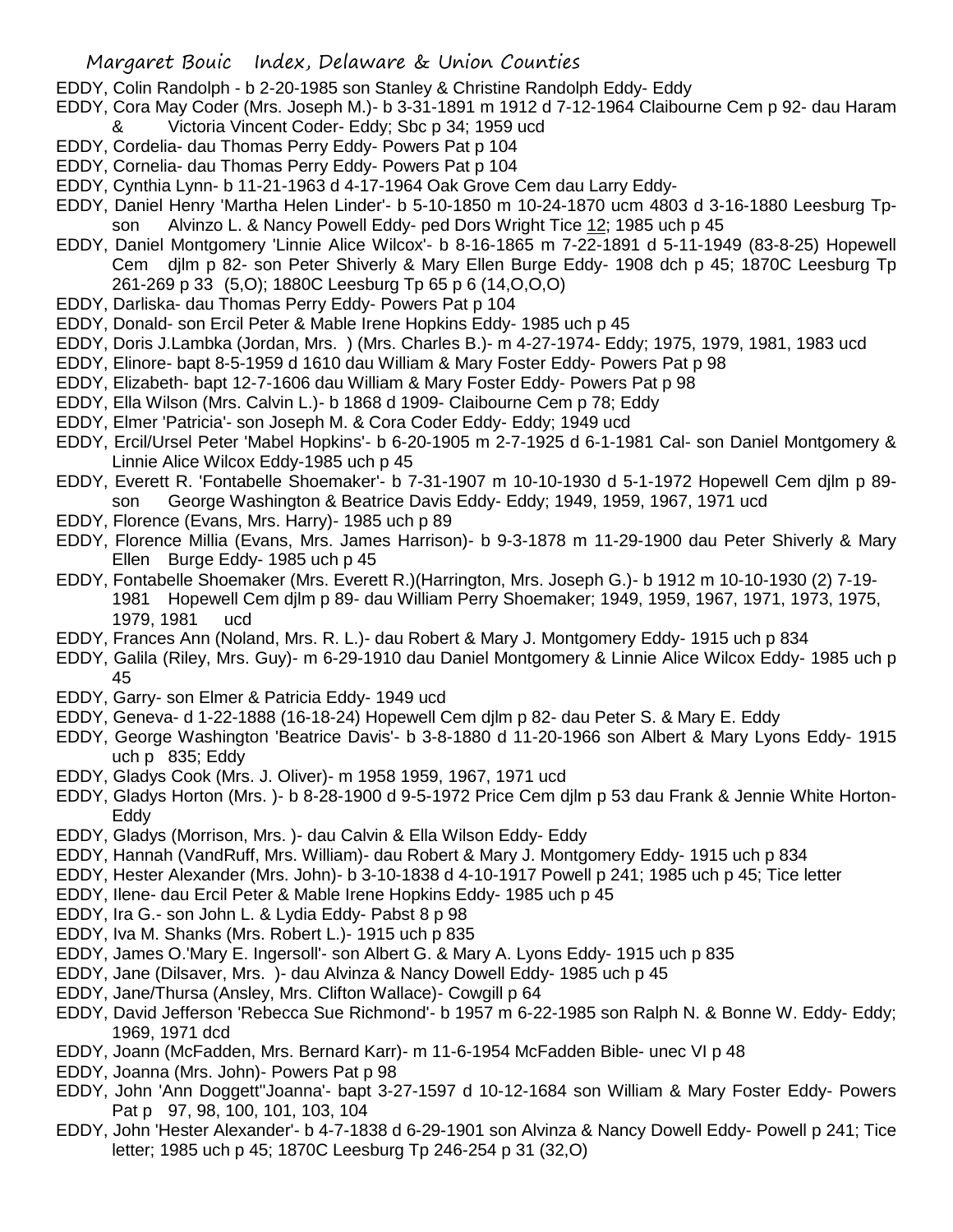- EDDY, John- bapt 6-9-1622 bur 2-8-1622/23 son John Eddy- Powers Pat p 98
- EDDY, John- bapt 3-29-1624 son John Eddy- Powers Pat p 98
- EDDY, John L. 'Lydia'- Pabst 8 p 98
- EDDY, John 'Sarah Ketch'- m 6-22-1876 ucm 5893 mt 3 p 27
- EDDY, John T.- son Robert & Mary J. Montgomery Eddy- 1915 uch p 834
- EDDY, Joseph- son John L. & Lydia Eddy- Pabst 8 p 98
- EDDY, Joseph M. Cora M. Coder'- b 10-22-1888 d 4-18-1972 Claibourne Cem p 92- son Simon Eddy- Eddy; 1959, 1967, 1971 ucd
- EDDY, Judy (Childs, Mrs. )- b 1951- dau Ralph N. & Bonne Eddy- Eddy; 1969, 1971 dcd
- EDDY, Katherine (Mrs. Phinehas)- Powers Pat p 98
- EDDY, Kendell- b 1963 son Raymond P. Jr. & Margaret A. Eddy- 1980 dcd
- EDDY, Larry- son Lindsay Eddy- Eddy
- EDDY, Leona/Leonora Boyce, Mrs. Lloyd)- b 2-13-1900 m 7-28-1920 d 7-25-1982 York Cem dau Albert G. & Mary Ann Lyons Eddy- Eddy
- EDDY, Lillian (Vance, Mrs. Lester)- m 4-11-1923 dau Daniel Montgomery & Linnie Alice Wilcox Eddy- 1985 uch p 45
- EDDY, Linda- dau Ercil Peter & Mabel Irene Hopkins Eddy- 1985 uch p 45
- EDDY, Linnie Alice Wilcox (Mrs. Daniel M.)- b 10-25-1871 m 7-22-1891 d 11-7-1905 (34y13d) Hopewell Cem djlm p 82- dau Charles E. & Louisa Virginia Beck Wilcox- 1985 uch p 45
- EDDY, Lorenzo 'Samantha Larcom'- m 11-8-1865 dcm son Alvinza & Nancy Dowell Eddy- 1985 uch p 41
- EDDY, Lucy Ann- dau John L. & Lydia Eddy- Pabst 8 p 98
- EDDY, Lucy McDaniel (Mrs. Oscar C.)- Powers p 104
- EDDY, Ludsha- sister Oscar E. Eddy- Powers Pat p 104
- EDDY, Lulu (Long, Mrs. )- dau George Washington & Beatrice Davis Eddy- Eddy
- EDDY, Lydia (Mrs. Johgn L.)- Pabst 8 p 98
- EDDY, Mabel Hopkins (Mrs. Ercil)- b 7-11-1905 m 2-7-1925 d 10-14-1982 dau Thomas Francis & Retta Holycross Hopkins- Eddy
- EDDY, Margaret (Herd, Mrs. Delbert)- b 9-6-1904 m 8-18-1925 d 12-27-1985 (81) Zanesfield Cem- dau Calvin & Ella Wilson Eddy- Eddy
- EDDY, Margaret- dau Phinehas Eddy- Powers Pat p 98
- EDDY, Margaret (Mrs. Raymond P.,Jr)- 1980 dcd
- EDDY, Mariah Morey (Mrs. Peter)- 1985 uch p 45
- EDDY, Martha (Ballinger, Mrs. Roy)- m 3-20-1915 dau Albert G. & Mary Lyons Eddy- Eddy
- EDDY, Martha Garwin (Mrs. Samuel)- m 5-6-1845 dcm
- EDDY, Martha Helen Linder (Mrs. Daniel H.) b 4-2-1853 m 10-24-1870 ucm 4803 d 3-1954 L. A.- 1985 uch p 45; ped Doris Wright Tice 13
- EDDY, Martha H. 1880C Leesburg Tp 66 p 6 (26,O,Pa,NY) p 177A
- EDDY, Martha M. (Alexander, Mrs. Edward)- m 5-9-1864 dcm
- EDDY, Martha (Miller, Mrs. )- dau Sarah A. Eddy- Eddy
- EDDY, Mary- dau Albert G. & Mary A. Lyons Eddy- 1915 uch p 835
- EDDY, Mary A. Lyons (Mrs. Albert G.)- b 1858 m 5-25-1879 d 1957 Hopewell Cem djlm p 87- dau George Washington & Martha Jane George Lyons- 1915 uch p 834; Eddy
- EDDY, Mary (Bonner, Mrs. Howard)- dau Daniel Montgomery & Linnie Alice Wilcox Eddy- 1985 uch p 45
- EDDY, Mary E.- dau Daniel Henry & Martha Helen Linder Eddy- 1880C Leesburg Tp 66 p 6 (3,O,O,O)
- EDDY, Mary E. Ingersoll (Mrs. James C.)- 1915 uch p 835
- EDDY, Mary Elizabeth (Keyes, Mrs. )(Hildreth, Mrs. Americus David)- Cowgill p 51
- EDDY, Mary Ellen Burge (Mrs. Peter S.)- b 7-22-1845 m 10-25-1864 dcm d 5-8-1928 Hopewell Cem djlm p 82- dau John & Polly Burge- 1985 uch p 41, 45; 1870C Leesburg Tp 261-269 p 33 (26,O)
- EDDY, Mary E. (Mrs. Oliver)- b 1888 d 1957 Price Cem djlm p 60
- EDDY, Mary (Everden, Mrs. Simeon)- dau William & Mary Foster Eddy- Powers Pat p 97, 98
- EDDY, Mary Geneva- b 8-24-1871 d age 16-8-24 Hopewell Cem- dau Peter Shiverly & Mary Ellen Burge Eddy- 1985 uch p 45; 1880C Leesburg Tp 65 p 6 (9,O,O,O)
- EDDY, Mary J. Montgomery (Mrs. Robert)- 1915 uch p 834
- EDDY, Mary- bapt 3-10-1625/26- dau John Eddy- Powers Pat p 98
- EDDY, Mary (Mrs. Oliver)- 1949 ucd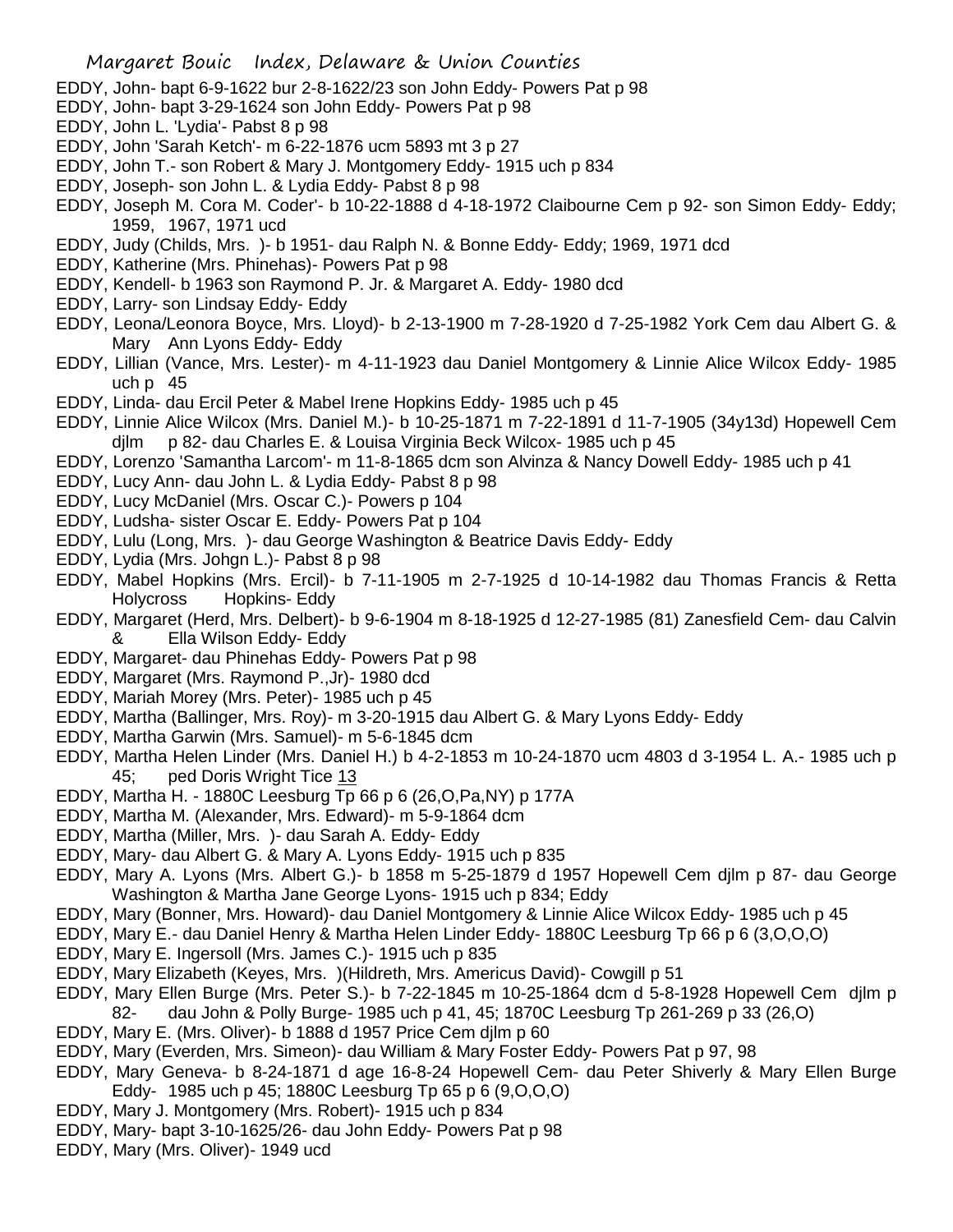- EDDY, Masine- dau Ercil Peter & Mable Irene Hopkines Eddy- 1985 uch p 45
- EDDY, Matilda Larcum (Mrs. Alvinzy)- m 3-12-1857 dcm d 1975 (49) mt 3 p 29; 1985 uch p 41; 1870C Leesburg Tp 246-254 p 31 (35,O)
- EDDY, Melba Jean- dau Ercil Peter & Mable Irene Hopkins Eddy- 1985 uch p 45
- EDDY, Melvin- son Ercil Peter & Mable Irene Hopkins Eddy- 1985 uch p 45
- EDDY, Michael- son Robert & Mary Montgomery Eddy- 1915 uch p 834
- EDDY, Milla F.- dau Peter Shiverly & Mary Ellen Burge Eddy- 1880C Leesburg Tp 65 p 6 (1,O,O,O)
- EDDY, Minerva Lenora- dau Albert G. & Mary A. Lyons Eddy- 1915 uch p 835
- EDDY, Nancy Powell Hutchinson (Mrs. Alvinzo L.)- b 1806 m 1837 d 9-10-1851 (45-2-26) Bokescreek Cem p 47; ped Doris Wright Tice 25
- EDDY, Nathaniel- bapt 7-1611 d age 9 days son William Eddy-Powers Pat p 98
- EDDY, Nathaniel- bapt 3-30-1589 son William Eddy- Powers p 98
- EDDY, Nedra- Powers p 103
- EDDY, Nell (Ross, Mrs. Burl )- b 11-8-1891 m 1-28-1920 d 3-24-1989 (97) Claibourne Cem- dau Calvin & Ella Wilson Eddy- Eddy
- EDDY, Nellie Leonora Catherine- dau Oscar & Lucy McDaniel Eddy- Powers Pat p 103
- EDDY, Nellie- 1915 uch p 149
- EDDY, Nellie May Gibbs (Mrs. Charles M. B.)- b 7-21-1877 Wapa. m 1-2-1900 d 1956 Ind- dau James Martin & Katherine E. Emrick- ped Doris Wright Tice 7
- EDDY, Nelson- descendant of Samuel Eddy- Powers p 104
- EDDY, J. Oliver 'Mary E.''Gladys Cook'- b 2-8-1888 m 1958 d 1-17-1970 Price Cem djlm p 60- son Albert G. & Mary Lyons Eddy- Eddy; 1949, 1959, 1967 ucd
- EDDY, Ollie (Mrs. )- Powers p 103
- EDDY, Opal (Woods, Mrs. Merle)- dau Daniel Montgomery & Linnie Alice Wilcox Eddy- 1985 uch p 45
- EDDY, Oscar E. 'Lucy McDaniel- b 7-21-1851 son Thomas Perry Eddy- Powers p 101, 103
- EDDY, Ota- ch Albert G. & Mary A. Lyons Eddy- dumch p 835
- EDDY, Ozro- son Thomas Perry Eddy- Powers p 104
- EDDY, P.- uca p 75; delge VII p 10 unclaimed letter
- EDDY, Patricia (Mrs. Elmer)- 1949 ucd
- EDDY, Perlina- dau John L. & Lydia Eddy- Pabst 8 p 98
- EDDY, Peter 'Mariah Morey'- 1985 uch p 45
- EDDY, Peter Shiverly 'Mary Ellen Burge'- b 5-24-1840 m 10-28-1864 dcm d 3-22-1909 Hopewell Cem djlm p 82- son Alvinzo & Nancy Dowell Eddy- 1985 uch p 45; 1915 uch p 835; 1870C Leesburg Tp 261-269 p 33 (29,O); 1880C Leesburg Tp 65 p 6 (39,O,NY,Pa) p 177A
- EDDY, Philena- dau Thomas Perry Eddy- Powers Pat p 104
- EDDY, Phinehas 'Katherne''Christian'- bapt 9-23-1593- son William & Mary Foster Eddy- Powers Pat p 97, 98, 99
- EDDY, Phyllis Ann- b 1938 d 1939 Hopewell Cem djlm p 82 dau Ercil Peter & Mable Irene Hopkins Eddy- 1985 uch p 45
- EDDY, Priscilla- bapt 12-10-1614 dau William & Sarah Taylor Eddy- Powers p 97, 98
- EDDY, Purashi (MCIntyre, Mrs. P. G.)- dau Robert & Mary J. Montgomery Eddy- 1915 uch p 834
- EDDY, Ralph N.'Bonne W.' d 4-21-1985 (60)- 1969, 1971, 1980 dcd
- EDDY, Raymond P. Jr. 'Margaret'- 1980 dcd
- EDDY, Rebecca Sue Richmond (Mrs. David Jefferson)- m 6-22-1985- dau Paul & June Richmond- Eddy
- EDDY, Remembrance- d 5-7-1874 (81) Trenton Tp dcdeaths
- EDDY, Reuben- son John L. & Lydia Eddy- Pabst 8 p 98
- EDDY, Robert Henry- Powers Pat p 97, 103
- EDDY, Robert L. 'Ina M. Shanks'- son Albert G. & Mary A. Lyons Eddy- 1915 uch p 835
- EDDY, Robert 'Mary J. Montgomery'- 1915 uch p 834
- EDDY, R. S.- Pabst 7 p 31
- EDDY, Ruth- dau John L. & Lydia Eddy- Pabst 8 p 98
- EDDY, Ruth N. (Wright, Mrs. Joseph Earl)- b 10-2-1900 Ind- dau Charles M. B. & Nellie May Gibbs Eddy- ped Doris Wright Tice 3
- EDDY, Ruth Rausch (Mrs. Charles B.)(Parr, Mrs. Glennard)-- b 6-18-1918 m 1947 d 8-13-1973 (55) Claibourne Cem p 104- dau Walter George & Lillian Renner Rausch- Rausch 11361 II p 260; 1959,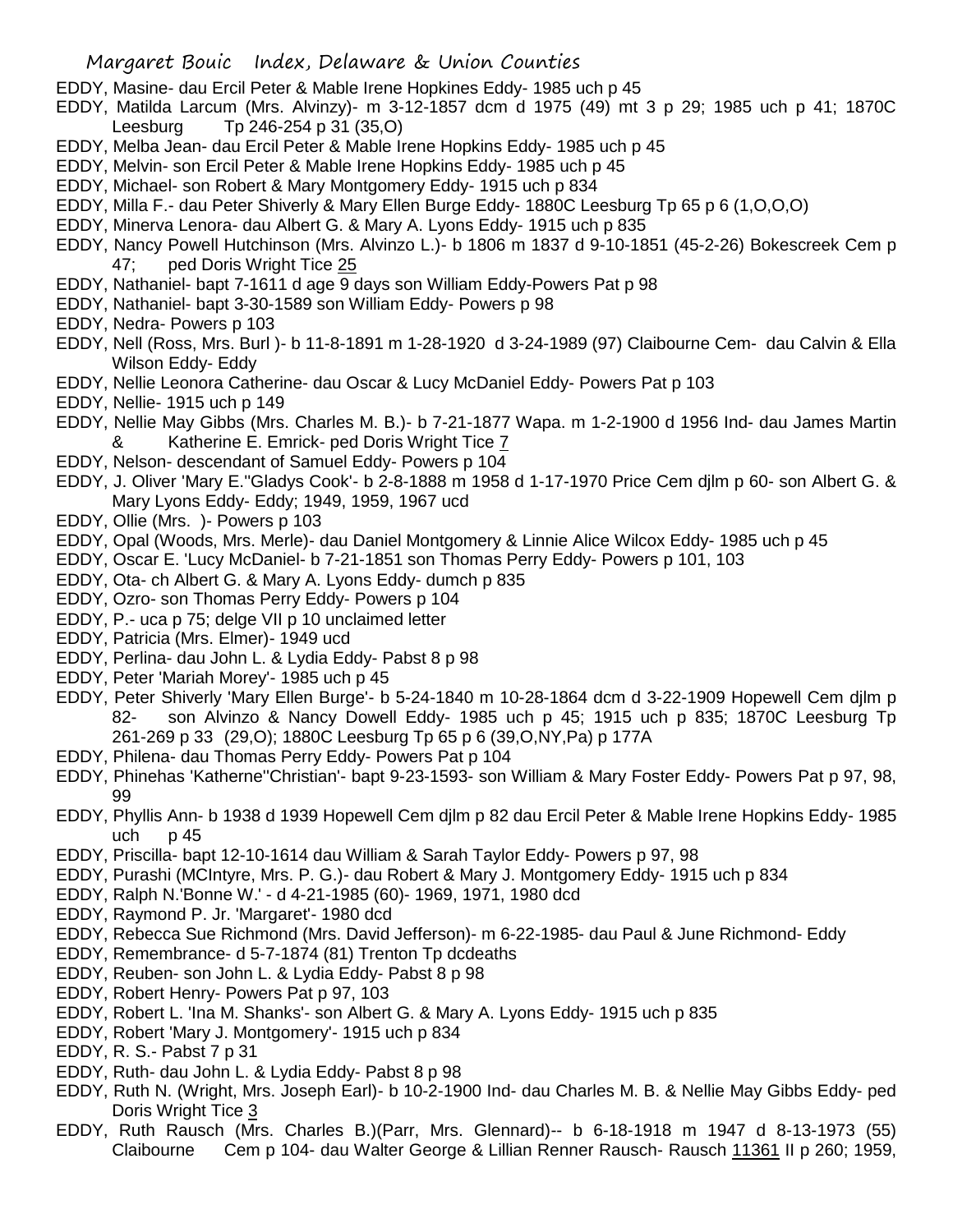## 1967, 1971 dcd

- EDDY, Sally Marteen- dau Thomas V. Eddy- Powers p 103
- EDDY, Samantha Larcom (Mrs. Lorenzo)- m 11-8-1865 dcm
- EDDY, Samuel 'Martha Garwin'- m 5-6-1845 dcm
- EDDY, Samuel- bapt 5-15-1608 son William & Mary Foster Eddy- Powers p 97, 98, 101, 103, 104
- EDDY, Sarah- b 1855 d 1944 Claibourne Cem p 49
- EDDY, Sarah A.- d 3-13-1970 (88) bur Radnor- Eddy
- EDDY, Sarah E.- b 12-1855 stepdau Lewis & Charlotte Fox- 1900C Claibourne Tp 159-171 (44,WVa,WVa,Penn) widowed, no ch
- EDDY, Sarah E. (Wilson, Mrs. Robert)- dau Robert & Mary J. Montgomery Eddy- 1915 uch p 834
- EDDY, Sarah Ketch (Mrs. John)- m 6-22-1876 ucm 5893; mt 3 p 27
- EDDY, Sarah L.- dau Albert G. & Mary A. Lyons Eddy- 1915 uch p 835
- EDDY, Seila Lee- dau Thomas V. Eddy- Powers p 103
- EDDY, Sherwood- descendant of Samuel Eddy- Powers Pat p 104
- EDDY, Simon- Eddy
- EDDY, Stanley 'Christine'- Eddy
- EDDY, Stephen A.- b 1895 d 1919 Hopewell Cem djlm p 87- son Albert G. & Mary A. Lyons Eddy- 1915 uch p 835
- EDDY, Susan (McClung, Mrs. )- dau Ralph N. & Bonne Eddy- Eddy
- EDDY, Susanna- dau Phinehas Eddy- Powers Pat p 98
- EDDY, Thomas Perry- Powers Pat p 104
- EDDY, Thomas V.- Powers p 103
- EDDY, Trina- dau Larry Eddy- Eddy
- EDDY, W. H.- son Robert & Mary J. Montgomery Eddy- 1915 uch p 834
- EDDY, William M.- d 2 1/2y- son Albert G. & Mary A. Lyons Eddy- 1915 uch p 835
- EDDY, Zacharian or Zacharius- bapt 3- 1610 son William & Mary Foster Eddy- Powers Pat p 95, 97, 98
- EDDYE, see Eddy- Powers Pat p 55
- EDDYE, John- Powers Pat p 27
- EDDYE, Mary Fosten (Mrs. Rev. William)- m 11-20-1587 d 7-18-1611 dau John & Ellen Munn Fosten- Powers Pat p 95, 97, 98
- EDDYE, Sarah (Taylor, Mrs. )(Mrs. Rev. William)- Powers Pat p 98
- EDDYE, Rev. William 'Mary Fosten''Sarah Taylor'- m (1) 11-20-1587 (2) 2-22-1613/14 d 11-23-1616- Powers Pat p 23, 95, 96, 97, 98, 99, 103
- EDEL, Debbie (Mrs. John E.)- Edel
- EDEL, John E. 'Debbie'- Edel
- EDELBLUTE, ---b 1-28-1868 Scioto Tp son Jacob & Mary Edleblute- dcb
- EDELBLUTE, ---b 3-12-1868 dau L. & Caroline Edleblute- dcb
- EDELBLUTE, --
- EDDELBLUTE, Charles W.- b 7-3-1872 Brown Tp son George H. & Margaret Overturf Eddelblute- dcb
- EDELBLUTE, Allen E. 'Maude Gertrude Myers'- b 2-28-1878 m 10-30-1905 d 3-13-1959 Oakdale Cem II p 100 (H-RF-4); son John Wesley & Isabel Ferguson Edelblute- Ferguson (11)62; Wilson 1162; 1949 ucd
- EDELBLUTE, Anabel (Howey, Mrs. Edward Fay)- b 8-25-1934 m 4-19-1953 dau John Harold & Clara Louise Loveless Edelblute- Ferguson 1(11)652 Pounds 5,6; Carr (11422121); Longbrake p 94; Loveless p 5; Freshwater p 209; dcq Anabel Edelblute Howey 1; dcc Cinda Lou Howey 3
- EDELBLUTE, Angelina- d 1-27-1849 (5-3-12) dbg p 18- dau G. & M. A. Edelblute
- EDELBLUTE, Andelina- d 1-27-1849 (5-3-120 dau J & M. A.- Powell p 98
- EDELBLUTE, Arthur C. 'Martha Adelsberger'- b 12-27-1923 m 9-4-1946 son Ellsworth & Cora Gibson Edelblute- Parrott 5,6; Ferguson 11633; Wilson 1(11)633; 1961, 1969, 1971, 1980 dcd
- EDELBLUTE, Margaret Elizabeth/Betty Gaines (Hickey, Mrs. )(Mrs. Clinton Odell)- dau William J. & Susan McAffee Gaines- m(2) 12-31-1954 -Ferguson (1(11)651); Freshwater p 208, 209; Longbrake p 94; Wilson (11651; Richey 7,8
- EDELBLUTE, Charles- son John & Moriah A. Powers Edelblute- 1850C Brown Tp 2938 p 162 (9,O)
- EDELBLUTE, Charles- son Lester A. & Donnabel Edelblute- Edelblute
- EDELBLUTE, Christina (Smart, Mrs. Gene P.)- dau Lester A. & Donnabel Edelblute- Edelblute; Smart (13131); 1979, 1983 ucd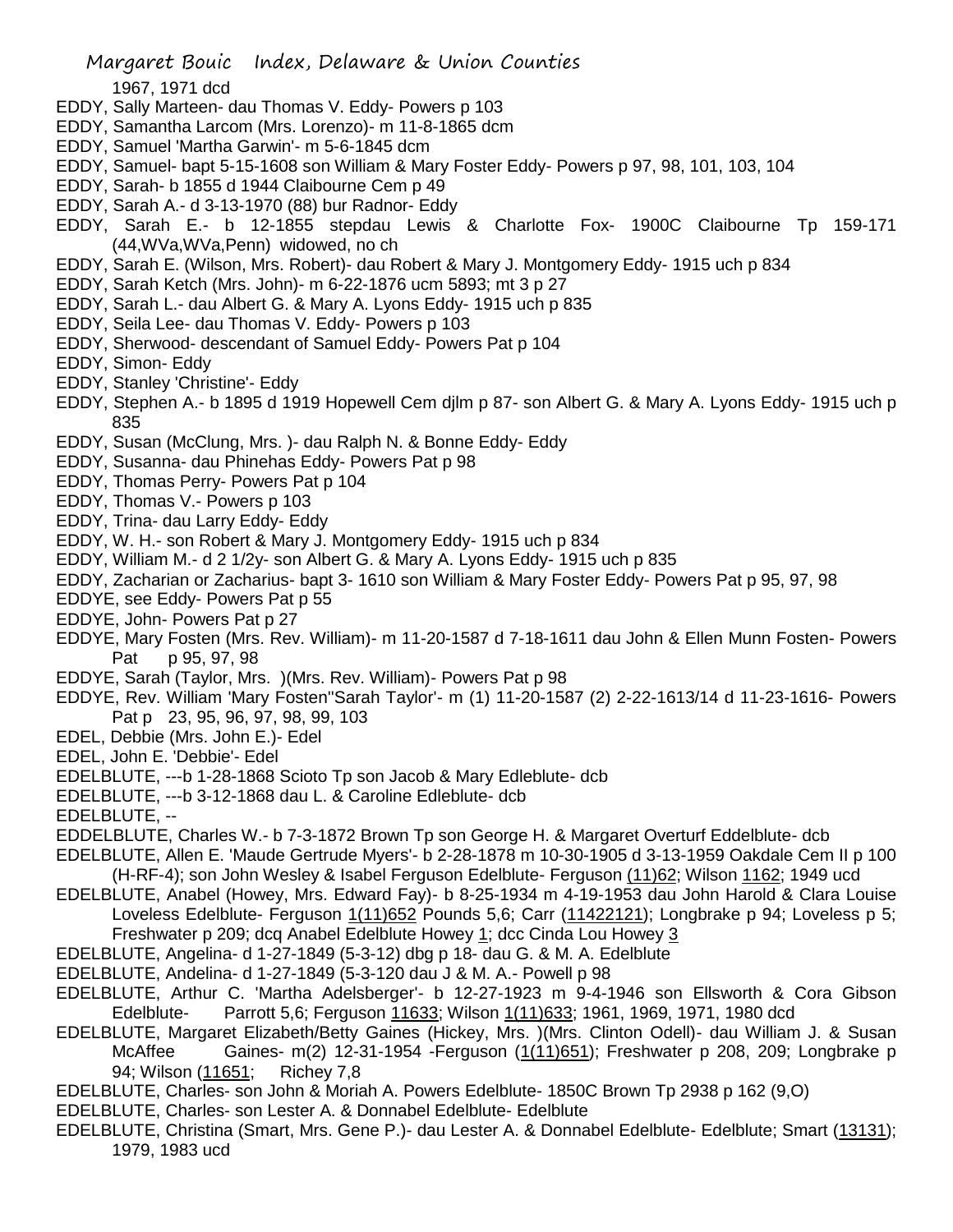- EDELBLUTE, Clara Diane (Shadle, Mrs. Milton)- b 5-3-1947 m 9-7-1968 dau Clinton Odell & Marjorie Siegfried Edelblute- Ferguson 1(11)6513); Longbrake p 94; Loveless p 5; Freshwater p 208; Wilson 116513
- EDELBLUTE, Clara Louise Loveless (Mrs. John Harold)- b 10-18-1900 m 4-17-1918 d 1989 bur Radnor Cemdau Charles Durell & Anna Mary Hanawalt Loveless- Freshwater p 1,2,182, 184, 186, 208, 239(co-author); Ferguson (1(11)65); Longbrake p 10, 93, 94; Sbc p 34; delge I p 21, II p 32, VI p 4, 14; Richey 6,7; Wilson (1165); dcc Cinda Howey 7; McKitrick p 268, 269, 270
- EDELBLUTE, Clinton Odell 'Marjorie Siegfried''Betty Gaines'- b 1-27-1922 m(1) 6-12-1944 (2) 12-31-1954 d 6-18-198- son John Harold Clara Louise Loveless Edelblute- Ferguson 1(11)651; Freshwater p 208, 209; Longbrake p 94; Loveless p 5; Richey 7,8; Wilson 11651; McKitrick p 270
- EDELBLUTE, Cora Gibson (Mrs. Ellsworth)- m 12-6-1917- dau Arthur & Emma B. Parrott Gibson- Ferguson (1(11)63 Parrott 4,5; Wilson (1163); 1961, 1969, 1971 dcd
- EDELBLUTE, Corey- dau Lews & Mary Peck Edelblute- 1870C Scioto Tp 76 (5,O)
- EDELBLUTE, Cornelia J.- b 1862 d 1931 Fairview Cem p 16
- EDELBLUTE, C. W.- 1908 dch p 393
- EDELBLUTE, Daniel Lee 'Frances Johnson'- b 5-10-1946 m 2-23-1967 son Clinton Odell & Marjorie Siegfried Edelblute- Ferguson 1(11)6513; Longbrake p 94; Loveless p 5; Rchey 8; Wilson 116513; 1949 ucd
- EDELBLUTE, Donnabel E. (Mrs. Lester A.0- 1961, 1969, 1971, 1980 dcd
- EDELBLUTE, Edith Rogers (Mrs. George A.)- b 1881 d 1949 Oller Cem p 22- dau James & Martha Rhoades Rodgers- Rhoades 2
- EDELBLUTE, Edna (Dorward, Mrs. Ed)(Lea, Mrs. Orton)(Wallace, Mrs. Walter) div- b 11-21-1882 Berlin Tp dcb m(2) 1915 d 8-31-1966 bur Radnor Cem- dau John Wesley & Isabel Ferguson Edelblute-Ferguson 1(11)64 Maugans 5; Wilson 1164
- EDELBLUTE, Edwin 'Marie Meadows'- b 10-22-1920 m 7-13-1944 son Ellsworth A. & Cora Gibson Edelblute-Ferguson 1(11)631; Parrott 5,6; Wilson 11631
- EDELBLUTE, Elizabeth (Mrs. Jacob)- dau Lewis & Mary A. Peck Edelblute- 1880 dch p 742; 1880C Concord Tp 89
- EDELBLUTE, Ellsworth/Jack/Worthy 'Cora Gibson'- b 9-15-1879 Berlin Tp dcb m 12-6-1917 d 10-1-1968 bur Radnor- son John Wesley & Isabelle Ferguson Edelblute- Ferguson 1(11)63; Parrott 4,5; Wilson 1163; Sbc p 34; 1961 dcd
- EDELBLUTE, Eura Griffiths (Mrs. Jacob)- b 3-7-1855 m(2) 12-30-1909 d 8-10-1928- Freshwater p 108
- EDLEBLUTE, Eva- b 1-16-1875 Brown Tp dau George M. & Maggie Overturf Edleblute- dcb
- EDELBLUTE, Eveline- dau Lewis & Mary A. Peck Edelblute- 1880 dch p 742; 1880C Concord Tp 89
- EDELBLUTE, Frances Johnson (Mrs. Daniel Lee)- b 9-25- m 2-23-1967- Freshwater p 208; Longbrake p 94
- EDELBLUTE, George A. 'Edith Rodgers'- b 1878 d 1941 Oller Cem p 22- son Lewis & Mary A. Peck Edelblute-1880 dch p 742; Rhoades 2; 1870C Scoto Tp 76 (1)
- EDELBLUTE, George son John & Moriah A. Edelblute- 1850C Brown Tp 1938 p 162 (5,O)
- EDELBLUTE, George- son Lester A. & Donnabel Edelblute- Edelblute
- EDELBLUTE, Girard- son Lester A. & Donnabel Edelblute- Edelblute
- EDELBLUTE, Isabelle/Cute Ferguson (Mrs. John Wesley)- b 9-25-1851 m 3-19-1874 d 1-3-1931- dau Allen & Isabel Wilson Ferguson- Ferguson 1(11)6; Wilson 116 Freshwater p 208; Longbrake p 94; dcc Cinda Howey 13; dcq Anabel Edelblute Howey 5
- EDELBLUTE, Jack Lea 'Michele Elaine Ickes'- b 1963 m 6-19-1989 son Jack L. & Kathy Davis Edelblute-Ferguson 11632; Gibson; Wilson 1(11)632; 1969, 1971, 1980 dcd
- EDELBLUTE, Jack L. 'Kathleen Davis'- b 5-23-1922 m 9-1959 son Ellsworth A. & Cora Gibson Edelblute-Ferguson (11)632; Parrott 5,6; Wilson 11632; 1961, 1969, 1971, 1980 dcd
- EDELBLUTE, Jacob- 1883 uch IV p 491; unec II p 40
- EDELBLUTE, Jacob- d 9-27-1928 Oakdale Cem 4072 (E205)
- EDELBLUTE, Jacob 'Elizabeth'- 1880 dch p 742; 1883 uch V p 372; 1850C Delaware Tp 1279 p 93 (39, Pa); CCC Brown Tp
- EDELBLUTE, Jacob 'Lavina Freshwater or Mary Louisa''Eura Griffiths'- b 3-4-1844 m(1) 6-22-1865/3 (2)12-30-1909 d 9-26-1934- son Jacob & Elizabeth Edelblute Freshwater p 10, 107, 108, 182; 1850C Delaware Tp 1279 p 93 (6,O);( d 9-27-1928 Oakdale Cem I p 36 SR)
- EDLEBLUTE,---b 1-28-1868 Scioto Tp son Jacob & Mary Edleblute- dcb
- EDELBLUTE, James 'Judy Ayres'- m 6-20-1965 son Lester A. & Donnabel Edelblute- Edelblute; Ayres 4; Rhoades 5; 1961 dcd (17)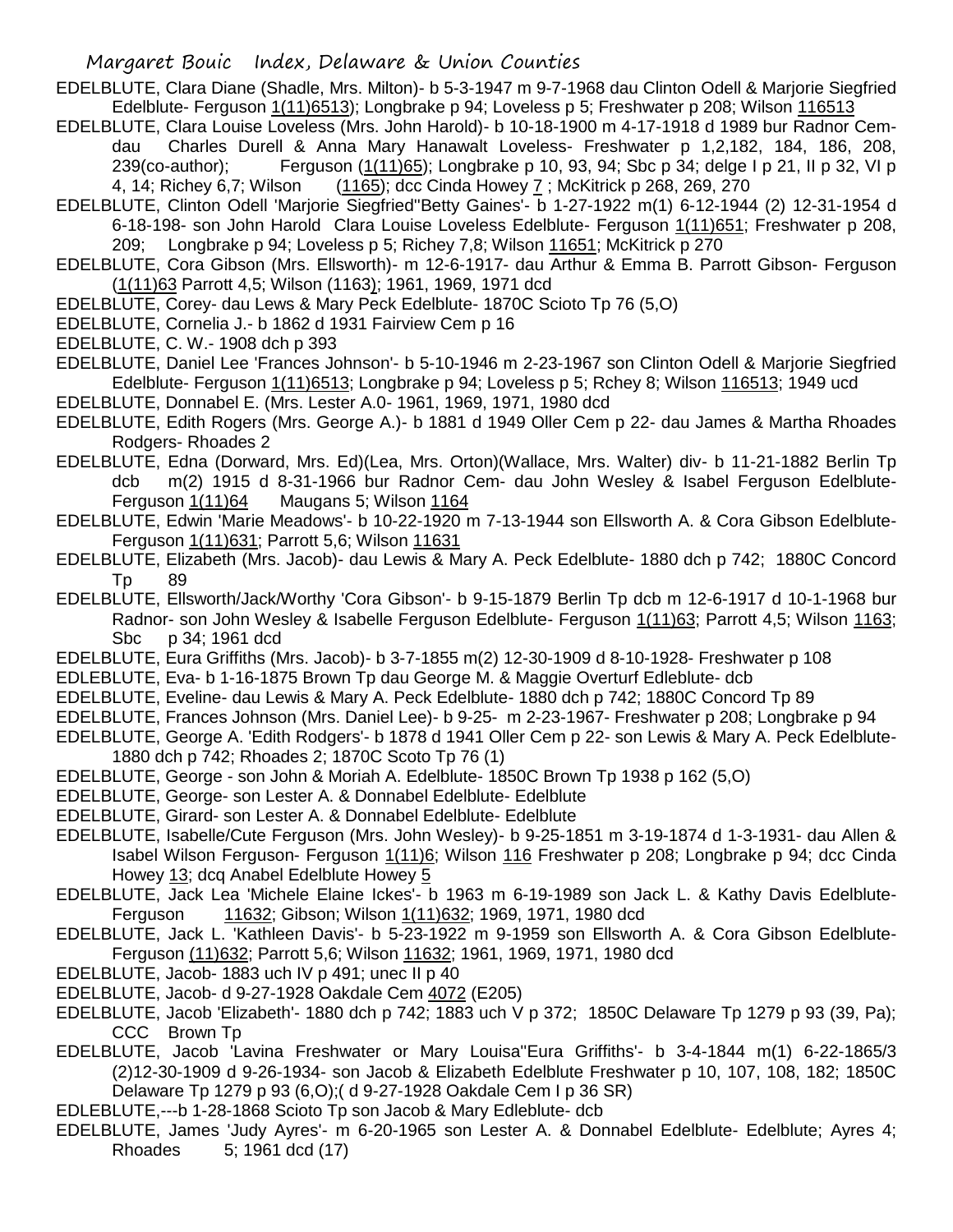EDELBLUTE, Janet Louise (Lind, Mrs. William W.) - b 5-27-1951 m 1972 dau Arthur & Martha Adelsberger Edelblute- Ferguson 1(11) 6332; Gibson; Wilson 116332; 1961, 1969, 1971 dcd

EDELBLUTE, Jennie- d 9-15-1879 dau Jacob & Lavna Freshwater Edelblute- Freshwater p 108

EDELBLUTE, Jody Mare- b 3-1-1977 dau Nancy Jean Edelblute- Freshwater p 209; Longbrake p 94

EDELBLUTE, John- d 3-17-1882 (86-4-20) Berlin Tp dcdeaths

EDELBLUTE, John Harold 'Clara Louise Loveless'- b 2-14-1893 (dcb Scioto Tp as C. W.) m 4-17-1918 d 11-14-1951 bur Radnor- son John Wesley & Isabelle Ferguson Edelblute- dcc Cinda Howey 6; Ferguson\  $1(11)65$ ; dcq Anabel Edelblute Howey 2; Longbrake p 93, 94; Freshwater p 208; Loveless p 5

EDLEBLUTE, John L.- b 2-15-1877 Brown Tp son G. H. & Margaret Overturf Edleblute- dcb

EDELBLUTE, John 'Mariah Ann Powersi- b 6-2-1806 m 6-27-1831 -dcc Cinda Howey 24; dcq Anabel Edelblute Howey 8; 1850C Brown Tp 2938 p 162 (41, Va); 1880C Berlin Tp p 362A

EDELBLUTE, John Wesley 'Isabelle Ferguson'- b 2-24-1846 m 3-19-1874 d 10-21-1936 son John & Maria Powers Edelblute- dcc Cinda Howey 12; Ferguson (1(11)6); dcq Anabel Edelblute Howey 4; Wilson (116); Longbrake p 94; Freshwater p 208; delge IV p 23; 1850C Brown Tp 2938 p 162 (7,O)

EDELBLUTE, Joseph- son Lester A. & Donnabel Edelblute- Edelblute

EDELBLUTE, Juanita Kay (Lavender, Mrs. Kenneth Paul)- b 4-19-1945 m 9-28-1964- dau Clinton Odell & Marjorie Siegfried Edelblute- Ferguson 1(11)6511 Wilson 116511; Loveless p 5; Longbrake p 94; Richey 8; 1949 ucd

EDELBLUTE, Judith Kay (Hayes, Mrs. Jerry Allen)- m 10-13-1962 dau Lester A. & Donnabel Edelblute-Edelblute; 1961 dcd (17)

EDELBLUTE, Judy Ayres (Mrs. James)- m 6-20-1965- dau Carl & Dorothy Taylor Ayres- Ayres 4; Rhoades 5; **Edelblute** 

EDELBLUTE, Julia Ann (Ekelberry, Mrs. Ezekiel)- m 6-6-1850 dcm- dau John Edelblute- 1880 dch p 809; 1850C Brown Tp 2938 p 162 (17,O)

EDELBLUTE, Julie Ann (Faurote, Mrs. Thomas Edward)- b 1964 dau Jack L. & Kathy Davis Edelblute-Ferguson (1(11)631); Gibson; Wilson 11631; 1969, 1971, 1980 dcd

EDELBLUTE, Kathleen Davis (Mrs. Jack L.)- m 9- 1959 (27-1959) -Ferguson (1(11)632); Gibson; Parrott 5,6; Wilson (11632); 1971, 1980 dcd

EDELBLUTE, Laura (Baker, Mrs. Frank)- m 8-7-1889- Freshwater p 108; 1850C Delaware Tp 1279 p 93 (13,O); 1880C Scioto Tp 350

EDLEBLUTE,--b 3-12-1868 Brown Tp dau L. & Caroline Edleblute- dcb

EDELBLUTE, Lavina/Mary Louisa Freshwater (Mrs. Jacob)- b 8-9-1849 m 6-22-1865 d 11-9-1909 dau Reuben & Louisa Jane Ingram Freshwater- Freshwater p 107, 108

EDELBLUTE, Lester A. 'Donnabel'- d 11-29-1982 (82) Oller Cem- Edelblute

EDELBLUTE, Lewis 'Mary Ann Peck'- b 1840 m 6-3-1859 dcm d 1907- son Jacob & Elizabeth Edelblute- 1880 dch p 742; 1908 dch p 392; 1850C Delaware Tp 1279 p 93 (10,O); 1870C Scioto Tp 76 (32,Va); delge II p 18, IV p 25; 1880C Concord Tp 87 p 264A

EDELBLUTE, Lewis S. - b 1870 d 1939 son Lewis & Mary Edelblute- 1880 dch p 742; 1880C Concord Tp 87

EDELBLUTE, Lisa Donn- b 2-21-1966 adopted dau Daniel Lee & Frances Johnson Edelblute- Freshwater p 208; Longbrake p 94

EDELBLUTE, Lorenzo- 1908 dch p 393

EDELBLUTE, Lor Ann- b 11-27-1968 dau Daniel Lee & Frances Johnson Edelblute- Freshwater p 208; Longbrake p 94

EDELBLUTE, Lucius- son John & Moriah A. Edelblute- 1850C Brown Tp 2938 p 162 (15,O)

EDELBLUTE, Lucy- dau Lewis & Mary A. Peck Edelblute- 1880 dch p 742

EDELBLUTE, Lydia Ann- dau John & Moriah A. Edelblute- 1850C Brown Tp 1938 p 162 (13,O)

EDELBLUTE, M. A. (Mrs. G.)- dbg p 18

EDELBLUTE, Marcia Ann- dau Edwin & Marie Meadows Edelblute- Ferguson 1(11)6311; Parrott 6; Wilson 116311

- EDELBLUTE, Mariah Ann Powers (Mrs. John)- b 1818 m 6-27-1831 d 1897- dcc Cinda Howey 25; dbg p 18; 1850C Brown Tp 2938 p 162 (36,Va)
- EDELBLUTE, Marie Meadows (Mrs. Edwin)- Ferguson (1(11)631); Parrott; Wilson (11631)
- EDELBLUTE, Marjorie Alice Siegfried (Mrs. Clinton Odell)- b 11-12-1924 d 10-31-1952 bur Radnor- dau Leroy & Clara Ashbaugh Siegfried- Ferguson 1(11)651); Freshwater p 208; Longbrake 5,6; Loveless p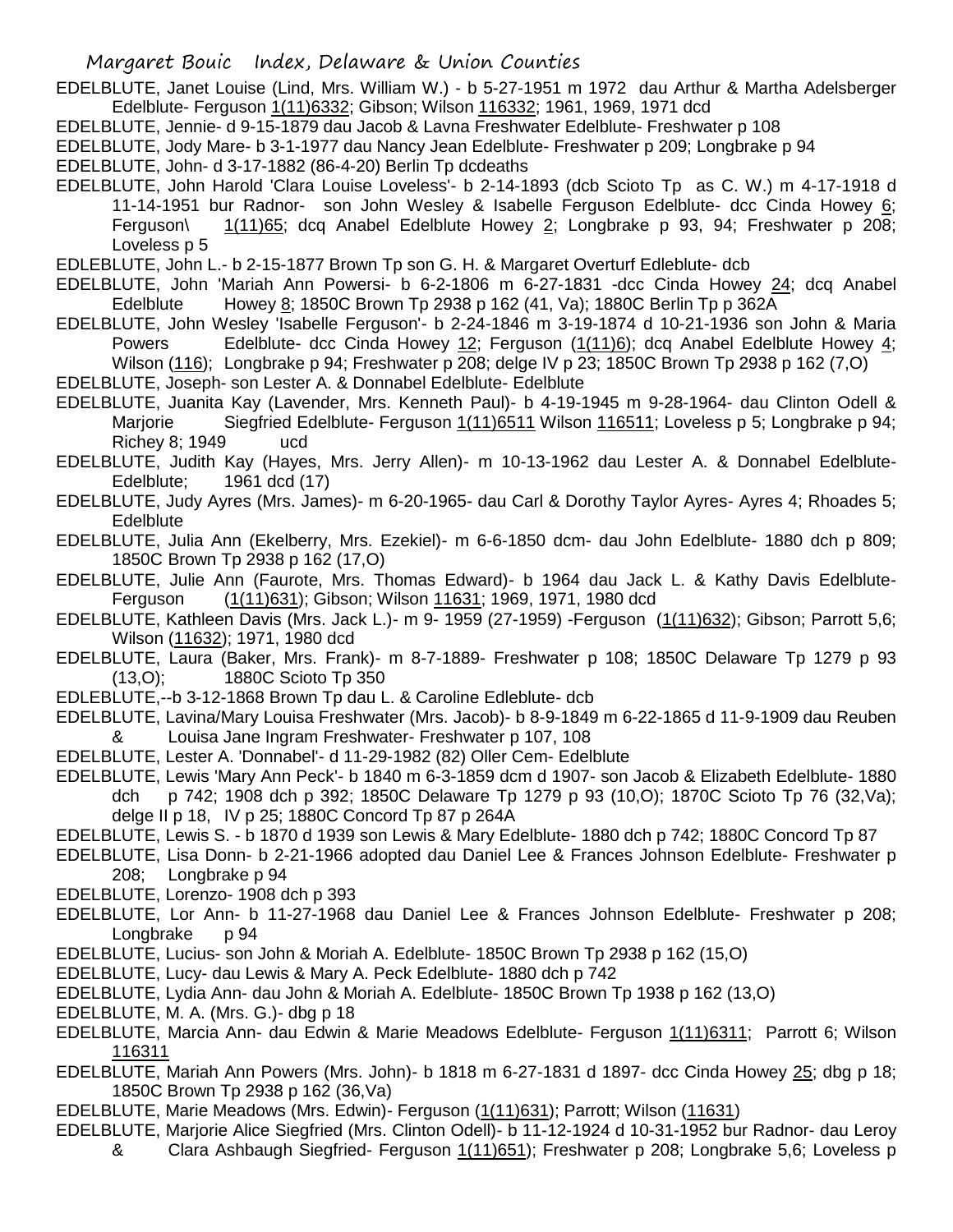- 5; Richey; Wilson (11651); McKitrick p 270; 1949 ucd
- EDELBLUTE, Martha Adelsberger (Mrs. Arthur)- Ferguson (1(11)633); Parrott 5,6; Wilson (11633); 1961, 1969, 1971, 1980 dcd
- EDELBLUTE, Mary A. Peck (Mrs. Lewis)- m 6-3-1859 dcm; Oller Cem p 13; 1880 dch p 742; delge II p 18; 1870C Scioto Tp (28); 1880C Concord Tp 89
- EDELBLUTE, Mary L.- b 1849 d 11-9-1909 (60y3m)- Oakdale Cem 2241 (205E) I p 36 (E-R34-3)
- EDELBLUTE, Mary Louise Freshwater (Mrs. Jacob)- m 6-22-1865 dcm; 1880C Scioto Tp 350 see Lavina
- EDELBLUTE, Mary- dau Lewis & Mary A. Peck Edelblute- 1880C Concord Tp 89
- EDELBLUTE, Mary (Rosskopf, Mrs. )- dau Lester A. & Donnabel Edelblute- Edelblute
- EDELBLUTE, Maude Gertrude Myers (Mrs. Allen)- b 1883 d 1941 Oak Grove Cem II p 100 (H-RF-4)- dau Samuel & Alice Lee Myers- Sbc p 33; Ferguson (1(11)62); Wilson (1162)
- EDELBLUTE, Meda Sue- dau Edwn & Marie Meadows Edelblute- Ferguson 1(11)5312; Parrott 6; Wilson 116312
- EDELBLUTE, Michele Elaine Ickes (Mrs. Jack Lea)- m 8-19-1989 dau Rev. LeRoy Ickes- Ferguson (1(11)632); Gibson; Wilson (11632)
- EDELBLUTE, Nancy Jean- b 9-4-1960 dau Clinton Odell & Margaret Ga'nes Edelblute- Freshwater p 209; Longbrake p 94
- EDELBLUTE, Nellie Frances (McKitrick, Mrs. Floyd)- b 2-28/26-1876 dcb Berlin Tp dcb, d 4-1-1945 dau John Wesley & Isabelle Ferguson Edelblute- Ferguson 1(11)61; Wilson 1161; McKitrick p 268, 269
- EDELBLUTE, Pamela (Yost, Mrs. )- dau Lester A. & Donnabel Edelblute- Edelblute
- EDELBLUTE, Rebecca- dau John & Moriah A. Edelblute- 1850C Brown Tp 2938 p 162 911,O)
- EDELBLUTE, Reuben- b 1867 d 5-4-1934 not m son Jacob & Lavna Freshwater Edelblute- Freshwater p 108
- EDELBLUTE, Reuben- son Lewis & Mary Peck Edelblute- 1870C Scioto Tp 76 (3)
- EDELBLUTE, Roberta (Davis, Mrs. Ermil)(Crist, Mrs. Dalton)(Mayer, Mrs. Harold)- b 10-10-1906 d 1-4-1990 (83) Oakdale Cem II p 144 (K-R3-29)- dau Allen & Maude Myers Edelblute- m(3) 7-23-1946 Rausch
	- (11341), (14241) Ferguson 1(11)621; Wilson 11621
- EDELBLUTE, Ruben- b 1881 d 5-3-1934 SR Oakdale Cem I p 36 (E-R34-3); uninf p 21
- EDELBLUTE, Rubon- ch Jacob & Mary Edelblute- 1880C Scioto Tp 350
- EDELBLUTE, Sharon Mare (McCarty, Mrs. Charles Kenneth)- m 5-16-1970 dau Arthur & Martha Adelsberger Edelblute- Ferguson 1(11) 6331; Parrott 6; Wilson 116331
- EDELL, Mary A. Low (Mrs. Oliver)- m 10-1-1846 ucm 1161
- EDELL, Oliver 'Mary A. Low'- m 10-1-1846 ucm 1161
- EDELMAN, Alice- b 1874 d 1874 Oakdale Cem; Powell p 431
- EDELMAN, Anna Fowler (Mrs. J.)- d 1872- 1883 uch V p 616
- EDELMAN, Amthony- b 1838 d 1896 Oak Grove Cem; Powell p 431; 1908 dch p 393; 1880C Delaware Town 505C
- EDELMAN, Anthony- d 10-16-1899 (59,O,O) son Anthony Edelman- dcdeaths
- EDELMAN, Christina- d 12-28-1885 (78) dcdeaths
- EDELMAN, Colhp- 1880C Delaware Town p 505C
- EDELMAN, Edward W.- b 7-27-1881 Delaware Town- son Andy & Susan Patten Edelman- dcb
- EDELMAN, Eliza (Talley, Mrs. Nelson E.)- 1985 uch p 617, 772
- EDELMAN, Elizabeth Gaumer (Mrs. George)- 1883 uch V p 616
- EDELMAN, Elizabeth (Mrs. John M.)- 1850C Thomson Tp 32 p 186 (28, Pa)
- EDELMAN, Florence A.- dau J. & Anna Fowler Edelman- 1883 uch V p 617
- EDELMAN, George 'Elizabeth Gaumer'- 1883 uch V p 616
- EDELMAN, Harry B.- son J. & Anna Fowler Edelman- 1883 uch V p 617
- EDELMAN, James- 1883 uch V p 592
- EDELMAN, J. 'Anna Fowler''Sarah Gast'- son George & Elizabeth Gaumer Edelman- 1883 uch V p 616, 617-
- EDELMAN, Kate- dau J. & Anna Fowler Edelman- 1883 uch V p 617
- EDELMAN, Larry D. 'Patricia S.- 1973, 1975 ucd
- EDELMAN, Margaret- dau John M. & Elizabeth Edelman- 1850C Thomson Tp 32 p 186 (10,O); Powell p 308
- EDELMAN, Michael- 1914 Oak Grove Cem; Powell p 431
- EDELMAN, Michelle- b 1960 dau Larry D. & Patricia S. Edelman- 1973, 1975, 1979, 1981 ucd
- EDELMAN, Mike- 1880C Delaware Town p 505C
- EDELMAN, Patricia S. (Mrs. Larry D.)- 1973, 1975 ucd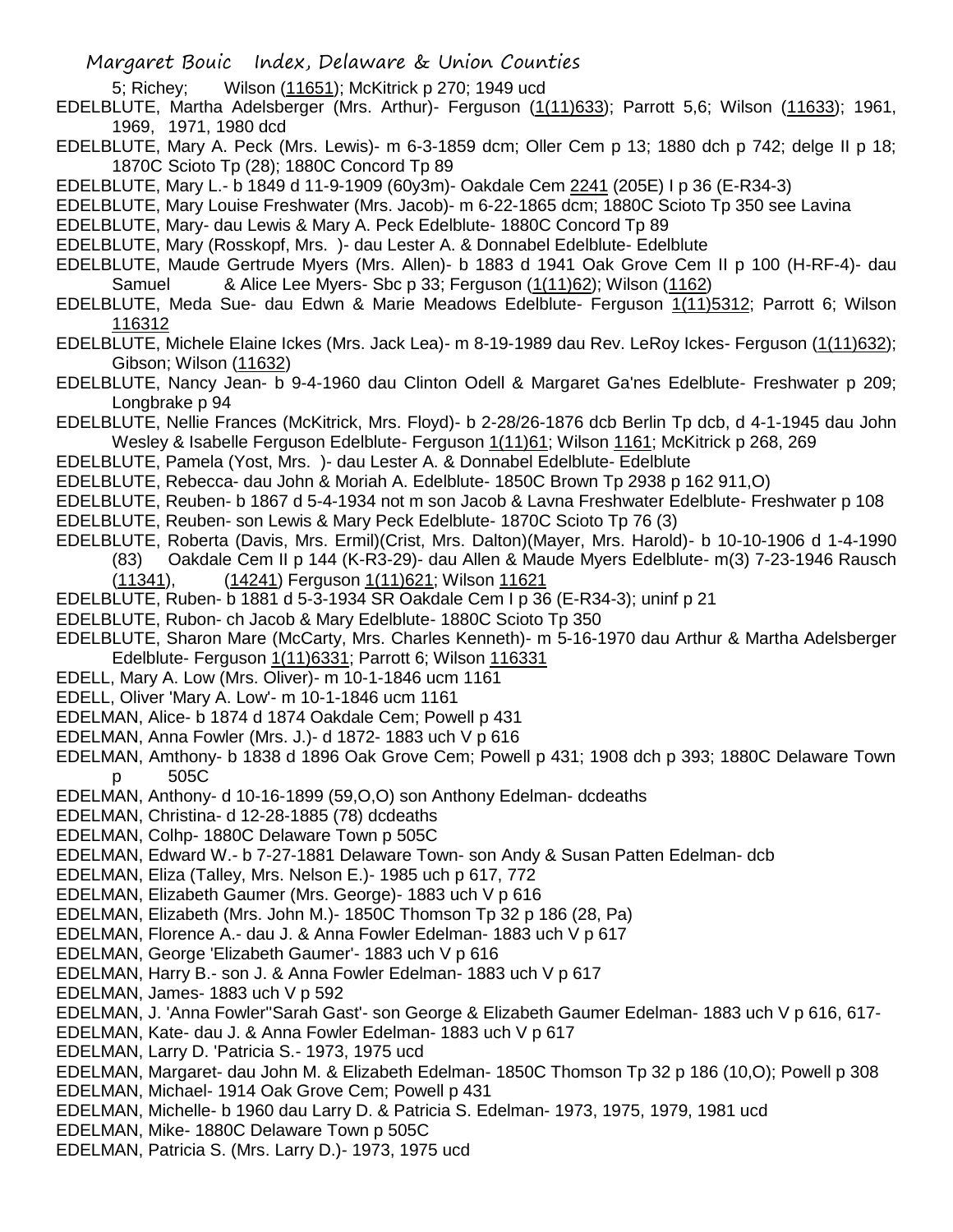- EDELMAN, Sarah Gast (Mrs. J.)- m 1874 1883 uch V p 617; Powell p 308
- EDELMAN, Scott- b 1963 son Larry D. & Patricia S. Edelman- 1973, 1974 ucd
- EDELMAN, Willie J.- ch J. & Anna Fowler Edelman- 1883 uch V p 617
- EDELMAN, E. William- b 1881 d 1912 Oak Grove Cem; Powell p 431
- EDELMANN, Michael 'Pauline Faller'- m 4-4-1864 dcm
- EDELMANN, Pauline (Mrs.Michael)- m 4-4-1864 dcm
- EDEN, Corbett 'Naomi Sherwood'- White (191)
- EDEN, Grace Jacqueline (Rambo, Mrs. William Hulen)- b 1905 dau Melvin Eugene & Sarah H. Peyton Edenped Lorilee Parmenter Thomas #196 7- unec X p 21
- EDEN, Harriet Foster (Mrs. James Elias)- ped Lorilee Parmenter Thomas #196 29- unec X p 22
- EDEN, James Elias 'Harriet Foster'- ped Lorilee Parmenter Thomas #196 28- unec X p 22
- EDEN, Jesse Harrold- son Corbett & Naomi Sherwood Eden- White 197
- EDEN, Melvin Eugene 'Sarah H. Peyton'- b 1857 d 1936 son James Elias & Harriet Foster Eden- ped Lorilee Parmenter Thomas #196 14- unec X p 21
- EDEN, Naomi Sherwood (Mrs. Cornett)- dau Jesse W. & Ida Fegley Sherwood- White 191
- EDEN, Sarah H. Peyton (Mrs. Melvin Eugene)- b 1862 d 1936 son James Elias & Harriet Foster Eden- ped Lorilee Parmenter Thomas #196 14- unec X p 21
- EDEN, William Harrold- son Corbett & Naomi Sherwood Eden- White 198
- EDENBURN, Rev. J. S.- lpc p 16; hmp p 59
- EDENS, Corporal Francis 'Mary Armstrong'- m 5-27-1718 McKitrick p 220
- EDENS, Mary Armstrong (Mrs. Corporal Francis)- m 5-27-1718 McKitrick 220
- EDENS, Mary (Heron, Mrs. Thomas)- dau Corpl Francis & Mary Armstrong Edens- McKitrick p 220, 221
- EDENTON, Esther Pinney (Mrs. James C.)- b 7-4-1911 d 2-13-1970 Mound View Cem- dau Harry & Wealthy Maugans Pinney- Maugans Anc p 16; Liggett 5; Rittenhouse
- EDENTON, James C. 'Esther Pinney'- Maugans Anc p 16; Liggett 5; Rittenhouse
- EDER, Doris Muller (Mrs. Donald G.)- Eder
- EDER, Donald G. 'Doris Muller'- Eder
- EDGAR & Stanberry- delge VI p 38
- EDGAR, --- McKitrick p 430
- EDGAR, Agnes Strachan (Mrs. Newbold Leroy)- Weiser p 211
- EDGAR, Agnew Leroy- son Newbold Leroy & Agnes Strachan Edgar- Weiser p 211
- EDGAR, Anna Jean Randall (Mrs. Thomas I)- b 6-11-1912 m 4-23-1931 dau Samuel John & Audrey Eulalla Amarine Randall- Weiser p 284
- EDGAR, Alexander- 1820C Bennington Tp; 1826 Bennington Tp delge V p 37
- EDGAR, Alexander 'Jane Felkner'- Hutchisson p 27
- EDGAR, Alexander- son William Edgar- dcw Bk 2 p 387
- EDGAR, Anne C. Smth (Mrs. William R.)- m 7-21-1987 dau Gary E. Smith & Mrs. Larry Ohnsman- Edgar
- EDGAR, Bennett- son Wllam Edgar- dcw Bk 2 p 387
- EDGAR, Caroline Strachan (Sanford, Mrs. Henry)- b 3-21-1880 m 2-26-1907 dau Newbold Leroy & Agnes Strachan Edgar- Weiser p 211
- EDGAR, Catherine- dau William Edgar- dcw Bk 2 p 387
- EDGAR, C. Etta Shirk'- 1915 uch p 592
- EDGAR, Chad- b 1973 son Ted A. & Kathleen A. Edgar- 1980 dcd
- EDGAR, Cindy- dau James Edgar- Edgar
- EDGAR, Clarkson- heir of William Edgar- dcw Bk 2 p 387
- EDGAR, Daniel- b 1845 son Daniel M. & Julia Lorillard Edgar- Weiser p 211
- EDGAR, Daniel M. 'Julia Lorillard'- m 12-4-1840 d 12-10- Weiser p 211
- EDGAR, Dorlen- son Melvin Edgar- Genther p 117
- EDGAR, Elizabeth (Carter, Mrs. Levi)- 1883 uch V p 383
- EDGAR, Eloise (Westbrook, Mrs. )- dau Lewis B. Edgar- Edgar
- EDGAR, Emily- b 1846 dau Danel M. & Jula Lorllard Edgar- Weiser p 211
- EDGAR, Etta Shirk (Mrs. C.)- dau George B. & Catherne Mitchell Shirk- 1915 uch p 592
- EDGAR, Eulala Anne (Catonzara, Mrs. James)- b 7-2-1935- dau Thomas I. & Anna Jean Randall Edgar-Weiser p 284
- EDGAR, Flora- 1880C Concord Tp p 264A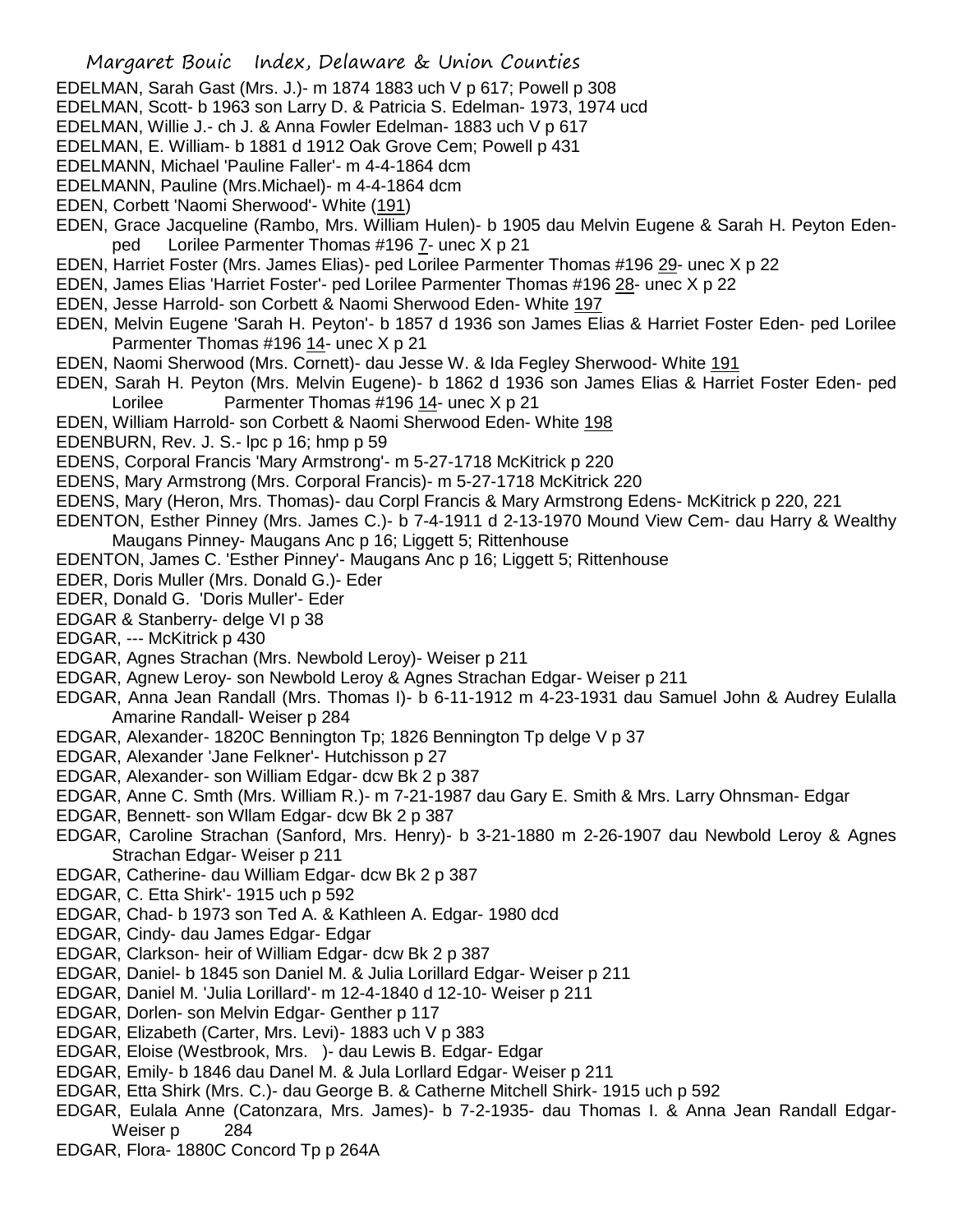- EDGAR, Flora (Ritze, Mrs. )- dau Jacob & Hannah Patterson Edgar- Genther p 117
- EDGAR, Glenn Thomas 'Kelly Sue Runkle'- m 8-9-1985 son Thomas F. Edgar- Edgar
- EDGAR, Hannah (Mrs. Jacob)- m 3-12-1868 Genther p 117; 1870C Millcreek Tp 103 p 12 (20,O)
- EDGAR, Jacob 'Hannah Patterson''Rosa Miller'- b 3-10-1847 m(1) 3-12-1868 (2) 10-3-1888 d 1-7-1927 son
	- Richard & Rhoda Taylor Edgar- 1883 uch IV p 530; 1870C Millcreek Tp 103 p 12 (25,O); Genther p 116, 117
- EDGAR, James L.- Edgar
- EDGAR, Jane Felkner (Mrs. Alexander)- dau Philip & Hannah Felkner- Hutchisson p 27
- EDGAR, Jennett- dau William Edgar- dcw Bk 2 p 387
- EDGAR, John B.- heir of William Edgar- dcw Bk 2 p 387
- EDGAR, John W.'Parmela Johnson'- m 5/4-20/6-1826 ucm 110; 1883 uch III p 287; unec II p 15
- EDGAR, Julia- d 4-11-1872- dau Daniel M. & Julia Lorillard Edgar- Weiser p 211
- EDGAR, Julia Lorillard (Mrs. Daniel M.)- b 6-17-1821 m 12-4-1840 d 9-27-1907 dau Jacob & Anna Margaretta Kunze Lorillard- Weiser p 211
- EDGAR, Julia Lorillard (Williams, Mrs. Richard H.)- m 4-2-5-1905- dau Newbold Leroy & Agnes Strachan Edgar- Weiser p 211
- EDGAR, Kathleen A. (Mrs. Ted A.)- 1980 dcd
- EDGAR, Kelly Sue Runkle (Mrs. Glenn Thomas)- m 8-9-1985- dau John L. Runkle- Edgar
- EDGAR, Leroy- b 1842 d 5-4-1908 son Daniel M. & Jula Lorillard Edgar- Weiser p 211
- EDGAR, Lewis B.- d 4-14-1966 (88) Oak Grove Cem Edgar
- EDGAR, Margaret (Herd, Mrs. James)- b 1794 m 2-27-1817 Champaign Co d 1834/5- 1883 uch V p 384
- EDGAR, Mary Ann (Porter, Mrs. Charles)- b 2-26-1842 m 1859 d 10-5-1925 dau Richard & Rhoda Taylor Edgar- 116, 117
- EDGAR, Mary- dau Jacob & Hannah Edgar- b Jan 1870- 1870C Millcreek Tp 103 p 12 (4/12,O)
- EDGAR, Mathew B.- grandson William Edgar- dcw Bk 2 p 387
- EDGAR, Mathias B.- son William Edgar- dcw Bk 2 p 387
- EDGAR, May (Smith, Mrs. )- dau Jacob Edgar- Genther p 117
- EDGAR, Melvin- son Jacob Edgar- Genther p 117
- EDGAR, Nancy- Pabst 8 p 3; delge I p 36
- EDGAR, Newbold Leroy 'Agnes Strachan'- son Daniel M. & Julia Lorillard Edgar- Weiser p 211
- EDGAR, Parmela/Permela Johnson (Mrs. John)- m 5/4-20/6-1826 ucm 110; 1883 uch III p 287; unec II p 15
- EDGAR, Phebe B.- heir of Will;iam Edgar- dcw Bk 2 p 387
- EDGAR, Philip- son Lewis B. Edgar- Edgar
- EDGAR, Rachel Gigar/Kigar (Mrs. William)- m 3-11-1829 ucm 172- 1883 uch III p 288; unec II p 26
- EDGAR, Raymond- Edgar; unec II p 26
- EDGAR, Richard 'Rhoda Taylor'- m 2-25-1841 Madison Co unec IX p 32; Genther p 112, 116
- EDGAR, Rhoda Taylor (Mrs. Richard)- m 2-25-1841 dau William & Elizabeth Casto Taylor- unec IX p 32; Genther p 112, 116
- EDGAR, Rosa Miller (Mrs. Jacob)- m 10-3-1888- Genther p 116, 117
- EDGAR, Sandi- dau James Edgar- Edgar
- EDGAR, Ted A. 'Kathleen A.'- 1980 dcd
- EDGAR, Thomas- 1826 Bennington Tp delge V p 37
- EDGAR, Thomas F. son Raymond Edgar- Edgar
- EDGAR, Thomas I 'Anna Jean Randall'- m 4-23-1931- Weiser p 284
- EDGAR, Thomas Randall- b 2-22-1933- son Thomas I & Anna Jean Randall Edgar- Weiser p 284
- EDGAR, Tom- Marysville p 49
- EDGAR, Vernest (Young, Mrs. Claude)- dau Jacob Edgar- Genther p 117
- EDGAR, Victoria Lynn- dau James L. Edgar- Edgar; engaged to Thomas Keith Cellar
- EDGAR, Wesley Trenton- b 2-10-1986 son Glenn Thomas & Kelly Sue Runkle Edgar- Edgar
- EDGAR, William- dcw Bk 2 p 387; hadc p 44 Peru Tp
- EDGAR, William Rev. Sold. bur Liberty Tp 1883 uch IV p p 428, V p 5, 394; 1830C Liberty Tp 437 p 296 (60-70); unec IV p 23
- EDGAR, William- 1826 Bennington Tp delge V p 37; 1835 men p 49 #98 p 90 Peru Tp
- EDGAR, William 'Rachel Gigar'- m 3-11-1829 ucm 172; 1883 uch III p 288
- EDGAR, William R. 'Anne C. Smth'- m 7-21-1987 son Thomas Edgar- Edgar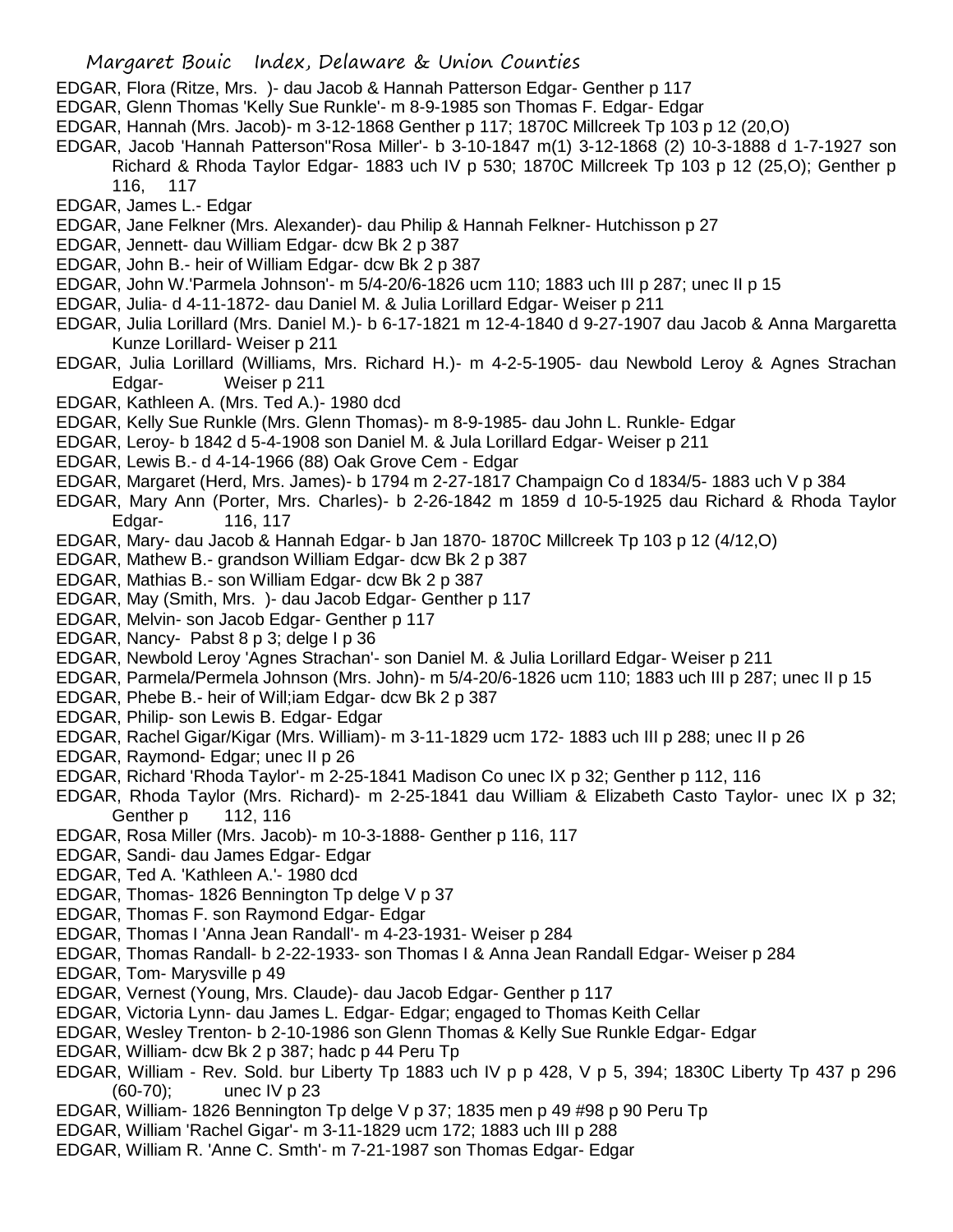Margaret Bouic Index, Delaware & Union Counties EDGAR, William- son William Edgar- dcw Bk 2 p 387 EDGAR, William- grandson William Edgar- dcw Bk 2 p 387 EDGARTON, Elizur- 1850C Marlborough Tp 62 p 184 (17, Conn) EDGARTON, Irving 'Mary Eliza Maine'- Asp (1357-1) EDGARTON, Jefferson 'Susannah'- 1850C Marlborough Tp 62 p 184 (46, Conn) EDGARTON, Mary Eliza Maine (Kellogg, Mrs. Scott William)(Mrs. Irving)- b 4-14-1872 m(1) 7-28-1897- dau Avery & Francis L. Fisk Maine- Asp 1357-1 EDGARTON, Susannah (Mrs. Jefferson)- 1850C Marlborough Tp 62 p 184 (53, Conn) EDGE, Dana- Sbc p 34 EDGE, Donald- Sbc p 34 EDGE, Eloise- Sbc p 34 EDGE, Frank- Sbc p 34 EDGE, Mary J. Benson (Mrs. Rezen)- m 1-19-1875 ucm 5629; mt e p 7 EDGE, Nelle- Sbc p 34 EDGE, Rezen/Reason F. 'Mary J. Benson'- m 1-19-1875 ucm 5629; mt 3 p 7; 1880C Darby Tp p 0244 EDGE, Robert- Sbc p 34 EDGECOMB, Ethel (Jacobs, Mrs. )(Mrs. )- d 5-27-1963 bur Elida- Jacobs EDGECOMB, John 'Sarah Stallon'- m 2-9-1674 Powers Pat p 259 EDGECOMB, Julia E. Williams (Mrs. Nathan S.)- see Asp 504 EDGECOMB, Julia (Maine, Mrs. Cyrus Wheeler)- b 12-22-1825 m 10-28-1847 d 10-22-1870 dau Nathan S. & Julia E. Williams Edgecomb- Asp (504) EDGECOMB, Nathan S. 'Julia E. Williams'- see Asp 504 EDGECOMB, Sarah Stallon (Mrs. John)- m 2-9-1674 dau Edward Stallon- Powers Pat p 259 EDGEHLL, M.- Peru Tp delge V p 300 EDGEHLL, Ron- 1980 dcd EDGEINGTON, E.- unclaimed letter 1842- unec XI p 42 EDGEL, Clarence L.- d 2-24-1970 (84) bur Clarksburg, W. Va.- Edgel EDGEL, Clyde- son Clarence L. Edgel- Edgel EDGEL, Guy- son Clarence L. Edgel- Edgel EDGEL, Mary (Howard, Mrs. )- dau Clarence L. Edgel- Edgel EDGEL, Ray- son Clarence L. Edgel- Edgel EDGEL, Robert- son Clarence L. Edgel- Edgel EDGEL, Ruby (Anderson, Mrs. )- dau Clarence L. Edgel- Edgel EDGEL, Wilber- son Clarence L. Edgel- Edgel EDGELE, Masselis- 1835 men p 39 #30 p 69 Lincoln Tp EDGELL, A. (Mrs. B.)- Powell p 330 EDGELL, B 'A.'- Powell p 330 EDGELL- Effe- d 2-19-1871 (2m23d) dau B. & A. Stiner's Corner Cem Powell p 330 EDGELL, Marseilles 'Sally A. Keiser''Nancy'- m 11-3-1842 dcm d 2-2-1883 (76-10-10-) Stiner's Corner Cem Powell p 330 EDGELL, Nancy (Mrs. Masseales)- d 3-26-1869 (57-8-14) Stiner's Corner Cem Powell p 330 EDGELL, Sally A. Keiser (Mrs. Marseilles)- m 11-3-1842 dcm EDGERLY, Betty (Johnston, Mrs. )- sister Norman R. Edgerly,Jr.- Edgerly EDGERLY, Charles- brother Norman R. Edgerly,Jr.- Edgerly EDGERLY, Charles Lee 'Shirley Turner'- m 11-7-1976 son Virginia Edgerly- Edgerly; 1961, 1969, 1971 dcd EDGERLY, C. S.- 1980 dcd EDGERLY, Jeffrey Lee- b 10-27-1971 son Norman R. III Edgerly- Edgerly EDGERLY, Joan (Mrs. Norm)- 1969 dcd EDGERLY, Joseph- brother Norman R. Edgerly,Jr.- Edgerly EDGERLY, Margaret (Green, Mrs. )- sister Norman R. Edgerly,Jr.- Edgerly EDGERLY, -----(Parmer, Mrs. Robert)- dau Norman R. Jr. & Virginia Edgerly- Edgerly EDGERLY, Naomi (Skinner, Mrs. )- sister Norman R. Edgerly,Jr.- Edgerly EDGERLY, Norman R.- 1961 dcd EDGERLY, Norman R. Jr. 'Virginia C.'- d 12-5-1973 (60) Berkshire Cem- 1961, 1969, 1971 dcd

EDGERLY, Ruth (Hitt, Mrs. )- sister Norman R. Edgerly,Jr.- Edgerly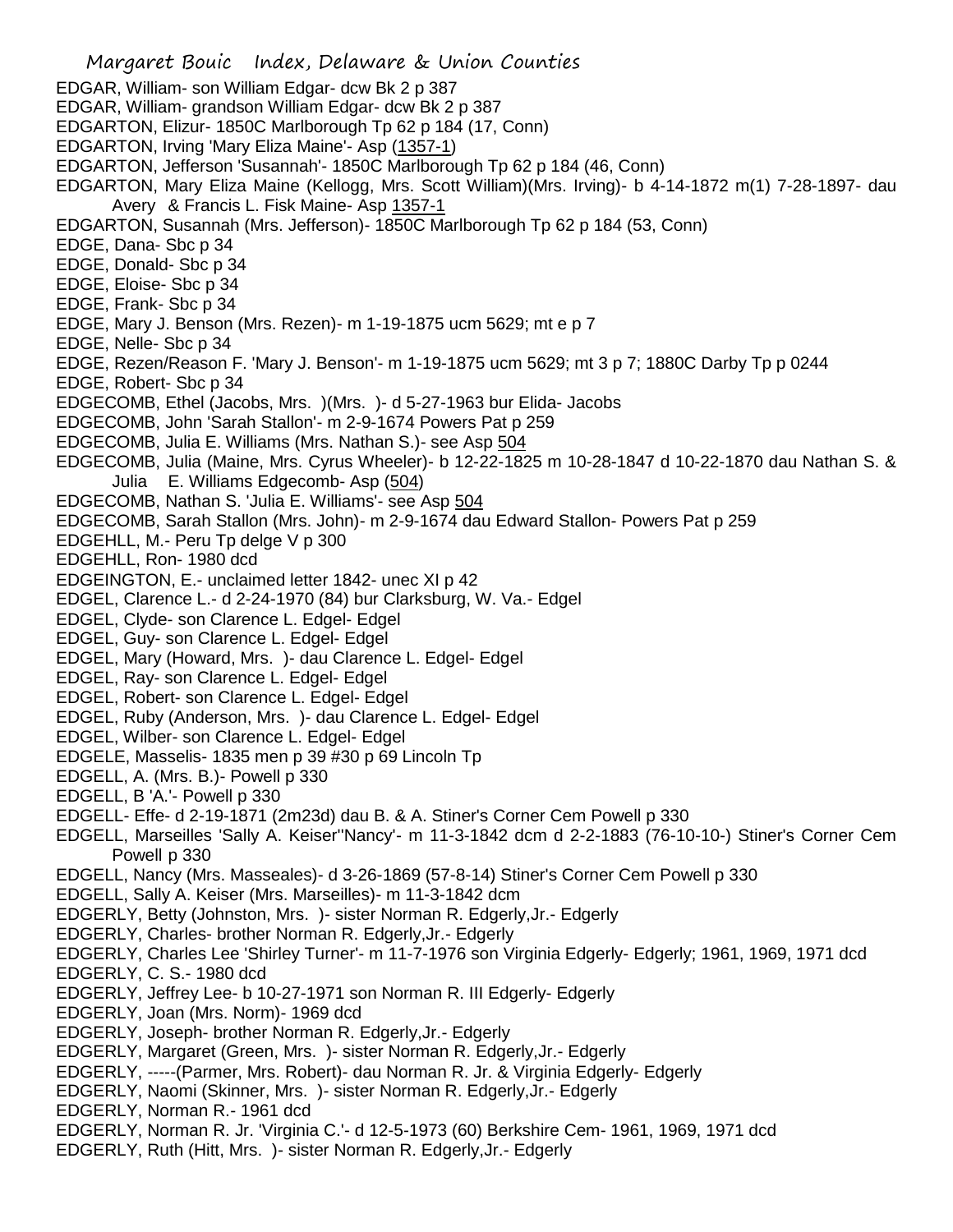Margaret Bouic Index, Delaware & Union Counties EDGERLY, Shirley Turner (Mrs. Charles Lee)- m 11-7-1976 dau Edith Turner- Edgerly EDGERLY, Virginia C. (Mrs. Norman R. Jr.)- 1961, 1969, 1971 dcd EDGERTON, Alice (Kahle, Mrs. Paul Frederick)- b 10-25-1912 m 7-6-1931- Weiser p 696 EDGERTON, Anna S. - 1880C Delaware Town p 523C EDGERTON, David G.- 1980 dcd EDGERTON, E.- d 1852 (18)- son Jefferson Edgerton- unec III p 40 EDGERTON, Ella- 1880C Concord Tp p 276A EDGERTON, Ellen M. Riley (Mrs. Marvin)- b 1826 m 7-31-1851 dcm d 1905 Oak Grove Cem; Powell p 431 EDGERTON, Jefferson 'Susannah Gillett'- m 7-16-1846 dcm; unec III p 40 EDGERTON, Marvin 'Ellen M. Riley'- m 7-31-1851 dcm- 1850C Delaware Town 1015 p 80 (30, NY) EDGERTON, Susannah Gillett (Mrs. Jefferson)- m 7-16-1846 dcm EDGINGER, David )2-1990) son Joe & Susan speicher Edinger- Edinger EDGINGER, Joe 'Susan Speicher'- son Robert Edinger- Edinger EDINGER, Joel Steven- b 6-8-1990 son Joe & Susan Speicher Edinger- Edinger EDINGER, Susan Speicher (Mrs. Joe)- dau David M. Speicher- Edinger EDGINGTON, Alta (Perry, Mrs. )- dau James G. B. & Stella Poper Edgington- Edgington EDGINGTON, Amanda Jean- b 3-15-1977 dau Terry Edgington- Edgington EDGINGTON, Angela- b 1975 dau Johnny R. & Mary K. Edgington- 1980 dcd EDGINGTON, Bertha (Gruber, Mrs. )- dau James G. B. & Stella Poper Edgington- Edgington EDGINGTON, Clara Isabelle Rouse (Mrs. Robert C.)- (28-1941) late dcb EDGINGTON, Daun 'Mary'- 1969, 1971 dcd EDGINGTON, Donn- 1969, 1971 dcd EDGINGTON, Elonze (male)- 1870C Pars Tp 109-110 p 16 (10,O) lived with Tobias & Nancy Beightler EDGINGTON, Ezekiel 'Nancy'- 1850C Paris Tp 587-600 p 90 (31,O); 1860C Paris Tp 1251-1242 p 165 (40,O) EDGINGTON, Grace (Mabray, Mrs. )- dau James G. B. & Stella Poper Edgington- Edgington EDGINGTON, James G. B. 'Stella Poper'- m 10-11-1903 d 1940- Edgington EDGINGTON, Jere- 1883 uch IV p 485, 536; Amrine Cem lptw p 60, 64 EDGINGTON, Jeremah- son Ezekiel & Nancy Edgington- 1850C Paris Tp 587-600 p 90 96,O); 1860C Paris Tp 1251-1242 p 165 (17,O); uca p 100 EDGINGTON, Jesse- 1883 uch V p 315 EDGINGTON, Johnny R. 'Mary K.'- 1980 dcd EDGINGTON, Louisa (Epps, Mrs. Elisha E.)- m 1-5-1878 ucm 6186 EDGINGTON, Louisa (Howland, Mrs. Dr. J. S.)- m 1-16-1868 dau Jesse Edgington- 1883 uch V p 315 EDGINGTON, Lovna- dau Ezekiel & Nancy Edgington- 1860C Paris Tp 1251-1242 p 165 (2,O) EDGINGTON, Martha- 1860C Paris Tp 1251-1242 p 165 (5,O); 1870C Paris Tp 109-110 p 16 (14,O) dau Ezekiel & Nancy Edgington EDGINGTON, Martha (McCalmont, Mrs. Henry C.)- m 9-8-1881 ucm 7014 EDGINGTON, Mary (Mrs. Daun)- 1969, 1971 dcd EDGINGTON, Mary- dau Ezekiel & Nancy Edgington- 1850C Paris Tp 587-600 p 90 (4,O) EDGINGTON, Mary K. (Mrs. Johnny R.)- 1980 dcd EDGINGTON, Mary Sue- dau James Edgington- Edgington EDGINGTON, Nancy (Mrs. Ezekiel)- 1850C Pars Tp 587-600 p 90 (27,O); 1860C Pars Tp 1251-1242 p 165 (30,O) EDGINGTON, Nellie (Arthur, Mr. )- dau James G. B. & Stella Poper Edgington- Edgington EDGINGTON, Ralph- b -3-1905 son Robert C. & Clara Isabelle Rouse Edgington- late dcb EDGINGTON, Robert C. 'Clara Isabelle Rouse' (32-1941) late dcb EDGINGTON, Stella Poper (Mrs. James G. B.)- b 10-30-1881 m 10-11-1903 d 7-13-1959 bur Lancaster- dau Alfred & Nettie Kaskey Poper - Edgington EDGINGTON, Susan- dau Ezekel & Nancy Edgington- 1850C Paris Tp 587-600 p 90 (9,O) EDGINGTON, Tammy- b 1972 dau Johnny R. & Mary K. Edgington- 1980 dcd EDGINGTON, Terry- son James Edgington- Edgington EDGINGTON, Thelma (Roby, Mrs. )- dau James G. B. & Stella Poper Edgington- Edgington EDGINGTON, Thomas- Poe p 8

- EDGITON, Jesse- 1880C Delaware Town p 519A
- EDIE, Michael- 1880C Liberty Tp p 307C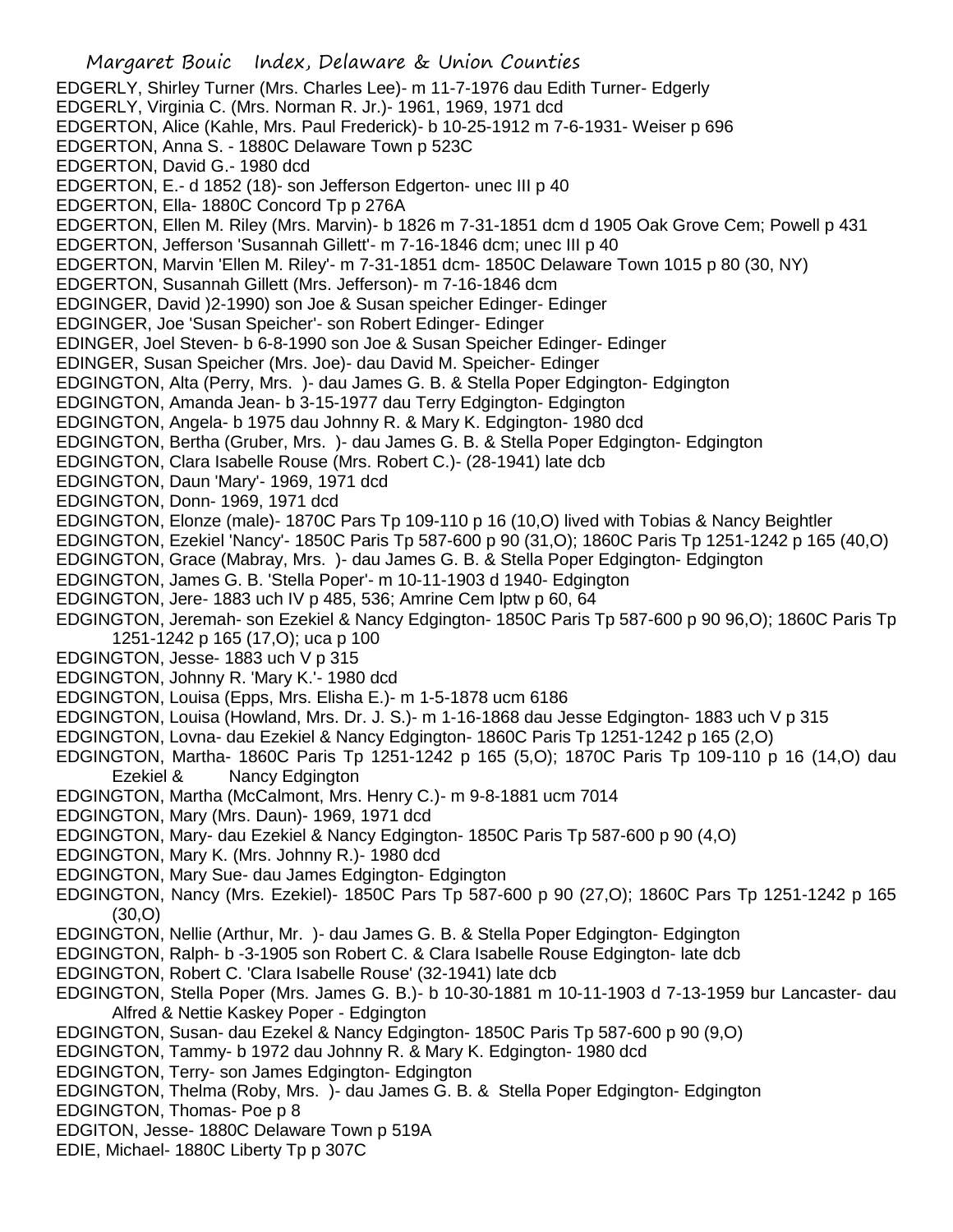Margaret Bouic Index, Delaware & Union Counties EDING, Mary- Pabst 8 p 16 EDINGER, David- (2-1990) son Joe & Susan Speicher Edinger- Edinger EDINGER, Joe 'Susan Speicher'- son Robert Edinger- Edinger EDINGER, Joel Steven- b 6-8-1990 son Joe & Susan Speicher Edinger- Edinger EDINGER, Linda L. (Mrs. Pearl J.)- 1967 ucd EDINGER, Pearl J. 'Linda L.'- 1967 ucd EDINGER, Susan Speicher (Mrs. Joe)- dau David M. Speicher- Edinger;Speicher EDINGTON, Amanda- b 1977 dau Terry & Patty Edington- 1983 ucd EDINGTON, Anna Maria- b 12-5-1890 Delaware Town dau A. R. & Annie T. Hammon Edington- dcb EDINGTON, Archibald- b 5-29-1888 Delaware Town son A. R. & Annie T. Hammon Edington- dcb EDINGTON, Anna Maria- b 12-5-1890 dau A. R. & Annie T. hammon Edington- dcb EDINGTON, Archibald- b 5-29-1888 Delaware Town son A. R. & Annie T. Jannon Edington- dcb EDINGTON, Archie- grad DHS 1879 delge VI p 72 EDINGTON, Chrystal- 1971 dcd EDINGTON, Clinton- b 1979 son Terry & Patty Edington- 1983 ucd EDINGTON, Rev. G. A.- 1908 dch p 271, 283 EDINGTON, Jack 'Mary'- 1979 ucd EDINGTON, John,Jr.'Shirley'- 1961, 1969, 1971 dcd EDINGTON, Mary (Mrs. Jack)- 1979 ucd EDINGTON, Maxanne- b 1956- dau John & Shirley Edington- 1961, 1969, 1971 dcd EDINGTON, Patty (Mrs. Terry)- 1983 ucd EDINGTON, Rachael- dau Jack & Mary Edington- 1979 ucd EDINGTON, son John & Shirley Edington- 1961 dcd (14) EDINGTON, Shirley (Mrs. John)- 1961, 1969, 1971 dcd EDINGTON, Stella- 1959 ucd EDINGTON, Terry 'Patty'- 1983 ucd EDISON, Allen- grandson Mary Edison- 1880C Taylor Tp 162-163 p 16 (12,O,O,O) EDISON, Hazel Grace Weser (Mrs. Jerry Frankln)- b 8-27-1887 m 5-17-1908 dau Smon Douglas & Hattie Jane Tyler Weiser- Weiser p 436 EDISON, Jerry Franklin 'Hazel Grace Weiser'- b 9-17-1890 m 5-17-1908- Weiser p 436 EDISON, Kenneth- b 1963 lved wth Kennerh R. & Virginia T L. Thompson- 1971 dcd EDISON, Mary- 1880C Taylor Tp p 132 162-163 p 16 (65, Mass, Mass, Mass) EDISON, Zelda Maxine (Baxter, Mrs. Kenneth D.)- b 12-28-1911 m 2-23-1930 dau Jerry Franklin & Hazel Grace Weiser Edison- Weiser p 436 EDKEN, Jacob- uca p 100 EDLE, J.- 1983 ucd EDLEBUIT, Laura (Heath, Mrs. Othaniel)- m 12-4- dcm EDLEMAN, Mr.- 1976 dch p 245 EDLEMAN, John Hasen- b 11-2-1871 Delaware Tp son Anthony J. & Susan Patton Edleman- dcb EDLEMAN, John J/T. 'Lee'- 1969, 1971 dcd EDLEMAN, Lee (Mrs. John J.)- 1969, 1971 dcd EDLER, Annabelle (Mrs. Arnold C.)- d 4-25-1984 (73) Prospect Cem; Edler EDLER, Arnold C. 'Annabelle'- d 1965- Edler EDLEER, Blanche- b 2-1894 dau Edward & Martha Edler- 1900C Allen Tp 114-118 p 6A (6,O,O,O) EDLER, Carol (Wlley, Mrs. Robert)- dau Arnold C. & Annabelle Edler- Edler EDLER, Charles H. 'Edna M.'- 1961 dcd EDLER, Don A. 'Lurana L.'- 1967 ucd EDLER, Earnest b 4-1900 son Edward & Martha Edler- 1900C Allen Tp 114-118 p 6A (1/12,O,O,O) EDLER, Edna M. (Mrs. Charles H.)- 1961 dcd EDLER, Edward 'Martha'- b 1-1872 1900C Allen Tp 114-118 p 6A (28,O,O,O) m 9y EDLER, Floyd- b 9-1892 son Edward & Martha Edler- 1900C Allen Tp 114-118 p 6A (7,O,O,O) EDLER, Lurana L. (Mrs. Don A.)- 1967 ucd EDLER, Lonnie N.- 1967 ucd EDLER, Martha (Mrs. Edward)- b 3-1873 1900C Allen Tp 114-118 p 6A (27,O,O,O) 5 ch, 3 living EDLER, Rodger- 1967 ucd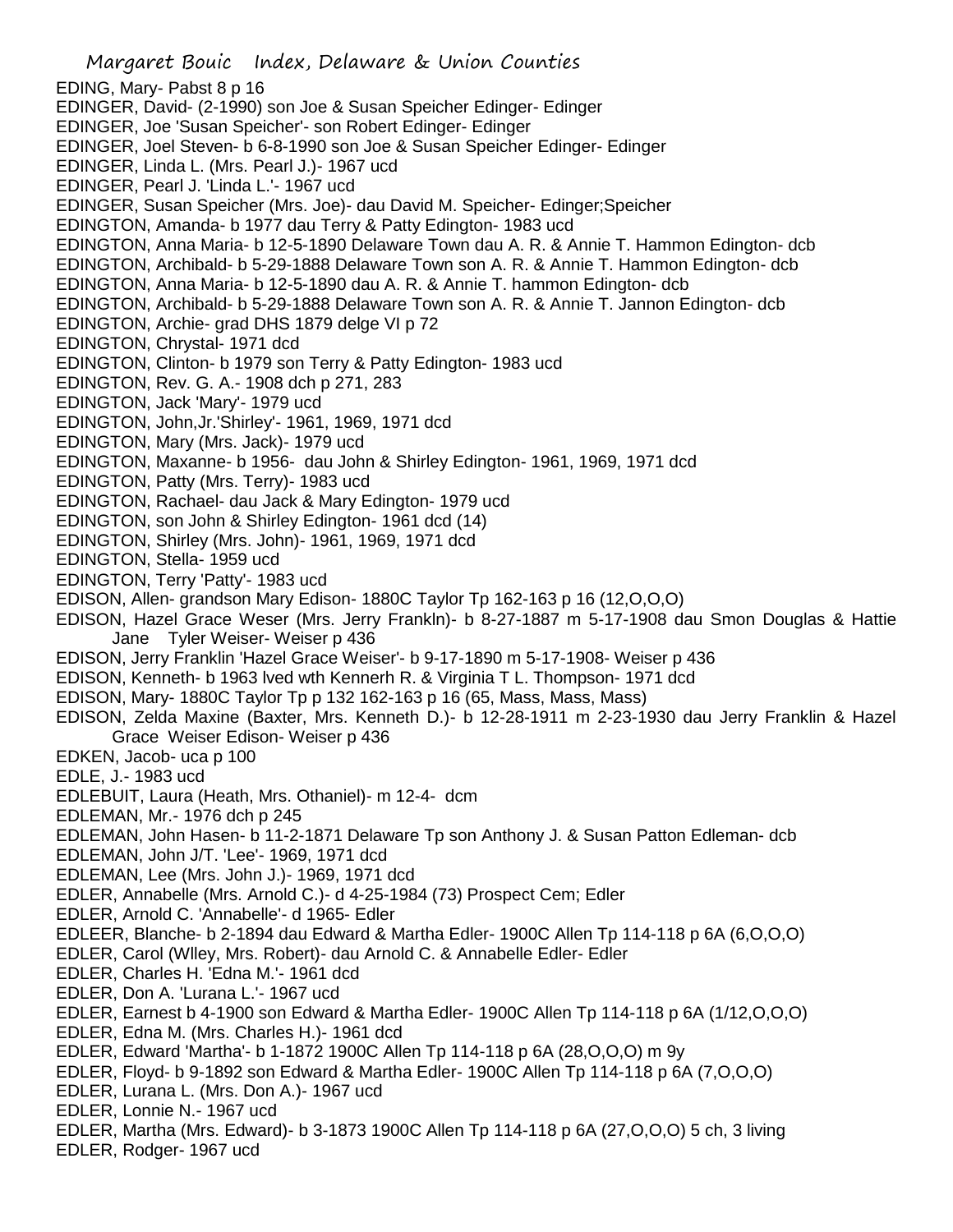- EDLER, Ruth (Skinner, Mrs. )- dau Arnold C. & Annabelle Edler- Edler
- EDLER, Wanda (Rouse, Mrs. Weldon)- dau Arnold C. & Annabelle Edler- Edler
- EDLEY, Ada May Howell (Mrs. Floyd)- b 5-15-1898 m 1-1921 d 4-25-1962 bur Woodstock- dau David & Matilda Calloway Howell- Edley
- EDLEY, Blanche (Howell, Mrs. )- dau Edward & Myrtle Henry Edley- Edley
- EDLEY, Charles- son Edward & Myrtle Henry Edley- Edley
- EDLEY, Clara (Cunningham, Mrs. Sherman)- dau Floyd & Ada May Howell Edley- Edley
- EDLEY, Donald- son Floyd & Ada May Howell Edley- Edley
- EDLEY, Edward 'Myrtle Henry'- Edley
- EDLEY, Eric- 1975 ucd
- EDLEY, Floyd 'Ada May Howell'- m 1-1921 d 12-20-1965- son Edward & Myrtle Henry Edley- Edley
- EDLEY, Howard- son Floyd & Ada May Howell Edley- Edley
- EDLEY, Lawrence- son Edward & Myrtle Henry Edley- Edley
- EDLEY, Lloyd- son Floyd & Ada May Howell Edley- Edley
- EDLEY, Myrtle Henry (Mrs. Edward)- dau Edward & Myrtle Henry Edley- Edley
- EDLEY, Opal (Cunningham, Mrs. Lloyd)- dau Floyd & Ada May Howell Edley- Edley
- EDLEY, Paulne (Galloway, Mrs. )- dau Edward & Myrtle Henry Edley- Edley
- EDLEY, Robert- son Floyd & Ada May Howell Edley- Edley
- EDLEY, Walter- son Edward & Myrtle Henry Edley- Edley
- EDLUND, Judy Katherine- b 7-3-1947 dau Robert J. & Martha Elizabeth Moneysmith Edlund- Weiser p 248
- EDLUND, Martha Elizabeth Moneysmith (Baumgardner, Mrs. John)(Mrs. Robert J.)- b 2-23-1920 m(1) 1-1943
	- (2) 6-15-1945- dau Harry William Moneysmith- Weiser p 248
- EDLUND, Nancy- b 11-5-1943 dau John & Martha Elizabeth Moneysmith Baumgardner- adopted dau Robert J. Edlund- Weiser p 248
- EDLUND, Paul Robert- b 3-4-1956 son Robert J. & Martha Elzabeth Moneysmith Edlund- Weiser p 248
- EDLUND, Robert J. 'Martha Elizabeth Moneysmith'- b 5-26-1922 m 6-15-1945- Weiser p 248
- EDMAN, Abram- son William H. & Mary Ann Fry Edman- 1880 dch p 660
- EDMAN, Amanda- dau William H. & Mary Ann Fry Edman- 1880 dch p 660
- EDMAN, Angelina- dau William H. & Mary Ann Fry Edman- 1880 dch p 660
- EDMAN, E. 'M'- Powell p 163
- EDMAN, Hannah Harris (Mrs. Paul E.)- 1880 dch p 660
- EDMAN, Juliet- dau William H. & Mary Ann Fry Edman- 1880 dch p 660
- EDMAN, M. (Mrs. E.)- Powell p 163
- EDMAN, Malinda- dau William H. & Mary Ann Fry Edman- 1880 dch p 660
- EDMAN, Mary A.- b 12-19-1873 Libety Tp dau Abraham & Mary J. Matock Edman- dcb
- EDMAN, Mary Ann- d 3-4-1881 dcdeaths
- EDMAN, Mary- dau William H. & Mary Ann Fry Edman- 1880 dch p 660
- EDMAN, Mary Ann Fray (Mrs. William H.)- b 12-4-1822 m 12-2-1847- 1880 dch p 660
- EDMAN, Moses- 1880C Scioto Tp 101 p 282A
- EDMAN, Ora A.- d 6-6-1863 (1-4-13) dau E. & M.- Powell Cem Powell p 163
- EDMAN, Paul E. 'Hannah Harris'- b 1794 son Samuel Edman- 1880 dch p 660
- EDMAN, Samuel- son-in-law Margaret Lane- 1880 dch p 660; dcw Bk 3 p 253
- EDMAN, Susan- dau William H. & Mary Ann Fry Edman- 1880 dch p 660
- EDMAN, William H. 'Mary Ann Fry'- b 8-6-1822 m 12-2-1847 son Paul E. & Hannah Harris Edman- 1883 uch V p 660; Powell p 170
- EDMESTON, Martha (Alexander, Mrs. Hugh)- m 1752 d 1773- Powers p 12, 263
- EDMINSTER, Alfred 'Christina Place'- m 8-26-1849 dcm; 1850C Trenton Tp 864 p 71 (29, NY)
- EDMINSTER, Charles- son Alfred & Christiana Place Edminster- 1880C Trenton Tp 864 p 71 (2/12,O)
- EDMINSTER, Christina Place (Mrs. Alfred)- m 8-26-1849- 1850C Trenton Tp 864 p 71 (16,O)
- EDMINSTER, Edson- Pabst 2 p 22
- EDMINSTER, Eliza J.- d 5-27-1872 (31-7-10) Trenton Cem Powell p 271- 1850C Trenton Tp 863 p 71 (9,O); dcdeaths
- EDMINSTER, George- 1850C Trenton Tp 864 p 71 (18,NY)
- EDMINSTER, Leonard- Edminster
- EDMINSTER, Leonard- 1850C Trenton Tp 864 p 71 (22,NY)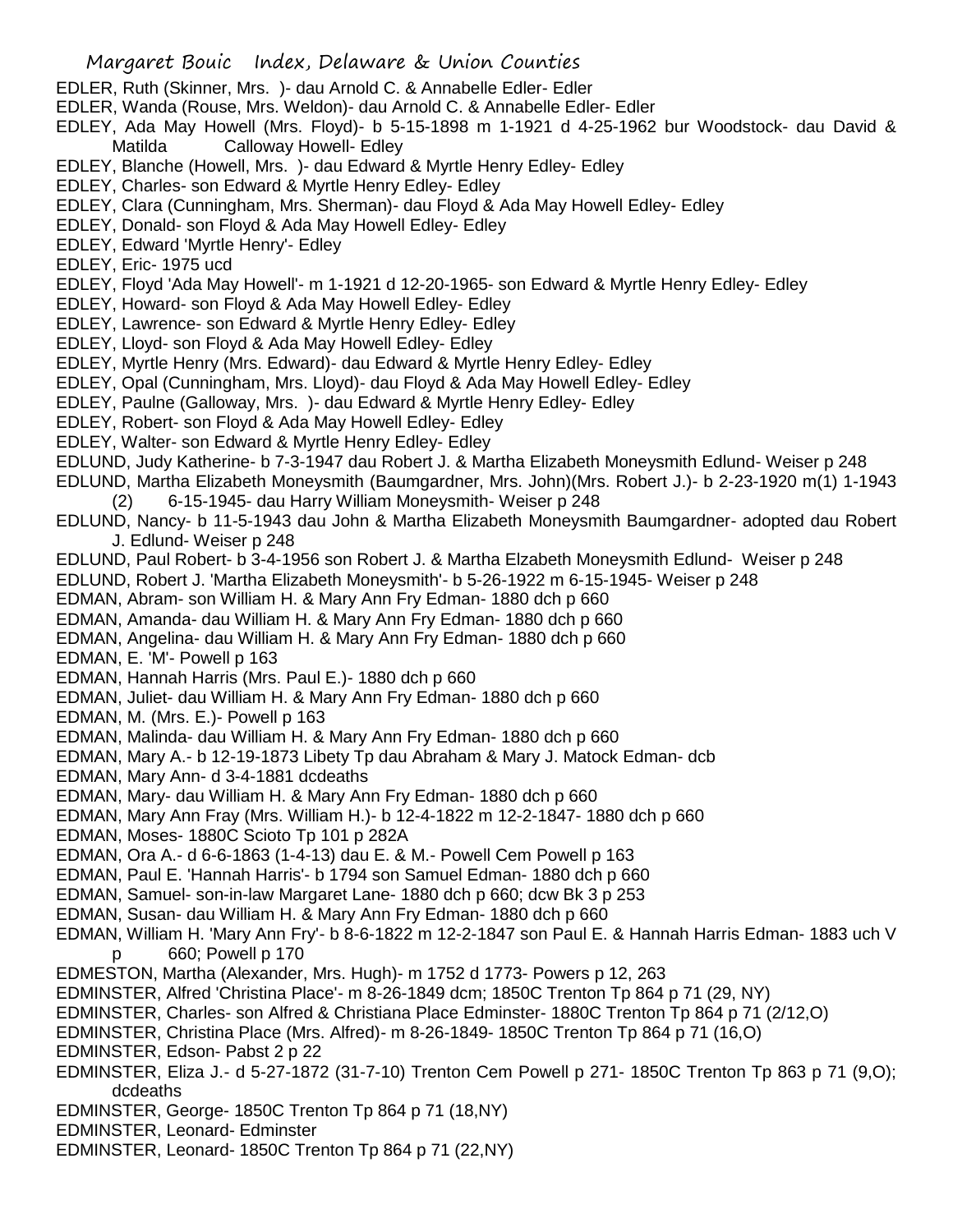- EDMINSTER, Mary (Mrs. Whitney)- 1850C Trenton Tp 862 p 71 (51, NY)
- EDMINSTER, Minerva (Houck, Mrs. Joseph)- m 12-3-1846 dcm
- EDMINSTER, Nancy Jameson (Mrs. Ralph)- m 6-12-1960 dau Robert Jameson- Edminster
- EDMINSTER, Philander 'Sarah L. Winchel'- m 3-21-1840 dcm d 12-16-+1904 (86-3 -8) dcdeaths- Pabst 5 p 16; hmp p 139; dcw Bk 4 p 32(4) wit; 1850C Trenton Tp 863 p 71 (31, NY); 1880C Trenton Tp p 461C
- EDMINSTER, Ralph 'Nancy Jameson'- m 6-12-1960- son Leonard Edminster- Edminster
- EDMINSTER, Roy P.- b 4-4-1896 Trenton Tp son John & Nince Loback Edminster- dcb
- EDMINSTER, Sarah L. Winchel (Mrs. Philander)- m 3-21-1840 dcm; Pabst 5 p 16
- EDMINSTER, Dr. Thomas K.- 1850C Berkshire Tp 95 p 10 (25,O)
- EDMINSTER, Dr. Thomas R.- Pabst 5 p 8, 10, 17
- EDMINSTER, Whitney 'Mary'- 1850C Trenton Tp 862 p 71 (60, NY)
- EDMINSTER, Worden- 1850C Trenton Tp 864 p 60 (16, NY)
- EDMISTER, Dorcus- dau Oliver & Jeremima Greatreaks- dcw Bk 4 p 32(4)
- EDMISTER, Ethel M.- b 4-18-1883 Porter Tp dau Edson & Mary E. Stockwell Edmister- dcb; (6-1889) delge VI 49
- EDMISTER, Harold C.- b 10-20-1898 Trenton Tp son John & Nina Loback Edmister- dcb
- EDMISTON, Samuel- delge III p 25
- EDMISON, Deloris McKitrick (Mrs. )- dau Jewel Auburn & Corrine Weaver McKitrick -McKitrick p 428 EDMOND, S.- 1850C Harlem Tp 676 p 60 (6,O)
- EDMONDS, Alice M. Toombs (Mrs. Harold R.)- m 8-24-1952- Edmonds; 1979, 1981 ucd
- EDMONDS, Barbara (Gibson, Mrs. Bennie)- dau Silben & Virginia Edmonds- Edmonds
- EDMONDS, Bill'Martha'- Edmonds
- EDMONDS, Carolyn (Olds, Mrs. )- dau Lonnie & Delvenia Edmonds- Edmonds; 1961 dcd (9)
- EDMONDS, Chester- son Silben & Virginia Edmonds- Edmonds
- EDMONDS, Clarissa (Hoover, Mrs. Felix)- m 12-25-1861 dcm
- EDMONDS, Debbie (Comstock, Mrs. Jim)- dau Harold R. & Alice M. Toombs Edmonds- Edmonds
- EDMONDS, Delvenia (Mrs. Lonnie)- 1961 dcd
- EDMONDS, Donald Joyce?- son Edna V. Edmonds- Edmonds; 1980 dcd
- EDMONDS, Edna V. (Mrs. Isaiah)- d 8-10-1961 (84) bur New Lexington- Edmonds
- EDMONDS, Elizabeth- Pabst 2 p 113
- EDMONDS, Elizabeth/Betsy (Russell, Mrs. Robert W.)- d 4-12-1982 (56) cremated- Edmonds
- EDMONDS, Eugene/Edgar- son Virginia Edmonds- Edmonds
- EDMONDS, Everett- son Silben & Virginia Edmonds- Edmonds
- EDMONDS, Gary- son Silben & Virginia Edmonds- Edmonds
- EDMONDS, Gerry (Mrs. Ralph)- Edmonds
- EDMONDS, Harold R. 'Alice M. Toombs'- b 5-15-1928 m 8-24-1952 bur Greencamp- son Silben & Virginia Moodespaugh Edmonds- Edmonds; 1979, 1981 ucd
- EDMONDS, Hugh 'Thelma Brown'- Maugans Anc p 205
- EDMONDS, Isaiah 'Edna V.'- Edmonds
- EDMONDS, ---(Gould, Mrs. Weldon)(Mosher, Mrs. )- dau Isaiah & Edna V. Edmonds- Edmonds
- EDMONDS, Joette (Potts, Mrs. )- dau Harold R. & Alice M. Toombs Edmonds- Edmonds
- EDMONDS, John- 1880 dch p 594
- EDMONDS, Judy (Dent, Mrs. )- dau Lonnie & Delvenia Edmonds- Edmonds; 1961 dcd (14)
- EDMONDS, Larry- son Silben & Virginia Edmonds- Edmonds
- EDMONDS, Leota (Main, Mrs. Donald)- dau Isaiah & Edna V. Edmonds- Edmonds
- EDMONDS, Lonnie S. 'Delvenia'- b 4-29-1927 d 12-21-1989 (62) bur New Carlisle- son Virginia Edmonds-Edmonds; 1961 dcd
- EDMONDS, Louise J. (Mrs. Robert W.)- d 4-12-1982 (56) cremated- Edmonds
- EDMONDS, Lucile Hanson (Mrs. Ralph)- b 8-3-1903 d 2-27-1975 cremated- dau William C. & Blanche L. Charles Hanson- Scheiderer 182
- EDMONDS, Marie (Jordan, Mrs. Howard)- dau Silben & Virginia Edmonds- Edmonds
- EDMONDS, Martha (Mrs. Bill)- Edmonds
- EDMONDS, Mathena (Westbrook, Mrs. Solomon)- dau Samuel Edmunds- Powell p 177, 298
- EDMONDS, Michal- son Lonnie & Delvenia Edmonds- Edmonds; 1961 dcd (1)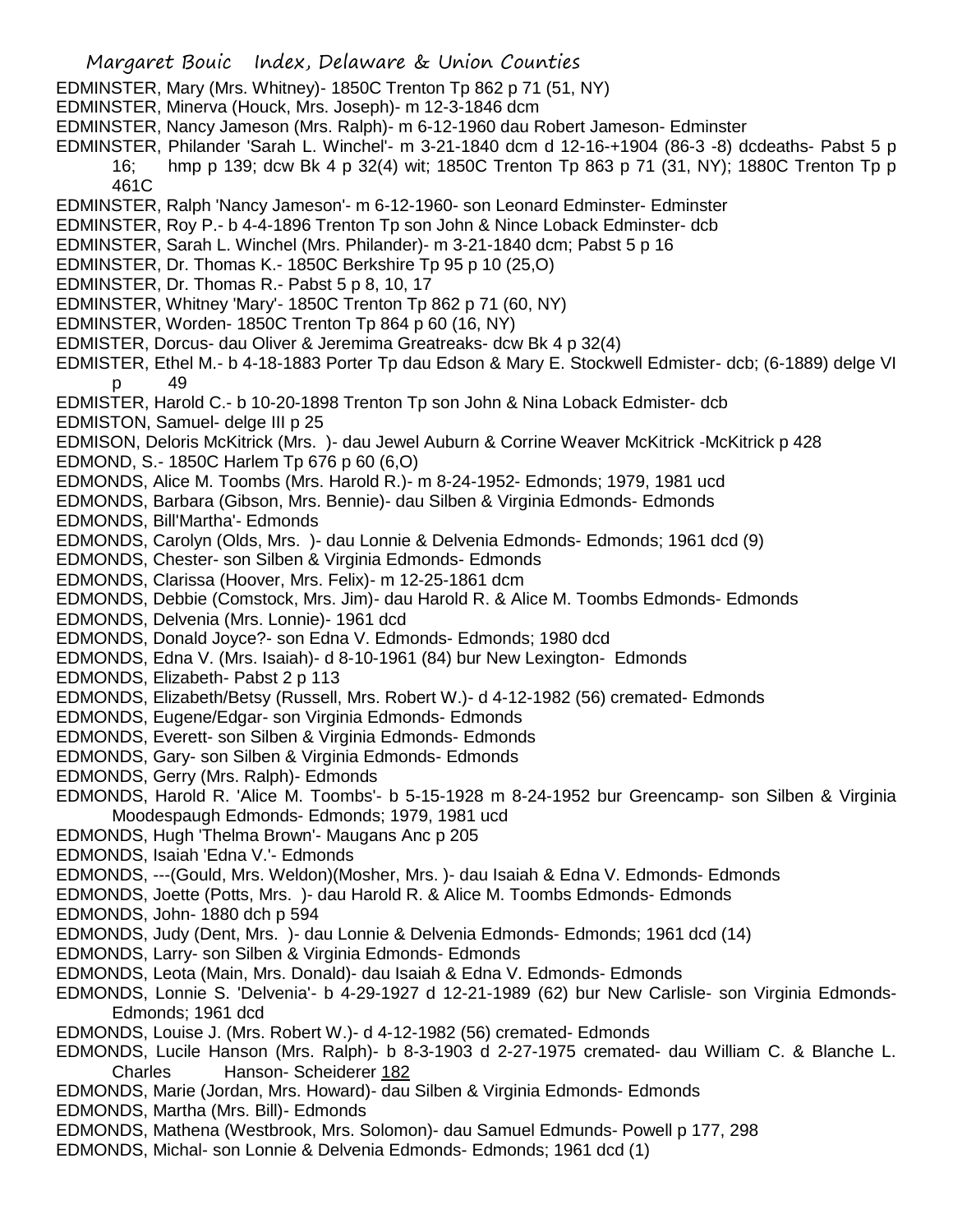- EDMONDS, Olema (Drake, Mrs. J. S.)- dau Isaiah & Edna V. Edmonds- Edmonds
- EDMONDS, Pamela Jane (Sipos, Mrs. Dennis)- m 12-20-1986 dau Bill & Martha Edmonds- Edmonds EDMONDS, Ralph 'Gerry'- Edmonds
- EDMONDS, Ralph 'Lucile Hanson'- d 5-7-1974 cremated- Maugans Anc p 182- 1979, 1981 ucd
- EDMONDS, Rita Jo Ann- dau Ralph & Gerry Edmonds- Edmonds
- EDMONDS, Ralph L.- son Harold R. & Alice M. Toombs Edmonds- Edmonds
- EDMONDS, Rhonda Kay (Baer, Mrs. )- dau Harold R. & Alice M. Toombs Edmonds- Edmonds
- EDMONDS, Rita Jo Ann- dau Ralph & Gerry Edmonds- Edmonds
- EDMONDS, Robert R.- son Harold R. & Alice M. Toombs Edmonds- Edmonds
- EDMONDS, Robert W. 'Louise J.'- d 4-15-1990 (75) New Lexington Cem-
- son Isaiah & Edna V. Edmonds- Edmonds; 1979, 1981 ucd
- EDMONDS, Robert- son Lonnie & Delvenia Edmonds- Edmonds; 1961 dcd (3)
- EDMONDS, Ronnie- son Lonnie & Delvenia Edmonds- Edmonds; 1961 dcd (5)
- EDMONDS, Sandra Lee (Hoening, Mrs. )- dau Lonnie & Delvenia Edmonds- Edmonds; 1961 dcd (6)
- EDMONDS, Silben 'Virginia Moodespaugh'- Edmonds
- EDMONDS, Thelma Brown (Mrs. Hugh)- b 1910 dau Elton & Helen Fairbanks Brown- Maugans Anc p 205
- EDMONDS, Virginia Moodespaugh (Mrs. Silben)- Edmonds
- EDMONSON, Elaine H. (Mrs. George B.)- 1969, 1971 dcd
- EDMONSON, John Herbert- b 1-21-1921 Delaware Town- son W. A. & Emma Hoover Edmonson- dcb
- EDMONDSON, Elizabeth (Stout, Mrs. John P)- m 11-20-1856 ucm 2481
- EDMONDSON, Elizabeth (Taylor, Mrs. William)- m 1756- Nash p 431
- EDMONDSON, Frank 'Gertrude Voysey'- b 1884 d 1956 Claibourne Cem p 92- Edmondson
- EDMONDSON, Gertrude Voysey (Mrs. Frank)- b 11-24-1885 d 3-9-1968 Claibourne Cem p 91-dau John & Hannah Voysey Edmondson- Edmondson
- EDMONDSON,, John- Nash p 68, 160, 170
- EDMONSON, Rev. George B. 'Elaine H.'- 1969, 1971 dcd
- EDMONSON, Elaine (Mrs. Rev. George B.)- Edmonson
- EDMONSON, Linda- b 1953 dau Rev. George B. & Elaine H. Edmonson- Edmonson; 1969, 1971 dcd
- EDMONSON, Michael- b 1955 son Rev. George B. & Elaine H. Edmonson- Edmonson; 1969, 1971 dcd
- EDMONSTON, Flavilla (Grace, Mrs. Josephus)- m 6-9-1858; unec IV p 18
- EDMONSTON, Matilda- license 3-14-1864 ucm 3562 to Thomas Chapman "no go"
- EDMONSTON, Robert 'Samantha Bill'- m 12-24-1862 ucm 3391
- EDMONSTON, Samantha Bill (Mrs. Robert)- m 12-24-1862 ucm 3391
- EDMONTSON, Elizabeth R. (Stout, Mrs. John R.)- unec VIII p 65
- EDMORE, Elizabeth- 1880C Brown Tp p 385A
- EDMUND, James- 1880C Berkshire Tp p 412C
- EDMUNDS, Agnes Scott (Mrs. Bradley)- Edmunds
- EDMUNDS, Bradley 'Agnes Scott'- Edmunds
- EDMUNDS, Carol- ch Jack F. & Laura Edmunds- 1959 ucd (8)
- EDMUNDS, Deborah- dau Jerry S. Edmunds- Edmunds
- EDMUNDS, Elizabeth Blunt (Mrs. )- dau Thomas Blunt- Nash p 63
- EDMUNDS, Hannah (Chamberlain, Mrs. Edward)- m 1-22-1745/6 D & C p 40
- EDMUNDS, Jack- son Bradley & Agnes Scott Edmunds- Edmunds
- EDMUNDS, Jack F. 'Laura'- 1959 ucd
- EDMUNDS, Jacquelyn- dau Jack F. & Laura Edmunds- 1959 ucd (14)
- EDMUNDS, Jerry S. 'Norma J. Reece'- b 6-3-1925 m 3-24-1973 d 11-12-1989 (64) Maple Grove Cem- son Bradley & Agnes Scott Edmunds- Edmunds; 1973 ucd
- EDMUNDS, Joel- son Bradley & Agnes Scott Edmunds- Edmunds
- EDMUNDS, June- dau Jerry S. Edmunds- Edmunds
- EDMUNDS, Laura (Mrs. Jack F.)- 1959 ucd
- EDMUNDS, Mathena (Crawford, Mrs. William)(Westbrook, Mrs. Solomon)- m(2) 1822 d 1879 (90)- dau Samuel Edmunds- 1908 dch p 613; dumch p 295
- EDMUNDS, Nevilin- son Jerry S. Edmunds- Edmunds
- EDMUNDS, Norma J. Reese (Mrs. Jerry S.)- m 3-24-1973- Edmunds; 1973 ucd
- EDMUNDS, Samuel- 1908 dch p 613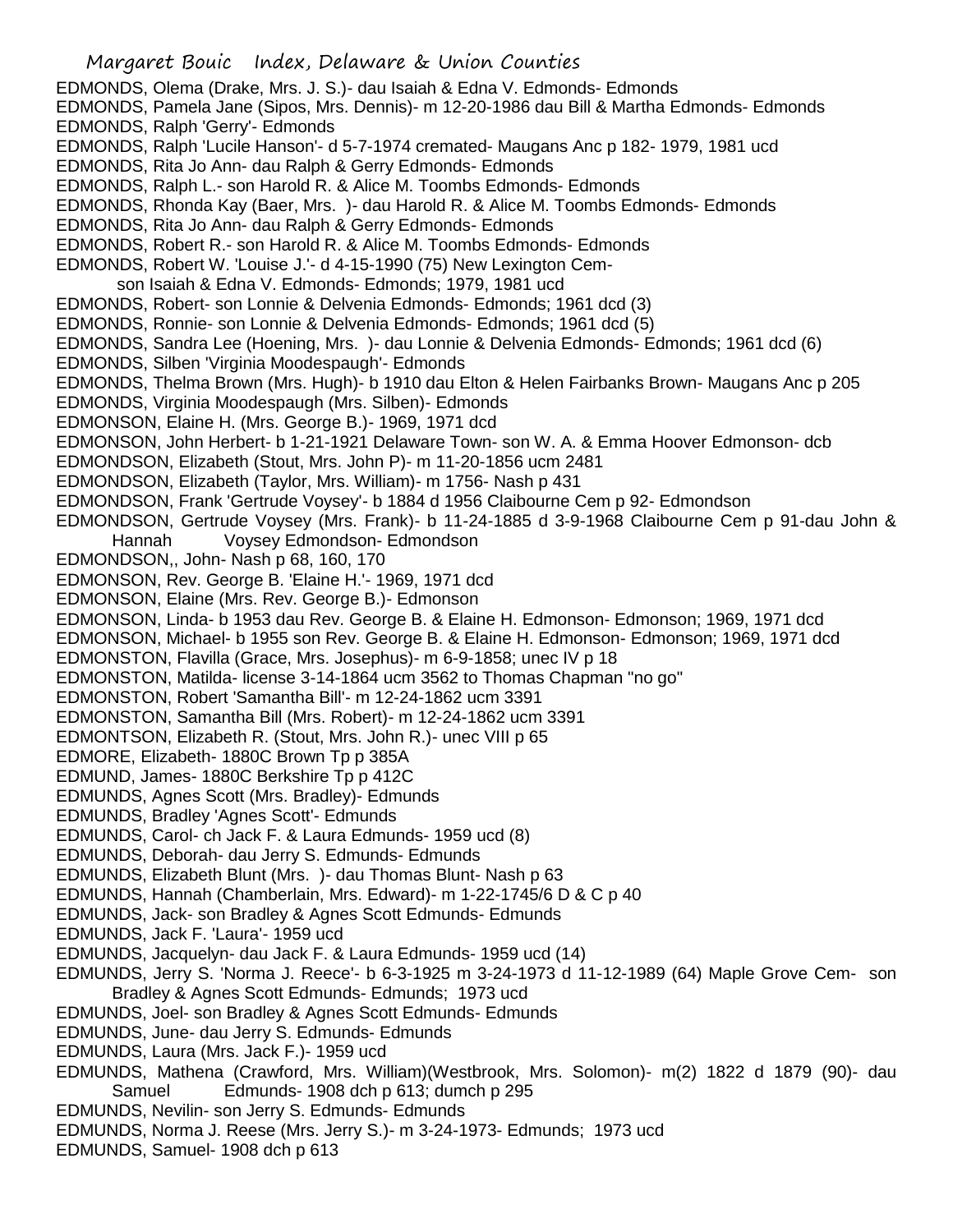- Margaret Bouic Index, Delaware & Union Counties EDMUNDSON, David- nfant b 5-30-1936- uninf p 23 EDMUNDSON, Elizabeth (Mrs. John)- dcw Bk 2 p 157 EDMUNDSON, John 'Elizabeth'- dcw Bk 2 p 157 EDMUNDSON, Susanna (34-1936)- uninf p 22 Union Tp EDMUNDSON, Wllam- Nash p 25, 26 EDRIDGE, Helen- 1981 ucd EDRIDGE, Paula- dau Helen Edridge- 1981 ucd EDRINGTON, Calvin- 1973 ucd EDRINGTON, Canna- b 1975 ch Robert S. & Gloria H. Edrington- 1975 ucd EDRINGTON, Debra/Deborah- b 1962 dau Robert S. & Gloria H. Edrington- 1973, 1975 ucd EDRINGTON, Gloria H. (Mrs. Robert S.)- 1973, 1975 ucd EDRINGTON, Heather- b 1972 dau Robert S. & Gloria Edrington- 1973, 1975 ucd EDRINGTO"N, Joanne- b 1964 dau Robert S. & Gloria Edrington- 1973, 1975 ucd EDRINGTON, Robert S. 'Gloria H.'- 1973, 1975 ucd EDSAL-----1908 dch p 144, 511 EDSAL/EDSILL, Jacobus 'Charlotte Barton'- b 1-5-1725 d ca 1800 dcc Frederick Lon Lowry 98 EDSALL, Charlotte Barton (Mrs. Jacobus)- b 1731 d bef 1777 dau Col. Joseph Barton- dcc Frederck Lon Lowry 99 EDSALL, Hannah (Anderson, Mrs. Augustine)- b 1755 m 1780? d 1834 dau Jacobus & Charlotte Barton Edsall- dcc Frederick Lon Lowry 49 EDSEL, Maxine (Stamper, Mrs. William)- Cowgill p 27 EDSELL, Edward- 1826 Kingston Tp delge VI p 38 EDSELL, Nellie- 1880C Liberty Tp Del Co p 314A EDSELL, Nettie- b 5-17-1872 Liberty Tp dau Harry & Laura Kirby Edsell- dcb EDSON, Allen C. 'Myrtle Enix'- b 9-15-1867 Del Co d 3-1950 Oakdale Cem p 85 (H-RS-1)- 1915 uch p 317, 711; Edson; Marysville p 23; 1949 ucd EDSON, Ann (Travis, Mrs. Enoch)- m 5-23-1832 dcga p 57 Ohio State Gazette EDSON, Beatrice Alexander- b 1895 d 1968 Oakdale Cem p 53 (G-R11-1)- dau Thomas J. & Lulu Kline Alexander- Alexander EDSON, Clarissa (Shuler, Mrs. David)- m 12-28-1858 dcm dau Willard & Mary Foster Edson- 1883 uch V p 377 EDSON, Elleanor Flanngan (Mrs. Messick)- m 7-18-1853 dcm EDSON, --- b 9-15-1867 Scioto Tp son Miss Em Edson- dcb EDSON, Ema (Armstrong, Mrs. James H.)- m 3-13-1870 ucm 4698 EDSON, Emily- dau Willard & Mary Foster Edson- 1850c Scioto Tp 2374-2386 (7,O); 1870C Taylor Tp 162-154 p 19 (64, Conn) EDSON, Eva (Southard, Mrs. John)- dau Allen & Myrtle M. Enix Edson- Edson EDSON, Frank D.- b 1898 d 1947 Oakdale Cem II p 85 (H-RS-2); Marysville p 23 EDSON, John- 1830C Liberty Tp Un Co 461 p 297 (20-30) EDSON, Josephine (Williams, Mrs. Donald)- dau Allen & Myrtle Enix Edson- Edson EDSON, Laura (Smart, Mrs. Asa R.)- b 1845 m 11-8-1868 d 5-1-1924 dau Levi & Maria Makepeace Edson-Smart 3,4; 1915 uch p 1087; Maugans Anc p 28; dumch p 353; 1880C Milllcreek Tp 132 EDSON, Levi 'Maria Makepeace'- dumch p 353; 1850C Scoto Tp 2384 (32,O) EDSON, Louisa Marie (Harger, Mrs. Michael)- b 10-28-1840 m 10-14-1860 d 5-4-1907 dcm- dumch p 353; Freshwater p 220; 1850C Scioto Tp 2372-2384 (9,O) EDSON, Lucy (Amrine, Mrs. Curtis)(Amrine, Mrs. Alfred)- b 1852 m 1-12-1871 ucm 4856 d 2-1-1923 Oakdale Cem p 153 (C-41)-1883 uch V p 76; 1850C Taylor Tp 162-154 p 20 (19,O) EDSON, Lucy- dau Willard Edson- 1850C Scioto Tp 2374-2386 (3/12,O) EDSON, Lydia- dau Levi & Maria Makepeace Edson- dumch p 353; 1850C Scioto Tp 2372-2384 (2,O) EDSON, Lyman- son Levi & Maria Makepeace Edson- dumch p 353; 1850C Scioto Tp 2372-2384 (2,O) EDSON, Mariah Makepeace (Mrs. Levi)- dumch p 353; 1850C Scioto Tp 2372-2384 (26,O)
- EDSON, Mary Foster (Mrs. Wllard)- d 9-5-1890 (75y11m) Oakdale Cem 560 (167F); 1883 uch V p 377; 1850C Scioto Tp 2374-2386 (36, Mass); 1870C Taylor Tp 162-154 p 19 (55,O)
- EDSON, Mary (Honeter, Mrs. Jeremiah)- m 11-27-1857 dcm- dau Levi & Maria Makepeace Edson- dumch p 353; 1850C Scioto Tp 2372-2384 (9,O)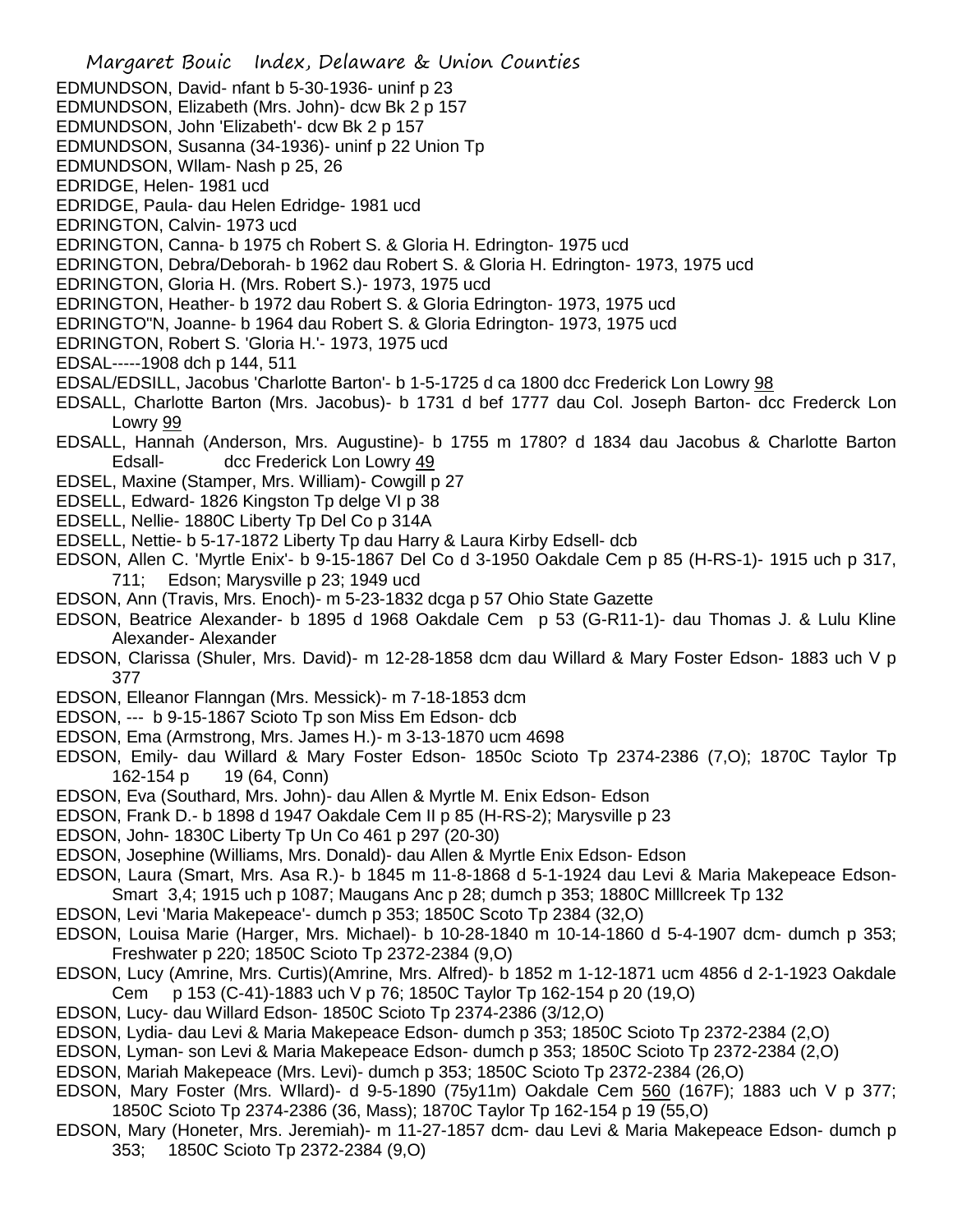- Margaret Bouic Index, Delaware & Union Counties EDSON, Mary P. (Mrs. Rev. William)- b 1815 Mass d 9-5-1890 (75-11-19) Oakdale Cem I p 91 (D-R7-8) EDSON, Merrick- son Willard Edson- 1850C Scioto Tp 2374-2386 (19,O) EDSON, Messick 'Elleanor Flannigan'- m 7-18-1853 dcm EDSON, Millard- Maugans Anc p 89 EDSON, Myrtle Enix (Mrs. Allen)- b 8-12-1877 d 2-10-1960 Oakdale Cem II p 85 (H-RS-1)- dau John & Elizabeth Fish Enix- 1915 uch p 711; Edson; 1949, 1959 ucd EDSON, Nathan- Powers Pat p 29 EDSON, Phebe- unvmec p 28 EDSON, Willard 'Mary Foster'- 1883 uch V p 377, 684; 1840C Scioto Tp (20-30); 1850C Sc Tp 2374-2386 (40, Conn); 1870C Taylor Tp 162-154 p 19 (64, Conn) EDSON, William- hadc p 50 EDSON, Rev. William 'Mary P'- b 1807 Conn d 8-23/27-1879 (72y6m1d)- Oakdale Cem 571 (167D) I p 91 (D-R7-8) EDSON, W. P.- uca p 79 EDWARD I, King of England- Powers Pat p 256 EDWARD, III, King of England- Powers Pat p 21 EDWARD, VI, King of England- Powers Pat p 95 EDWARD, Rev.- rcc p 1 EDWARD, Allie May- b 1-6-1872 Harlem Tp dau John & Elizabeth A. Adams Edward- dcb EDWARD, Beulah (Mrs. Isaac C.)- 1961 dcd EDWARD, David G.- rcc p 5 EDWARD, Deb 'Martha'- 1971 dcd EDWARD, Elizabeth Whitcomb (Mrs. William)- m 1-30-1840 Madison Co unec IX p 32 EDWARD, Frances Foxworthy (Mrs. Hubert)- b 1-4-1917 dau Homer & Cora Frances Smith Foxworthy- Weiser p 273 EDWARD, George C.- 1880C Paris Tp p 105A EDWARD, Hubert 'Frances Foxworthy'- Weiser p 273 EDWARD, Isaac C. 'Beulah'- 1961 dcd EDWARD, Jane- dau Morris & Jane Edward- 1850C Radnor Tp 83 p 177 (7,O) EDWARD, Jane (Mrs. Morris)- 1850C Radnor Tp 83 p 177 (50, Wales) EDWARD, John- son Morris & Jane Edward- 1850C Radnor Tp 83 p 177 (17, Wales) EDWARD, Joseph- son Morris & Jane Edward- 1850C Radnor Tp 83 p 177 (13, Wales) EDWARD, Joseph 'Mary Penry'- 1985 uch p 86 EDWARD, Linda- dau Isaac C. & Beulah Edward- 1961 dcd (17) EDWARD, Lucy A.- b 11-27-1875 d 8-19-1948 Byhalia Cem lptw p 128 EDWARD, Margaret (Kirk, Mrs. William Frederick)- b 6-13-1872 d 11-3-1960 dau Joseph & Mary Penry Edward- 1985 uch p 86 EDWARD, Martha (Mrs. Deb)- 1971 dcd EDWARD, Mary J. (Clark, Mrs. Lucius)- m 10-28-1858 dcm EDWARD, Mary Penry (Mrs. Joseph)- 1985 uch p 86 EDWARD, Morris 'Jane'- 1850C Radnor Tp 83 p 177 (48, Wales) EDWARD, Susannah- dau Morris & Jane Edward- 1850C Radnor Tp 83 p 177 (15, Wales) EDWARD, Thomas- son Morris & Jane Edward- 1850C Radnor Tp 83 p 177 (19, Wales) EDWARD, William 'Elizabeth Whitcomb]- m 1-30-1840 Madison Co unec IX p 32 EDWARDS, ---Oakdale Cem 117; family of George Jewell #141 unec VII p 8, Henrietta Edwards #158 unec VI p 13 EDWARDS, Mrs.- Sunbury p 17 EDWARDS, inf Apr. 1909 Oakdale Cem p 14 (charity) EDWARDS, ----(Pumphrey, Mrs. Howard)- dau Dr. J. Edwards- Fowler p 104 EDWARDS, Aaron- b 1951 son Joe A. & Bessie Edwards- 1969, 1971 dcd EDWARDS, Aaron- b 1972 son Kim & Karen A. Edwards- 1980 dcd EDWARDS, Dr. Aaron R.'Kathryn'- son Dwight B. & Harriet E. Robinson Edwards- Mitchell 1129417 EDWARDS, Abigail- b 1675 dau Matthew & Mary Poole Edwards- Powers Pat p 105 EDWARDS, Rev. Abraham- 1880 dch p 509; 1908 dch p 243, 286, 484; naturalized 3-2-1837- Nat.
- EDWARDS, Abrilla/Eberella Stephens (Mrs. Jessie)- 1985 uch p 37; 1870C Jerome Tp 87 p 12 (54, Pa)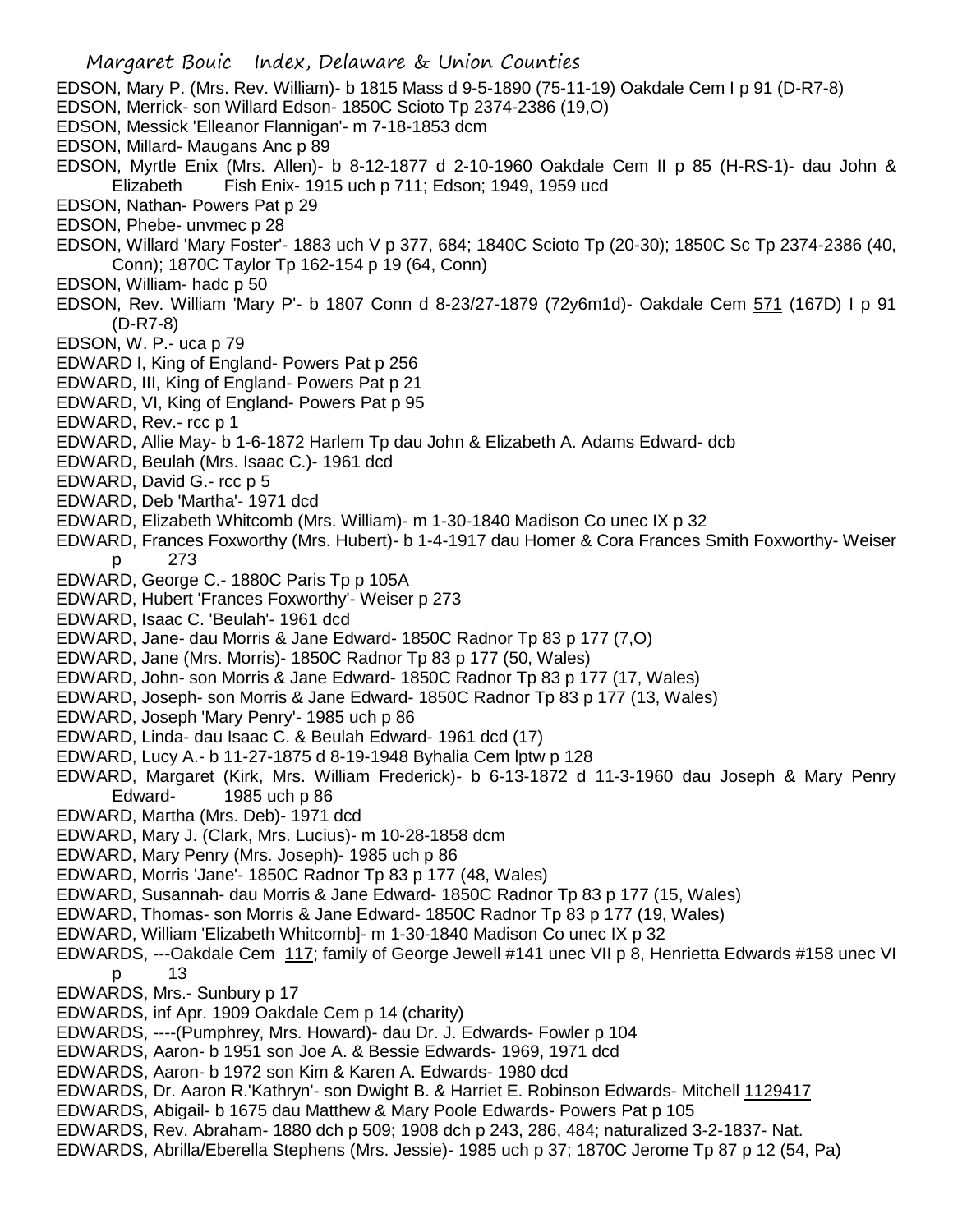- EDWARDS, Addie/Adda R/B.- b 2-1870- dau Festus & Margaret A. Mahaffey Edwards-1870C Liberty Tp Un Co 207 p 25 (3/12,O); 1880C Liberty Tp 222-231 p 24 (10,O,Pa,O)
- EDWARDS, Adell- b 1888 d 6-1-1888 (4m 6d) dcdeaths, Oak Grove Cem; Powell p 431 -dau John R. & Mattie B. Wortman Edwards
- EDWARDS, Agatha- b 6-26-1896 Berkshire Tp dau H. H. & Bertha Wilson Edwards- dcb; d 1-10-1897 (6m21d) dcdeaths
- EDWARDS, Aileen I- 1980 dcd
- EDWARDS, Alfred B.- son Dwight & Harriet Robinson Edwards- Edwards; Mitchell 129416
- EDWARDS, Allen M.- b 1-6-1872 Harlem Tp dau John & E. A. Adams Edwards- dcb
- EDWARDS, Allie- son Sarah Scarberry Edwards- Edwards
- EDWARDS, Alma Lou- dau Herbert & Donna McCombs Edwards- Edwards
- EDWARDS, Alma L. (Mrs. Robert D.)- Edwards; 1961, 1969, 1971 dcd
- EDWARDS, Almeda- dau Rosel & Naomi Jane Barrick Edwards- dumch p 139; 1870C Leesburg Tp 3 p 1 (7,O)
- EDWARDS, Alzinia Cordelia Snow (Mrs. Edward Lewis)- b 1824 d 1904 ped Jean Dennison #162 13- unec IX p 67
- EDWARDS, Amanda- 1880C Thompson Tp p 296C
- EDWARDS, Andy- brother William Edwards- Edwards
- EDWARDS, Angelo P.- b 1957 dau Joe A. & Bessie B. Edwards- 1969, 1971, 1980 dcd
- EDWARDS, Anita (Mrs. Forest)- 1949, 1959 ucd
- EDWARDS, Ann (Church, Mrs. )- dau Forest W. & Anita Edwards- Edwards
- EDWARDS, Ann M. (Mrs. Ted A/B.)- 1969, 1971, 1980 dcd
- EDWARDS, Anna (Bell, Mrs. Ralph)- m 4-2-1926- dau William & Bessie Edwards- opc 727; Edwards; Graham (16171); Bell (135(12)1); Richey
- EDWARDS, Anna (Carpenter, Mrs. Lewis F.)- b 1859 m 12-19-1878 ucm 6389 d 12-13-1917 Oakdale Cem I p 127 (F-R8-4)
- EDWARDS, Anna L. (Mrs. Rolland O.)- 1971, 1980 dcd
- EDWARDS, Antoine M.- b 11-20-1882 Delaware Town- dau C. M. & Mary Campbell Edwards- dcb
- EDWARDS, Antoinette (Thomson, Mrs. Walter D.)- Powers Pat p 281
- EDWARDS, Archie- Pabst 7 p 25
- EDWARDS, Arlo- 1961 dcd
- EDWARDS, Arra- b 12-10-1880 Harlem Tp son Rosel & Heoma Barick Edwards- dcb
- EDWARDS, Arthur H.- b 1876 d 1-27-1896 (20y11m) Oakdale Cem I SR p 96 (D-R8-20); 1880C Marysville 423-467 p 32 (5,O,Pa,O)
- EDWARDS, Arthur C. 'Jessie S. Poore'- Edwards
- EDWARDS, Bob Arthur Robinson- d 12-19-1990 son Dwight B. & Harriet E. Robinson Edwards- Mitchell 1129413
- EDWARDS, Ashley Ruth- b 6-10-1981 dau Raymond Eugene & Connie Rhea Brammer Edwards- Edwards EDWARDS, Barbara Anne- dau Lawrence E. & Opal Chandler Edwards- Edwards
- 
- EDWARDS, Barbara (Hicks, Mrs. )- dau Bob Arthur & Marjorie Edwards Edwards
- EDWARDS, Barbara J. (Mrs. Larry A.)- 1961, 1969 dcd
- EDWARDS, Bee Tena Bennett (Mrs. Kenneth Roger)- m 6-19-1971 dau Jess Bennett- Edwards; 1980 dcd EDWARDS, Benjamin F. 'Harriet N. Cook'- m 10-22-1863 dcm
- EDWARDS, Benjamin Kilbourne 'Frederica Catharine Mathews'- b 4-7-1880 m 1-2-1908- Weiser p 203
- EDWARDS, Beriah W. 'Frieda Griffin'- b 1896 Oakdale Cem II(H-R23-3)- son Dwight & Harriet Robinson Edwards- Edwards; Mitchell 1129411;1949, 1959, 1967, 1971, 1973, 1975, 1979, 1981, 1983 ucd
- EDWARDS, Bernard O. 'Mildred'- son Owen & Mary Ann Robinson Edwards- Edwards; 1949, 1959, 1967, 1971, 1973, 1975, 1979, 1981, 1983 ucd
- EDWARDS, Bernadine Fife (Mrs. Judson M.)- d 4-7-1988 (66)- Edwards; 1969, 1971 dcd
- EDWARDS, Bernice (Wolgamood, Mrs. Harold H.)- b 2-20-1903 d 8-23-1983 dau E. D. & Harriet E. Crary Edwards- Edwards
- EDWARDS, Bertha (Dooley, Mrs. )- dau Sarah Scarberry Edwards- Edwards
- EDWARDS, Bertha Thompson (Mrs. John W.)- Thompson p 3
- EDWARDS, Bertha Wilson (Mrs. Harvey H.)- m 1-15-1891 dau Midas O. & Mary Thomas Wilson- dumch p 325 EDWARDS, Bessie B. (Mrs. Joseph A.)- 1969, 1971, 1980 dcd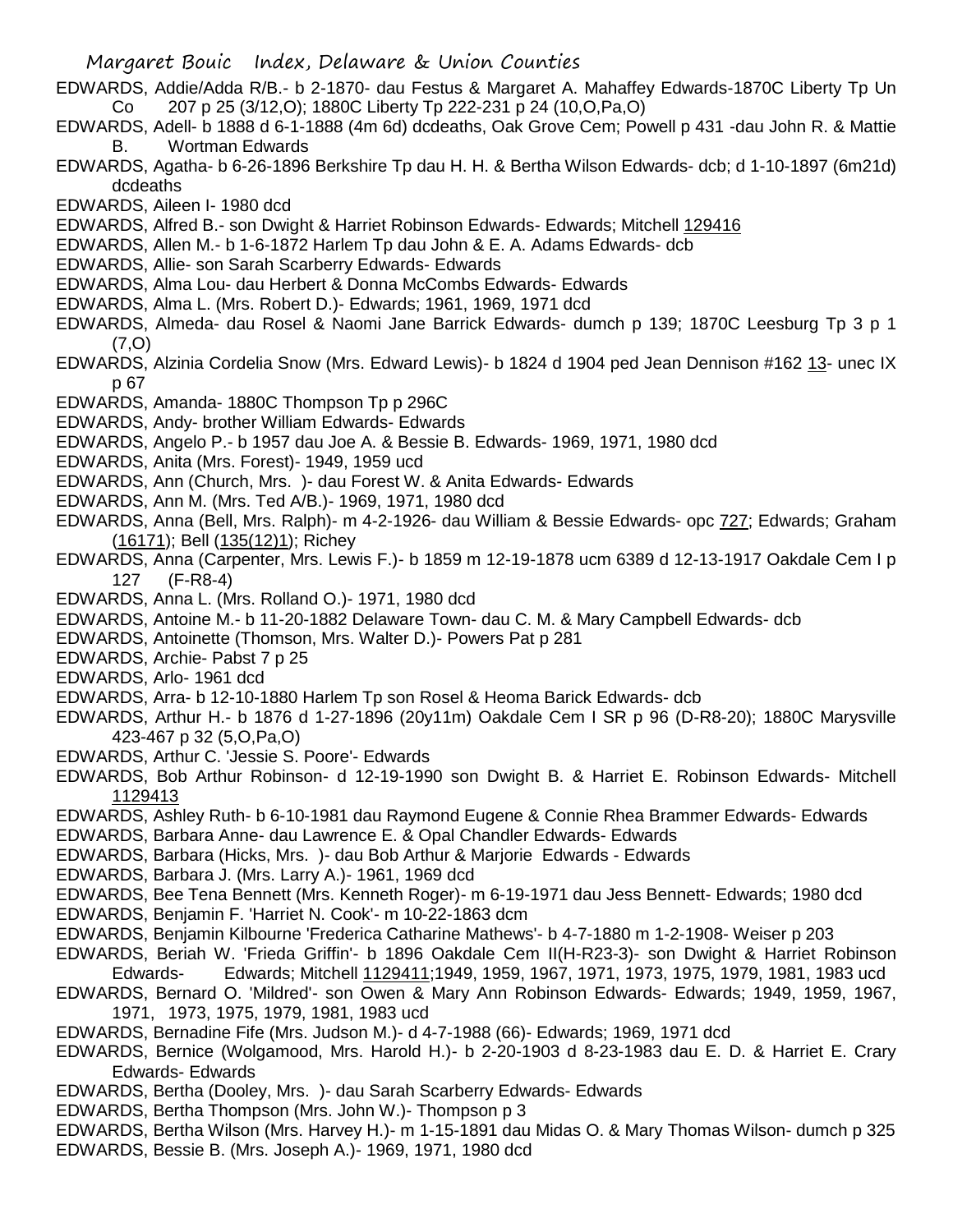- Margaret Bouic Index, Delaware & Union Counties EDWARDS, Besse M. (Mrs. Dean R.)- 1961 dcd EDWARDS, Bessie (Van Hoose, Mrs. )- dau Sarah Scarberry Edwards- Edwards EDWARDS, Bessie (Mrs. William)- Edwards; 1969, 1971 dcd EDWARDS, E. Beth (Mrs. Gordan M.)- Edwards; 1961, 1969, 1971, 1980 dcd EDWARDS, Betsey (Mrs. )- Pabst 8 p 4 EDWARDS, Betty Carlile (Mrs. Lowell)- b 11-14-1931 Rausch (13851) III p 275 EDWARDS, Betty (Day, Mrs. Gerald)- dau Wilson & Gladys Edwards- Edwards EDWARDS, Betty Jo Anderson (Mrs. Floyd Edwin)- b 1924 dau Roscoe Dewy & Manila Maine Ray Andersonped Jason Huffman #294 14- unec XI p 31 EDWARDS, Betty (Johnson, Mrs. Harold)- dau Emmett & Jennie Murphy Edwards- Graham 144732; Thompson 178162; Tossey 4,5 EDWARDS, Betty (Shoaf, Mrs. )- sister James E. Edwards- Edwards EDWARDS, Beulah M. (Mrs. Isaac C.)- Edwards; 1969, 1971, 1980 dcd EDWARDS, Bill- son William R. & Marian A. Edwards- 1961 dcd (6) EDWARDS, Bob- Sunbury p 91 EDWARDS, Bob- son John Franklin & Betty Edwards- Edwards EDWARDS, Bobbie- b 1955 son Robert & Alma L. Edwards- Edwards EDWARDS, Bonna (Mrs. Howard)- 1980 dcd EDWARDS, Bonne L. (Morris, Mrs. )- sister James E. Edwards- Edwards EDWARDS, Brad- b 1952 son Charles W. & Mary Lou Edwards- 1969 dcd EDWARDS, Brandy- b 1975 lived wth Daniel L. & Debbie Holcomb- 1983 ucd EDWARDS, Brian- b 1961 son Gradie O. & Carolyn R. Edson- 1971, 1980 dcd EDWARDS, Bruce- son Frank & Ilo Lucille Smith Edwards- Edwards EDWARDS, Burns O. - b 5-22-1902 Harlem Tp son Charles & Grace McElwee Edwards- dcb EDWARDS, Burr- Edwards- 1969 dcd; Sunbury p 137 EDWARDS, Burton H.- son Rosel & Naomi Jane Barrick Edwards- dumch p 139 EDWARDS, C.- 1880C Claibourne Tp p 219A EDWARDS, Calvin 'Edorthy Faltenburgh'- m 6-21-1840 dcm EDWARDS, Cara J. M.- b 6-26-1893 Berkshire Tp dau Harvey & Bertha Wilson Edwards- dcb EDWARDS, Carlisle 'Catherine Gilbert''Madge Wolly Fisher'- son Emmett B. & Jennie Murphy Edwards-Graham 144831; Thompson 178161; Tossey 4,5; unec VIII p 29; 1959 ucd EDWARDS, Carol- dau Harvey H. & Bertha Wilson Edwards- dumch p 325 EDWARDS, Carol M. (Mrs. William F.)- 1969, 1971, 1980 dcd EDWARDS, Carolyn R. (Mrs. Gradie O.)- 1969, 1971, 1980 dcd EDWARDS, Carrie Emmeline (Emerson, Mrs. Nelson)- dau James & Margaret Edwards- 1908 dch p 596 EDWARDS, Carrie- b 1-20-1880 Harlem Tp dau James M. & Mary Wilson Edwards- dcb; d 1-21-1890 (2-0-0) Berkshire Tp dcdeaths EDWARDS, Cassandra- b 12-23-1948 dau Carlyle & Catherine Gilbert Edwards- Graham 1447312; Thompson 1781612; 1959 ucd EDWARDS, Catharine- b 3-31-1885 Delaware Town dau C. M. & Mary Campbell Edwards- dcb EDWARDS, Catherine Cory Ogden (Mrs. Moses)- dcc Christina Courter Ealy 135; EDWARDS, Catherine Gilbert (Mrs. Carlisle)- dau Frank & Fern Pritchard Gilbert- Graham (144731); Thompson (178161); Tossey 4,5 EDWARDS, Catherine- dau Joel B. & Susan Edwards- 1850C Delaware Tp 1298 p 94 (26,O) EDWARDS, Catherine (Jones, Mrs. Theophilus)- m 5-20-1847 dcm EDWARDS, Catherine (Roberts, Mrs. George)- m 11-15-1840 dcm EDWARDS, Catherine (Mrs. William)- Edwards EDWARDS, Cathrine- rcc p 4 EDWARDS, Mrs. C. D.- Pabst 8 p 30 EDWARDS, Celestia Teel (Mrs. William)- Edwards EDWARDS, Charles A. 'Mary F.'- 1969 dcd EDWARDS, Charles F. 'Dorothy Bartholemew'- son Dr. G. H. & Emily Hodson Edwards- CCC p 68
- EDWARDS, Charles 'Hannah Maine''Nancy Maine'- Asp (557g)
- EDWARDS, Charles 'Ina'- Edwards
- EDWARDS, Charles- son James & Audrey Edwards- 1959 ucd (2)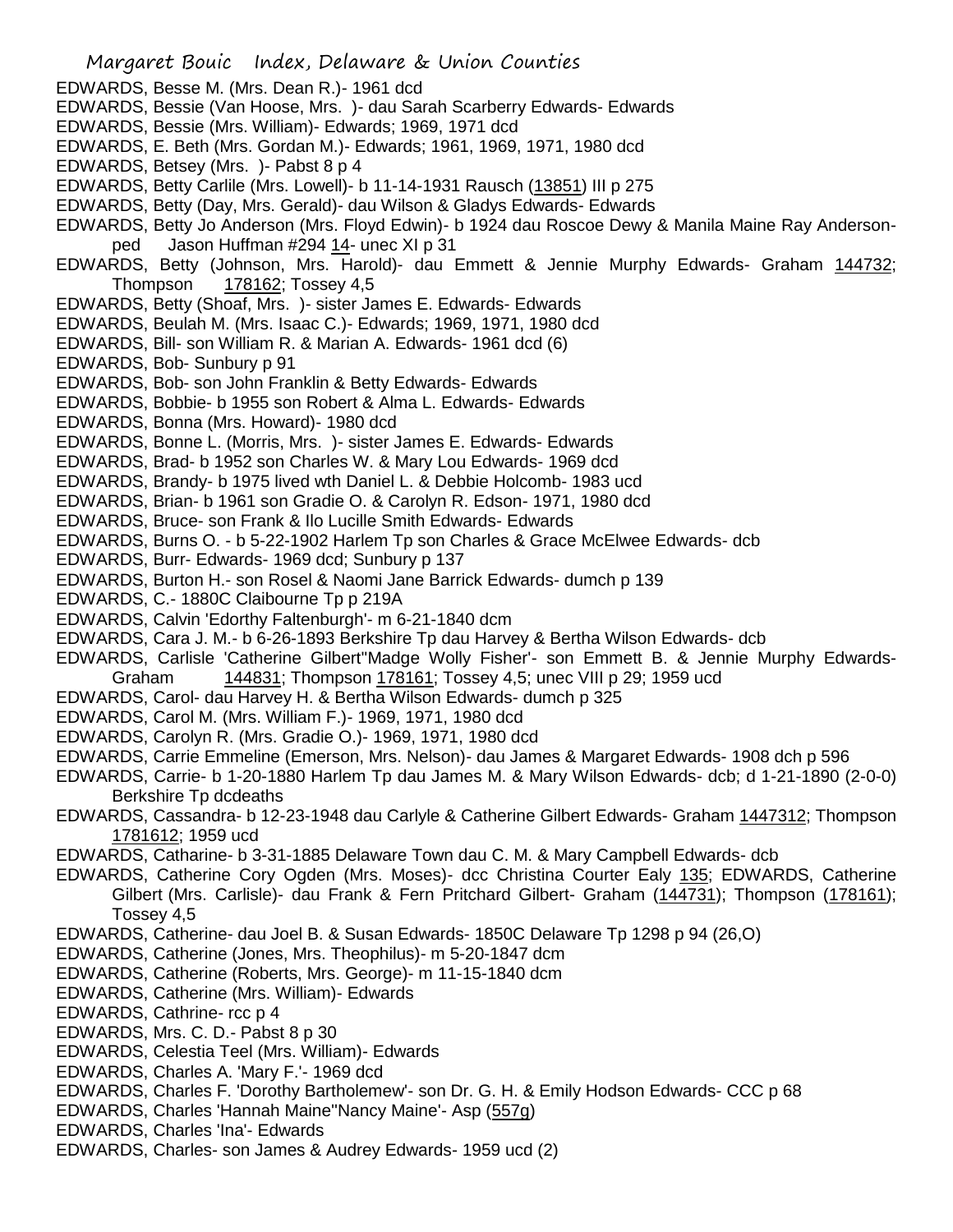- EDWARDS, Dr. Charles K. 'Catherine Poorbaugh'- Weiser p 799
- EDWARDS, Charles Lawrence 'Opal D. Chandler'- b 4-7-1898 m 6-12-1920 d 8-12-1990 (92) son Edgar D. & Hattie Creary Edwards- Edwards
- EDWARDS, Charles Paul- son John Louis & Martha Ann Crabtree Edwards- unec IX p 44 #158 ped 1
- EDWARDS, Charles R.- son Homer G. & Olive Edwards- Edwards
- EDWARDS, Charles- son Rosel & Naomi Jane Barrick Edwards- dumch p 139
- EDWARDS, Charles 'Sarah Y.'- 1870C Allen Tp 122-116 p 8 (35, NH)
- EDWARDS, Charles Wellington- 1908 dch p 233
- EDWARDS, Charles Wesley 'Grace B.'- d 11-2-1962 (87) bur Fancher Cem- brother Delno Edwards- Edwards
- EDWARDS, Charles- son Wilson & Gladys Utley Edwards- Edwards
- EDWARDS, Charles W. 'Grace'- 1961 dcd
- EDWARDS, Charles W. 'Mary Lou'- 1969 dcd
- EDWARDS, Charlotte M. Allen (Mrs. William)- b 5-18-1921 d 3-11-1988 (66) bur Sunbury- dau Charles & Ina Allen- Edwards
- EDWARDS, Chris (Lacey, Mrs. Price A.)- dau Beriah & Frieda Griffim Edwards- Edwards
- EDWARDS, Clara Maude- b 10-3-1898 Berkshire Tp d 1899 Berkshire Cem Powell p 12- dau Freind & Alice Maud Stark Edwards- dcb
- EDWARDS, Clara/Clarissa M.- dau Rosel & Naomi Jane Barrick Edwards- dumch p 139; 1870C Leesburg 3 p 1 (5,O)
- EDWARDS, Clarence G.'Mary'- son Robert G. Edwards- 1979, 1981, 1983 ucd
- EDWARDS, Clarence W. d 1-8-1978 (82) bur Galena- Edwards; 1969, 1971 dcd
- EDWARDS, Clarissa- b 1967 dau Donald E. & Nancy I. Edwards- 1967, 1971, 1973, 1975 ucd
- EDWARDS, Clayton Orn 'Easie Ferryman'- b 1896 d 1979 son Lewis Alphadore & Lula Ann Nelson Edwardsped Jason Huffman #294 12- unec XI p 31
- EDWARDS, Clifford 'Sarah Jane Cooper'- Edwards; 1880C Allen Tp 205-218 p 21 (57,NH,NH,NH)
- EDWARDS, C. M.- 1908 dch p 393
- EDWARDS, Connie Rhea Brammer (Mrs. Raymond Eugene)- m 7-14-1973 dau Robert J. & Eloise Brammer-Edwards
- EDWARDS, Connie (Clark, Mrs. Douglas)- dau Merle & Doris Spain Edwards- Edwards
- EDWARDS, Cora B.- b 9-15-1873 Harlem Tp dau Eli & Bellie Edwards Edwards- dcb
- EDWARDS, Cora Ellen (Mrs. )- d 11-16-1978 (87) Sunbury Mem.- 1961, 1969, 1971 dcd
- EDWARDS, Cornelius- 1908 dch p 393
- EDWARDS, M. Crystal- b 7-7-1917 d 11-21-1938 Oakdale Cem II p 58 (G-R13-13) dau Owen & Mary Ann ?Edwards
- EDWARDS, Cynthia Joeen (Huffman, Mrs. Danny James)- b 1945 dau Floyd Edwin & Betty Jo Anderson Edwards - ped Jason Huffman #294 3- unec XI p 31
- EDWARDS, Cynthy McCoy (Mrs. Hiram)- m 4-1-1824 Madison Co unec IV p 64
- EDWARDS, D.- Pabst 8 p 4; uca p 65
- EDWARDS, Daisy- b 10-19-1887 Harlem Tp dau John & Hannah Downing Edwards- dcb
- EDWARDS, Dale- son Grant & Marie Edwards- Edwards
- EDWARDS, Dale- son Lawrence E. & Opal Chandler Edwards- Edwards
- EDWARDS, Dana- son Larry A. & Barbara J. Edwards- 1969 dcd
- EDWARDS, Daniel 'Sarah'- 1850C Delaware Tp 1295 p 94 (42, Conn)
- EDWARDS, Daniel- b 1968 son William F. & Carol M. Edwards- 1969 dcd
- EDWARDS, Danny- b 1957 son Virgil L. & Jeannette Allison Edwards- Sunbury p 137; 1961, 1969, 1971 dcd
- EDWARDS, Daries- Delaware Mausoleum- delge III p 57
- EDWARDS, Darius Lyman- 1908 dch p 233
- EDWARDS, Darwin C.- 1961 dcd
- EDWARDS, David- Pabst 6 p 44; Edwards
- EDWARDS, David- hjt pcture p 105, 196; 1915 uch p 538; 1883 uch IV p 500, V p 33, 52, 58
- EDWARDS, David- 1835 men p 59 #82 p 109 Trenton Tp ;1826 Sunbury Tp delge VII p 48
- EDWARDS, Mrs. David- b Licking Co d 4-15-1883 (43y4d) Oakdale Cem 91
- EDWARDS, David A.- IOOF Cem DJ p 120
- EDWARDS, David D.- son Joel B. & Susan Edwards- 1850C Delaware Tp 1298 p 9 (22,O)
- EDWARDS, David- b 1963/4- son Donald E. & Nancy I. Edwards- 1967, 1971, 1973, 1975 ucd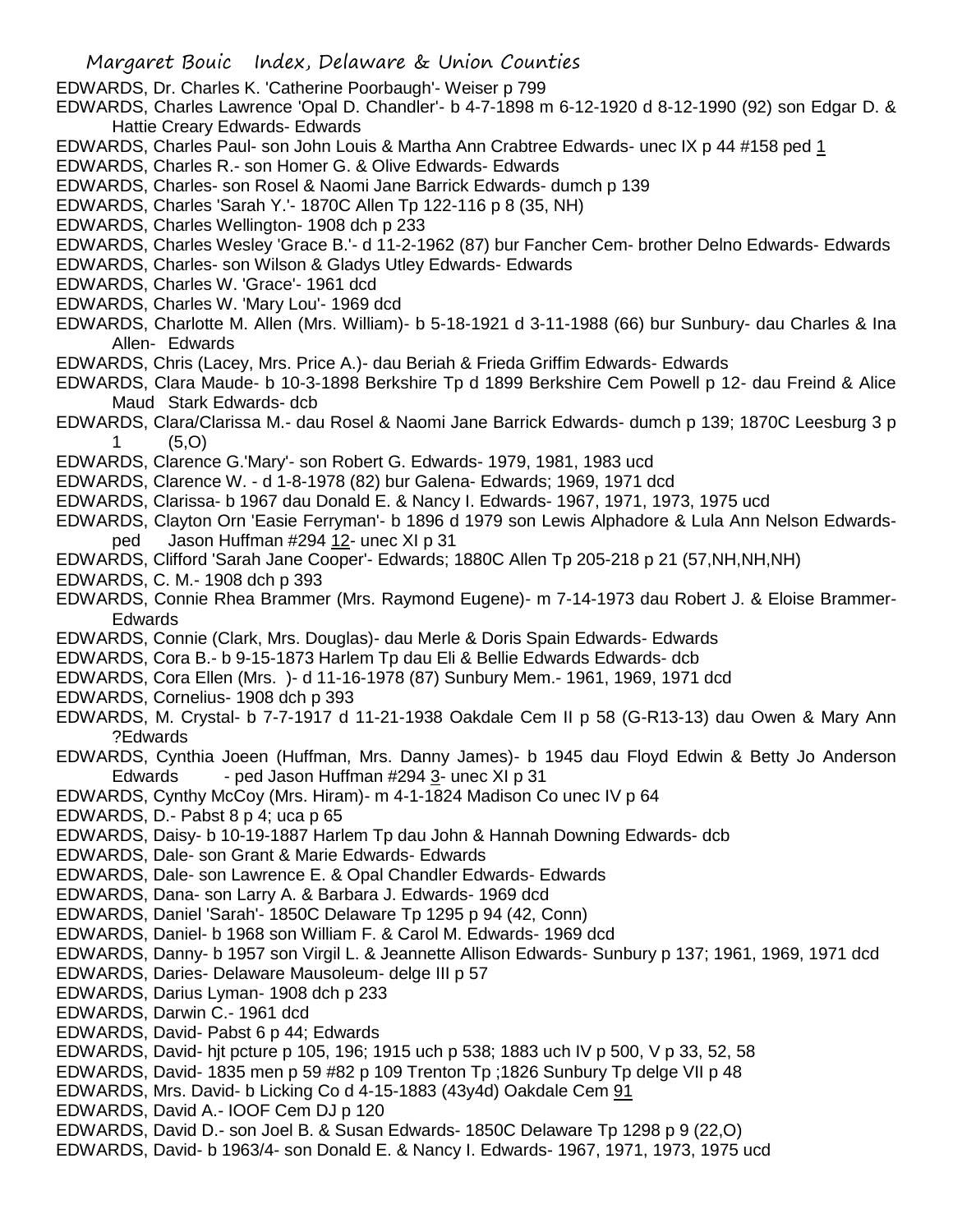- Margaret Bouic Index, Delaware & Union Counties EDWARDS, David J.- 1880C Radnor Tp p 469C EDWARDS, David 'Kathy'- son edwin C. & Marjorie M. Church Edwards - Edwards EDWARDS, David L. - 1973 ucd EDWARDS, David 'Lucinda'- b 1836 Pa d 12-1-1919 (83-2-15) Oakdale Cem p 96 (D-R8-20)- Marysville p 21; 1870C Marysville 307-317 p 36 (30,O); 1880C Marysville 423-467 p 32 (43, Pa,Pa,Pa) p 101A EDWARDS, infant son David & Lucinda B. Edwards d 9-12-1867 (3m22d) bur here 5-5-1883 Oakdale Cem I p 96 (D-R8-20) EDWARDS, David M.- b 4-17-1843 d 5-11-1913 Radnor Cem Powell p 227- son William & Dorothy Thomas Edwards- 1880 dch p 753; 1880C Radnor Tp p 469C EDWARDS, David 'Patty Sinkey'- m 1-3-1838 dcm EDWARDS, David 'Rebecca'- 1850C Allen Tp 1491-1510 p 220 (25,O); uca p 24, 65, 100 EDWARDS, David 'Sarah M. Connolly'- 1915 uch p 959 EDWARDS, David T.- 1880C Delaware Town p 508A EDWARDS, David Thomas- b 1-8-1883 Delaware Town- son David F. & Anna E. Evans Edwards- dcb EDWARDS, Davidly 'Sina'- 1850C Radnor Tp 53 p 176 (29, Wales) EDWARDS, D. B.- 1915 uch p 133 EDWARDS, Dean R. 'Bessie M.'- son Donald D. & Thelma M. Kellner Edwards- Edwards; 1961 dcd EDWARDS, Dean R. 'Margaret Olive Mitchell'- Mitchell 1128441 EDWARDS, Dean Ross- b 1-3-1903 Trenton Tp son Orvie G. & Addie L. Ross Edwards - dcb EDWARDS, Deano- b 1973 ch Jimmie L. & Vanessa D. Edwards- 1981, 1983 ucd EDWARDS, Deb- retired- 1980 dcd EDWARDS, Debora- b 1961 dau Rolland O. & Anna Edwards- 1971 dcd EDWARDS, Deborah A.- b 1959- dau Robert D. & Alma Edwards- Edwards; 1961, 1969, 1980 dcd EDWARDS, Deborah (Burke, Mrs. Thomas)- m 2-12-1977 dau Verne & Dolores Edwards- Edwards EDWARDS, Deborah J. Hoskins (Mrs. )- dau Samuel & Clara Hamilton Hoskns- 1985 uch p 76 EDWARDS, Deborah - dau Verne E. Jr. & Delores Edwards- Edwards EDWARDS, Delano 'Ruth Gibson'- Edwards; 1961, 1969, 1971 dcd EDWARDS, Dellno- ch Rosel & Naomi Jane Barrick Edwards- dumch p 139 EDWARDS, Delores (Mrs. Verne E. Jr.)- Edwards EDWARDS, Dennis D. 'Edith C. Stewart'- m 10-21-1919- Edwards; 1961, 1969, 1971 dcd; 1975 ucd EDWARDS, Dennis Dewey- b 8-28-1899 Berkshire Tp son H. H. & Bertha Wilson Edwards- dcb EDWARDS, Dennis Dr. Jr.'Patricia' - son Dennis D. & Edith C. Stewart Edwards- Edwards; 1961, 1969, 1971, 1980 dcd EDWARDS, Desmond C. 'Martha L.'- brother Donald D. Edwards- Edwards; 1961 dcd EDWARDS, D. G.- 1820C Radnor Tp- Powell p EDWARDS, D. Luther- dpc p 44, picture p 45, 46, 47, 64, 108 EDWARDS, Dolores (Mrs. Verne)- Edwards EDWARDS, Don- b 1968 son William F. & Carol M. Edwards- 1980 dcd EDWARDS, Donald- son Bernard & Mildred Edwards- 1949, 1959ucd(16) EDWARDS, Donald D.'Thelma M. Kellner'- b 7-11-1910 d 9-4-1988 (78) Sunbury Memorial- Edwards; 1961, 1969, 1971, 1980 dcd EDWARDS, Donald E. 'Nancy I.'- 1967, 1971, 1973, 1975 ucd EDWARDS, Donald 'Jane D'- 1980 dcd EDWARDS, Donald L.- 1961, 1969, 1971, 1980 dcd EDWARDS, Donna (Clark, Mrs. Smith)- dau Herman J. & Ruth Tritt Edwards- Edwards EDWARDS, Donna Lee- engaged to Roger Glassburn- Edwards EDWARDS, Donna McCombs (Mrs. Herbert)-Edwards EDWARDS, Doris Churchens (Mrs. Harold T.)- Graham (14475); Tossey (1775)
- EDWARDS, Doris M. (Mrs. Robert D.)- 1969 dcd
- EDWARDS, Doris Spain (Mrs. Merle)- d 10-24-1984 (62) Oakdale Cem dau Carl & Luella Jagger Spain-Edwards
- EDWARDS, Dorothy- rcc p 5
- EDWARDS, Dorothy Bartholemew (Mrs. Charles F.)- dau Fred Ford & Lousa Metzger Bartholemew- CCC p 67, 68, 69
- EDWARDS, Dorothy (Long, Mrs. )- dau E. D. & Harrett E. Crary Edwards- Edwards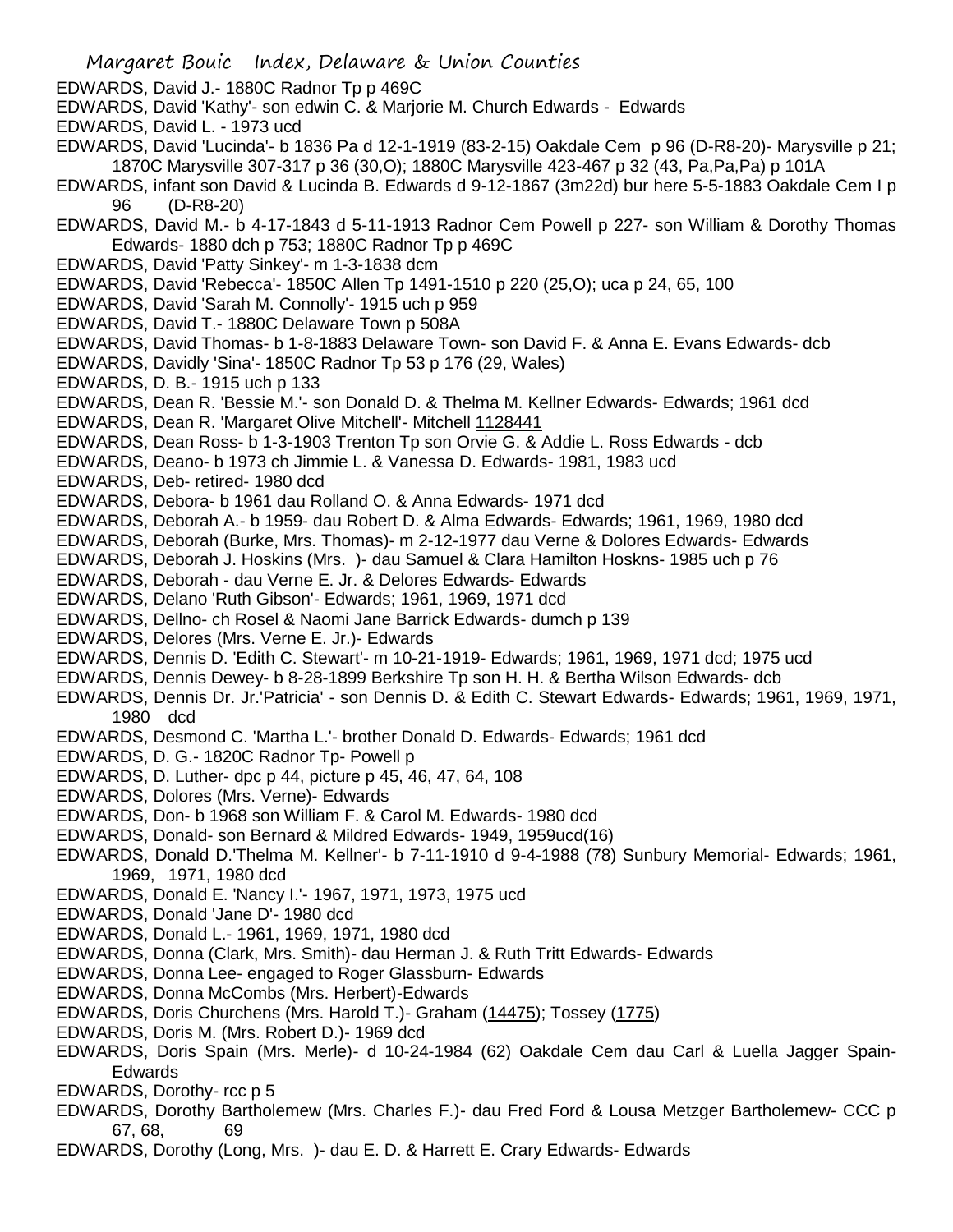- EDWARDS, Dorothy Thomas (Mrs. William)- d 1-17-1878/7 (85) Radnor Cem Powell p 227- 1880 dch p 753; dcdeaths, Radnor Tp
- EDWARDS, Duane L.- delge VI p 27
- EDWARDS, Dustin Tyler Eugene- b 3-3-1989 son Max & Kirtley Edwards- Edwards
- EDWARDS, Dwight B.'Harriet Robinson' son David & Lucinda Edwards- Marysville p 48; 1870C Marysville 3-7-317 p 36 (1,O); 1880C Marysville 423-467 p 32 (11,O,Pa,O)
- EDWARDS, Dwight- son Jimmie & Evelyn Edwards- 1959 ucd (9)
- EDWARDS, Early- b 8-22-1883 Harlem Tp son Eli & Bettie Orndorff Edwards- dcb
- EDWARDS, Easie Ferryman (Mrs. Clayton Orn)- b 1899 d 1984 dau Henry Frances & Mary Belle Sneidiker Ferryman- ped Jason Huffman #294 13- unec XI p 31
- EDWARDS, Eberella (Mrs. Jesse)- 1870C Jerome Tp 87 p 12 (54, Pa)
- EDWARDS, Ed- brother William Edwards- Edwards
- EDWARDS, Edgar D. 'Harriet E. Crary'- d 3-28-1957- Edwards; 1949 ucd; 1915 uch p 465 son Clifford &
- Sarah Jane Cooper Edwards- 1880C Allen Tp 205-218 p 21 (7,O,NH,O); 1900C Allen Tp 158-162 p 7B (26,O,Vt,O)
- EDWARDS, Edgar R.- 1980 dcd
- EDWARDS, Edith C. Stewart (Mrs. Dennis)- b 4-13-1902 m 10-21-1919 d 3-18-1989 (86) bur Sunbury-Edwards; 1961, 1969, 1971, 1980 dcd
- EDWARDS, Edorthy Faltenburgh (Mrs. Calvin)- m 6-21-1840 dcm
- EDWARDS, Edward- b 1776 d 12-15-1825 (49) dbg p 12; dcga p 31; Powell p 95, 431; delge I p 20, V p 66
- EDWARDS, Edward- b North Wales d 9-21-1871 (24) Radnor Cem Powell p 220
- EDWARDS, Edward 'Elizabeth'- b 1776 d 1825 Oak Grove Cem; Powell p 431
- EDWARDS, Edward 'hazel Il Weaver'- Edwards
- EDWARDS, Edward Lewis 'Alzinia Cordelia Snow'- b 1824 d 1899- ped Jean Dennison #162 p 67 12; unec IX p 67
- EDWARDS, Edward- son Peter Edwards- Powers Pat p 133
- EDWARDS, Edwin C. 'Marjorie M. Church'- d 1983- Edwards
- EDWARDS, Edwin/Ediom Earl- d 2-17-1942 USN Oakdale Cem I p 115 (F-R4-10)
- EDWARDS, Edwin E.- b 4-1899 son Thomas & Frances Bell Thompson Edwards- 1900C Dover Tp 14 p 1A (1,O,Eng,O)
- EDWARDS, Eileen Peterman (Mrs. )(Brown, Mrs. Walter D.)- m(2) 5-26-1967- dau Jacob Peterman- Edwards
- EDWARDS, Eileen (Withers, Mrs. Darrell)- dau Clarence W. Edwards- Edwards
- EDWARDS, Eldon- son William & Celestia Tell Edwards- Edwards
- EDWARDS, Elena- b 1964 dau Richard & Joan Edwards- 1967, 1971, 1973, 1975, 1979, 1981 ucd
- EDWARDS, Eli 'Hannah Wilsey'- Edwards
- EDWARDS, Eli- 1835 men p 59 #122 p 110 Trenton Tp; delge VI p 27, VII p 48
- EDWARDS, Eli,Jr.- Edwards; 1835 men p 59 #116 p 110 Trenton Tp; delge VII p 48
- EDWARDS, Eli 'Elizabeth Ann Orndorff'- b 1845/9-1843 m 1-11-1872 d 9-5-1912 son John & Elizabeth Cochrell Edwards- 1908 dch p 393; dumch p 139; ped Lenora Williams Hubbard 10; delge IV p 26, 49; 1850C Harlem Tp 713 p 62 (5,O); 1880C Harlem Tp p 445C
- EDWARDS, Elijah- 1820C Sunbury Tp; 1835 men p 27 #63 p 46 Genoa Tp; Pabst 5 p 3; 6 p 35, 38, 42, 55; delge  $V p 67$ . VI  $p 8$
- EDWARDS, Elijah- d 9-28-1864 (2m) Curtis Cem Powell p 110- son John & Elizabeth Edwards
- EDWARDS, Elijah 'Ruth'- Powell p 25
- EDWARDS, Elinda L. (Gastaldo, mrs. )- dau Isaac & Beulah M. Edwards- Edwards
- EDWARDS, Eliza- d 6-30-1823 (9y?m23d) Galena Cem Powell p 25- dau Elijah & Ruth Edwards
- EDWARDS, Eliza- dau John & Sarah Edwards 1880C Dover Tp 128-136 p 32 (14,Eng,Eng,Eng)
- EDWARDS, Eliza (Low, Mrs. Elmer C.)- Edwards; Low
- EDWARDS, Elizabeth- delge I p 20, 30
- EDWARDS, Elizabeth- 1880C Berkshire Tp p 412C- delge IV p 4i
- EDWARDS, Elizabeth- 1880C Delaware Town p 508A
- EDWARDS, Elizabeth Adams (Mrs. John)(Carey, Mrs. George)- dumch p 325, 500; 1850C Harlem Tp 713 p 62 (29,O)
- EDWARDS, Elizabeth Ann Orndorff (Mrs. Eli)- b 11-28-1849 Va m 1-11-1872 d 3-9-1944 dau Elisha F. & Margaret McIlwee Orndorff- ped Elnora Williams Hubbard 11- delge IV p 49, V p 26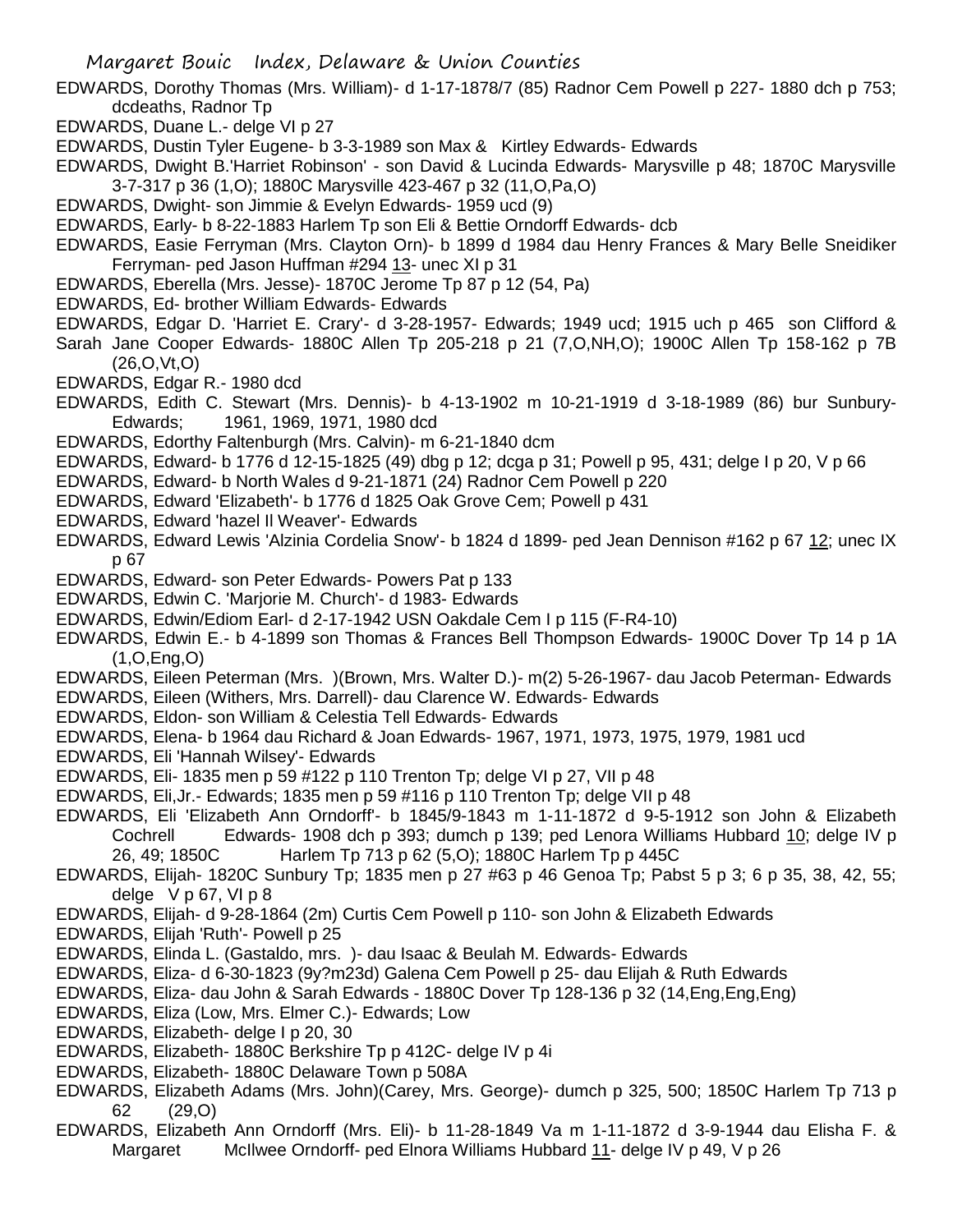EDWARDS, Elizabeth (Blinn, Mrs. Newton)- m 3-21-1865 dcm

EDWARDS, Elizabeth Cochrell (Mrs. John)- b 9-1-1820 m 2-11-1836/5 d 3-7-1864(43y5m) Curtis Cem Powell

- p 110- dau Edward D. Cochrell- dumch p 139, 233, 246; dcw Bk 3 p 27; Edwards; delge III p 5, IV
	- p 49, V p 26; ped Lenora Williams Hubbard 21
- EDWARDS, Elizabeth (Currier, Mrs. George W.)- dau Jessie & Abrilla Stephens Edwards- 1985 uch p 37

EDWARDS, Elizabeth Davis (Mrs. John)- b 1825 d 1855 ped Charles Edwards #158 9; unec IX p 44; 1860C Liberty Tp 987-997 p 135 (26,O)

- EDWARDS, Elizabeth- b 1778 d 1862 Oak Grove Cem; Powell p 431
- EDWARDS, Elizabeth- d 4-17-1893 (80-10-0) dau Evan Jones- dcdeaths
- EDWARDS, Elizabeth Gary (Mrs. John)- m 7-3-1864 dcm
- EDWARDS, Elizabeth (Hastings, Mrs. Joseph)- m 1-17-1699 Powers Pat p 105
- EDWARDS, Elizabeth (Hathcock, Mrs. Benjamine)- m 11-5-1857 ucm 2629 mt 11-18-1857
- EDWARDS, Elizabeth (Mrs. John)- 1850C Radnor Tp 218 p 182 (37, Wales)
- EDWARDS, Elizabeth- dau John & Elizabeth Edwards- 1850C Radnor Tp 218 p 182 (7, Wales)
- EDWARDS, Elizabeth J.- dau Joseph & Mary Penry Edwards -1880C Claibourne Tp 60-62 p 6 (11,O,Wales,O)
- EDWARDS, Elizabeth- dau Matthew & Mary Poole Edwards- Powers Pat p 137, 18
- EDWARDS, Elizabeth (Nash, Mrs. John)- Nash p 37
- EDWARDS, Elizabeth (Mrs. Thomas)- b 1827 d 7-6-1889 dcdeaths Radnor Cem Powell p 220
- EDWARDS, Elizabeth- granddau Whiting Allen- delge III p 55
- EDWARDS, Elizabeth (Wilson, mrs. Capt. Samuel)- m 9-26-1838 dcm; dcga p 66
- EDWARDS, Ella (Mrs. George C.)- 1880C Marysville 508-555 p 40 (21,O,O,O)
- EDWARDS, Ella (Lane, Mrs. George)- 1883 uch V p 316
- EDWARDS, Ella Mae Nuckles (Mrs. Jerry)- m 10-4-1959 dau Gerald Nuckles- Edwards
- EDWARDS, Ellen- dau John & Elizabeth Cochrell Edwards- dumch p 139
- EDWARDS, Ellen L. Ayres (Mrs. Royal)- m 1-30-1853 dcm- dau Isaac & Catherine Freese Ayres- 1908 dch p 563; Ayres 1
- EDWARDS, Ellen May (Mrs. William Friend)- d 6-21-1967 (82) bur Sunbury- Edwards
- EDWARDS, Elsie E.- b 1-18-1887 Harlem Tp son William & Sarah A. Kinskin Edwards- dcb
- EDWARDS, Emily Everett (Mrs. Andrew)- m 9-17-1854 dcm
- EDWARDS, Emily Hodson (Mrs. G. H.)-- CCC p 68, 69
- EDWARDS, Emily Louise (Milligan, Mrs. Warren Lee)- dau Charles F. & Dorothy Bartholemew Edwards- CCC p 69
- EDWARDS, Emily Love (Mrs. Henry)- d 6-21-1883/2 (30y1m) Hunt Cem Powell p 138- dau John & Clarsie Love- dumch p 246
- EDWARDS, Emma May- b 9-6-1887 d 8-5-1889 Watkins Cem p 2; djlm p 109- dau James & Martha Tossey Edwards- Graham 14471; Tossey 1771
- EDWARDS, Emma -dau Rosel & Naomi Jane Barrick Edwards- dumch p 139
- EDWARDS, Emmet 'Jennie Murphy'- b 10-8-1892 d 5-30-1875 Oakdale Cem II p 123 (K-R7-26) son James &
- Martha Tossey Edwards- Graham 14473; Thompson 4,5; Tossey 1773; unec VIII p 28
- EDWARDS, Ernestimne- b 5-6-1929 (32-1961)- uninf p 33
- EDWARDS, Estella- b 12-1-1883 Concord Tp dau William & Lota Henry Edwards- dcb
- EDWARDS, Esther (Hopkins, Mrs. Samuel)- Fisher p 5
- EDWARDS, Esther Viola- b 1-20-1885 Trenton Tp dau Lewis & Emma Dent Edwards- dcb
- EDWARDS, Ethel- b 4-9-1884 Harlem Tp dau John & Hannah Downing Edwards- dcb
- EDWARDS, Ethel Mae (Dennison, Mrs. Clarence E.)- b 1906 dau Lewis W. & Ethel Mae Amrine Edwardsunec IX p 67- ped Jean Dennison #162 3
- EDWARDS, Etta- dau Henry & Margaret Edwards- 1880C Allen Tp 251-267 p 25 (16,O,NH,Pa)
- EDWARDS, Eunice Bennett (Mrs. Frederick Mortimer)- b 1836 d 1910 dau William D. & Nancy Clark Bennettped Welthea May Decker Ellis #263 15- unec XI p 18
- EDWARDS, Eva (Mrs. Mearl H.)- 1971, 1973, 1979, 1981 ucd
- EDWARDS, Eva- b 1957 dau Richard & Joan Edwards- 1967, 1971 ucd
- EDWARDS, Evadell Ross (Mrs. Mearl H.)- b 7-3-1905 m 10-31-1925 d 5-6-1983 (77) Oakdale Cem -dau Clyde & Minnie Pounds Ross- Edwards
- EDWARDS, Evelyn (Liebert, Mrs. )- dau Isaac & Beulah M. Edwards- Edwards
- EDWARDS, Evelyn (Mrs. Jimmy)- 1959 ucd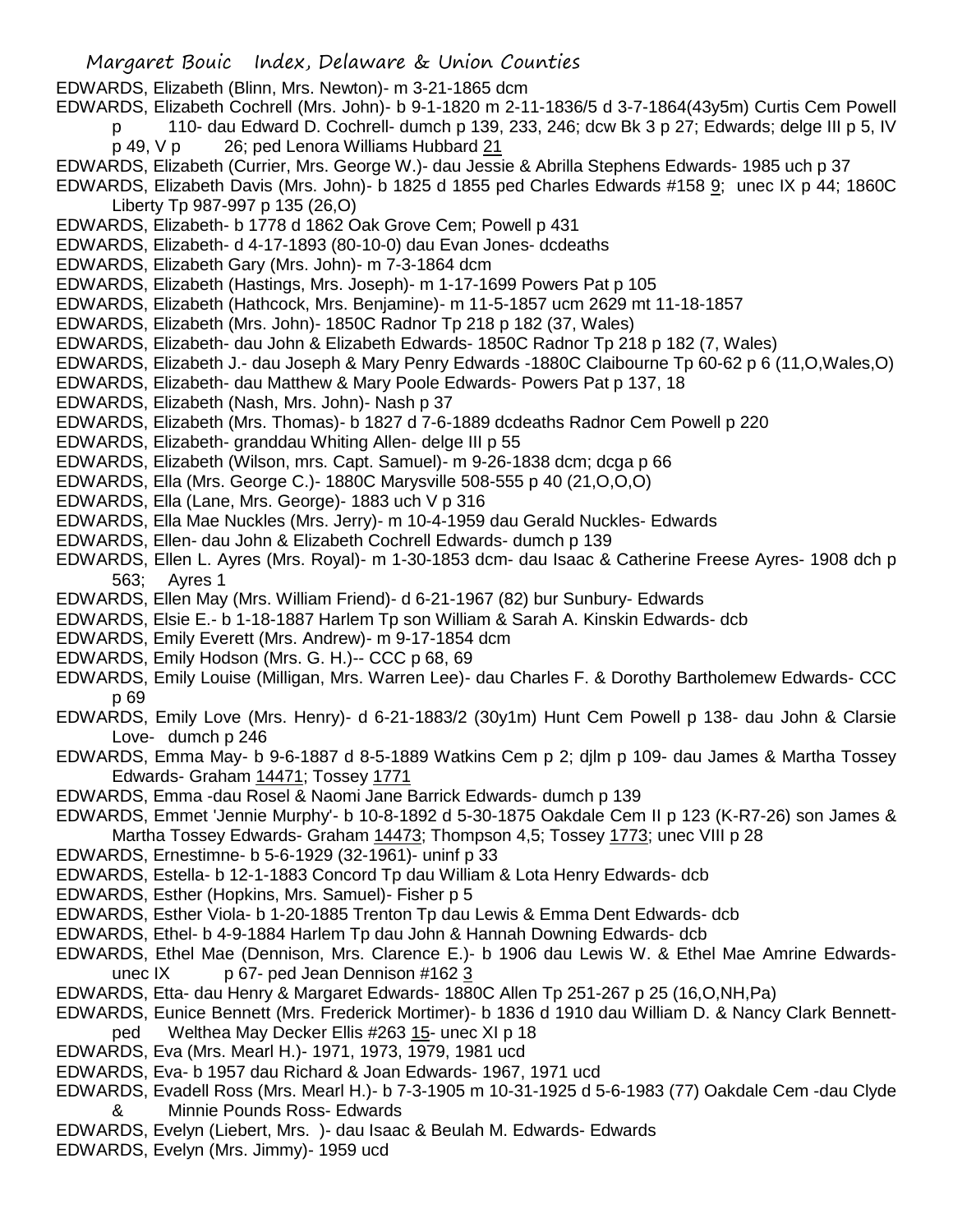EDWARDS, F.- 1883 uch IV p 521

EDWARDS, Fannie Olivia (Palmer, Mrs. Chase)- b 11-22-1860 m 11-25-1895 d 11-18-1927 dau Rev. William Balthrop & Fannie Trone Edwards- Howison 447

EDWARDS, Fannie Trone (Mrs. Rev. William Summerville)- b 10-30-1840 m 2-16-1860 d 4-12-1912 dau Rev. John & Delilah Thompson Trone- Howison 141

- EDWARDS, Faye (Neff, Mrs. John)( ) b 1-23-1909 m(1) 9-20-1930- dau James & Martha Tossey Edwards-Graham 14476; Tossey 1776; unec VIII p 28, 57
- EDWARDS, Festus 'Margaret A. Mahaffey' m 2-18-1869 ucm 4508- 1883 uch V p 411; hjt p 105, 186, 197, 199; 1870C Liberty Tp Un Co 207 p 25 (26,O); 1880C Liberty Tp 222-231 p 24 (36, Pa,Pa,Pa) p 045A

EDWARDS, Fidelia- dau David & Rebecca Edwards- 1850C Allen Tp 1491-1510 p 220 (5,O)

- EDWARDS, Floyd Edwin 'Betty Jo Anderson'- b 1920 son Clayton Orn & Easie Ferryman Edwards ped Jason Huffman #294 6- unec XI p 31
- EDWARDS, Forest W.'Anita'- b 8-8-1908 d 4-27-1980 Oakdale Cem II p 58 (G-R13-13)- son Owen & Mary Ann Robinson Edwards- Edwards; 1949, 1959, 1973, 1975, 1979 ucd
- EDWARDS, Frances Bell Thompson (Mrs. Thomas)- b 1864 d 1908 Oakdale Cem I p 115 (F-R4-10) or b 1865 m 3-19-1880 ucm 6679 d 3-29-1903 dau Louis & Anna Burroughs Thompson- Maugans Anc p 51; ped Charles Edwards #158 5- unec Ix p 44; 1880C Dover Tp 114-121 p 30 (15,O,O,O); 1900C Dover Tp 14 p 1A (36,O,O,O) m 20y 8 ch
- EDWARDS, Frances E. (Steele, Mrs. Harlan E.)- b 6-12-1921 m 2-10-1940 d 2-25-1989 (67) bur Broadwaydau William & Catherine Edwards- Edwards; Steele
- EDWARDS, Frances (Maine, Mrs. Sheffield Barber)- m 11-22-1855- Asp (405)
- EDWARDS, Francis- d 3-29-1908 (43y9m) Oakdale 2105 (59F)
- EDWARDS, Frank- 1971 ucd
- EDWARDS, Frank- son Henry & Margaret Edwards- 1880C Allen Tp 251-267 p 25 (22,O,NH,Pa)
- EDWARDS, Frank 'Ilo Lucille Smith'- m 3-1-1924- Watkins
- EDWARDS, Frank- son Robert & Nancy Evalyn Edwards- Edwards
- EDWARDS, Frank 'Rose Homan'- dcq Rose Homan McCollum Edwards 1
- EDWARDS, Frank son Rosel & Naomi Jane Barrick Edwards- dumch p 139
- EDWARDS, Frank- son William & Margaret Dawson Edwards- 1870C Allen Tp 201-193 p 13 (16,O)
- EDWARDS, Franklin- son Grant & Marie Edwards- Edwards
- EDWARDS, Fred 'Margaret Carter'- Maugans Anc p 136
- EDWARDS, Fred,Jr.- son Fred & Margaret Carter Edwards- Maugans Anc p 136
- EDWARDS, Frederica Catharine Mathews (Mrs. Benjamin Kilbourne)- b 5-12-1885 m 1-2-1908 dau Robert Waite & Kate Chapman Mathews- Weiser p 203
- EDWARDS, Frederick (murdered)- unec X p 65 "The Argus"
- EDWARDS, Frederick M. 'Mary Freece'- m 12-7-1848 dcm
- EDWARDS, Frederick Mortimer 'Eunice Bennett'- b 1818 d 1888 son Joel Benjamin & Susannah Eckert Edwards- ped Welthea May Decker Ellis #263 14- unec XI p 18
- EDWARDS, Freelove (Maine, Mrs. Jabish Breed)- b 9-6-1776 m 3-15-1795 d 4-10-1856- Asp (141)
- EDWARDS, Frieda Griffin (Mrs. Beriah)- b 1909 d 1976 Oakdale Cem II (H-R23-3)- Edwards; 1949, 1959, 1967, 1971, 1973, 1975 ucd
- EDWARDS, Friend 'Margretta Stark'- see dcq Selah Van Stark
- EDWARDS, Garey/Gary M.- b 1954 son Gordon M. & Beth Edwards- 1961, 1969, 1971, 1980 dcd
- EDWARDS, Garnet (Fitzpatrick, Mrs. )- sister Donald D. Edwards- Edwards
- EDWARDS, Gary- son Merle & Doris Spaim Edwards- Edwards (Cable)
- EDWARDS, Gaye- Pabst 7 p 13
- EDWARDS, George- 1880C Darby Tp p 0243
- EDWARDS, George son Clifford & Sarah Jane Cooper Edwards- 1880C Allen Tp 205-218 p 12 (1,O,NH,O)
- EDWARDS, George C.'Nancy Ella Mahaffey'- b 1848 m 8-3-1876 ucm 5985 d 4-5-1920 Oakdale Cem II p 13 (B-R7-17); hjt p 60, 61, picture 105, 198; 1915 uch p 201; 1883 uch IV p 518, V p 411; 1870C Liberty
	- Tp Un Co 206 p 25 (23,O); 1880C Marysville 508-555 p 40 (33, Pa,Pa,Pa); uca p 100
- EDWARDS, George- son Jesse & Abrilla Stephens Edwards- 1870C Jerome Tp 87 p 12 (23, Pa)
- EDWARDS, George- son John & Elizabeth Cochrell Edwards- dumch p 139
- EDWARDS, Georgianna- dau William & Margaret J. Dawson Edwards- 1860C Allen Tp 775-782 p 107 (2,O);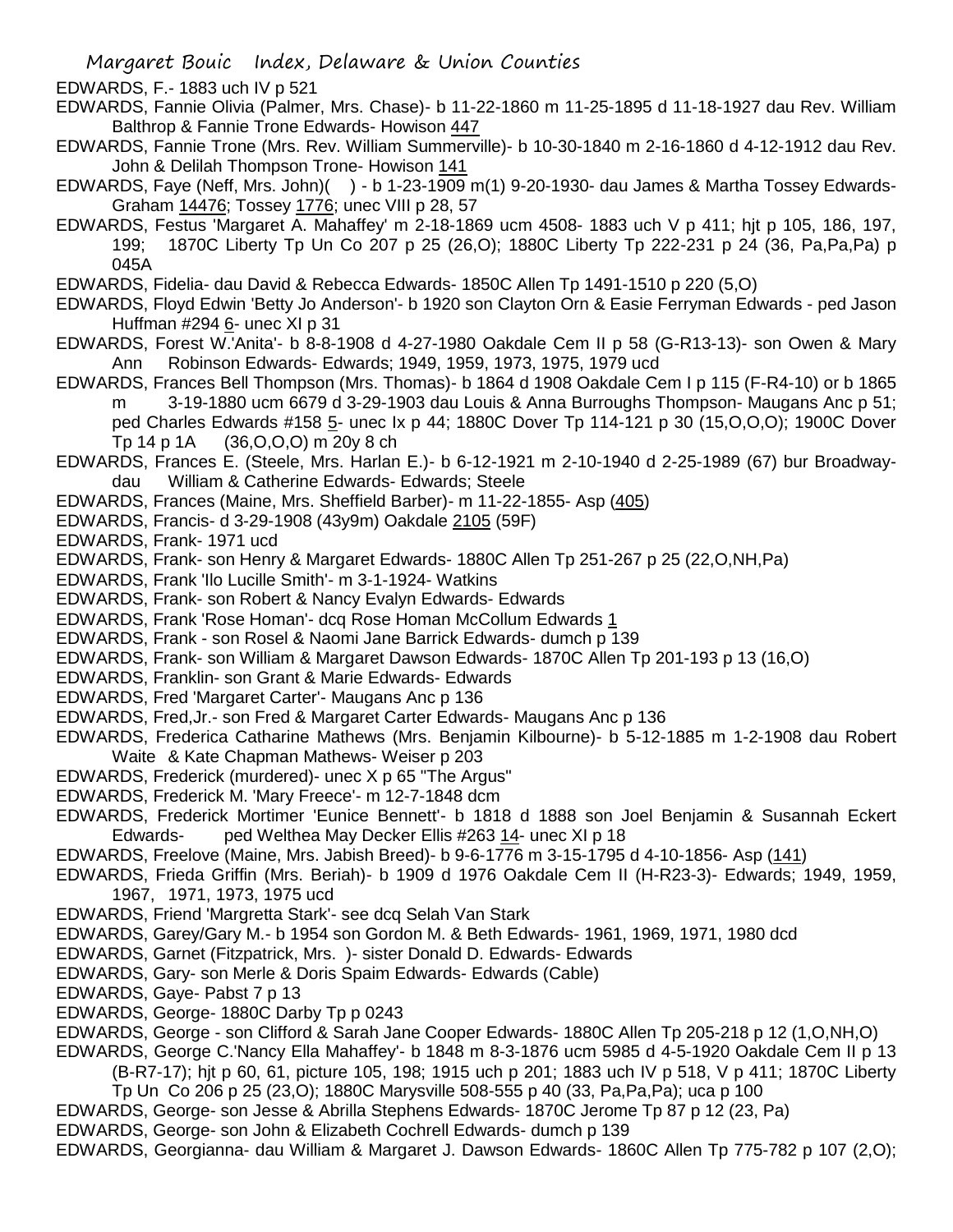Margaret Bouic Index, Delaware & Union Counties

- 1870C Allen Tp 210-193 p 13 (11,O)
- EDWARDS, Gerald B.- Edwards
- EDWARDS, Gerald Hamilton- researcher- McKitrick p 13
- EDWARDS, Gerald Michael 'Mildred Jan Emrick'- son Gerald B. Edwards- Edwards
- EDWARDS, Gerald- son Rex A. Edwards- Edwards
- EDWARDS, Geraldine (Daugherty, Mrs. Charles)- dau Wilson & Gladys Utley Edwards- Edwards
- EDWARDS, Gertrude Elsie- b 12-24-1898 Harlem Tp dau Grant & Amy Williams Edwards- dcb
- EDWARDS, Dr. G. H. 'Emily Hodson'- CCC p 68
- EDWARDS, Gladys E. Utley (Mrs. Wilson)- b 2-9-1892 m 10-16-1919 dau Dr. Judson & Ida Kenman Utley-Edwards; 1969, 1971, 1980 dcd
- EDWARDS, Glenn- brother Wilson Edwards- Pabst 2 p 34
- EDWARDS, Gordon M. 'Beth'- d 7-11-1987 (64) Trenton Cem- son Frances Edwards- Edwards; 1961, 1969, 1971, 1980 dcd
- EDWARDS, Grace B. McElwee (Mrs. Charles Wesley)- d 2-7-1963 (79) bur Fancher Cem- Edwards; 1961 dcd EDWARDS, Grace (Froth, Mrs. )- dau Sarah Scarberry Edwards- Edwards
- EDWARDS, Grace . (Morrison, Mrs. Burleigh)- b 5-18-1882 m 12-25-1900 dcm- dau Thomas & Frances Bell Thompson Edwards- Maugans Anc p 51; Bovey 3; 1900C Dover Tp 14 p 1A (18,O,Eng,O)
- EDWARDS, Gracie- d 8-14-1883 (3m24d) Hunt Cem Powell p 138- dau Henry & Emily Love Edwards- dumch p 246
- EDWARDS, Gradie O. 'Carolyn R.'- 1969, 1971, 1980 dcd
- EDWARDS, Grant 'Marie'- d 2-12-1966 (87) brother Burr Edwards- Edwards
- EDWARDS, Graydon- b 1907 d 1964 WWI Milford Cem Un Al p 49
- EDWARDS, Greg- b 1964 son Charles W. & Mary Lou Edwards- 1969 dcd
- EDWARDS, Guy- b 1954 son Joe A. & Bessie Edwards- 1969, 1971 dcd
- EDWARDS, Guy- son Robert & Nancy Evalyn Edwards- Edwards
- EDWARDS, H.- uca p 58
- EDWARDS, Haden- Pabst 1 p 8
- EDWARDS, Hannah- b 1887 Oak Grove Cem; Powell p 431
- EDWARDS, Hannah Downing (Mrs. John)- (Ethel)- dcb late
- EDWARDS, Hannah (Mrs. Eli)- Edwards
- EDWARDS, Hannah (Faries, Mrs. John)- dau Capt. John Edwards- Nash p 99
- EDWARDS, Hannah Maine, Mrs. Charles)- dau Moses & Mary Hodge Maine- Asp 557g
- EDWARDS, Hannah M. Evans (Mrs. H.)- dau Robert & Margaret Griffiths Evans- 1880 dch p 753
- EDWARDS, Hannah/Sally (Chamberlain, Mrs. John)- m 1814 D & C p 41
- EDWARDS, Hannah (Whitney, Mrs. Frank)- dau Eli Edwards- Edwards
- EDWARDS, Harden- delge II p 24 (1803)
- EDWARDS, Harman R.- d 11-30-1889 (19-9-26) son Royal & Ellen Ayres Edwards- Edwards
- EDWARDS, Harold Tossey 'Doris Churchens'- d 7-18-1970 son James & Martha Tossey Edwards- Graham 14475; Tossey 1775
- EDWARDS, Harriet E.- d 8-24-1877 (22-1-1) Troy Tp dcdeaths
- EDWARDS, Harriet E. Crary (Mrs. Edgar D.)- b 10-9-1873 d 9-16-1966 bur Maple Grove- dau Lawrence & Martha Holycross Crary- Edwards; 1949, 1959 ucd; 1900C Allen Tp 158-162 p 7B (26,O,O,O) m 4 y 2 ch
- EDWARDS, Harriet E. Robinson (Mrs. Dwight)- dau Aaron B. & Keziah Wilkins Robinson Edwards; dumch p 100; Mitchell 112941
- EDWARDS, Harriet N. Cook (Mrs. Benjamin F.)- m 10-22-1863 dcm
- EDWARDS, Harry 'Lydia Ethel Freshwater' m 3-10-1915- Freshwater p 150-
- EDWARDS, Harry- brother William Edwards- Edwards
- EDWARDS, Harvey H.- son John & Elizabeth Adams Edwards- dumch p 325
- EDWARDS, Hazel I. Weaver (Mrs. Edward)- b 12-2-1905 d 6-16-1991 (85) bur Glen Rest- dau Pete & Margaret Wamsley Weaver- Edwards
- EDWARDS, Hazel (Mrs. John R.)- Edwards
- EDWARDS, Heather- b 1981 dau Robert O. & Kim Edwards- 1983 ucd
- EDWARDS, Helen C. (Shipp, Mrs. James A.)- b 12-1-1910 m 1-2-1930 d 6-20-19 (75) bur Washington D. C. dau Arthur C. & Jessie S. Poore Edwards- Shipp; Edwards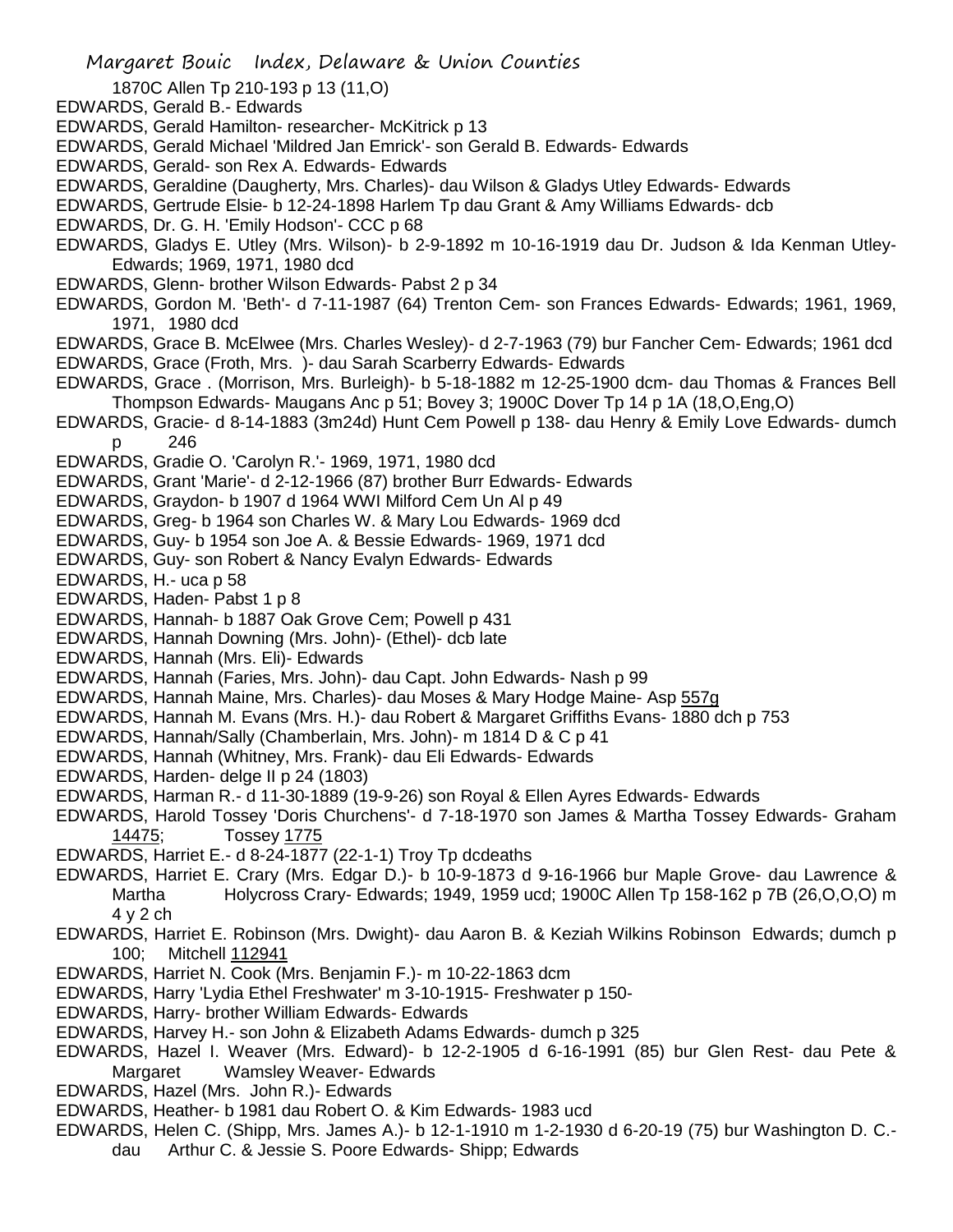Margaret Bouic Index, Delaware & Union Counties EDWARDS, Helem (Mrs. ) mat grandmother of James Michael McCombs- Edwards EDWARDS, Helen O.- b 3-22-1911 Oakdale Cem II p 58 (G-R13-13) dau Owen & Mary Ann Robinson Edwards- Edwards; 1949 ucd EDWARDS, Helen (Rafferty, Mrs. Millard)- dau Robert G. Edwards- Edwards EDWARDS, Helen (Mrs. Robert O.)- 1975 ucd EDWARDS, Helen (Shoup, Mrs. D. O)- dau Dwight B. & Harriet Robinson Edwards- Edwards; Mitchell 1129412 EDWARDS, Helen (Wallace, Mrs. Robert H.)- m 4-6-1933 d 6-9-1965- Edwards; Wallace EDWARDS, Henderson- son Sarah Scarberry Edwards- Edwards EDWARDS, Henrietta #158- unec VI p 13 EDWARDS, Henrietta- dau William & Margaret J. Dawson Edwards- 1870C Allen Tp 201-193 p 13 (5,O) EDWARDS, Henry- 1850C Allen Tp 1450-1468 p 216 (21, NH) EDWARDS, Henry 'Emily Love''Mary Catherine Chandler'- b 2-27-1859 m(1) age 20 (2) 9-10-1885- dumch p 139, 233, 246 EDWARDS, Henry- son Forest & Anita Edwards- 1949, 1959 ucd EDWARDS, Dr. Henry 'Hannah M. Evans'- b 1-1-1847 d 5-25-1910 Radnor Cem Powell p 227- youngest of 12 ch- son William & Dorothy Thomas Edwards- Pabst 1 p 8; 1880 dch p 753; 1908 dch p 484 EDWARDS, Henry 'Karen Ann Knuth'- m 4-20-1963- son Forest Edwards- Edwards EDWARDS, Henry 'Margaret'- 1880C Allen Tp 251-267 p 25 (49, NH,Me,NH) p 062A EDWARDS, Herbert 'Donna McCombs'- Edwards; 1980 dcd EDWARDS, Herman J. 'Ruth Trtt'- m 4-2-1927 son William & Bessie Edwards- Edwards EDWARDS, Herritte- ch Beriah & Fredia Edwards- 1949 ucd EDWARDS, Hiram 'Cynthy McCoy'- m 4-1-1824 unec IV p 64 EDWARDS, H. J.- 1971 dcd EDWARDS, Homer G. 'Olive'- Edwards EDWARDS, Homer M. - Pabst 4 p 14 EDWARDS, Howard 'Bonna'- 1980 dcd EDWARDS, Howard Dean 'Joyce Ann Miesse'- m 4-10-1960 son Donald D. & Thelma M. Kellner Edwards-Edwards; 1969, 1971 dcd EDWARDS, Howard- son John & Mary Frost Edwards- Edwards EDWARDS, Howard- b 9-24-1884 Harlem Tp dcb- son Rosel & Naomi Jane Barrick Edwards- dumch p 139 EDWARDS, Hugh A.- b 10-30-1889 son James & Martha Tossey Edwards- Graham 14473; Tossey 1772 EDWARDS, Ida May- dau Wilson & Gladys Utley Edwards -Edwards EDWARDS, Ilo Lucille Smith (Mrs. Frank)- m 3-1-1924 Edwards EDWARDS, Imo Gay- b 2-7-1898 Berkshire Tp dau H. H. & Bertha Wilson Edwards- dcb EDWARDS, Ina (Mrs. Charles)- Edwards EDWARDS, Ira 'Ann Evans'- 1883 uch V p 652 EDWARDS, Irene D. (Mrs. James R.)- Edwards; 1961, 1969, 1971, 1980 dcd EDWARDS, Irene L. (Mrs. Vada D.)- 1969 dcd EDWARDS, Rev. Isaac- 1883 uch V p 578 EDWARDS, Isaac C. 'Beulah M.'- 1969, 1971 dcd EDWARDS, Isaac C. 'Lucy A. Maine'- Asp (686) EDWARDS, Isadora Ann Mann (Mrs. L. S.)- dau Abijah & Betsey Adams Mann- 1908 dch p 858 EDWARDS, J.- 1976 dch p 296 EDWARDS, J.- 1883 uch V p 364; uca p 53, 87; 1980 dcd EDWARDS, Dr. J.- 1908 dch p 371; 1880 dch p 238; Fowler p 104 EDWARDS, J. A.- 1908 dch p 434 EDWARDS, J. (Mrs. R.)- C. V. Cem 3-5-14 EDWARDS, Jack- 1973 ucd EDWARDS, Jack T. 'Mary Jo'- Edwards EDWARDS, Jackie (Fry, Mrs. )- sister James E. Edwards- Edwards EDWARDS, James A. 'Kathy Reed'- see Graham (1447) EDWARDS, James A. 'Martha Tossey'- b 9-3-1863 m 12-1-1886 d 9-23-1964 Oakdale Cem II p 86 (H-RQ-12)- Graham (1447); Tossey (177); 1959 ucd; unec VIII p 57 EDWARDS, James 'Audrey'- 1959 ucd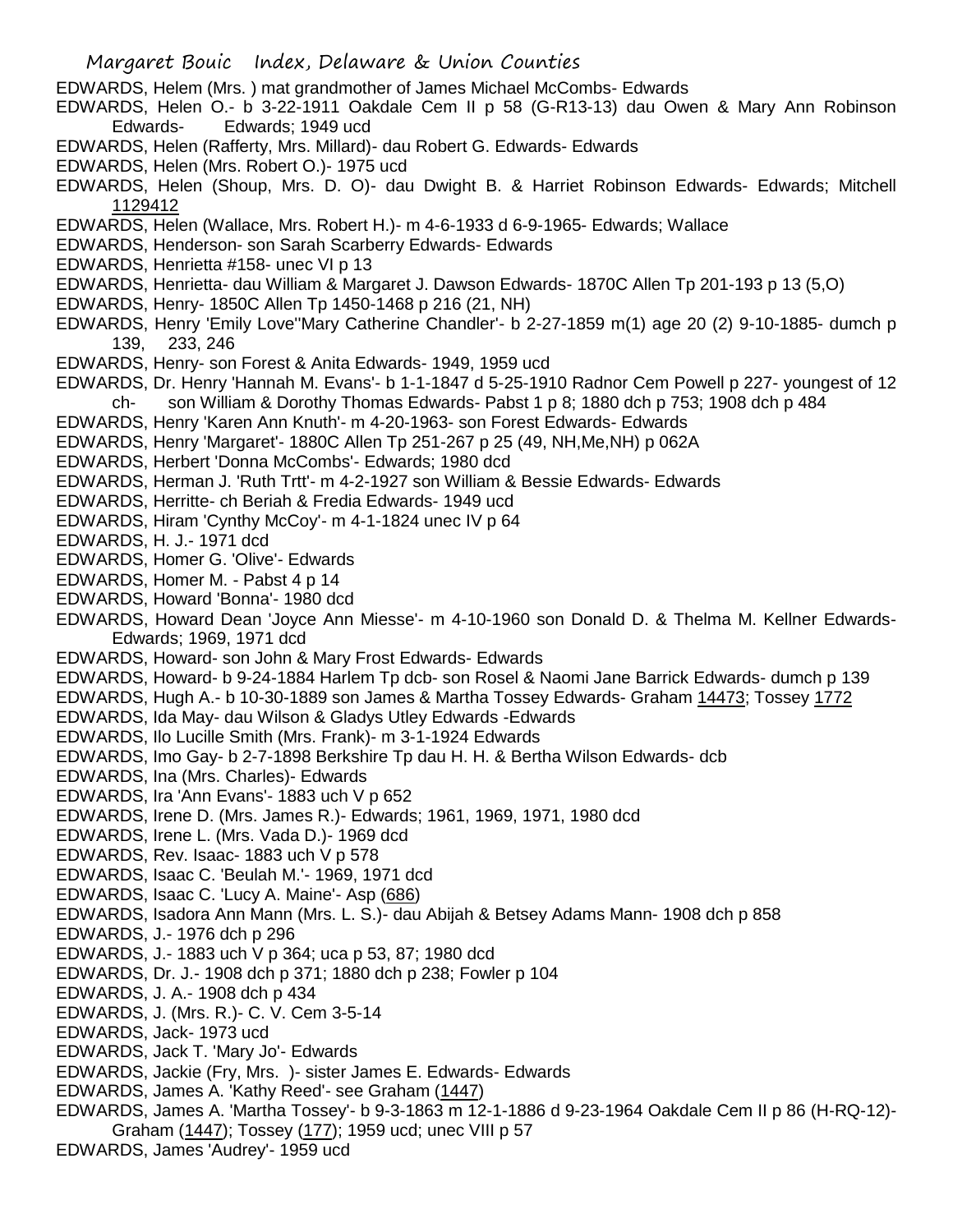- EDWARDS, James- b 1952 son Bernard & Mildred L. Edwards- 1959, 1967, 1971, 1975 ucd
- EDWARDS, James D.- 1973, 1979, 1983 ucd
- EDWARDS, James D. 'Sondra L.'- 1980 dcd
- EDWARDS, James D. son Donald D. & Thelma M. Kellner Edwards- Edwards
- EDWARDS, James- son James & Audrey Edwards- 1959 ucd (9)
- EDWARDS, James E.- son Charles Lawrence & Opal D. Chandler Edwards Edwards EDWARDS, James E. 'Wanda'- d 7-8-1984 (34) son Mr. & Mrs. Winter Reeves- Edwards
- EDWARDS, James 'Joan Foley''Kathy Reed'- son Emmett & Jennie Murphy Edwards- Graham 144783; Thompson 178163; Tossey 17783
- EDWARDS, James- son John & Sarah Edwards- 1880C Dover Tp 128-136 p 32 (19,Eng,Eng,Eng)
- EDWARDS, James- son Lawrence E. & Opal Chandler Edwards- Edwards
- EDWARDS, James 'Margaret'- 1908 dch p 596; D & C p 143 New York
- EDWARDS, James M. 'Jennie Williams'- son Roswell & Naomi Jane Barrick Edwards- Edwards; 1880C Harlem Tp p 441C
- EDWARDS, James Monroe- son John & Elzabeth Cochrell Edwards- dumch p 139
- EDWARDS, James R. 'Irene D.'- Edwards; 1961, 1969, 1971, 1980 dcd
- EDWARDS, James R. Russell Rd.- 1980 dcd
- EDWARDS, James- son Rosel & Naomi Jane Barrick Edwards- dumch p 139
- EDWARDS, Jan (Mrs. Mike\_- 1980 dcd
- EDWARDS, Jane D. (Mrs. Donald)- 1980 dcd
- EDWARDS, Jane Caroline (Teed, Mrs. Pell)- dau Moses & Catherne Cory Ogden Edwards- dcc Christina Courter Ealy 67
- EDWARDS, Jane Griffith (Mrs. Morris)- d 1868 ped George Jewell,Jr. #141 29- unec IX p 8
- EDWARDS, Jane (Jenkins, Mrs. Thomas L.)- m 10-26-1860 dcm
- EDWARDS, Jane (Starkey, Mrs. )- dau Dwght & Harriet Robinson Edwards- Edwards; Mtchell 1129415
- EDWARDS, Janet Sue (Peterson, Mrs. )- dau John Franklin & Betty Edwards- Edwards
- EDWARDS, Jeanne (Eckhart, Mrs. Eugene)- dau Herman J. & Ruth Tritt Edwards- Edwards
- EDWARDS, Jeanne (Thacker, Mrs. )- sister James E. Edwards- Edwards
- EDWARDS, Jeannette M. Ellison (Mrs. Virgil L.)- m 1934 Sunbury p 137; 1961, 1969, 1971, 1980 dcd
- EDWARDS, Jeff- b 7-23-1955 son James & Joan Foley Edwards- Graham 1447332 Thompson 1781632; Tossey 177332; 1959 ucd
- EDWARDS, Jefferson- Edwards
- EDWARDS, Jefferson son Eli Edwrds- delge VI p 27
- EDWARDS, Jefferson 'Louisa Cochrell'- m 10-4-1838 dcm
- EDWARDS, Jenett- dau William & Margaret Dawson Edwards- 1860C Allen Tp 775-782 p 107 (4,O)
- EDWARDS, Jennie Murphy (Mrs. Emmett B.)- b 1-15-1893 m 9-8-1915 d 6-11-1979 Oakdale Cem II p 123 (K-R7-26)- Graham (144730; Thompson 17816; Tossey 3,4
- EDWARDS, Jennie Williams (Mrs. James M.)- dau Leonard & Harriet Sebring Williams- Edwards
- EDWARDS, Jenny- dau Forest W. & Anita Edwards- Edwards
- EDWARDS, Jerry 'Ella Mae Nuckles'- m 10-4-1959- son Kenneth Edwards- Edwards
- EDWARDS, Jerry Lee- son Herbert & Donna McCombs Edwards- Edwards
- EDWARDS, Jerushon Pitkin (Mrs. )(Woodbridge, Mrs. Ashbel)- D & C p 130
- EDWARDS, Jesse- son Herbert & Donna McCombs Edwards- Edwards
- EDWARDS, Jessie/Jesse 'Abrilla Stephens'- 1985 uch p 37; 1870C Jerome Tp 87 p 12 (55, Pa); 1880C Jerome p 145A
- EDWARDS, Jessie- dau Henry & Emily Love Edwards- dumch p 246
- EDWARDS, Jessie S. Poore (Mrs. Arthur C.)- Edwards
- EDWARDS, Jill- b 12-22-1953 dau James & Joan Foley Edwards- Graham 1447331; Thompson 1781631; Tossey 177331
- EDWARDS, Him- Sunbury p 17
- EDWARDS, Jimmie L. 'Vanessa D.'- 1981, 1983 ucd
- EDWARDS, Jimmy- son Herbert & Donna McCombs Edwards- Edwards
- EDWARDS, J. J. 'Mary Jo'- Jerome IOOF Cem DJ p 120
- EDWARDS, ---b 11-9-1889 Berkshire Tp son J. M. & Mary Wilson Edwards- dcb
- EDWARDS, Jo Snyder- b 8-5-1881 Harlem Tp son Eli & Betty Edwards- dcb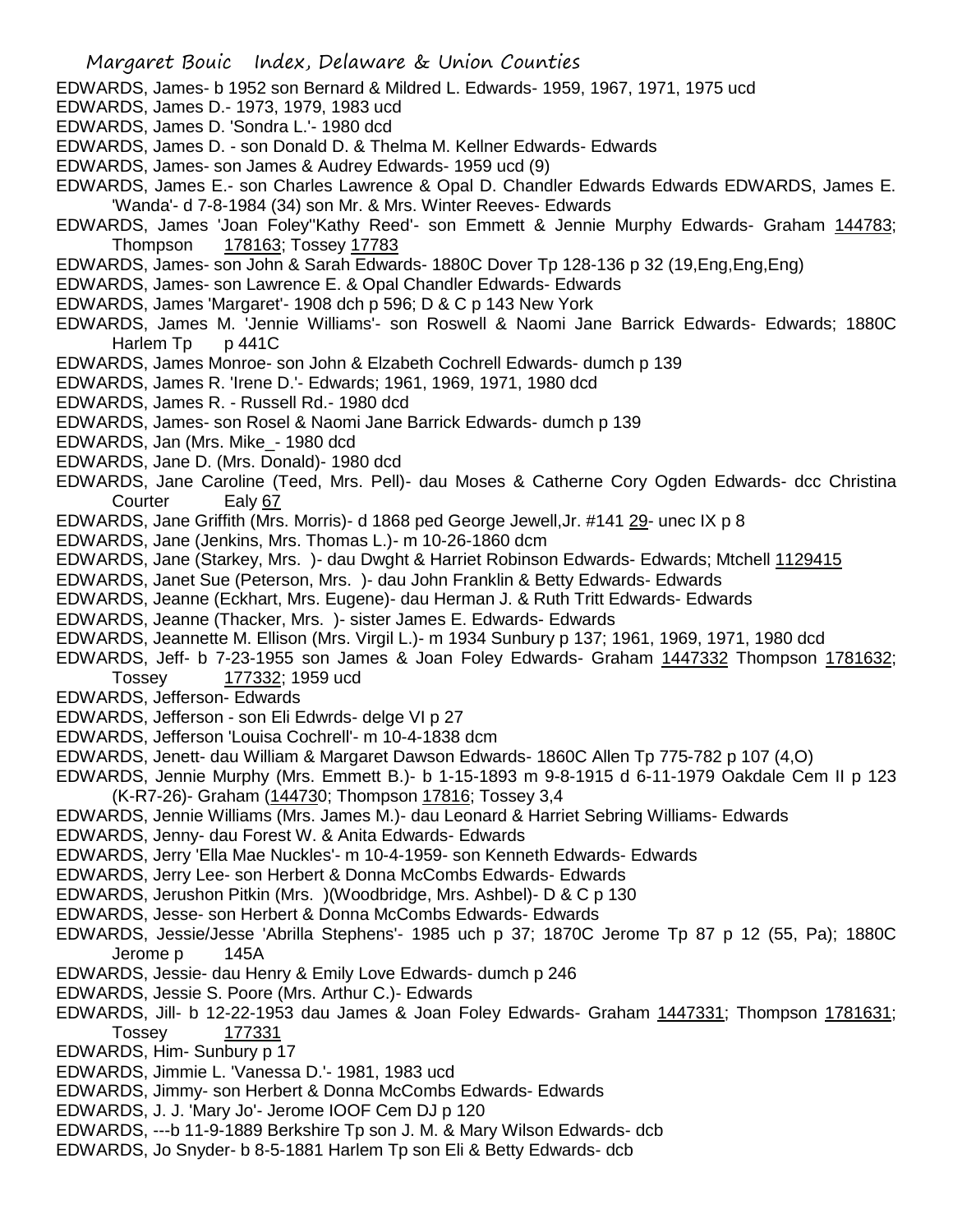- Margaret Bouic Index, Delaware & Union Counties EDWARDS, Joan (Mrs. Richard M.)- 1967, 1971, 1973, 1975, 1979, 1981, 1983 ucd EDWARDS, Jody- b 1968 dau John B. Sr. & Phyllis Edwards- 1971 dcd EDWARDS, Joe A. 'Bessie B.'- 1969, 1971 dcd EDWARDS, Joe- ch Forest & Anita Edwards- 1959 ucd EDWARDS, Joe,Jr.- 1971 dcd EDWARDS, Joel Benjamin 'Susan Eckert'- b 1798?- ped Welthea May Decker Ellis #263 28- unec XI p 18; 1850C Delaware Tp 1298 p 94 (49, Conn) EDWARDS, John- 1959 ucd EDWARDS, Rev. John- Maugans Anc p 200 EDWARDS, John- 1880C Trenton Tp p 459C; d 3-5-1894 (82-0-0) Sunbury; dcdeaths EDWARDS, John- 1880C Troy Tp p 533A EDWARDS, John- d 2-27-1902 (87-2-0) b Eng - dcdeaths EDWARDS, John- 1835 men p 41 #69 p 73 Marlborough Tp EDWARDS, John- 1835 men p 59 #123 p 110 Trenton Tp; delge VI p 27, brother Eli Edwards EDWARDS, John- hadc p 103 (Harlem Tp) EDWARDS, John (Edwards Gym)- Edwards EDWARDS, John (60-1913) Paris Tp uninf p 16 EDWARDS, John- 1880C Dover Tp p 170A EDWARDS, Capt. John- b 1780- son Jonathan Edwards- Nash p 99 EDWARDS, John A.- son Daniel B. & Sarah Edwards- 1850C Delaware Tp 1295 p 94 (4,O); 1880C Delaware Town p 534A EDWARDS, John A.- b 6-18-1872 Harlem Tp son William & S. A. Kinkard Edwards- dcb EDWARDS, John Boyster- son Dean R. & Margaret Olive Mitchell Edwards- Mitchell 11284413 EDWARDS, John B.,Sr. 'Phyllis'- 1971, 1980 dcd EDWARDS, John- son Desmond C. & Martha L. Edwards- 1961 dcd (15) EDWARDS, John- b 6-2-1878 Harlem Tp son Eli & Betty Orndorff Edwards- dcb EDWARDS, John 'Elizabeth'- 1850C Radnor Tp 218 p 182 (35, Wales) EDWARDS, John 'Elizabeth Adams'- dumch p 500; 1850C Harlem Tp 713 p 62 (37,O); 1880C Harlem Tp 445C EDWARDS, --b 2-23-1870 Harlem Tp son John & Elisabeth Adams Edwards- dcb EDWARDS, ---b 3-23-1868 Harlem Tp son John & Elisabeth A. Edwards Edwards- dcb EDWARDS, John 'Elizabeth Cockrell'- b 1-27-1814 m 2-11-1836 dcm d 3-5-1894- son Eli & Hannah Wilsey Edwards- Edwards; Pabst 6 p 76; 1880 dch p 594, 682; delge III p 5, IV p 49, V p 26; dumch p 139,
	- 233, 246
- EDWARDS, John 'Elizabeth Davis- b 1825 d 1903 ped Charles Edwards #158 8- unec IX p 44; 1860C Liberty Tp 987-997 p 135 (34,O)
	- EDWARDS, John Elizabeth Gary'- m 7-3-1864 dcm
	- EDWARDS, John- son Forest & Anita Edwards- 1949 ucd
	- EDWARDS, John Frankln 'Betty'- d 4-23-1980 (44) bur Ill. son Herbert & Donna McCombs Edwards- Edwards EDWARDS, John 'Hannah Downing'- late dcb (Ethel)
	- EDWARDS, John Howell- b 10-23-1886 Delaware Town son D. T. & Anna Edwards- dcb
	- EDWARDS, John- son Jesse & Abrilla Stephens Edwards- 1870C Jerome Tp 87 p 12 (18,O)
	- EDWARDS, John- b 3-3-1888 Delaware Town son John & Mattie Wortman Edwards- dcb
	- EDWARDS, John- b 1966 son John B. Sr. & Phyllis Edwards- 1971 dcd
	- EDWARDS, John- son John & Elizabeth Cochrell Edwards- dumch p 139
	- EDWARDS, John- son John & Mary Frost Edwards- Edwards
	- EDWARDS, John L.- 1908 dch p 103
	- EDWARDS, John Louis 'Martha Ann Crabtree'- b 1886 d 1969 son Thomas & Frances Bell Thompson Edwards - ped Charles Edwards #158 2- unec IX p 44; 1900C Dover Tp 14 p 1A (14, O, Eng, O)
	- EDWARDS, John 'Mary Frost- d 1967- Edwards
	- EDWARDS, John R.- 1908 dch p 393
	- EDWARDS, John R.'Hazel'- b 7-27-1906 d 7-22-1991 (84) bur Eastlawn Cem- son Charles Wesley & Grace B. McElwee Edwards- Edwards
	- EDWARDS, John- son Rosel & Naomi Jane Barrick Edwards- dumch p 139; 1870C Leesburg Tp 3 p 1 (1,O) EDWARDS, John 'Sarah'- b 3-26-1825 d 3-28-1903 bur Alberta NW Ter- Oakdale Cem p 115 (F-R4-7); 1880C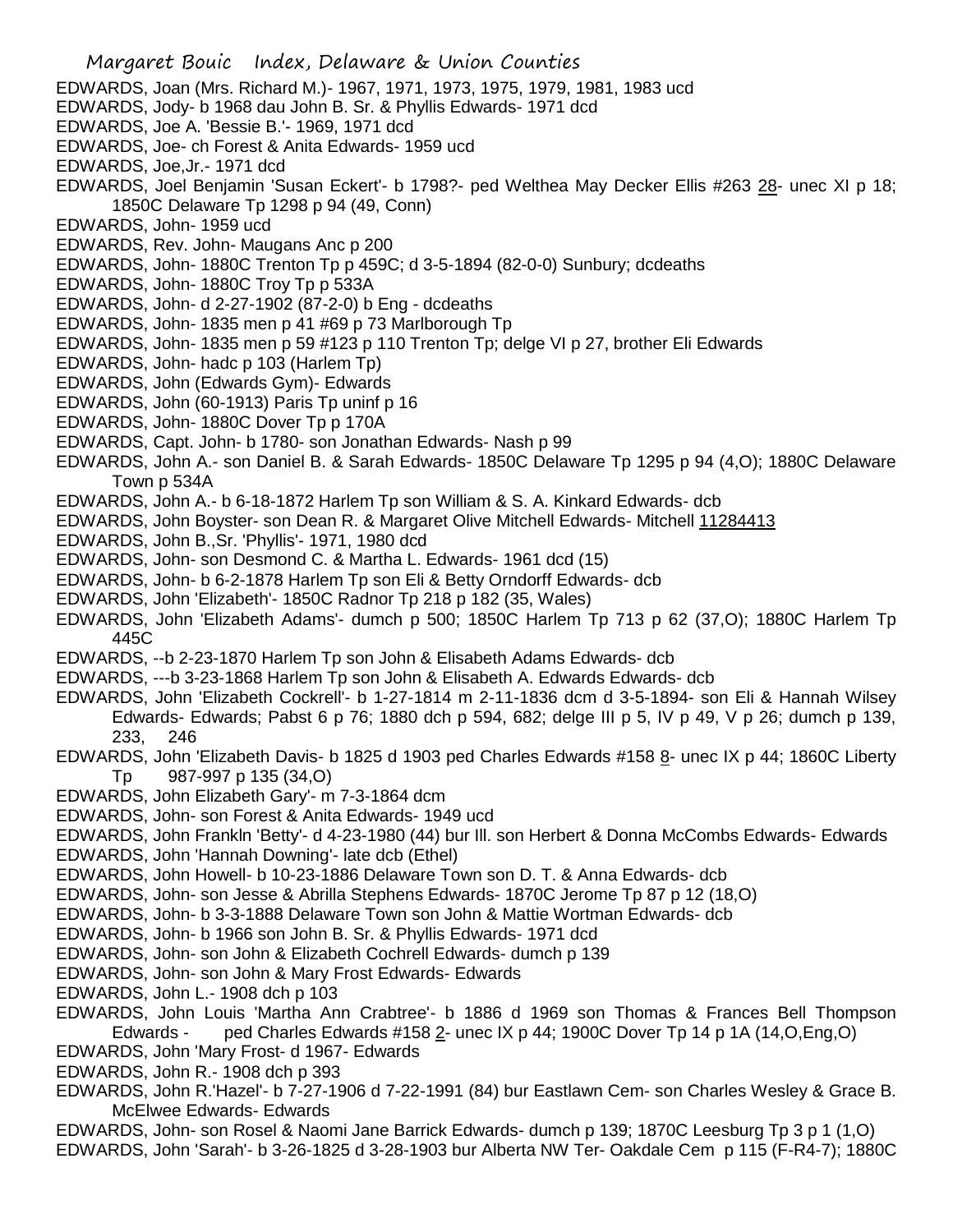Dover Tp 128-136 p 32 (55.Eng.Eng,Eng)-.1900C Dover Tp 13 p 1A (76, Eng.Eng,Eng)

- EDWARDS, John T.,Jr. 'Mary Jo'- son John Thomas Edwards- 1973, 1975, 1979, 1981, 1983 ucd
- EDWARDS, John Thomas,Sr.- d 3-11-1988 (88) Union Cem- Edwards
- EDWARDS, John W.- graduated Delaware 1888; delge IV p 46, 47, VII p 20
- EDWARDS, John W. 'Bertha Thompson'- Thompson p 3
- EDWARDS, John- b 1964 son William F. & Carol M. Edwards- 1969, 1971, 1980 dcd
- EDWARDS, Jon- b 1955 ch Charles W. & Mary Lou Edwards- 1969 dcd
- EDWARDS, Jonathan- b 1703 d 1799 son Margot Edwards- Nash p 99
- EDWARDS, Jordan Matthew- b 9-11-1989 son Roger & Marsha Worthington Edwards- Edwards
- EDWARDS, Joseph- 1908 dch p 393
- EDWARDS, Joseph- 1880C Claibourne Tp p 1931
- EDWARDS, Joseph A. 'Bessie B.'- 1980 dcd
- EDWARDS, Joseph- b 1951 son Joe A. & Bessie Edwards- 1969 dcd
- EDWARDS, Joseph 'Mary Penry'- b 1836 d 1921 son Morris & Jane Griffith Edwards- ped George Jewell,Jr. #141 14- unec IX p 8; 1880C Claibourne Tp 60-62 p 6 (35,Wales,Wales,Wales)
- EDWARDS, Josephine Niblick (Mrs. O. P.)- Edwards
- EDWARDS, Joy (Kraner, Mrs. )- dau Edward & Hazel I. Weaver Edwards -Edwards
- EDWARDS, Joyce Ann Miesse (Mrs. Howard Dean)- m 4-10-1960- 1969, 1971 dcd
- EDWARDS, Joyce (McElroy, Mrs. )- dau Robert D. & Elma Edwards- Edwards; 1961 dcd (11)
- EDWARDS, Joyce- dau Virgil L. & Jeannette M. Edwards- 1961 dcd (14)
- EDWARDS, J. P.- uca p 31
- EDWARDS, Jude- 1880C Delaware Town p 520C
- EDWARDS, Judson M. 'Bernadine'- son Wilson & Gladys Utley Edwards- Edwards; 1969, 1971 dcd
- EDWARDS, Judy- b 1-29-1957 dau James & Joan Foley Edwards- Graham 1447333 Thompson 17816331; Tossey 5
- EDWARDS, Rev. J. W. 'M. C. Bond'- m 9-5-1867- Pabst 8 p 57, 63, 65, 67 (40-1886)
- EDWARDS, Karen A. (Mrs. Kim)- 1980 dcd
- EDWARDS, Karen Ann Knuth (Mrs. Henry)- m 4-20-1963 dau Arnold Knuth- Edwards
- EDWARDS, Karen J. (McDonald, Mrs. )- dau Gordan M. & Beth Edwards- Edwards; 1961 dcd (16)
- EDWARDS, Karen- b 1954 dau Robert D. & Alma Edwards- Edwards; 1961, 1969 dcd
- EDWARDS, Karen (Stillings, Mrs. )- dau Robert & Ruth Gibson Edwards- Edwards; 1949 ucd
- EDWARDS, Karen- b 1963 dau Rolland O. & Alma Edwards- 1971, 1980 dcd
- EDWARDS, Kasey Amanda- b 10-16-1982 NC dau Larry Eugene & Kimberly Jo Keleher Edwards- Cowgill p 21
- EDWARDS, Katharine Elizabeth- b 2-2-1909 dau Benjamin Kilbourne & Frederica Catharine Mathews Edwards- Weiser p 203
- EDWARDS, Katherine Poorpaugh (Mrs. Dr. Charles K.)- dau Henry M. Poorbaugh- Weiser p 799
- EDWARDS, Kathleen- b 1967 dau John R. Jr. & Mary Edwards- 1973, 1975, 1979, 1981, 1983 ucd
- EDWARDS, Kathryn (Mrs. Dr. Aaron)(Arnold, Mrs. Fred)- m(2) 6-1964- Edwards
- EDWARDS, Kathy (Mrs. David)- Edwards
- EDWARDS, Kathy Reed (Mrs. James A.)- see Graham (1447)
- EDWARDS, Keith b 1952 son Pete & Patsy Edwards- 1969, 1980 dcd
- EDWARDS, Kenneth O. 'Mary'- 1961 dcd
- EDWARDS, Kenneth Roger 'Bee Tena Bennett'- m 6-19-1971 son Desmond G. & Martha L. Edwards-Edwards; 1961 dcd(11),1980 dcd
- EDWARDS, Kenneth- son William Thomas & Mabel Edwards- Edwards; 1949 ucd
- EDWARDS, Kim 'Karen A.'- 1980 dcd
- EDWARDS, Kim (Mrs. Robert O.)- 1983 ucd
- EDWARDS, Kimberly Jo Keleher (Mrs. Larry Eugene)- b 9-26-1959 m 5-16-1980 dau Robert Eldon & Judith Kay Cowgill Keleher- Cowgill p 21
- EDWARDS, Kimberly Kay (Lavender, Mrs. Bobby Elwin)- b 10-4-1965 m 6-8-1985 div 1986- Cowgill p 61
- EDWARDS, Kris- b 1956 ch John T. Jr. & Mary Edwards- 1973 ucd
- EDWARDS, Lame- delge II p 19 Brown Tp 1860
- EDWARDS, LaRetta- dau Merle & Doris Spain Edwards- Edwards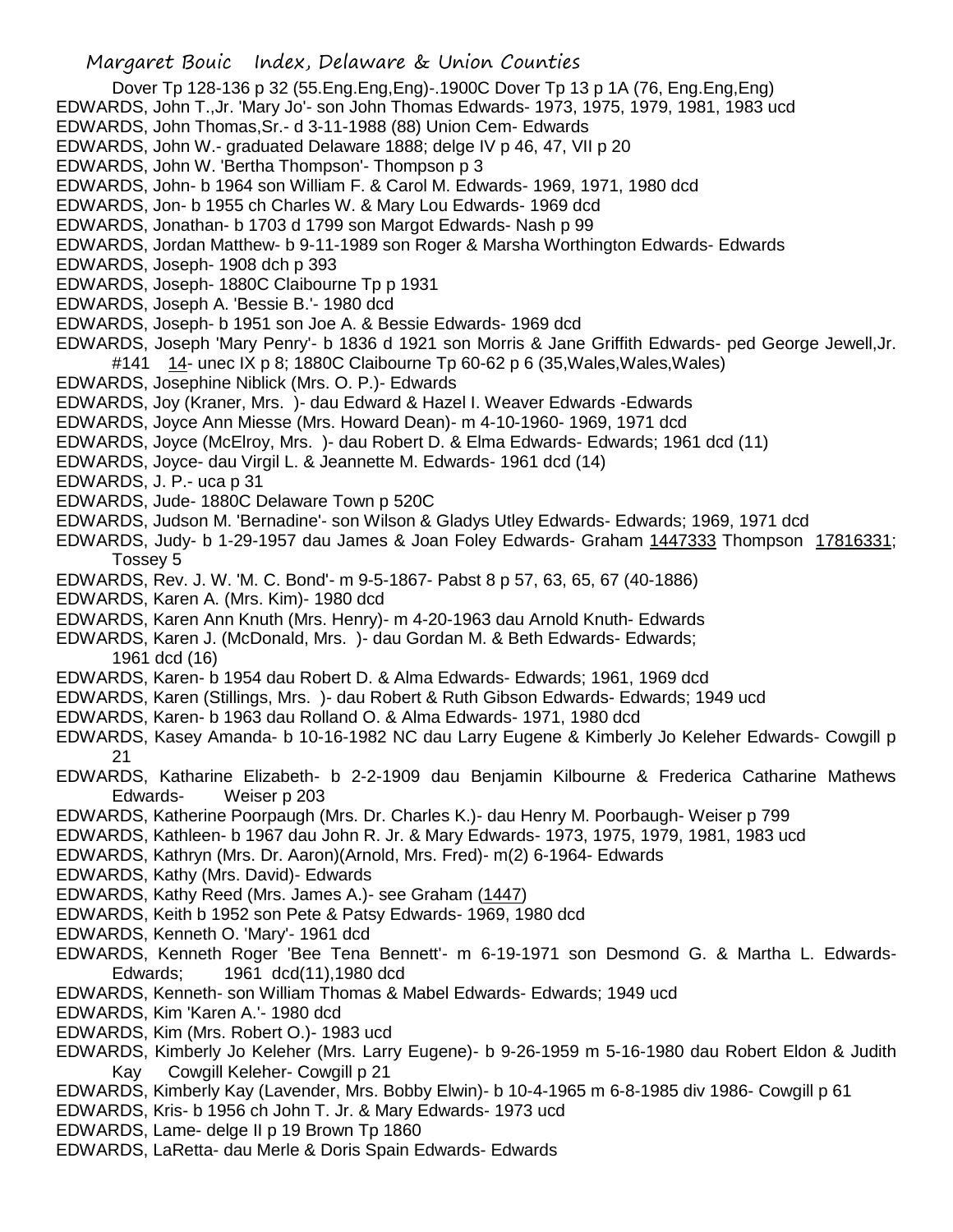- EDWARDS, Larry Allison 'Barbara J.'- son Virgil R. & Jeannette Allison Edwards- Sunbury p 137; 1961, 1969 dcd
- EDWARDS, Larry C. 'Rachel C.'- son Judson M. & Bernadine Fife Edwards- Edwards
- EDWARDS, Larry D.- 1969, 1971, 1980 dcd
- EDWARDS, Larry- son Delano & Ruth Gibson Edwards -Edwards
- EDWARDS, Larry Eugene ' ''Kimberly Jo Keleher'- b 6-15-1949 NC m 5-16-1980- Cowgill p 21; 1969 dcd
- EDWARDS, Larry- brother James E. Edwards- Edwards
- EDWARDS, Laura Virginia- b 2-7-1877 Harlem Tp dau Eli & Elizabeth Ornrendorff Edwards- dcb
- EDWARDS, Charles Lawrence E.'Opal Chandler'- b 4-1897/8 m 6-12-1920 d 8-12-1990 (92) son Edgar D. & Harriett E. Crary Edwards- Edwards; 1900C Allen Tp 158-162 p 7B (-.O,O,O)
- EDWARDS, LeRoy- b 1976 son Howard & Benna Edwards- 1980 dcd
- EDWARDS, Letha- b 8-27-1902 Genoa Tp- dau Harvey & Bertha M. Wilson Edwards- dcb
- EDWARDS, Lewis Alphadore 'Lulu Ann Nelson'- b 1871 d 1942 ped Jason Huffman #294 24- unec XI p 31
- EDWARDS, Lewis- son Robert & Nancy Evalyn Edwards- Edwards
- EDWARDS, Lewis W. 'Ethel Mae Amrine'- b 1868 d 1949 son Edward Lewis & Alzinia Cordelia Snow Edwards- ped Jean Dennison  $\#162 \underline{6}$ - unec IX p 67
- EDWARDS, Linda- dau James & Audrey Edwards- 1959 ucd (11)
- EDWARDS, Linda (Long, Mrs. )- sister James E. Edwards- Edwards
- EDWARDS, Lina (Williams, Mrs. Ulysses Grant)- b 2-21-1875 d 7-15-1897 dau Ei & Elizabeth Ann Orndorff Edwards- ped Lenora Williams Hubbard 5-delgeIV p 49
- EDWARDS, Linda- dau William R. & Marian A. Edwards- 1961 dcd (9)
- EDWARDS, Lois (Simpson, Mrs. )- dau E. D. & Harriett E. Crary Edwards- Edwards
- EDWARDS, Lorri L. (Welsh, Mrs. Wayne C.)- m 4-23-1983 dau Robert Edwards- Edwards; Horseshoe Rd.
- EDWARDS, Lotta Ruth (Sabins, Mrs. Fred)- b 5-11-1895 m 6-4-1913 d 9-29-1978 Oakdale Cem -dau James & Martha Tossey Edwards- Graham 14474; Weaver (12946) Tossey 1774; unec VIII 28; 1967, 1971, 1973, 1975 ucd
- EDWARDS, Louisa Cochrell (Mrs. Jefferson)- m 10-4-1858 dcm
- EDWARDS, Lowell Rausch (changed to Edwards) 'Betty R. Carlile'- b 1932 son Carl C. & Jessica Thrall Rausch- Rausch 13851 II p 266, III p 275
- EDWARDS, L. S.'Isadora Ann Mann'- 1908 dch p 858
- EDWARDS, Lucinda B. (Mrs. David)- b 1840 Licking Co d 4-15-1883 (43-5-2) Oakdale Cem I p 96 91 (D-R8-20); 1870C Marysville 307-317 p 36 (30,O)
- EDWARDS, Lucin(d)a McClung (Mrs. William M.)- m 12-26-1881 ucm 7090
- EDWARDS, Lucy A. Maine (Mrs. Isaac C.)- b 6-15-1813 dau David & Dorcas Palmer Maine- Asp 686
- EDWARDS, Lucy Ann Taylor (Mrs. Robert J.)- dau Mark S. & Mary M. Florence Taylor- Genther p 92
- EDWARDS, Lucy- dau Daniel B. & Sarah Edwards- 1850C Delaware Tp 1295 p 94 (2,O)
- EDWARDS, Lucy- dau John & Elzabeth Cochrell Edwards- 1850C Harlem Tp 713 p 62 (2,O)
- EDWARDS, Lula Ann Nelson (Mrs. Lewis Alphadore)- b 1875 d 1959 ped Jason Huffman #294 25- unec XI p 31
- EDWARDS, Lulu Bell (Murphy, Mrs. James Bigelow)- b 11-13-1887 m 12-25-1903 d 4-6-1969 dau Thomas Bigelow & Frances Bell Thompson Edwards- Thompson 17473, (17811); unec VIII p 57, 71; 1900C Dover Tp 14 p 1A (12,O,Eng,O)
- EDWARDS, Rev. Luther D.- 1976 dch p 148; Powers Pat p 199
- EDWARDS, Lydia Ethel Freshwater (Mrs. Harry)- b 7-20-1890 m 3-10-1915 dau John & Margaret Wells Freshwater- Freshwater p 150
- EDWARDS, Lyda (Maine, Mrs. Jabez)- Asp (428)
- EDWARDS, Dr. M.-1908 dch p 361; Fowler p 90
- EDWARDS, Mabel Bernadine- d 4-7-1988 (66)- Edwards
- EDWARDS, Mabel- dau Festus & Margaret A. Mahaffey Edwards- 1880C Liberty Tp Un Co 222-231 p 24 (1,O,Pa,O)
- EDWARDS, Mabel (Mrs. William Thomas)- Edwards; 1949 ucd
- EDWARDS, Mack- son Donald & Nancy Edwards- 1971 dcd
- EDWARDS, Madelyn Joyce (Hamilton, Mrs. Jerry D.)- m 5-9-1965 dau Virgil T. & Jeannette Allison Edwards Sunbury p 137 - Edwards
- EDWARDS, Madge Wolley (Fisher, Mrs. )(Mrs. Carlisle)- Graham (144731); Thompson 178161; 1959 ucd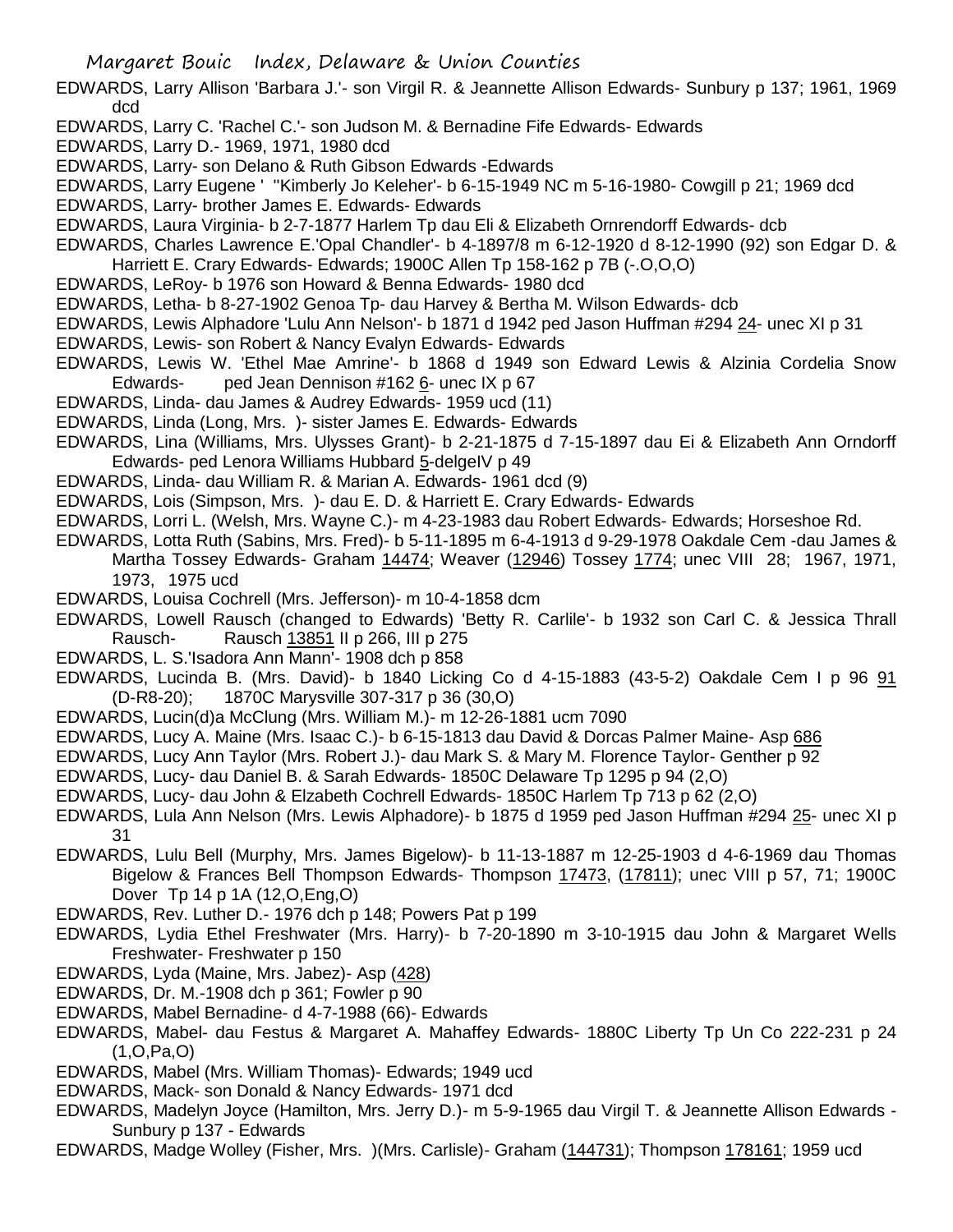- EDWARDS, Mae (Eckard, Mrs. )- dau Robert & Nancy Evalyn Birchfield Edwards- Edwards
- EDWARDS, Mae (Herbert, Mrs. Lowell)- m 3-20-1919 Freshwater p 99
- EDWARDS, Maggie Orie- dau Dr. H. & Hannah M. Evans Edwards- 1880 dch p 753
- EDWARDS, Manville- Edwards
- EDWARDS, Marcy- b 1970 ch Jimmie L. & Vanessa D. Edwards- 1981, 1983 ucd
- EDWARDS, Margaret- 1880C Concord Tp p 270A
- EDWARDS, Margaret- 1880C Radnor Tp p 468A
- EDWARDS, Margaret A. Mahaffey (Mrs. Festus)- m 2-18-1869 ucm 4508- dau James T. & Matilda Kent Mahaffey- 1883 uch V p 411; 1870C Liberty Tp 207 p 25 (20,O); 1880C Lib. Tp 222-231 p 24 (30,O,O,O)
- EDWARDS, Margaret Carter (Mrs. Fred)- b 6-2- dau Louis B. & Mae Stevens Carter- Maugans Anc p 136
- EDWARDS, Margaret (Crickard, Mrs. William F.)- 1908 dch p 605; Fowler p 84
- EDWARDS, Margaret Elizabeth- dau Dean R. & Margaret Olive Mitchell Edwards- Mitchell 11284412
- EDWARDS, Margaret (Freeman, Mrs. Henry)- dau Edward Edwards- Powers Pat p 133
- EDWARDS, Margaret (Mrs. Henry)- 1880C Allen Tp 251-267 p 25 (43, Pa,Pa,Pa)
- EDWARDS, Margaret J.- d 11-25-1898 (80-3-25) dcdeaths
- EDWARDS, Margaret (Mrs. James)- 1908 dch p 596; D & C p 143 (NY)
- EDWARDS, Margaret J. Dawson (Mrs. William)- b 10-1835/1833 Pa m 10-6-1853 ucm 2004 d 11-22-1915 (82y3m) Oakdale Cem I p 58 (E-R60-1); mt 10-26-1853; 1860C Allen Tp 775-782 p 107 (26, Pa);
- 1870C Allen Tp 201-193 p 13 (35, Pa); 1900C Allen Tp 65-68 p 3B (64,O,Penn,Irel) 4 ch
- EDWARDS, Margaret- dau John & Sarah Edwards 1880C Dover Tp 128-16 p 32 (18,Eng,Eng,Egn)
- EDWARDS, Margaret (Jones, Mrs. Evan E.)- m 2-25-1864 dcm
- EDWARDS, Margaret- b 6-13-1872 Radnor Tp dau Joseph & Mary Penry Edwards- dcb
- EDWARDS, Margaret J. (Ramer, Mrs. Christina)- m 12-30-1865 dcm
- EDWARDS, Margaret (Moody, Mrs. Charles H.)- dau Dwight & Harriet Robinson Edwards- Edwards; Mitchell 1129414
- EDWARDS, Margaret Olive Mitchell (Mrs. Dean R.)- dau James F. & Hattie E. Moore Mitchell- Mitchell 1128441
- EDWARDS, Margaret (Patterson, Mrs. William)- dau John Edwards- Nash p 99
- EDWARDS, Margaret (Seeley, Mrs. J. P.)- m 12-17-1865 dcm- dau James & Margaret Edwards- 1908 dch p 596
- EDWARDS, Margretta Stark (Mrs. Friend)- dau Thomas Ewing & Sarah J. Hayes Stark- see dcq Selah Stark 2
- EDWARDS, Marian A. (Mrs. William R.)- 1961 dcd
- EDWARDS, Marie (Burdette, Mrs. )- dau Grant & Marie Edwards- Edwards
- EDWARDS, Mark- 1969 dcd
- EDWARDS, Marilyn- dau Bernard & Mildred Edwards- Edwards
- EDWARDS, Marilyn- dau William Thomas & Mabel Edwards- 1949 ucd
- EDWARDS, Marjorie (Cantrell, Mrs. )- dau Dennis & Edith Stewart Edwards- Edwards
- EDWARDS, Marilyn (Clark, Mrs. Roland)- dau Edwin C. & Marjorie M. Church Edwards Edwards
- EDWARDS, Marjorie (Mrs. Bob Arthur Robinson)- Edwards
- EDWARDS, Marjorie Lucille (Huffer, Mrs. )- d 8-24-1985 dau William & Charlotte Allen Edwards- Edwards
- EDWARDS, Marjorie M. Church (Mrs. Edwin C.)- d 3-1-1991 (770 dau Wallace & Frances Turner Church-Edwards
- EDWARDS, Marsha Worthington (Mrs. Roger)- dau William & May Worthington- Edwards
- EDWARDS, Martha Ann Crabtree (Mrs. John Louis)- b 1886 d 1970 ped Charles P. Edwards- #158 3- unec IX p 44
- EDWARDS, Martha- dau John & Elizabeth Cochrell Edwards- dumch p 139
- EDWARDS, Martha- dau John & Elizabeth Edwards- Curtis Cem Powell p 110
- EDWARDS, Martha (Lee, Mrs. Tom)- dau Desmond C. & Martha Leona Agler Edwards- Edwards
- EDWARDS, Martha Leona Agler (Mrs. Desmond C.)- d 6-3-1973 (59) bur Sunbury- dau Rose Agler- Edwards; 1961 dcd
- EDWARDS, Martha Tossey (Mrs. James)- b 1863 Ill. Oakdale Cem p 86 9H-RQ-12) dau Philemon & Judith Graham Tossey- Graham 1447; Tossey 177- unec VIII p 57
- EDWARDS, Martha (Mrs. William)- 1959 ucd
- EDWARDS, Mary- Delaware Mausoleum- delge III p 78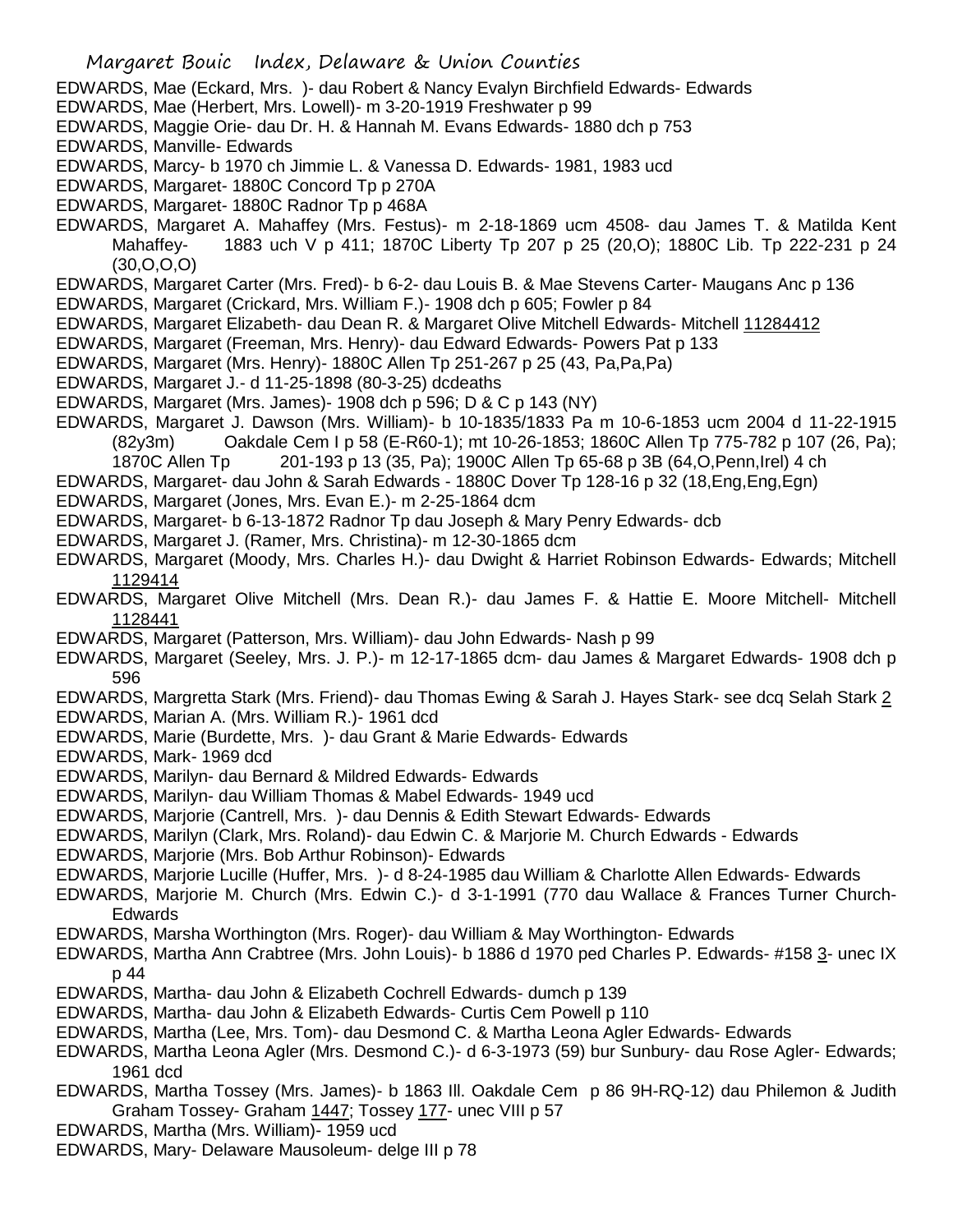- Margaret Bouic Index, Delaware & Union Counties
- EDWARDS, Mary A. (Mrs. Kenneth O.)- 1961 dcd
- EDWARDS, Mary Alice (Kreamer, Mrs. )- dau Harold Tossey & Doris Churchens Edwards- Edwards; Graham 144751; Tossey 17751
- EDWARDS, Mary Ann- eldest dau of John & Mary Edwards- Radnor Cem Powell p 225
- EDWARDS, Mary Ann (Robinson, Mrs.Owen)- b 3-22-1877 d 9-5-1945 Oakdale Cem II p 58 (G-R13-13)- Edwards
- EDWARDS, Mary Catherine Chandler (Mrs. Henry)- m 9-10-1885 dau William S. & Mayleaf D. Brown Chandler- dumch p 246
- EDWARDS, Mary C. (Burdette, Mrs. )- dau Grant & Marie Edwards- Edwards
- EDWARDS, Mary (Mrs. Clarence G.)- 1979, 1981, 1983 ucd
- EDWARDS, Mary E. d 7-5-1887 (34-0-0) dau James S. & Aectowello Evans Campbell- dcdeaths
- EDWARDS, Mary Ellen (Fickle, Mrs. Walter)- dau Wilson & Gladys Utley Edwards- Edwards
- EDWARDS, Mary E. (Rowlands, Mrs. George Washington) -b 1871 d 1932 dau Joseph & Mary Penry Edwards- ped George Jewell Jr. #141 7- unec IX p 8
- EDWARDS, Mary/Marey (Everett, Mrs. Francis)- dau Matthew & Mary Poole Edwards- Powers Pat p 93, 105, 137, 138
- EDWARDS, Mary F. (Mrs. Charles A.)- 1969 dcd
- EDWARDS, Mary Freece (Mrs. Frederick)- m 12-7-1848 dcm
- EDWARDS, Mary Frost (Mrs. John)- d 10-20-1972 (90) bur Sunbury- Edwards
- EDWARDS, Mary- dau James & Audrey Edwards- 1959 ucd (1)
- EDWARDS, Mary Jane (Clark, Mrs. )- dau John & Elizabeth Cochrell Edwards- delge III p 5
- EDWARDS, Mary Jane Cochrell (Mrs. )- dau Edward Cochrell- dcw Bk 3 p 27
- EDWARDS, Mary Jane- dau Jesse & Abrilla Stephens Edwards- 1870C Jerome Tp 87 p 12 (15,O); 1880C Jerome Tp 122-125 p 14 (23,O,Pa,Pa)
- EDWARDS, Mary J. (Henson, Mrs. Clarence W.)- b 8-17-1937 m 11-30-1973 d 9-3-1990 (53) dau Delano & Ruth Gibson Edwards- Edwards
- EDWARDS, ---d 9-10-1874 (2d) Harlem Tp ch J. M. & Mary Edward- dcdeaths
- EDWARDS, Mary Jo (Mrs. J. J.)- IOOF Cem DJ p 120
- EDWARDS, Mary Jo (Mrs. Jack T.)- Edwards
- EDWARDS, Mary Joe- b 7-26-1887 Delaware Town- dau Charles M. & Mary Campbell Edwards- dcb
- EDWARDS, Mary- dau John & Elizabeth Cochrell Edwards- dumch p 139; 1850C Harlem Tp 713 p 62 (9,O)
- EDWARDS, Mary- dau John & Elizabeth Edwards- 1850C Radnor Tp 218 p 182 (13, Wales)
- EDWARDS, Mary (Mrs. John T. Jr.)- 1973, 1975, 1979, 1981, 1983 ucd
- EDWARDS, Mary- b 1-1-1872 Radnor Tp dau Joseph & Mary Perry Edwards- dcb; 1880C Claibourne Tp 60- 62 p 6 (9,O,Wales)
- EDWARDS, Mary Lou (Mrs. Charles W.)- 1969 dcd
- EDWARDS, Mary M. (Harvey, Mrs. Semon L.)- m 5-12-1853 dcm
- EDWARDS, Mary (Mrs. Mortimer)- 1850C Delaware Tp 1297 p 94 (22,O)
- EDWARDS, Mary M. (Thomas, Mrs. Joseph)- m 6-17-1847 dcm
- EDWARDS, Mary Penry (Mrs. Joseph)- b 1848 d 1885 dau William & Elizabeth Penry- ped George Jewell,Jr #141 15- unec IX p 8; 1880C Claibourne Tp 60-62 p 6 (32,O,Wales,Wales)
- EDWARDS, Mary Poole (Mrs. Matthew)- m 12-2-1657- Powers Pat p 105, 137
- EDWARDS, Mary (Ward, Mrs. Delmer)- m 12-26-1881 ucm 7087
- EDWARDS, Mary (Whitney, Mrs. Ransom)- d 1881 dau Eli Edwards- delge IV p 19, VI p 26, 27
- EDWARDS, Mary Winifred- d 7-1917 dau D. T. Edwards- Edwards
- EDWARDS, Mary (Wyatt, Mrs. Daniel)- m 4-26-1838 dcm
- EDWARDS, Mary Y. (Mrs. Charles)- 1870C Allen Tp 122-16 p 8 (1,O)
- EDWARDS, Matthew 'Mary Poole'- m 12-2-1657 Powers Pat p 93, 105, 137, 138
- EDWARDS, Matthew- b 1662 d 1663 son Matthew & Mary Poole Edwards- Powers Pat p 105
- EDWARDS, Matilda Maine (Mrs. Nathan)- dau David & Dorcas Palmer Maine- Asp 685
- EDWARDS, Maudie Stark- b 1876 d 1898 Berkshire Cem Powell p 12
- EDWARDS, Max ' Kirtley'- b 1966/5 son Donald E. & Nancy E.Edwards- Edwards; 1967, 1973, 1975 ucd
- EDWARDS, M. C. (Mrs. Rev. J. W.)- m 9-5-1867 (36-1886)- Pabst 8 p 67
- EDWARDS, Mearl H./Jim 'Evadell Ross'- b 12-16-1904 m 10-31-1925 d 10-13-1975- son Charles J. Edwards-Edwards; 1971, 1973, 1975 ucd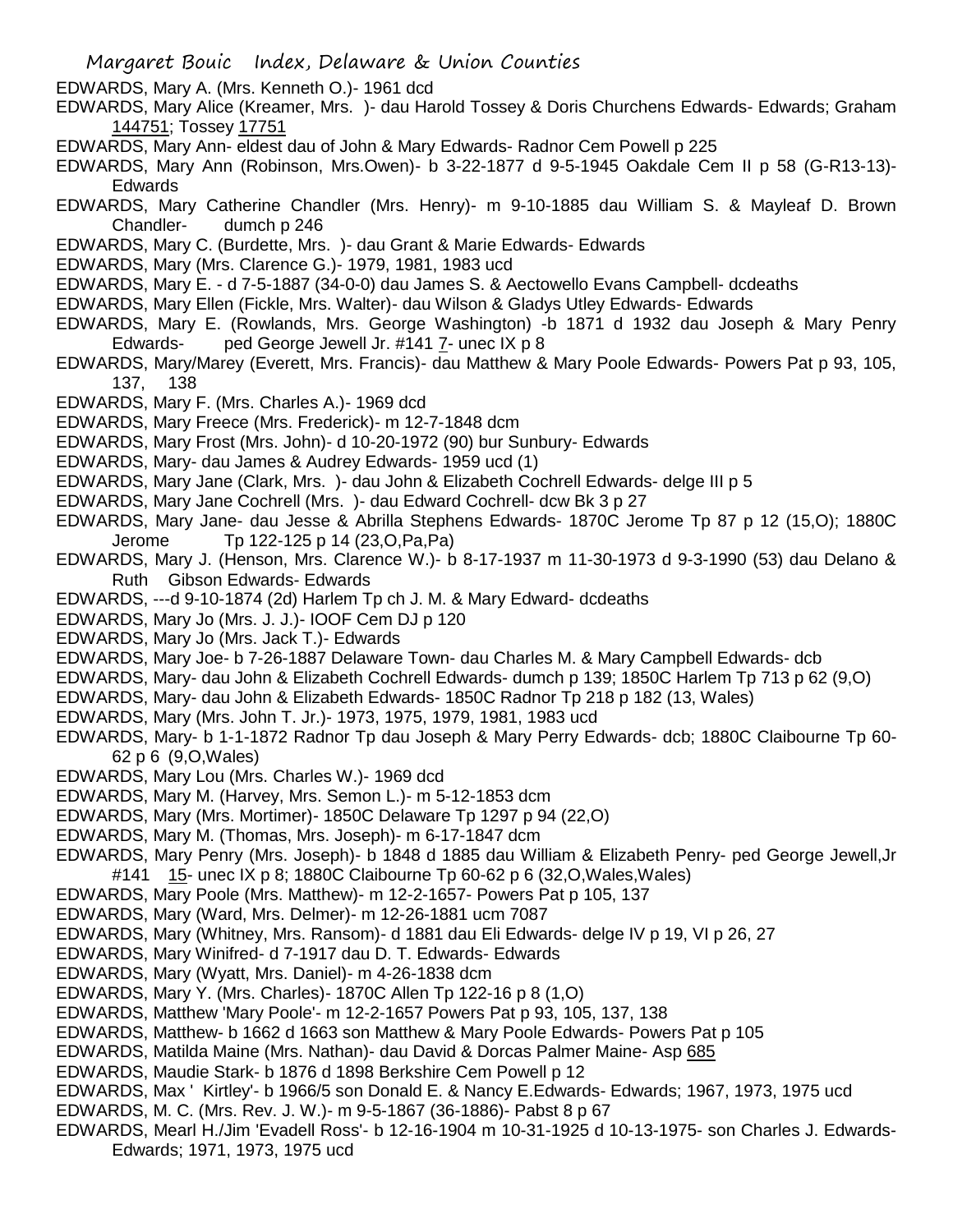- EDWARDS, Melinda- b 1972 dau Dennis D. Jr. & Patricia A. Edwards- 1980 dcd
- EDWARDS, Merle 'Doris Spain'- Edwards
- EDWARDS, Michael- b 1968 son Donald E. & Nancy I Edwards- 1973, 1975 ucd
- EDWARDS, Michael- b 1968 son Roberta S. Edwards- 1973 ucd
- EDWARDS, Michael- b 1962 son William F. & Carol M. Edwards- 1969, 1971, 1980 dcd- engaged to Tamara Sue Adams
- EDWARDS, Michelle- b 1970 dau Roberta S. Edwards- 1973 ucd
- EDWARDS, Mike 'Jan'- 1980 dcd
- EDWARDS, Mildred (Mrs. Bernard)- 1949, 1959, 1967, 1971, 1973, 1975, 1979, 1981, 1983 ucd
- EDWARDS, Mildred Jan Emrick (Mrs. Gerald Michael)- d 3-20-1978 (23) Trenton Tp- dau Jack Emrick
- EDWARDS, Minerva (Heath, Mrs. James)- m 5-21-1840 dcm
- EDWARDS, Minerva (Kinikin, Mrs. Daniel Henry)- m 1-20-1863 dcm- dau John & Elizabeth Cochrell Edwardsdumch p 139, 233; 1850C Harlem Tp 713 p 62 (11,O)
- EDWARDS, Minnie A.- b 6-15-1904 Harlem Tp- dau Renza & Emma Green Edwards- dcb
- EDWARDS, Morris 'Jane Griffith'- d 1853- ped George Jewell Jr. #141 28- delge IV p 4; 1840C Radnor Tp (40-50)
- EDWARDS, Morris- son joseph & Mary Penry Edwards- 1880C Claibourne Tp 60-62 p 6 (4,O,Wales,O)
- EDWARDS, Mortimer 'Mary'- 1850C Delaware Tp 1297 p 94 (24,O), also 1298 p 94
- EDWARDS, Moses 'Catherine Cory Ogden'- dcc Christina Courter Ely 134
- EDWARDS, Mrs.- rtc p 8
- EDWARDS, Myrtle- 1969 dcd
- EDWARDS, Nadine (Williams, Mrs. )- dau Herbert & Donna McCombs Edwards- Edwards
- EDWARDS, Nancy I. (Mrs. Donald)- 1967, 1971, 1973, 1975 ucd
- EDWARDS, Nancy Ella Mahaffey (Mrs. George)- b 1860 m 8-3-1876 ucm 5985 d 10-23-1927 (69) Oakdale 3973 (B38) II p 13 (B-R7-13)- dau James T. & Maria McCloud Mahaffey- 1883 uch V p 411
- EDWARDS, Nancy Evalyn Birchfield (Mrs. Robert)- d 3-22-1962 bur Marlborough Cem- Edwards
- EDWARDS, Nancy- dau Forest & Anita Edwards- 1949, 1959 ucd
- EDWARDS, Nancy- b 1955 dau Howard Dean & Joyce Ann Miesse Edwards- 1969, 1971 dcd
- EDWARDS, Nancy- dau John & Elizabeth Cochrell Edwards- dumch p 139
- EDWARDS, Nancy (Johnson, Mrs. Douglas H.)- m 7-12-1986 dau Verne & Dolores Edwards- Edwards
- EDWARDS, Nancy Maine (Mrs. Charles)- dau Moses & Mary Hodge Maine- Asp 557k
- EDWARDS, Nancy- dau Verne E. Jr. & Delores Edwards- Edwards
- EDWARDS, Naomi Jane Barrick (Mrs. Rosel)- dau James & Ruth Cross Barrick- dumch p 139; Edwards; 1870C Leesburg Tp 3 p 1 (27,O)
- EDWARDS, Nathan- son Edward & Hazel I. Weaver Edwards Edwards
- EDWARDS, Nathan 'Matilda Maine'- Asp (685)
- EDWARDS, Ned- son Desmond C. & Martha L. Edwards- Edwards; 1961 dcd (14)
- EDWARDS, Nellie (Beacom, Mrs. Joe)- dau Desmond C. & Martha L. Edwards- Edwards
- EDWARDS, Nelly- b 2-21-1875 Harlem Tp dau Eli & Bettie Edwards- dcb
- EDWARDS, Nelly- b 10-6-1874 Harlem Tp- dau John & Hannah Edwards Edwards- dcb
- EDWARDS, Nettie (Carpenter, Mrs. Winfield S.)- m 12-19-1876 ucm 5991 dau William W. & Margaret J. Dawson Edwards- 1870C Allen Tp 202-193 p 13 (14,O)
- EDWARDS, Nola (Gale, Mrs. Floyd)- m 4-3-1926 dau Robert & Nancy Evalyn Birchfield Edwards- Edwards EDWARDS, Nora- dau Forest & Anita Edwards- 1949 ucd
- EDWARDS, Nora (Gale, Mrs. )- dau Robert & Nancy Evalyn Birchfield Edwards- Edwards
- EDWARDS, Norma- b 3-30-1879 Delaware Town- dau D. D. & Annie Evans Edwards- dcb
- EDWARDS, O. E.- 1915 uch p 149
- EDWARDS, Oilla M.- dau John & Elizabeth Edwards- 1880C Liberty Tp Un Co 987-997 p 135 (9/12,O)
- EDWARDS, Olia M..- b 5-7-1870 Thomson Tp- dau William & Sarah Kinnicay Edwards- dcb
- EDWARDS, Olive (Mrs. Homer G.)- d 10-4-1967 (73) bur Marion- Edwards
- EDWARDS, Olive Marie- b 12-18-1896 Berkshire Tp- dau Renza & Emily Grees Edwards- dcb
- EDWARDS, Olivia- dau John & Elizabeth Edwards- 1860C Liberty Tp Un Co 987-997 p 135 (3,O)
- EDWARDS, O. P. 'Josephine Niblick'- d 1-3-1960 son John Edwards- Edwards
- EDWARDS, Opal Chandler (Mrs. Lawrence E.)- m 6-12-1920 d 11-5-1964 (65) bur Twinsburg- Edwards EDWARDS, Ora/Orra H.- b 1872 d 2-11-1899 (27y1m) SR Oakdale Cem p 96 (D-R8-20)- son David &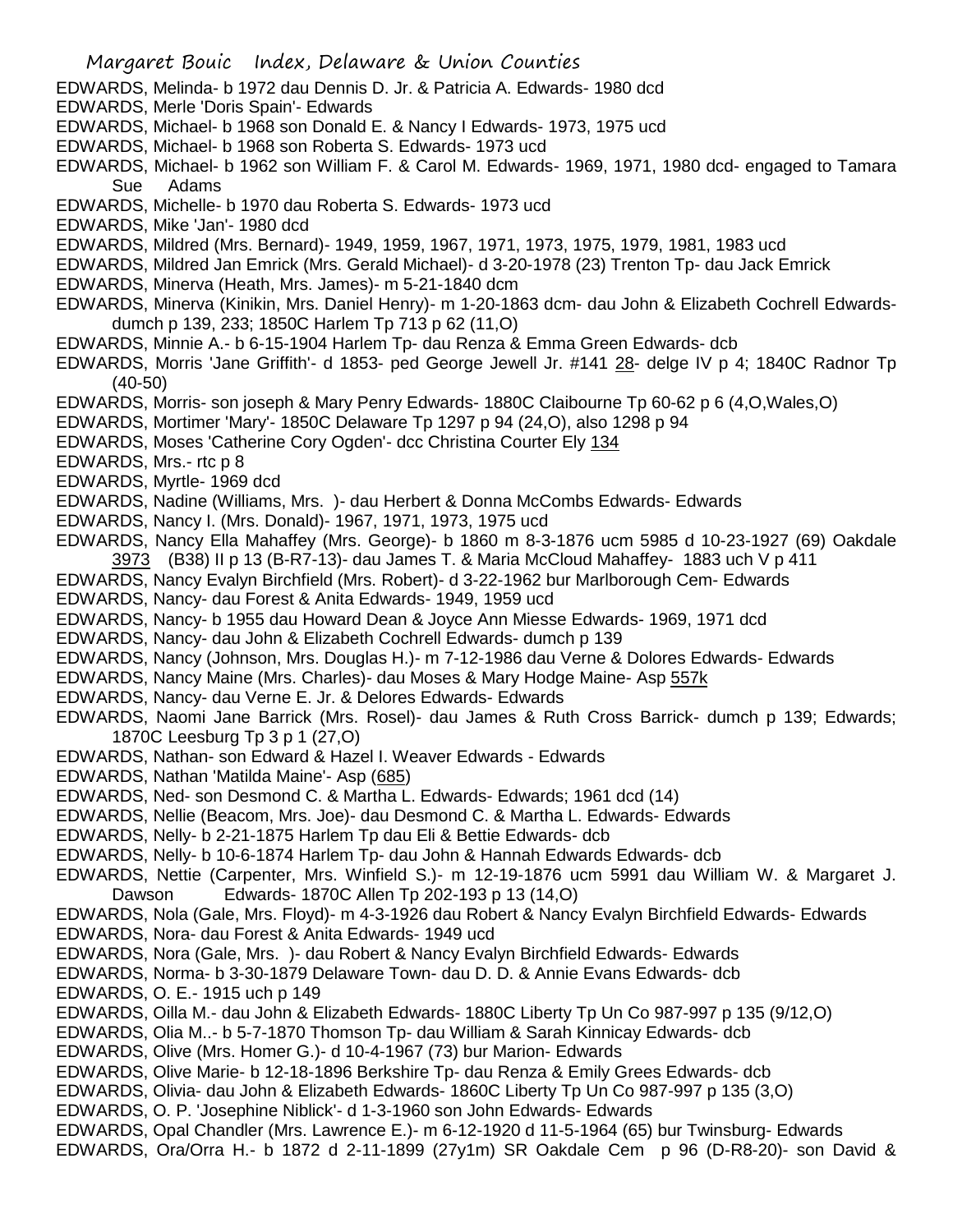Margaret Bouic Index, Delaware & Union Counties

Lucinda Edwards- 1880C Marysville 423-467 p 32 (8,O,Pa,O)

- EDWARDS, Ora (McKitrick, Mrs. Frank)- McKitrick p 428
- EDWARDS, Orvilla- ch Rosel & Naomi Jane Barrick Edwards- dumch p 139
- EDWARDS, Ostena- b 10-29-1889 Harlem tp dau John & Hannah Downing Edwards- dcb
- EDWARDS, Owen- d 3-2-5-1857 (70) Radnor Cem Powell p 224
- EDWARDS, Owen- Pabst 6 p 76;' 1850C Trenton Tp 764 p 66 (20,O); hadc p 48
- EDWARDS, Owen 'Mary Ann Robinson'- b 2-28-1876 d 12-12-1970 cremated Oakdale Cem II p 58 (G-R13-13)- son Cli fford & Sarah Jane Clifford Edwards- Edwards; 1949, 1959, 1967 ucd; 1880C Allen Tp 205-218 p 21 (4,O,NH,O)
- EDWARDS, Pat- 1967 ucd
- EDWARDS, Patricia (Mrs. Dennis Jr.)- 1961, 1969, 1971, 1980 dcd
- EDWARDS, Patsy (Mrs. Pete)- 1969, 1980 dcd
- EDWARDS, Patty (Coffee, Mrs. )- dau Desmond C. & Martha L. Edwards- Edwards; 1961 dcd (17)
- EDWARDS, Patty Sinkey (Mrs. David)- m 1-3-1838 dcm
- EDWARDS, Paul- son D. Luther Edwards- dpc p 44
- EDWARDS, Pearl (Coe, Mrs. Ernest)- d 2-9-1986 1985 uch p 44
- EDWARDS, Pete 'Patsy'- 1969, 1980 dcd
- EDWARDS, Peter- Powers Pat p 133
- EDWARDS, Phebe A. (Cranston, Mrs. John)- d 1805 1883 uch IV p 404
- EDWARDS, Phebe Ann (Mrs. Dr. William)- d 8-8-1836 (19 or 49?)- Wyatt Cem Powell p 304
- EDWARDS, Phebe- dau Daniel B. & Sarah Edwards- 1850C Delaware Tp 1295 p 94 (8,O)
- EDWARDS, Phebe E. (Maine, Mrs. Robert P.0- Asp (687)
- EDWARDS, Phebe (Snare, Mrs. Isaac)- m 1847 dau Ira & Ann Evans Edwards- 1883 uch V p 652
- EDWARDS, Phyllis (Mrs. John B.)- 1971 dcd
- EDWARDS, Phyllis (Smith, Mrs. John)- dau Robert & Ruth Gibson Edwards- Edwards; 1949 ucd
- EDWARDS, Priscilla- b 1960 dau Charles A. & Mary F. Edwards- 1969 dcd
- EDWARDS, Rachel C. (Mrs. Larry C.)- 1980 dcd
- EDWARDS, R. 'J.'- C. V. Cem 3-5-14
- EDWARDS, Raymond Eugene 'Connie Rhea Brammer'- m 7-14-1973 son Robert & Ruth Gibson Edwards-Edwards; 1949, 1959, 1971 ucd
- EDWARDS, --inf b 11-26-1898 d 11-29-1898 93d) Kingston Tp dau R. C. & Emma E. Green Edwards- dcb, dcdeaths
- EDWARDS, Rebecca C.- dau David & Rebecca Edwards- 1850C Allen Tp 1491-1510 p 220 (5,O)
- EDWARDS, Rebecca (Mrs. David)- 1850C Allen Tp 1491-1510 p 220 (28, Pa)
- EDWARDS, Reese F.- hmp p 144, 145
- EDWARDS, Richard- Nash p 107
- EDWARDS, Richard Dean- b 2-26-1930 son Dean R. & Margaret Olive Mitchell Edwards- Mitchell 11284411
- EDWARDS, Richard- brother James E. Edwards- Edwards
- EDWARDS, Richard- son Mearl H. & Evadell Rose Edwards- Edwards
- EDWARDS, Richard M. 'Joan'- 1967, 1971, 1973, 1975, 1979, 1981, 1983 ucd
- EDWARDS, Richard- b 1961 son Richard & Joan Edwards- 1967, 1971, 1973, 1975, 1979, 1983 ucd
- EDWARDS, Rob- son Bob Arthur Robinson & Marjorie Edwards Edwards
- EDWARDS, Robert- 1880C Darby Tp p 242A
- EDWARDS, Robert- b 1869 d 1935 Marlborough Cem p 190
- EDWARDS, Robert- son Bernard & Mildred Edwards- 1949, 1959 ucd
- EDWARDS, Robert D.'Alma'- d 2-10-1967 (39) son Dennis & Edith Stewart Edwards- Edwards; 1961 dcd
- EDWARDS, Robert D.- son Donald D. & Thelma M. Kellnew Edwards-Edwards
- EDWARDS, Robert D. 'Doris M.'- 1969, 1971 dcd (Horseshoe Rd?)
- EDWARDS, Robert- son Edward & Hazel I. Weaver Edwards Edwards
- EDWARDS, Robert G. 'Fannie Nichols'- b 4-3-1884 d 8-29-1968 bur Rosedale- son William & Celestia Tell Edwards- Edwards
- EDWARDS, Robert J. 'Lucy Ann Taylor'- Genther p 92
- EDWARDS, Robert- son John & Mary Frost Edwards- Edwards
- EDWARDS, Robert L.- 1975 ucd
- EDWARDS, Robert Jr.- 1981 ucd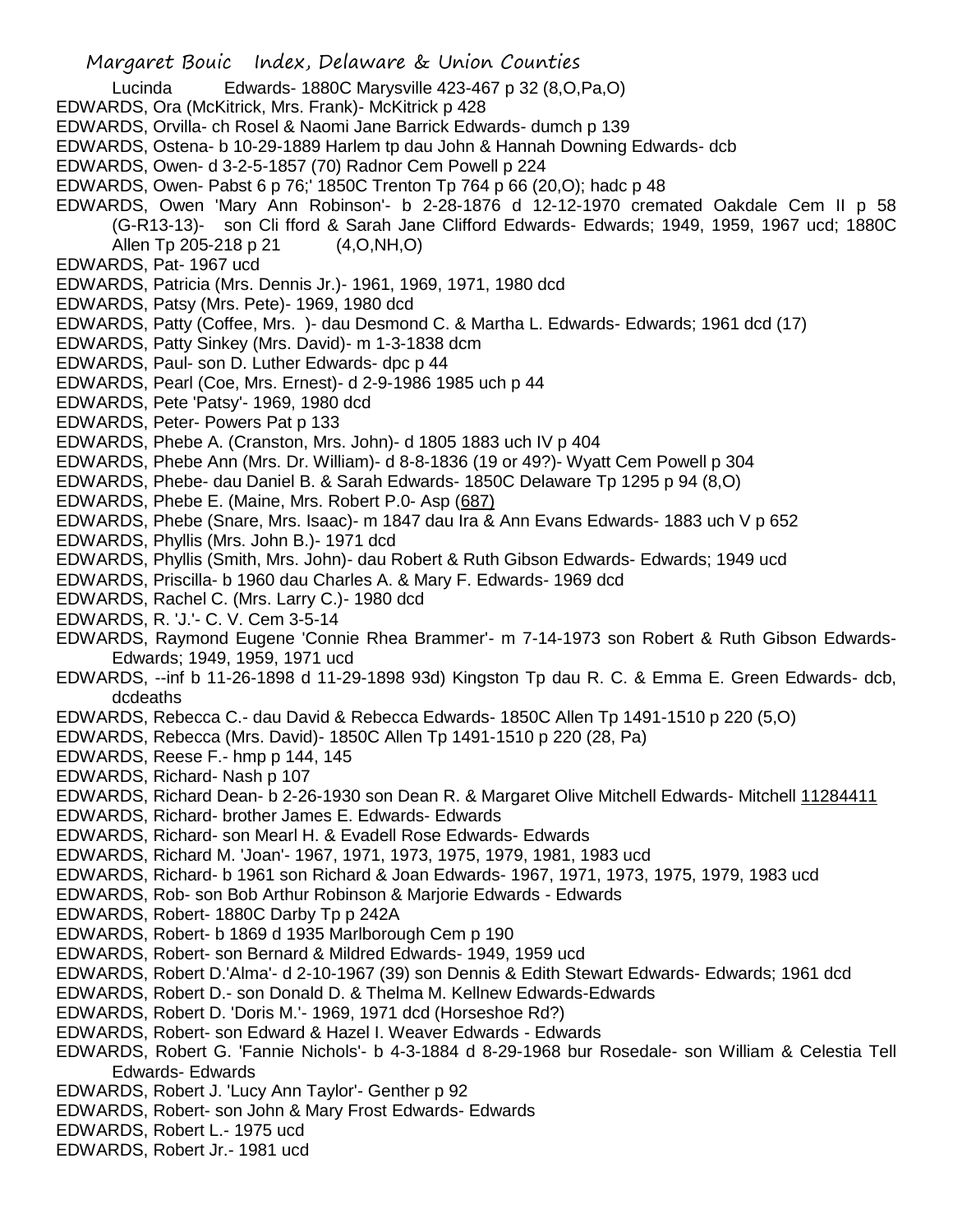- Margaret Bouic Index, Delaware & Union Counties EDWARDS, Robert 'Mary Evalyn'- d 3-21-1935- Edwards EDWARDS, Robert O. 'Kim''Helen L.'- 1967, 1971, 1973, 1975, 1979, 1983 ucd EDWARDS, Robert O.- b 10-7-1928 d 7-18-1989 bur Sunbury- son Beulah M. Edwards- Edwards; 1969 dcd EDWARDS, Robert P.- 1967 ucd EDWARDS, Robert- b 1956 son Robert D. & Alma Edwards- Edwards; 1961, 1969, 1971 dcd EDWARDS, Robert- b 1952 son Robert D. & Doris Edwards- 1969 dcd EDWARDS, Robert- son Robert & Ruth Gibson Edwards- 1949 ucd EDWARDS, Robert R. 'Ruth Gibson'- b 9-29-1913 d 8-18-1989 son Robert G. & Fannie Nichols Edwards-Edwards; 1959, 19687, 1979 ucd EDWARDS, Robert S. (gunshop)- 1975, 1981 ucd EDWARDS, Robert- son William & Bessie Edwards- Edwards EDWARDS, Roberta- b 1958 dau Richard M. & Joan Edwards- 1967, 1971, 1973, 1975 ucd EDWARDS, Roberta S.- 1973, 1975 ucd EDWARDS, Robin- dau Roger W. & Sunny J. Edwards- 1961 dcd (1) EDWARDS, Roger- son Desmond C. & Martha Leona Agler Edwards- Edwards EDWARDS, Roger- son Edward & Hazel I. Weaver Edwards - Edwards EDWARDS, Roger 'Marsha Worthington'- son Edgar Edwards- Edwards EDWARDS, Roger W. 'Sunny J.- 1961 dcd EDWARDS, Rolland O. 'Anna'- son Desmond & Martha Leona Agler Edwards- Edwards; 1971, 1980 dcd EDWARDS, Rolland- b 1967 son Rolland O. & Ann Edwards- 1971, 1980 dcd EDWARDS, Rosa- dau Rosel & Naomi Jane Barrick Edwards- dumch p 139; 1870C Leesburg Tp 3 p 1 (3,O) EDWARDS, Rose Homan (McCollum, Mrs. William Melville)(Mrs. Frank)- dau John Robinson & Mary Ann Murphy Homan- dcq Rose Homan Edwards 1 EDWARDS, Rosel 'Naomi J.'- 1870C Leesburg Tp 3 (28,O) EDWARDS, --inf b 11-14-1882 Harlem Tp son Rosel & Jane Barracks Edwards- dcb EDWARDS, Roswell 'Naomi Barrick'- b 9-12-1841 son John & Elizabeth Cochrell Edwards- dumch p 139; 1908 dch p 150; 1850C Harlem Tp p 62 (7,O); 1880C Harlem Tp p 447C; Edwards; hadc p 103 EDWARDS, Royal F. 'Ellen L. Ayres'- m 1-30-1853 dcm- son Joel B. & Susan Edwards- 1908 dch p 563; 1850C Delaware Tp 1298 p 94 (8,O) EDWARDS, Ruby (Bell, Mrs. )- dau Robert & Nancy Evalyn Birchfield Edwards- Edwards EDWARDS, Ruby M. Adams (Phillips, Mrs. )(Mrs. )- b 10-9-1916 Ky d 3-21-1990 (73) Forest Lawn Cem- dau Garfield & Jennie Woods Adams- Edwards EDWARDS, Ruth (Mrs. Elijah)- Powell p 25 EDWARDS, Ruth Gibson (Mrs. Robert R.)- b 3-22-1920 m 11-9-1937 d 10-30-1959 bur Rosedale Cem- 1949 ucd; Edwards EDWARDS, Ruth R.Gibson (Mrs. Delano)- 1961, 1969, 1971 dcd EDWARDS, Ruth Tritt (Mrs. Herman J.)- m 4-2-1927 Edwards EDWARDS, S.- hadc p 22 EDWARDS, Salina (Williams, Mrs. Ulysses Grant)- b 2-21-1875 m ca 1896 d 7-15-1897 dau Eli & Elizabeth Ann Orndorff Edwards- ped Lenora Williams Hubbard 5- delge V p 26 EDWARDS, Sally (Linnebury, Mrs. William)- m 3-16-1837 dcm EDWARDS, Sallye- b 1957 dau Charles W. & Mary Lou Edwards- 1969 dcd EDWARDS, Samuel H. - Sunbury- 1969, 1971 dcd EDWARDS, Samuel 'Mrs. Linsicome'- 1883 uch V p 275
- EDWARDS, Sandra Ann- b 12-14-1958 dau Lowell & Betty R. Carlile Edwards-Rausch 138512
- EDWARDS, Sandra- dau Carlisle & Catherine Gilbert Edwards- Graham 144731; Thompson 6; Tossey 5
- EDWARDS, Sandra- b 1963 dau Gradie O. & Carolyn R. Edwards- 1969, 1971 dcd
- EDWARDS, Sarah- d 9-8-1904 (78y8m) Oakdale Cem 1904 (62-F)
- EDWARDS, Sarah- d 1-10-1905 977-3-13) b Wales- dcdeaths
- EDWARDS, Sarah A. (Baxter, Mrs. Samuel)- m 12-23-1875 ucm 5806 mt 3 p 20
- EDWARDS, Sarah A. Kini(kin) (Mrs. William Riely)- m 5-3-1868 ucm 4378;(31-1881)
- EDWARDS, Sarah (Barber, Mrs. John)- m 11-28-1865 dcm
- EDWARDS, Sarah (Coe, Mrs. William)- 1985 uch p 28
- EDWARDS, Sarah (Mrs. Daniel)- 1850C Delaware Tp 1295 p 94 (42,O)
- EDWARDS, Sarah (Dyer, Mrs. Eldridge G.)- m 11-21-1841 dcm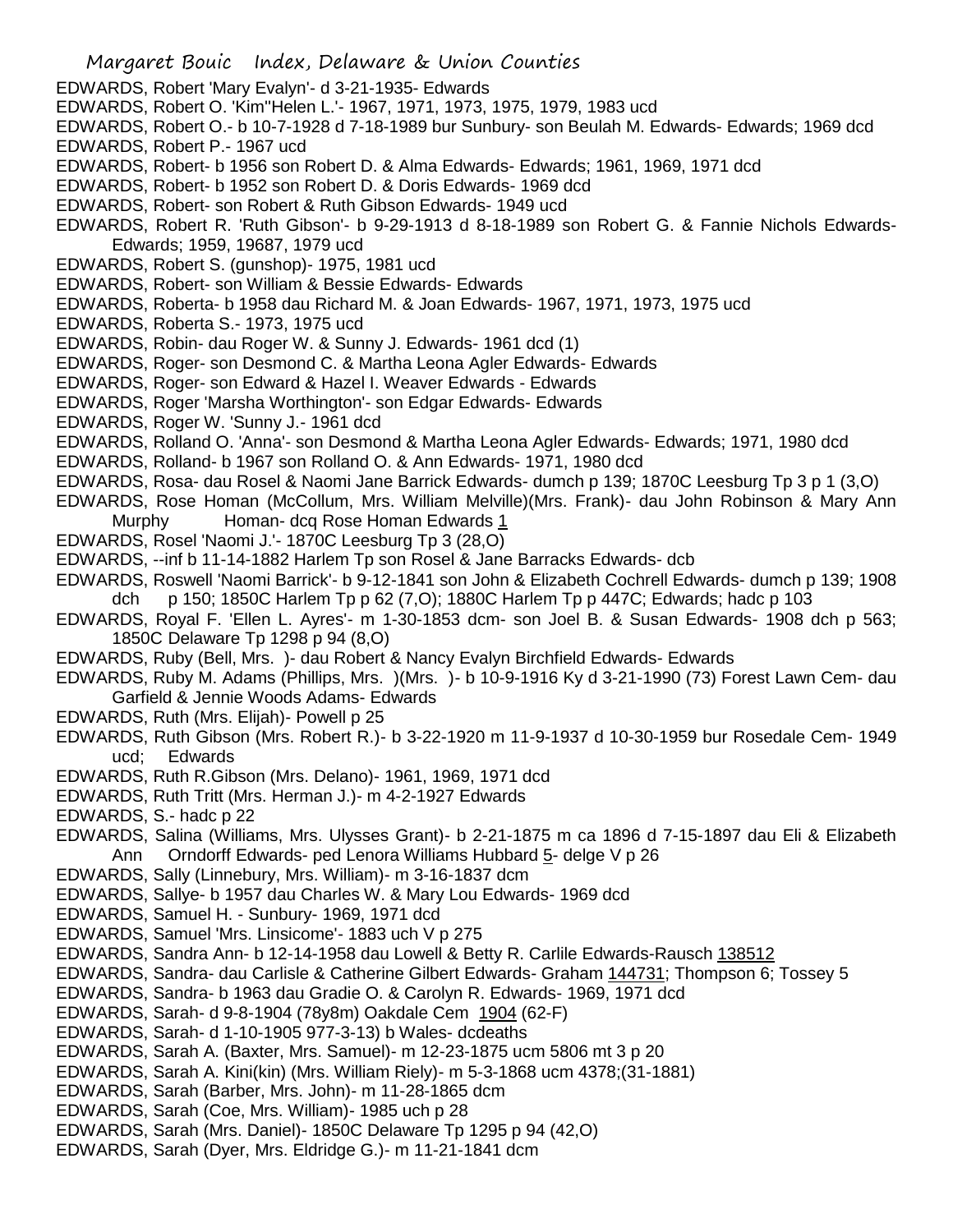- EDWARDS, Sarah Jane Cooper- Edwards; 1880C Allen Tp 205-218 p 21 (39,O,O,Pa)
- EDWARDS, Sarah- dau John & Elizabeth Edwards- 1850C Radnor Tp 218 p 182 (2, Wales)
- EDWARDS, Sarah (Mrs. John)- b 1-8-1826 Eng d 9-8-1904- Oakdale Cem p 115 (F-R4-7); 1880C Dover Tp
- 128- 136 p 32 (57,Eng,Eng,Eng); 1900C Dover Tp 13 p 1A (74,Eng,Eng,Eng)
- EDWARDS, Sarah (Maine, Mrs. Jasper J.)- m 11-28-1872 Asp (1161)
- EDWARDS, Sarah- b 1660- dau Matthew & Mary Pool Edwards- Powers Pat p 105, 137, 138
- EDWARDS, Sarah M. Connolly (Mrs. David)- dau Edward & Charlotte Wilson Connolly- 1915 uch p 959
- EDWARDS, Sarah (North, Mrs. James)- m 11-20-1677- D & C p 19
- EDWARDS, Sarah (Page, Mrs. William)- 1880 dch p 580; 1908 dch p 480
- EDWARDS, Sarah Scarberry (Mrs. )- b 9-29-1873 d 9-26-1965 Milford Cem Un Al p 48- dau William & Rachel Scarberry Edwards
- EDWARDS, Sarah Y. (Mrs. Charles)- 1870C Allen Tp 122-116 p 8 (28,O)
- EDWARDS, Shain- b 1980 ch Robert O. & Kim Edwards- 1983 ucd
- EDWARDS, Shanan- son James & Audrey Edwards- 1959 ucd (3 1/2)
- EDWARDS, Sharon K. (Kells, Mrs. Max Lee)(Challinor, Mrs. )- m 2-12-1966 dau Robert R. & Ruth Gibson Edwards- Edwards; 1949 ucd
- EDWARDS, Sharon Marie- b 2-29-1957 dau Lowell & Betty R. Carlile Edwards- Rausch 138511 III p 275
- EDWARDS, Shelby J.- son James M. & Jennie Williams Edwards- Edwards
- EDWARDS, Shelia- b 1953 ch Joe A. & Bessie Edwards- 1969, 1971 dcd
- EDWARDS, Sheldon- son Charles Wesley & Grace B. Edwards- Edwards
- EDWARDS, Shelley- b 12-29-1952 dau Carlisle & Madge Wolley Edwards- Graham 1447313; Thompson 6; Tossey 5; 1959 ucd (6)
- EDWARDS, Shelly- dau Larry A. & Barbara J. Edwards- 1961 dcd (9m), 1969 dcd
- EDWARDS, Sheri- b 1965 dau James D. & Sandra L. Edwards- 1980 dcd
- EDWARDS, Sherman S.- b 3-12-1881 son William Riely & Sarah Ann Kini Edwards late dcb
- EDWARDS, Sina (Mrs. Davidly)- 1850C Radnor Tp 53 p 176 (36, Wales)
- EDWARDS, Sonda L. (Mrs. James D.)- 1980 dcd
- EDWARDS, Stephen- b 8-5-1947- son Carlisle & Catherine 0Gilbert Edwards- Graham 144731; Thompson 6; Tossey 177311; 1959 ucd
- EDWARDS, Stephanie- b 1963 dau James D. & Sondra L. Edwards- 1980 dcd
- EDWARDS, Steve- son Larry A. & Barbara J. Edwards- 1961 dcd (2), 1969 dcd
- EDWARDS, Steven B.- son Gordan M. & Beth Edwards- 1961 dcd (10), 1969, 1971 dcd
- EDWARDS, Steven- b 1960 son Gradie O. & Carolyn R. Edwards- 1969, 1971 dcd
- EDWARDS, Sue H. (Mrs. Willis G.)- 1961 dcd
- EDWARDS, Sunny J. (Mrs. Roger W.)- 1961 dcd
- EDWARDS, Susan Ann (Glick, Mrs. Melvin Cass)- dau James & Margaret Edwards- 1908 dch p 596; D & C p i, 143
- EDWARDS, Susan- b 1962 dau Howard Dean & Joyce Ann Miesse Edwards- 1969, 1971 dcd
- EDWARDS, Susan Eckert (Mrs. Joel Benjamin)- 1850C Delaware Tp 1298 p 94 (47,O); ped Welthea Decker Ellis #263 29- unec XI p 18
- EDWARDS, Susan (Lamontagne, Mrs. )- sister James E. Edwards- Edwards
- EDWARDS, Susan (Prochaska, Mrs. David)- dau Edwin C. & Marjorie M. Church Edwards Edwards
- EDWARDS, Susanna (Woodruff, Mrs. Nelson Heston)- b 1864 d 1945 dau Frederick Mortimer & Eunice Bennett Edwards- ped Welthea M. Ellis #263 7- unec XI p 18
- EDWARDS, Sylvana (Chase, Mrs. Nathan)- m 9-23-1841 dcm
- EDWARDS, Ted A/B.. 'Ann M.'- son Desmond D/C. & Martha Leona Agler Edwards- 1961 dcd (14), 1969, 1971, 1980 dcd
- EDWARDS, Telis H.- d 3-12-1896 (1-2-14) Berkshire Tp dcdeaths
- EDWARDS, Thelma M. Kellner (Mrs. Donald D.)- d 12-8-1984 (73) bur Sunbury- 1961, 1969, 1971, 1980 dcd
- EDWARDS, Thomas- 1826 Harmony Tp- delge VI p 38
- EDWARDS, Thomas- 1830C Genoa Tp- delge III p 72
- EDWARDS, Thomas- d 4-22-1926 (71)Oakdale Cem 3817 (F59)
- EDWARDS, Thomas- 1880C Delaware Town p 551A
- EDWARDS, Thomas- 1880 dch p 203; 1908 dch p 81; rcc p 4; Pabst Pion I p 35; delge VI p 38; dcw Bk 4 p 215(24) witness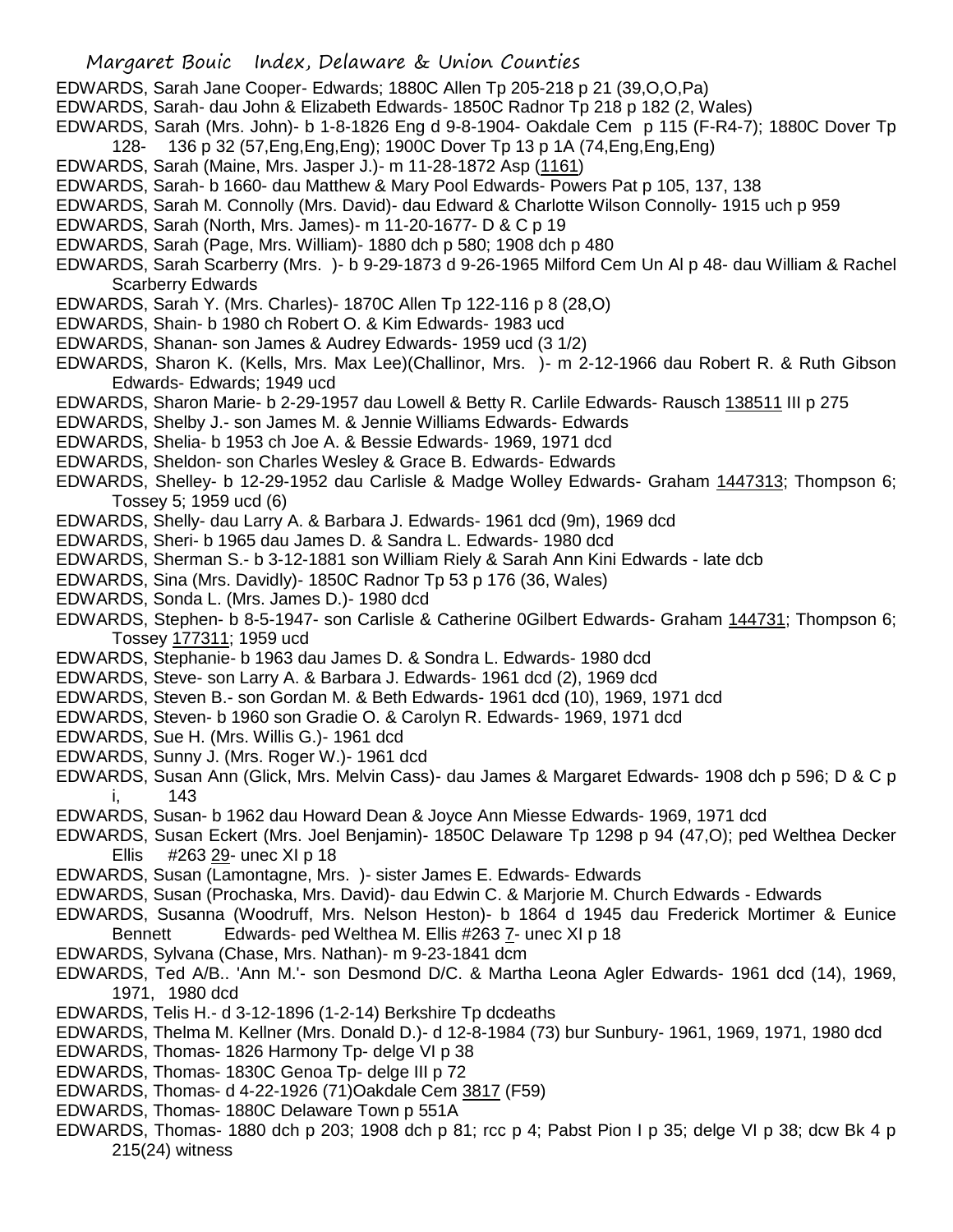- EDWARDS, Thomas- son Edward & Thelma I. Weaver Edwards Edwards
- EDWARDS, Thomas 'Elizabeth'- b 1830 d 1888 Radnor Cem Powell p 220
- EDWARDS, Thomas- son John & Elizabeth Edwards- 1850C Radnor Tp 218 p 182 (11, Wales); 1880C Radnor Tp p 469C
- EDWARDS, Thomas M.- d 9-12-1884 920d) dcdeaths
- EDWARDS, Thomas Owen 'Frances Bell Thompson'- b 1853/5 m 3-19-1880 ucm 6679 d 4-22-1926 Oakdale Cem p 115 (F-R4-10) son John & Elizabeth Davis Edwards- ped Charles Edwards #158 4- unec IX p 44; Maugans Anc p 51; Edwards; Thompson; 1880C Dover Tp 114-121 p 30 (28,Eng,Eng,Eng) p 169A
- EDWARDS, Tom- son William R. & Marian A. Edwards- 1961 dcd (5)
- EDWARDS, Vada D. 'Irene L.'- 1969, 1980 dcd
- EDWARDS, Vanessa D. (Mrs. Jimmie L.)- 1981, 1983 ucd
- EDWARDS, Vera- b 10-1-1891 Berkshire Tp dcb- dau Harvey H. & Mary Bertha Wilson Edwards- dumch p 325
- EDWARDS, Verne 'Dolores'- Edwards
- EDWARDS, Virgil L. 'Jeannette M.'- b 6-23-1913 m 1934 d 3-7-1963 bur Sunbury- son Burr Edwards Edwards; Sunbury p 137; 1961 dcd
- EDWARDS, Virgil Robert- b 1936 son Virgil L. & Jeannette Allison Edwards Sunbury p 137
- EDWARDS, Walter- son Rex A. Edwards- Edwards
- EDWARDS, Wanda (Freeman, Mrs. )- sister Donald D. Edwards -Edwards
- EDWARDS, Warren C.- son E. D. & Harriet E. Crary Edwards- Edwards; 1967, 1971, 1973 ucd; 1900C Allen Tp 158-162 p 7B (4/12,O,O,O)
- EDWARDS, W. B.- 1908 dch p 255
- EDWARDS, Wilber Ray- b 4-27-1901 Trenton Tp son Grant & Amy Williams Edwards- dcb
- EDWARDS, William- Pabst Pion I p 35
- EDWARDS, William- 1980 dcd
- EDWARDS, William- 1835 men p 52 #46 p 95 Radnor Tp
- EDWARDS, William- 1835 men p 41 #81 p 74 Marlborough Tp
- EDWARDS, William- d 4-24-1885 (28y1m) b Franklin co- dcdeaths
- EDWARDS, William- d 9-20-1881 (3-3-10) Harlem Tp dcdeaths
- EDWARDS, William/Willie Arthur- b 5-17-1877 Harlem Tp son Rosel & Naomi Jane Barrack Edwards- dumch p 139; dcb
- EDWARDS, Rev. William Balthrop 'Fannie Trone'- b 4-23-1834 m 2-16-1860 d 2-16-1909- Howison 141
- EDWARDS, William 'Bessie'- d 5-18-1960 (74) Edwards
- EDWARDS, William 'Catherne'- Edwards
- EDWARDS, William 'Celestia Teel'- Edwards
- EDWARDS, William- son Charles & Sarah Y. Edwards- 1870C Allen Tp 122-111 p 8 (8,O)
- EDWARDS, William- son Clifford & Sarah Jane Cooper Edwards- 1880C Allen Tp 205-218 p 21 (18, O,NH,O)
- EDWARDS, William- son Daniel B. & Sarah Edwards- 1850C Delaware Tp 1295 p 94 (6,O)
- EDWARDS, William D. son Dennis & Elizabeth Stewart Edwards- Edwards
- EDWARDS, William, Sr. 'Dorothy Thomas'- d 5-17-1847 Radnor Cem Powell p 227- 1880 dch p 753; Pabst 2 p 44; 1840C Radnor Tp (40-50); delge IV p 4
- EDWARDS, William F. 'Carol M.'- Edwards; 1969, 1971, 1980 dcd
- EDWARDS, William F. 'Ellen M.'- Edwards
- EDWARDS, William- son Forest & Anita Edwards- 1949 ucd
- EDWARDS, William Frank- b 1854 d 12-23-1918 prob son William H. & Marget J. Edwards- Oakdale Cem I p 58 (E-R60-1)
- EDWARDS, William Friend 'Ellen May'- Edwards
- EDWARDS, William H. 'Margaret J. Dawson'- b 1830 NH m 10-6-1853 mt 10-26-1853 d 7-16-1894 Oakdale Cem I p 58 (E-R60-1); uca p 21, 58; 1870C Allen Tp 210-193 p 13 (39, NH)
- EDWARDS, William- b 1974 son Howard & Bonna Edwards- 1980 dcd
- EDWARDS, William- son Jesse & Abrilla Stephens Edwards- 1870C Jerome Tp 87 p 12 (13,O); 1880C Jerome Tp 122-125 p 14 (21,O,Pa,Pa)
- EDWARDS, William- son John & Eliabeth Cochrell Edwards- 1850C Harlem Tp 713 p 62 (5,O); 1880C Harlem Tp p 447C